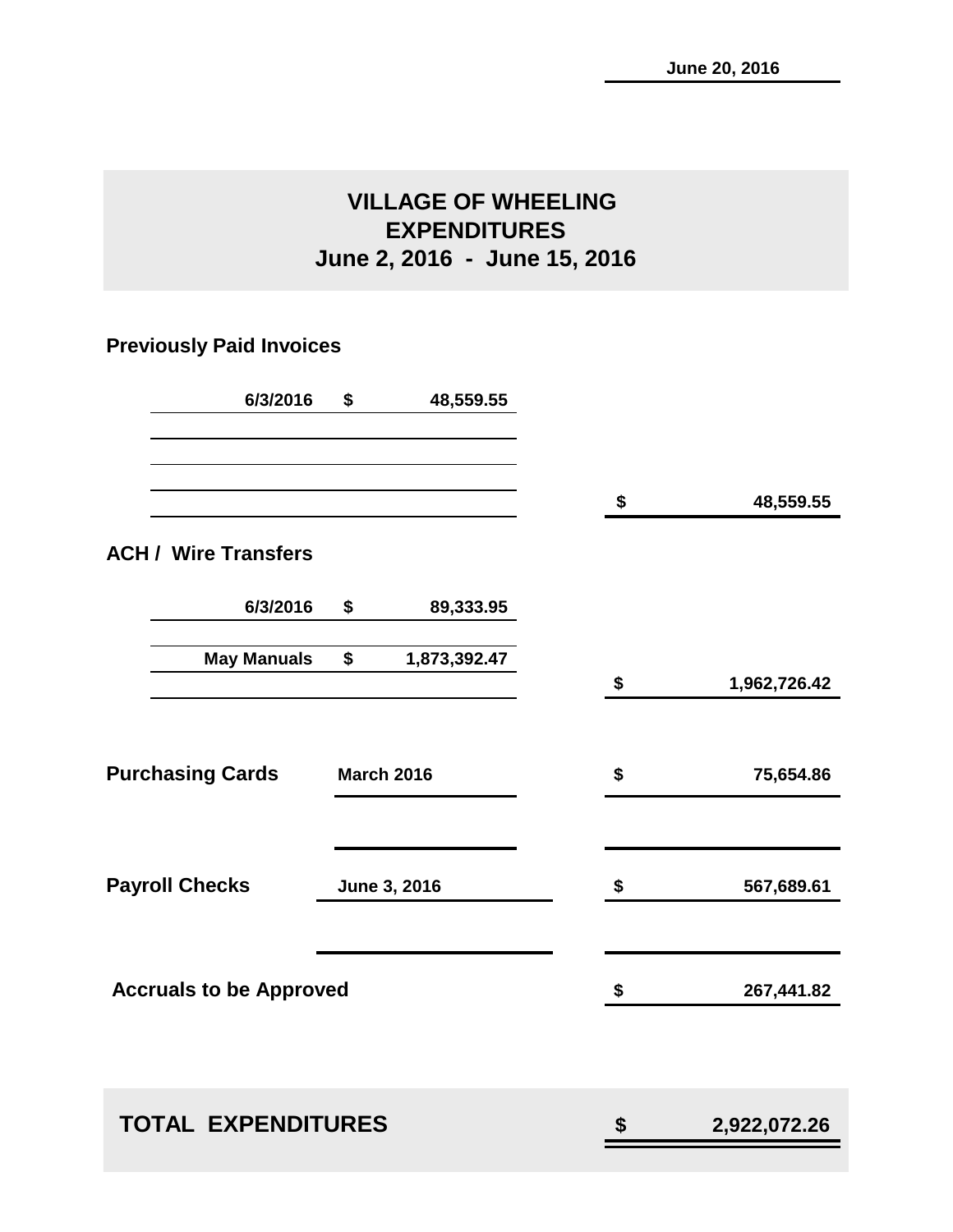SUNGARD PENTAMATION PAGE NUMBER: 1SELECTION CRITERIA: ALL

DATE:  $06/03/2016$  ACCTPA51 TIME: 09:19:13 CASH REQUIREMENTS - CHECK FORMAT - DUE DATE: 06/03/2016

ACCOUNTING PERIOD: 6/16

| <b>VENDOR</b>                        | ORGANIZATION | ACCOUNT      | PURCHASE OR INVOICE  |                | AMOUNT             | DESCRIPTION                                |
|--------------------------------------|--------------|--------------|----------------------|----------------|--------------------|--------------------------------------------|
| 8447<br>ACUTRAK SOLUTIONS            | 1140         | 5297         | 16001307             |                | 4,500.00           | JULY 3 STAGE & SOUND DEPO                  |
| TOTAL CHECK                          |              |              |                      |                | 4,500.00           |                                            |
| 8768<br>AFSCME COUNCIL 31            | 50           | 2124         |                      |                | 886.40             | DED:094 AFSCME DUE                         |
| TOTAL CHECK                          |              |              |                      |                | 886.40             |                                            |
| 9835<br>AMERICAN UNDERGROUND INC     | 4340         | 5502         | 16001159             | 8227           | 16,924.28          | 2016 SANITARY CLEANING                     |
| TOTAL CHECK                          |              |              |                      |                | 16,924.28          |                                            |
| 2305<br>AT&T GLOBAL SERVICES INC     | 15           | 5220         | 16001277             | IL825189       | 1,587.12           | WIRELESS DATA SERVICES                     |
| TOTAL CHECK                          |              |              |                      |                | 1,587.12           |                                            |
| 6255<br>AT&T MOBILITY                | 1600         | 5239         | 16001351             |                | 414.32             | CELLULAR SERVICES                          |
| TOTAL CHECK                          |              |              |                      |                | 414.32             |                                            |
| 7960<br>BLUE CROSS/BLUE SHIELD OF IL | 2100         | 5242         | 16001273             |                | 370.00             | LD MED SUPP JUN-JUL                        |
| TOTAL CHECK                          |              |              |                      |                | 370.00             |                                            |
| 3006<br>CHRISTOPHER B BURKE ENGINEER | 4320         | 5206         | 16000780             | 129208         | 1,897.00           | ARLINGTON CLUB SEWER                       |
| TOTAL CHECK                          |              |              |                      |                | 1,897.00           |                                            |
| 555<br>COMED                         | 1400         | 5232         | 16001298             |                | 500.00             | LEASE-ENTRANCE SIGNS AT E                  |
| TOTAL CHECK                          |              |              |                      |                | 500.00             |                                            |
| 627<br>CROWNE PLAZA                  | 2100         | 5205         | 16000888             | 62674767       | 156.80             | CONF. ACCOMMODATIONS                       |
| TOTAL CHECK                          |              |              |                      |                | 156.80             |                                            |
| 7502<br>CUSTOM MAILING SERVICE INC   | 1600<br>1320 | 5227<br>5227 | 16001285<br>16001284 | 20150<br>20151 | 1,742.73<br>174.85 | APR. MAIL/POSTAGE<br>SENIOR NEWSLETTER APR |
| TOTAL CHECK                          |              |              |                      |                | 1,917.58           |                                            |
| 9856<br>MARIA FERNANDA               | 40           | 2207         |                      |                | 47.20              | <b>UB REFUND</b>                           |
| TOTAL CHECK                          |              |              |                      |                | 47.20              |                                            |
| 1169<br>ILL DEPT EMPLOYMENT SECURITY | 4200         | 5111         | 16001350             |                | 2,350.01           | 1ST OTR UNEMPLOYMENT                       |
| TOTAL CHECK                          |              |              |                      |                | 2,350.01           |                                            |
| 9845<br>SUN HEE KIM                  | 40           | 2207         |                      |                | 43.84              | <b>UB REFUND</b>                           |
| TOTAL CHECK                          |              |              |                      |                | 43.84              |                                            |
| 9855<br>MICHELLE KISBERG             | 40           | 2207         |                      |                | 38.50              | <b>UB REFUND</b>                           |
| TOTAL CHECK                          |              |              |                      |                | 38.50              |                                            |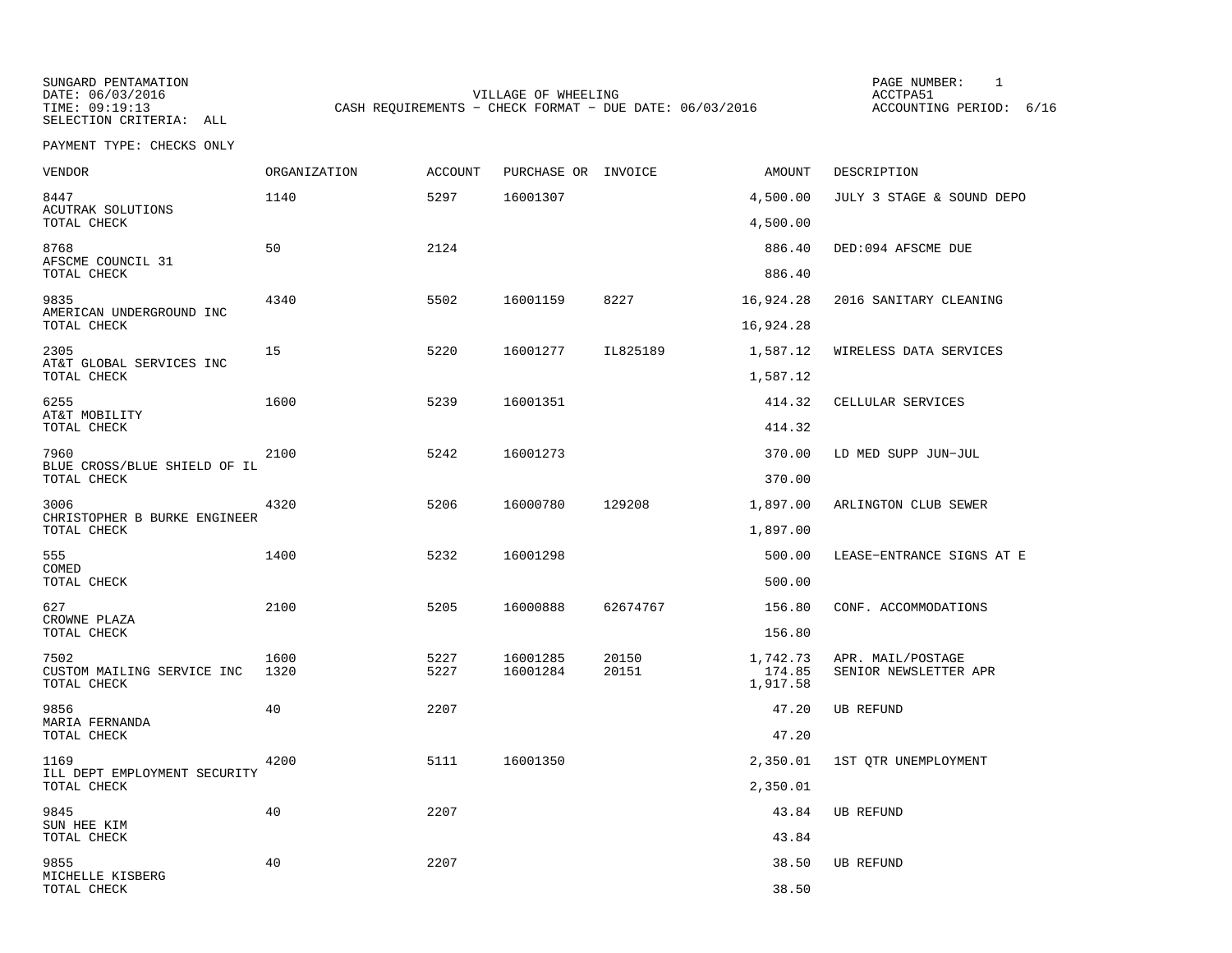SUNGARD PENTAMATION PAGE NUMBER: 2SELECTION CRITERIA: ALL

DATE:  $06/03/2016$  ACCTPA51 TIME: 09:19:13 CASH REQUIREMENTS - CHECK FORMAT - DUE DATE: 06/03/2016

ACCOUNTING PERIOD: 6/16

| VENDOR                                         | ORGANIZATION                                                                                                         | <b>ACCOUNT</b>                                                                                                       | PURCHASE OR INVOICE                                                                                                                                                              | AMOUNT                                                                                                                                    | DESCRIPTION                                                                                                                                                                                                                                                                                                                   |
|------------------------------------------------|----------------------------------------------------------------------------------------------------------------------|----------------------------------------------------------------------------------------------------------------------|----------------------------------------------------------------------------------------------------------------------------------------------------------------------------------|-------------------------------------------------------------------------------------------------------------------------------------------|-------------------------------------------------------------------------------------------------------------------------------------------------------------------------------------------------------------------------------------------------------------------------------------------------------------------------------|
| 9442<br>LAW OFFICES OF NICHOLAS J ST           | 1900                                                                                                                 | 5218                                                                                                                 | 16001311                                                                                                                                                                         | 1,500.00                                                                                                                                  | PROSECUTOR FEE-JUNE                                                                                                                                                                                                                                                                                                           |
| TOTAL CHECK                                    |                                                                                                                      |                                                                                                                      |                                                                                                                                                                                  | 1,500.00                                                                                                                                  |                                                                                                                                                                                                                                                                                                                               |
| 7422<br>LORI LEE SMITH<br>TOTAL CHECK          | 50                                                                                                                   | 2134                                                                                                                 |                                                                                                                                                                                  | 636.00<br>636.00                                                                                                                          | DED:192 MISC DEDUC                                                                                                                                                                                                                                                                                                            |
| 9846                                           | 40                                                                                                                   | 2207                                                                                                                 |                                                                                                                                                                                  | 25.97                                                                                                                                     | <b>UB REFUND</b>                                                                                                                                                                                                                                                                                                              |
| MARVIN MILLER<br>TOTAL CHECK                   |                                                                                                                      |                                                                                                                      |                                                                                                                                                                                  | 25.97                                                                                                                                     |                                                                                                                                                                                                                                                                                                                               |
| 5495                                           | 50                                                                                                                   | 2138                                                                                                                 |                                                                                                                                                                                  | 157.00                                                                                                                                    | DED:191 MISC DEDUC                                                                                                                                                                                                                                                                                                            |
| OFFICE OF CHAPTER 13 TRUSTEE<br>TOTAL CHECK    |                                                                                                                      |                                                                                                                      |                                                                                                                                                                                  | 157.00                                                                                                                                    |                                                                                                                                                                                                                                                                                                                               |
| 9852                                           | 01                                                                                                                   | 2255                                                                                                                 | 16001325                                                                                                                                                                         | 1,000.00                                                                                                                                  | <b>BOND REFUND</b>                                                                                                                                                                                                                                                                                                            |
| ZBIGNIEW SADOWSKI<br>TOTAL CHECK               |                                                                                                                      |                                                                                                                      |                                                                                                                                                                                  | 1,000.00                                                                                                                                  |                                                                                                                                                                                                                                                                                                                               |
| 2291<br>SAM'S CLUB DIRECT                      | 2100<br>1320<br>1320<br>1320<br>2100<br>2100<br>2100<br>1220<br>2200<br>2200<br>1315<br>1600<br>2200<br>1320<br>1140 | 5105<br>5297<br>5317<br>5297<br>5318<br>5323<br>5323<br>5309<br>5311<br>5105<br>5317<br>5317<br>5105<br>5317<br>5317 | 16000977<br>16001081<br>16001081<br>16001111<br>16001113<br>16001113<br>16001169<br>16001179<br>16001190<br>16001192<br>16001202<br>16001209<br>16001292<br>16001332<br>16001344 | 49.96<br>113.70<br>32.37<br>37.84<br>39.98<br>32.26<br>18.63<br>1,858.00<br>810.46<br>67.60<br>134.16<br>47.00<br>39.68<br>28.96<br>65.28 | MEETING SUPPLIES<br>PARTY SUPPLIES<br>OPERATION SUPPLIES<br>CINCO DE MAYO PARTY<br>MEETING SUPPLIES<br>RETIREMENT SUPPLIES<br>RETIREMENT CAKE<br>JANITORIAL SUPPLIES<br>CLEANING SUPPLIES<br>REHAB SUPPLIES<br>PD TRAINING SUPPLIES<br>REFRESHMENTS FOR NWMC MTG<br><b>REFRESHMENTS</b><br>PARTY SUPPLIES<br>CANDY FOR PARADE |
| TOTAL CHECK                                    |                                                                                                                      |                                                                                                                      |                                                                                                                                                                                  | 3,375.88                                                                                                                                  |                                                                                                                                                                                                                                                                                                                               |
| 2440<br>STATE DISBURSEMENT UNIT<br>TOTAL CHECK | 50                                                                                                                   | 2140                                                                                                                 |                                                                                                                                                                                  | 332.00<br>332.00                                                                                                                          | DED:198 MISC DEDUC                                                                                                                                                                                                                                                                                                            |
| 2441<br>STATE DISBURSEMENT UNIT<br>TOTAL CHECK | 50                                                                                                                   | 2136                                                                                                                 |                                                                                                                                                                                  | 527.00<br>527.00                                                                                                                          | DED:193 MISC DEDUC                                                                                                                                                                                                                                                                                                            |
| 2443<br>STATE DISBURSEMENT UNIT<br>TOTAL CHECK | 50                                                                                                                   | 2139                                                                                                                 |                                                                                                                                                                                  | 722.49<br>722.49                                                                                                                          | DED:197 MISC DEDUC                                                                                                                                                                                                                                                                                                            |
| 2444<br>STATE DISBURSEMENT UNIT<br>TOTAL CHECK | 50                                                                                                                   | 2136                                                                                                                 |                                                                                                                                                                                  | 408.44<br>408.44                                                                                                                          | DED:502 MISC DEDUC                                                                                                                                                                                                                                                                                                            |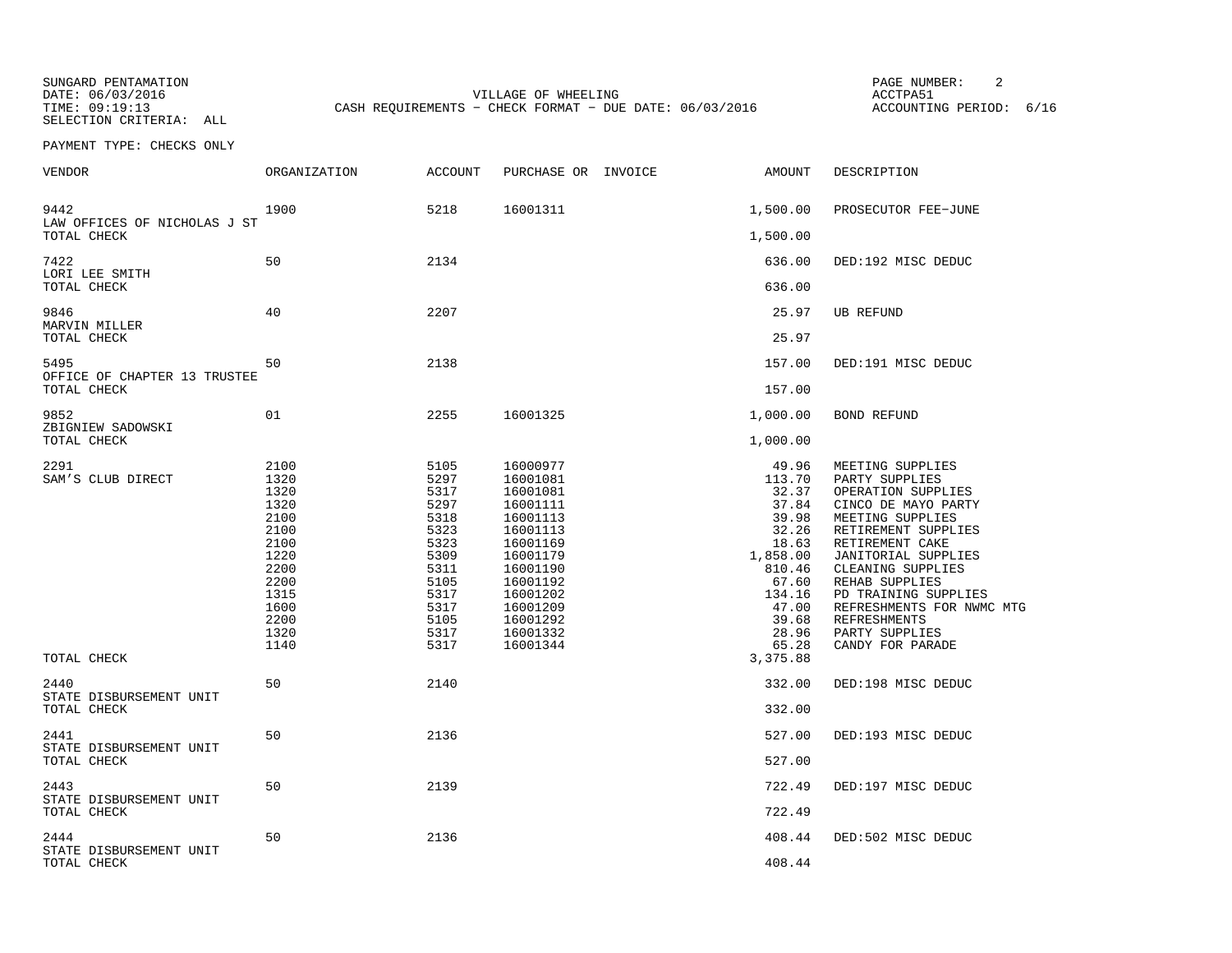SUNGARD PENTAMATION PAGE NUMBER: 3SELECTION CRITERIA: ALL

DATE:  $06/03/2016$  ACCTPA51 TIME: 09:19:13 CASH REQUIREMENTS - CHECK FORMAT - DUE DATE: 06/03/2016

ACCOUNTING PERIOD: 6/16

PAYMENT TYPE: CHECKS ONLY

| <b>VENDOR</b>                                            | <b>ORGANIZATION</b> | <b>ACCOUNT</b> | PURCHASE OR INVOICE  |                              | <b>AMOUNT</b>                  | DESCRIPTION                          |
|----------------------------------------------------------|---------------------|----------------|----------------------|------------------------------|--------------------------------|--------------------------------------|
| 2445<br>STATE DISBURSEMENT UNIT                          | 50                  | 2136           |                      |                              | 901.38                         | DED:196 MISC DEDUC                   |
| TOTAL CHECK                                              |                     |                |                      |                              | 901.38                         |                                      |
| 2447<br>STATE DISBURSEMENT UNIT                          | 50                  | 2136           |                      |                              | 494.77                         | DED:194 MISC DEDUC                   |
| TOTAL CHECK                                              |                     |                |                      |                              | 494.77                         |                                      |
| 8200<br>STATE DISBURSEMENT UNIT                          | 50                  | 2136           |                      |                              | 703.85                         | DED:504 MISC DED                     |
| TOTAL CHECK                                              |                     |                |                      |                              | 703.85                         |                                      |
| 2451<br>STEINER ELECTRIC CO<br>TOTAL CHECK               | 11<br>11            | 5251<br>5251   | 16001304<br>16001304 | S5237490.005<br>S5295296.002 | 375.00<br>4,500.00<br>4,875.00 | LED STREETLIGHTS<br>LED STREETLIGHTS |
| 9844                                                     | 40                  | 2207           |                      |                              | 16.80                          | <b>UB REFUND</b>                     |
| SAMANTHA TIVIN<br>TOTAL CHECK                            |                     |                |                      |                              | 16.80                          |                                      |
| 2666                                                     | 1600                | 5227           | 16000059             | 328T1T216                    | 41.67                          | OVERNIGHT DELIVERY                   |
| <b>UPS</b><br>TOTAL CHECK                                |                     |                |                      |                              | 41.67                          |                                      |
| 2693<br>V3 CONSULTANTS                                   | 3200                | 5206           | 16000382             | 416315                       | 1,151.25                       | 707-753 MILW. AVE ENV                |
| TOTAL CHECK                                              |                     |                |                      |                              | 1,151.25                       |                                      |
| 9857<br>OLEG ZHARIKOV                                    | 40                  | 2207           |                      |                              | 57.00                          | <b>UB REFUND</b>                     |
| TOTAL CHECK                                              |                     |                |                      |                              | 57.00                          |                                      |
| TOTAL CASHABLE CHECKS<br>TOTAL EFT VOUCHERS              |                     |                |                      |                              | 48,559.55<br>.00               |                                      |
| TOTAL REPORT<br>TOTAL NUMBER OF CHECKS TO BE ISSUED - 32 |                     |                |                      |                              | 48,559.55                      |                                      |

TOTAL NUMBER OF EFT VOUCHERS TO BE ISSUED − 0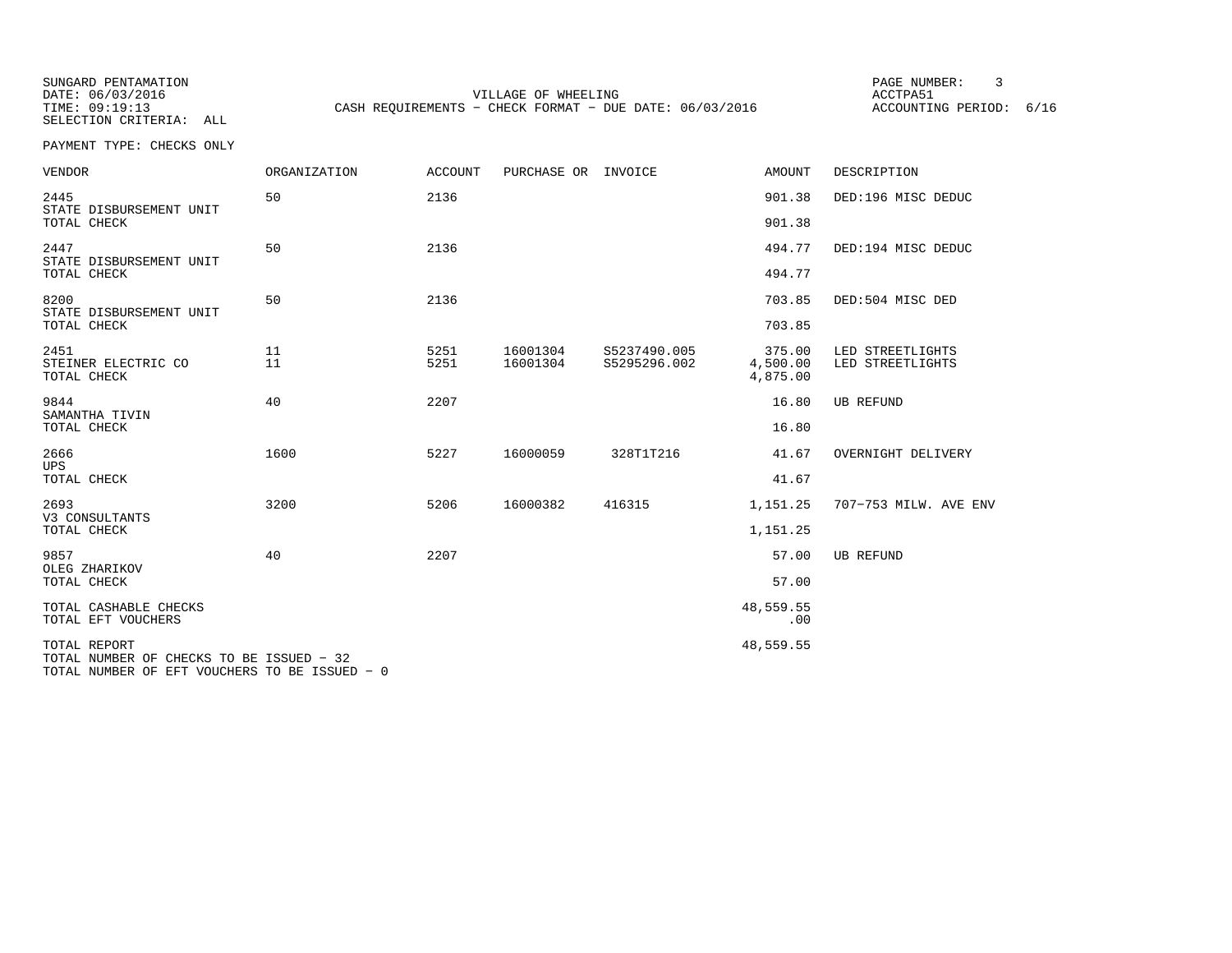SELECTION CRITERIA: ALL

SUNGARD PENTAMATION PAGE NUMBER: 1DATE: 06/03/2016 VILLAGE OF WHEELING ACCTPA51CASH REQUIREMENTS - CHECK FORMAT - DUE DATE: 06/03/2016

ACCOUNTING PERIOD: 6/16

PAYMENT TYPE: EFT ONLY

| VENDOR                                        | ORGANIZATION | <b>ACCOUNT</b> | PURCHASE OR INVOICE  | <b>AMOUNT</b>            | DESCRIPTION                            |
|-----------------------------------------------|--------------|----------------|----------------------|--------------------------|----------------------------------------|
| 5487<br>DEAN ARGIRIS                          | 1600         | 5239           | 16000056             | 60.00                    | CELL PHONE REIMB-JUNE                  |
| TOTAL VOUCHER                                 |              |                |                      | 60.00                    |                                        |
| 554<br>COMBINED COUNTIES POLICE ASN           | 50           | 2108           |                      | 1,060.00                 | DED:090 CCPA DUES                      |
| TOTAL VOUCHER                                 |              |                |                      | 1,060.00                 |                                        |
| 4600<br>JOHN CONNOLLY<br>TOTAL VOUCHER        | 2100<br>2100 | 5106<br>5106   | 16001313<br>16001314 | 44.18<br>71.97<br>116.15 | UNIFORM ALLOWANCE<br>UNIFORM ALLOWANCE |
| 4972                                          | 50           | 2115           |                      | 5,242.72                 | DED:042 DIVERS 457                     |
| DIVERSIFIED 457 INVESTMENT A<br>TOTAL VOUCHER |              |                |                      | 5,242.72                 |                                        |
| 7023                                          | 1600         | 5239           | 16000057             | 60.00                    | CELL PHONE REIMB-JUNE                  |
| DRUCILLA GARCIA<br>TOTAL VOUCHER              |              |                |                      | 60.00                    |                                        |
| 1106                                          | 50           | 2101           |                      | 18, 173. 78              | DED:030 457 ICMA                       |
| I C M A RETIREMENT TRUST-457<br>TOTAL VOUCHER |              |                |                      | 18, 173. 78              |                                        |
| 6327                                          | 50           | 2136           |                      | 668.35                   | DED:199 MISC DEDUC                     |
| JENNIFER KANCHES<br>TOTAL VOUCHER             |              |                |                      | 668.35                   |                                        |
| 9851                                          | 1400         | 5319           | 16001302             | 100.00                   | BOOT ALLOWANCE                         |
| TAHA MACCI<br>TOTAL VOUCHER                   |              |                |                      | 100.00                   |                                        |
| 4619                                          | 2200         | 5205           | 16001261             | 120.00                   | ACADEMY PARKING REIMB                  |
| MARK MENZEL<br>TOTAL VOUCHER                  |              |                |                      | 120.00                   |                                        |
| 1869                                          | 50           | 2112           |                      | 18,237.36                | DED:040 457 NTWIDE                     |
| NATIONWIDE RETIREMENT SOLUTI<br>TOTAL VOUCHER |              |                |                      | 18,237.36                |                                        |
| 2072                                          | 2100         | 5113           | 16001259             | 1,067.50                 | TUITION REIMBURSEMENT                  |
| PETER T PANAGAKIS<br>TOTAL VOUCHER            |              |                |                      | 1,067.50                 |                                        |
| 9850                                          | 1400         | 5319           | 16001303             | 100.00                   | BOOT ALLOWANCE                         |
| NICHOLAS RANKIN<br>TOTAL VOUCHER              |              |                |                      | 100.00                   |                                        |
| 2703                                          | 2100         | 5106           | 16001315             | 259.70                   | UNIFORM ALLOWANCE                      |
| VERONICA SALAZAR<br>TOTAL VOUCHER             |              |                |                      | 259.70                   |                                        |
| 9854                                          | 1220         | 5106           | 16001334             | 65.96                    | BOOT REIMB.                            |
| KYLE SOBECKI<br>TOTAL VOUCHER                 |              |                |                      | 65.96                    |                                        |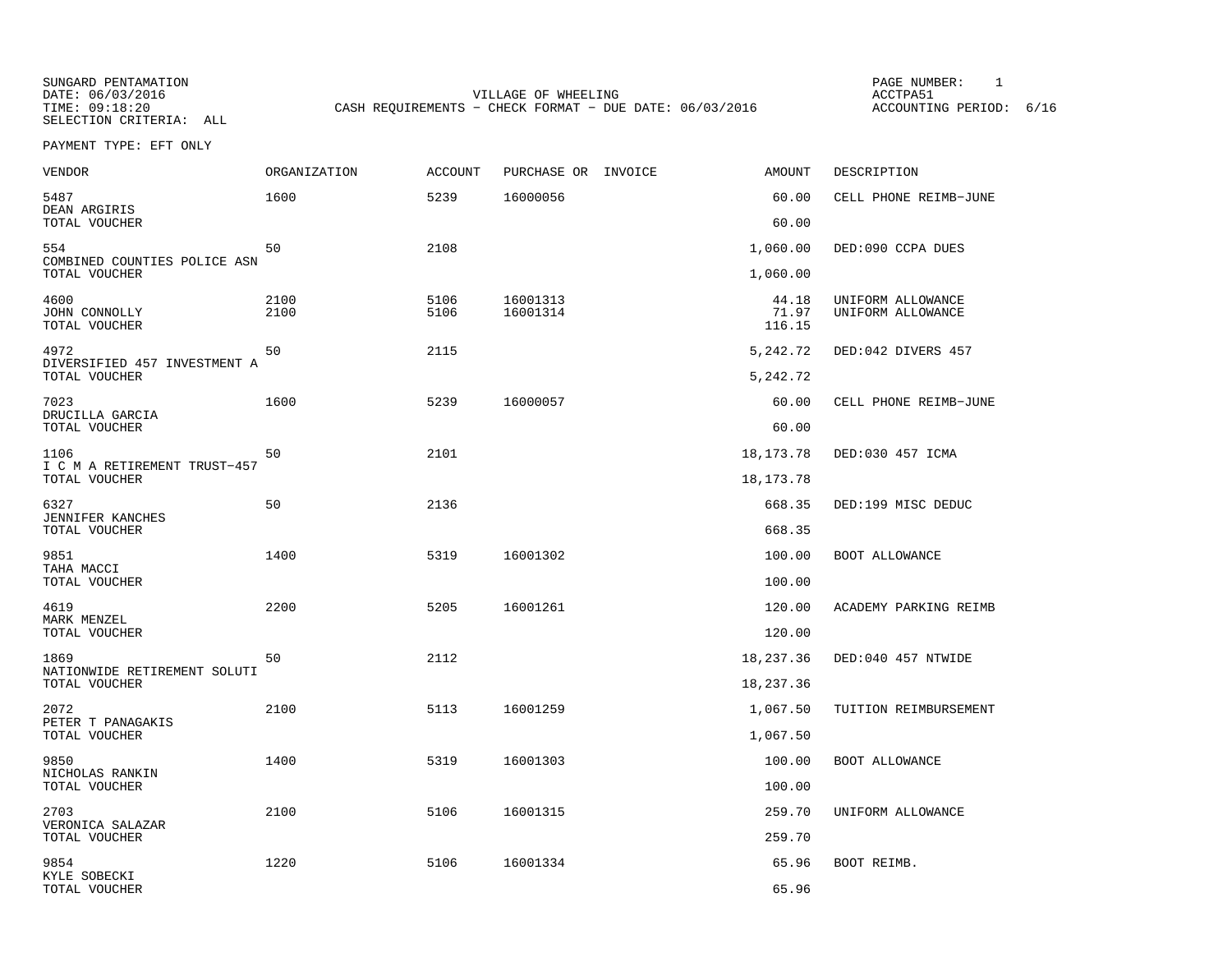SUNGARD PENTAMATION PAGE NUMBER: 2SELECTION CRITERIA: ALL

DATE:  $06/03/2016$  ACCTPA51 TIME: 09:18:20 CASH REQUIREMENTS - CHECK FORMAT - DUE DATE: 06/03/2016

ACCOUNTING PERIOD: 6/16

PAYMENT TYPE: EFT ONLY

| ORGANIZATION                            | <b>ACCOUNT</b>                                 | PURCHASE OR          | AMOUNT                  | DESCRIPTION                                                                  |
|-----------------------------------------|------------------------------------------------|----------------------|-------------------------|------------------------------------------------------------------------------|
| 4100<br>4200                            | 5106<br>5106                                   | 16001335<br>16001335 | 21.99<br>21.99<br>43.98 | UNIFORM REIMB.<br>UNIFORM REIMB.                                             |
| 50                                      | 2107                                           |                      |                         | DED:012 FIRE PENS                                                            |
|                                         |                                                |                      |                         |                                                                              |
| 50                                      | 2111                                           |                      | 2,179.80                | DED:091 FIRE ASC                                                             |
|                                         |                                                |                      | 2,179.80                |                                                                              |
| 50                                      | 2106                                           |                      |                         | DED:011 POL PENS                                                             |
|                                         |                                                |                      |                         |                                                                              |
| 2100                                    | 5205                                           | 16000887             | 69.00                   | CONF. MEAL ADVANCE                                                           |
|                                         |                                                |                      | 69.00                   |                                                                              |
|                                         |                                                |                      | .00                     |                                                                              |
|                                         |                                                |                      |                         |                                                                              |
| TOTAL NUMBER OF CHECKS TO BE ISSUED - 0 |                                                |                      |                         |                                                                              |
|                                         | TOTAL NUMBER OF EFT VOUCHERS TO BE ISSUED - 19 |                      | INVOICE                 | 18,830.12<br>18,830.12<br>22,879.53<br>22,879.53<br>89, 333.95<br>89, 333.95 |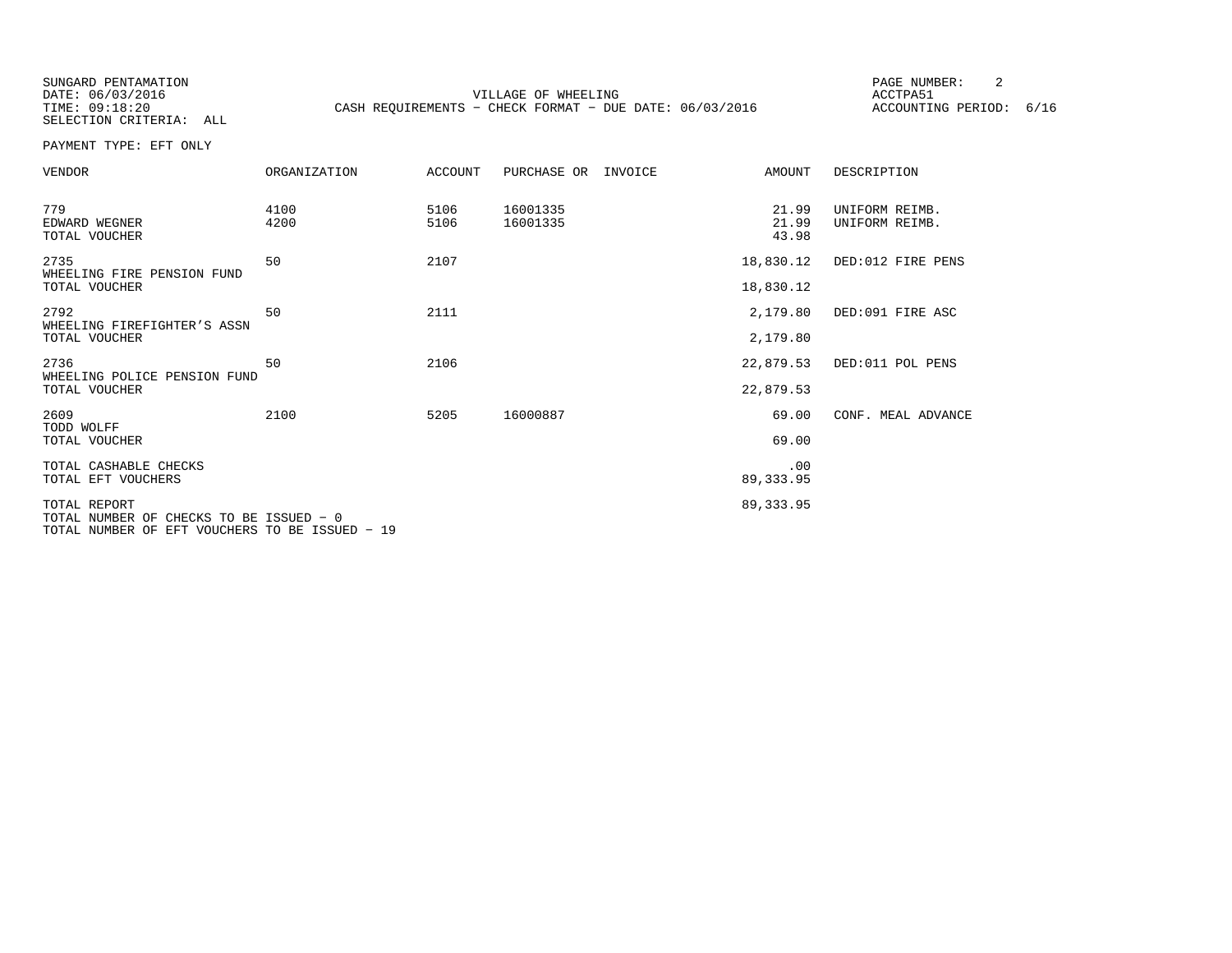# SUNGARD PENTAMATION PAGE NUMBER: 1 DATE: 06/13/2016 VILLAGE OF WHEELING DAILY51

SELECTION CRITERIA:

ACCOUNTING PERIOD: 5/16

FUND − 01 − GENERAL FUND

| ORGANIZATION                                                                     | <b>ACCOUNT</b><br>CONTROL | VENDOR<br>DESCRIPTION                                         |         | 1099 PURCHASE ORDE TRANSACT PROJ/TAS CASH ACCT<br>T/C INVOICE | CHK DATE ACCOUNT     | CHECK NO        |             | SALES TAX<br>USE TAX | DISC DATE<br>DISC AMT | CHECK AMT<br>NET PAYABLE |
|----------------------------------------------------------------------------------|---------------------------|---------------------------------------------------------------|---------|---------------------------------------------------------------|----------------------|-----------------|-------------|----------------------|-----------------------|--------------------------|
| 01                                                                               | 2011<br>RBS0516           | <b>IPBC</b><br>MAY INS PREMIUMS                               | N<br>20 |                                                               | 05/02/16<br>05/02/16 | 1003<br>2016064 |             | 0.00<br>0.00         | 0.00                  | 99743.87<br>99743.87     |
| 01                                                                               | 2011<br><b>RBS0516</b>    | GUARDIAN<br>MAY DENTAL INS PREM. 20                           | N       |                                                               | 05/11/16<br>05/11/16 | 1003<br>2016069 |             | 0.00<br>0.00         | 0.00                  | 286.70<br>286.70         |
| TOTAL GENERAL FUND CHECK AMT<br>TOTAL GENERAL FUND NET PAYABLE                   |                           |                                                               |         |                                                               |                      |                 |             |                      |                       | 100030.57<br>100030.57   |
| 1160                                                                             | 5227<br><b>RBS0516</b>    | POSTMASTER PERMIT 3 N<br>MAY WATER BILLS                      | 20      |                                                               | 05/27/16<br>05/27/16 | 1003<br>2016081 |             | 0.00<br>0.00         | 0.00                  | 40.92<br>40.92           |
| 1160                                                                             | 5231                      | MB FINANCIAL BANK<br>JUNE SWANCC FEE                          | N<br>20 |                                                               | 05/24/16<br>05/23/16 | 1003<br>2016073 |             | 0.00<br>0.00         | 0.00                  | 31247.87<br>31247.87     |
| TOTAL SOLID WASTE SYSTEM CHECK AMT<br>TOTAL SOLID WASTE SYSTEM NET PAYABLE       |                           |                                                               |         |                                                               |                      |                 |             |                      |                       | 31288.79<br>31288.79     |
| 1300                                                                             | 5302                      | JOURNALISM ONLINE LL N<br>AMM03/24 ONLINE DAILY HERALD 20 419 |         | 16000658-01                                                   | 05/18/16<br>03/24/16 | 1003<br>34497   | $\mathbf V$ | 0.00<br>0.00         | 03/24/16<br>0.00      | $-79.00$<br>$-79.00$     |
| TOTAL COMMUNITY DEVELOPMENT CHECK AMT<br>TOTAL COMMUNITY DEVELOPMENT NET PAYABLE |                           |                                                               |         |                                                               |                      |                 |             |                      |                       | $-79.00$<br>$-79.00$     |
| 1700                                                                             | 5299                      | DISCOVERY BENEFITS<br>APRIL PROCESSING FEE 20                 | N       |                                                               | 05/25/16<br>05/25/16 | 1003<br>2016080 |             | 0.00<br>0.00         | 0.00                  | 369.00<br>369.00         |
| TOTAL FINANCE DEPARTMENT CHECK AMT<br>TOTAL FINANCE DEPARTMENT NET PAYABLE       |                           |                                                               |         |                                                               |                      |                 |             |                      |                       | 369.00<br>369.00         |
| TOTAL GENERAL FUND CHECK AMT<br>TOTAL GENERAL FUND NET PAYABLE                   |                           |                                                               |         |                                                               |                      |                 |             |                      |                       | 131609.36<br>131609.36   |

MANUAL CHECK ACTIVITY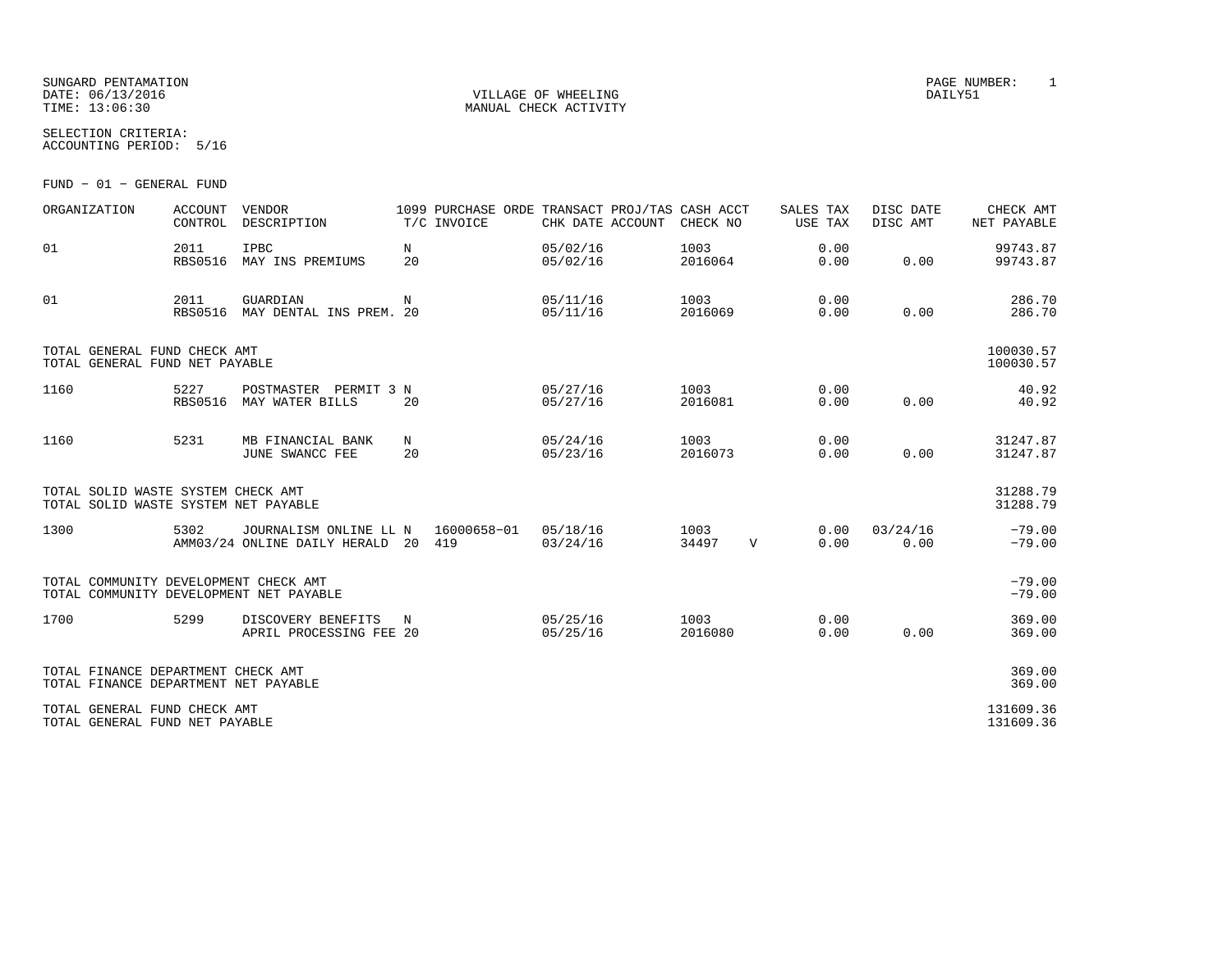DATE:  $06/13/2016$  DAILY51

TIME:  $13:06:30$  MANUAL CHECK ACTIVITY

SUNGARD PENTAMATION PAGE NUMBER: 2

SELECTION CRITERIA:ACCOUNTING PERIOD: 5/16

FUND − 21 − 2007 GEN OBLIG BOND FUND

| ORGANIZATION                             | ACCOUNT | VENDOR                                     |     |             |                  | 1099 PURCHASE ORDE TRANSACT PROJ/TAS CASH ACCT | SALES TAX |      | DISC DATE | CHECK AMT   |
|------------------------------------------|---------|--------------------------------------------|-----|-------------|------------------|------------------------------------------------|-----------|------|-----------|-------------|
|                                          | CONTROL | DESCRIPTION                                |     | T/C INVOICE | CHK DATE ACCOUNT | CHECK NO                                       | USE TAX   |      | DISC AMT  | NET PAYABLE |
| -21                                      | 5624    | BANK OF AMERICA, CHI N                     |     |             | 05/24/16         | 1003                                           |           | 0.00 |           | 196000.00   |
|                                          |         | INT 2007 GO BONDS                          | -20 |             | 05/23/16         | 2016077                                        |           | 0.00 | 0.00      | 196000.00   |
|                                          |         |                                            |     |             |                  |                                                |           |      |           |             |
| TOTAL 2007 GEN OBLIG BOND FUND CHECK AMT |         |                                            |     |             |                  |                                                |           |      |           | 196000.00   |
|                                          |         | TOTAL 2007 GEN OBLIG BOND FUND NET PAYABLE |     |             |                  |                                                |           |      |           | 196000.00   |
| TOTAL 2007 GEN OBLIG BOND FUND CHECK AMT |         |                                            |     |             |                  |                                                |           |      |           | 196000.00   |
|                                          |         | TOTAL 2007 GEN OBLIG BOND FUND NET PAYABLE |     |             |                  |                                                |           |      |           | 196000.00   |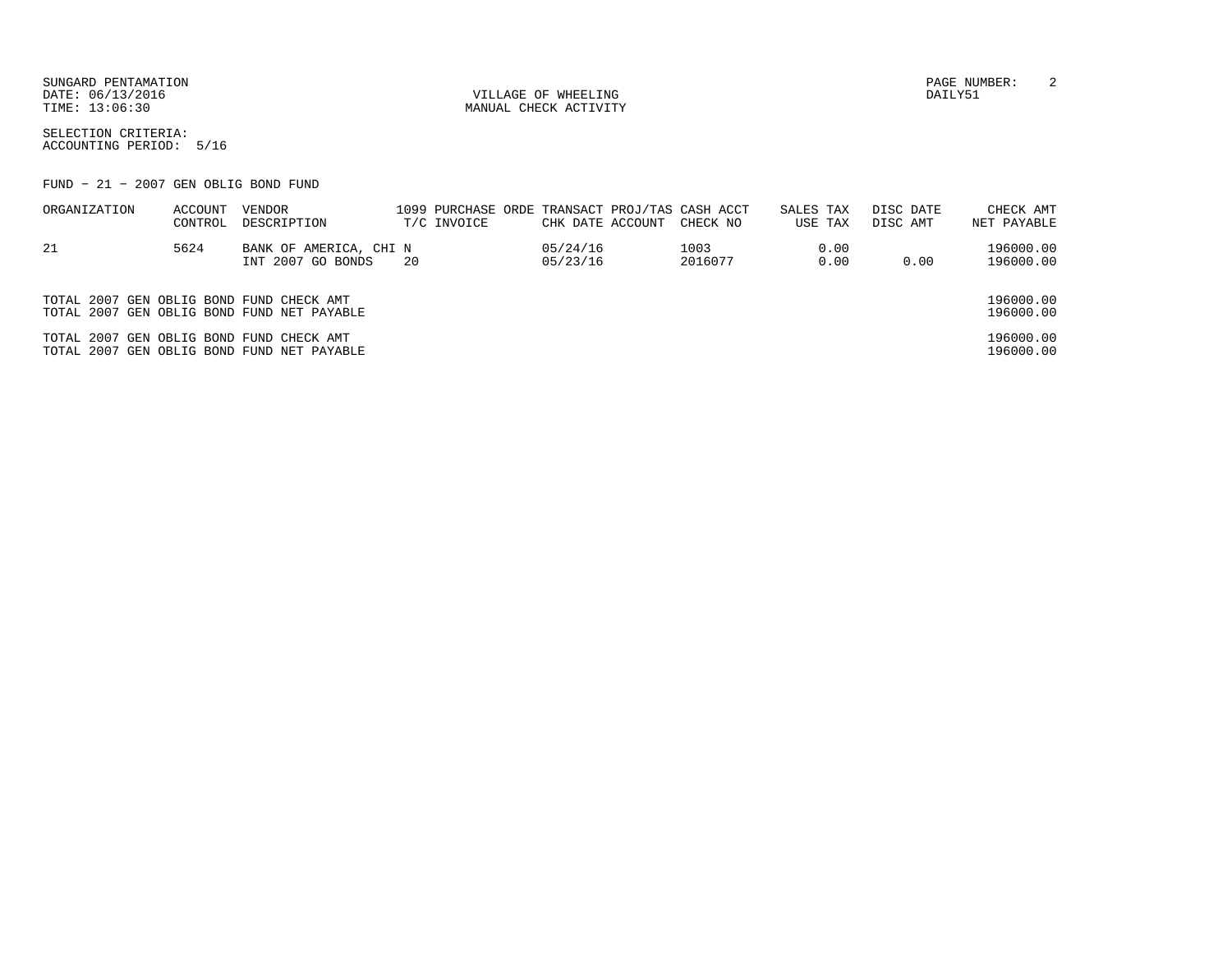SUNGARD PENTAMATION PAGE NUMBER: 3DATE:  $06/13/2016$  DAILY51

TIME:  $13:06:30$  MANUAL CHECK ACTIVITY

SELECTION CRITERIA:ACCOUNTING PERIOD: 5/16

FUND − 22 − 2008 GEN OBLIG BOND FUND

| ORGANIZATION                             | ACCOUNT<br>CONTROL | VENDOR<br>DESCRIPTION                       |     | T/C INVOICE | CHK DATE ACCOUNT     | 1099 PURCHASE ORDE TRANSACT PROJ/TAS CASH ACCT<br>CHECK NO | SALES TAX<br>USE TAX |              | DISC DATE<br>DISC AMT | CHECK AMT<br>NET PAYABLE |
|------------------------------------------|--------------------|---------------------------------------------|-----|-------------|----------------------|------------------------------------------------------------|----------------------|--------------|-----------------------|--------------------------|
| -22                                      | 5624               | BANK OF AMERICA, CHA N<br>INT 2008 GO BONDS | -20 |             | 05/24/16<br>05/23/16 | 1003<br>2016079                                            |                      | 0.00<br>0.00 | 0.00                  | 106619.37<br>106619.37   |
| TOTAL 2008 GEN OBLIG BOND FUND CHECK AMT |                    | TOTAL 2008 GEN OBLIG BOND FUND NET PAYABLE  |     |             |                      |                                                            |                      |              |                       | 106619.37<br>106619.37   |
| TOTAL 2008 GEN OBLIG BOND FUND CHECK AMT |                    | TOTAL 2008 GEN OBLIG BOND FUND NET PAYABLE  |     |             |                      |                                                            |                      |              |                       | 106619.37<br>106619.37   |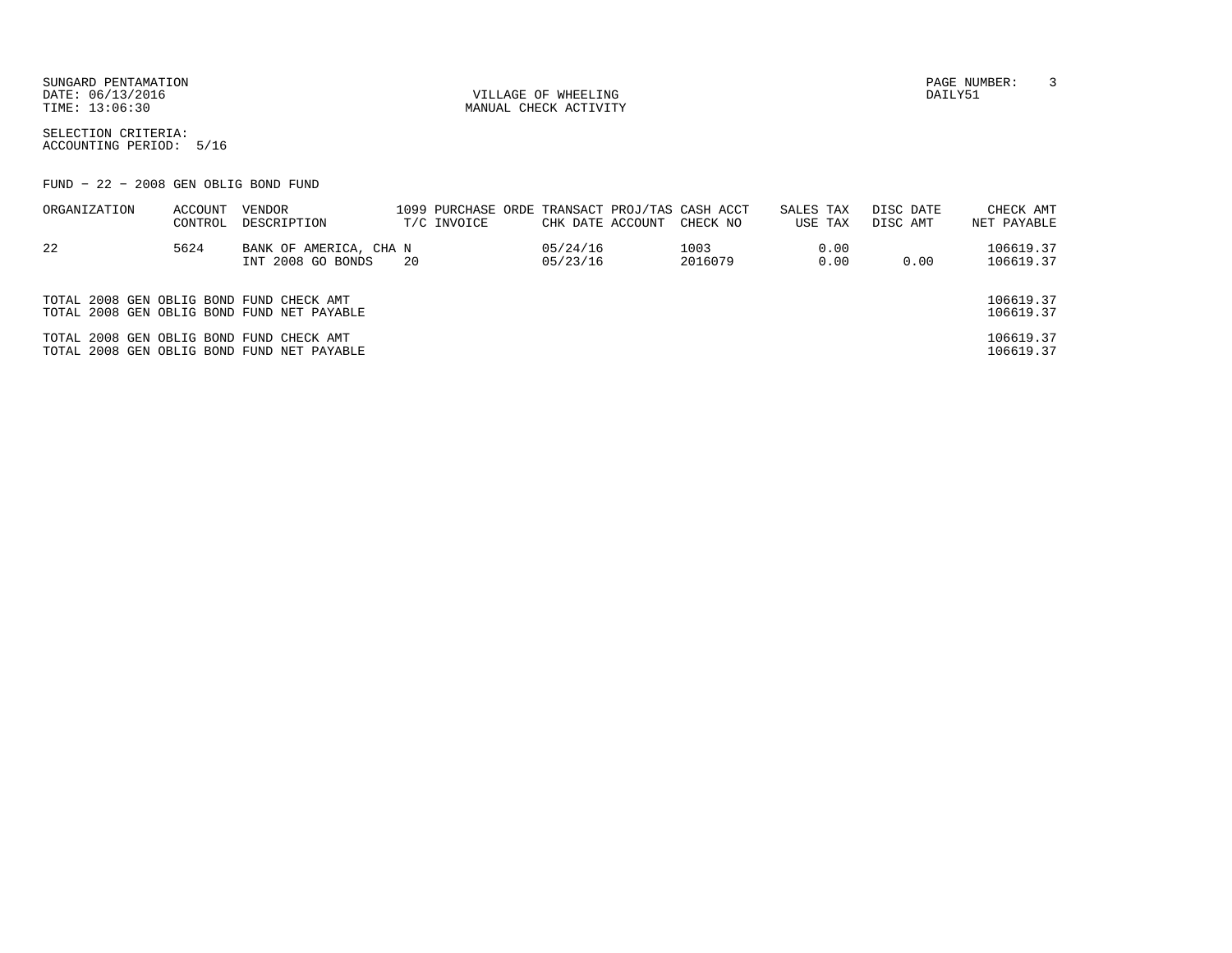SUNGARD PENTAMATION PAGE NUMBER: 4 DATE:  $06/13/2016$  DAILY51 TIME:  $13:06:30$  MANUAL CHECK ACTIVITY

SELECTION CRITERIA:ACCOUNTING PERIOD: 5/16

FUND − 23 − 2009 GEN OBLIG BOND FUND

| ORGANIZATION                             | ACCOUNT | VENDOR                                     |     |             |                  | 1099 PURCHASE ORDE TRANSACT PROJ/TAS CASH ACCT | SALES TAX | DISC DATE | CHECK AMT   |
|------------------------------------------|---------|--------------------------------------------|-----|-------------|------------------|------------------------------------------------|-----------|-----------|-------------|
|                                          | CONTROL | DESCRIPTION                                |     | T/C INVOICE | CHK DATE ACCOUNT | CHECK NO                                       | USE TAX   | DISC AMT  | NET PAYABLE |
| 23                                       | 5624    | BANK OF AMERICA, CHI N                     |     |             | 05/03/16         | 1003                                           | 0.00      |           | 26273.72    |
|                                          | RBS0516 | MAY '16 SWAP PAYMENT 20                    |     |             | 05/03/16         | 2016066                                        | 0.00      | 0.00      | 26273.72    |
| 23                                       | 5624    | BANK OF AMERICA, CHI N                     |     |             | 05/24/16         | 1003                                           | 0.00      |           | 37244.31    |
|                                          |         | INT 2009 GO BONDS                          | -20 |             | 05/23/16         | 2016078                                        | 0.00      | 0.00      | 37244.31    |
| TOTAL VENDOR CHECK AMT                   |         |                                            |     |             |                  |                                                |           |           | 63518.03    |
| TOTAL VENDOR NET PAYABLE                 |         |                                            |     |             |                  |                                                |           |           | 63518.03    |
|                                          |         |                                            |     |             |                  |                                                |           |           |             |
| TOTAL 2009 GEN OBLIG BOND FUND CHECK AMT |         |                                            |     |             |                  |                                                |           |           | 63518.03    |
|                                          |         | TOTAL 2009 GEN OBLIG BOND FUND NET PAYABLE |     |             |                  |                                                |           |           | 63518.03    |
| TOTAL 2009 GEN OBLIG BOND FUND CHECK AMT |         |                                            |     |             |                  |                                                |           |           | 63518.03    |
|                                          |         | TOTAL 2009 GEN OBLIG BOND FUND NET PAYABLE |     |             |                  |                                                |           |           | 63518.03    |
|                                          |         |                                            |     |             |                  |                                                |           |           |             |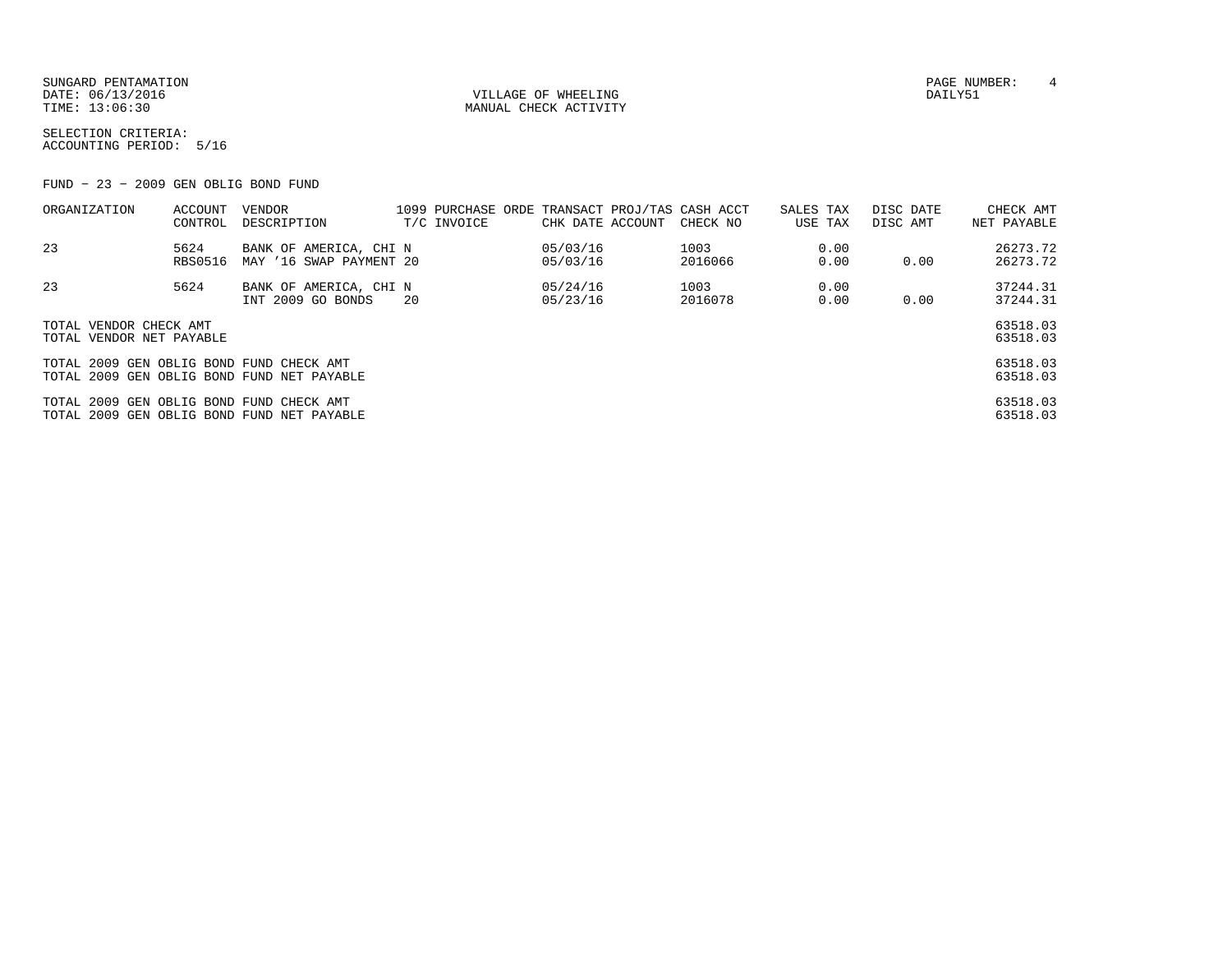SUNGARD PENTAMATION PAGE NUMBER: 5DATE:  $06/13/2016$  DAILY51

TIME:  $13:06:30$  MANUAL CHECK ACTIVITY

SELECTION CRITERIA:ACCOUNTING PERIOD: 5/16

FUND − 39 − LAKE COOK/MILW TIF FUND

| ORGANIZATION                              | ACCOUNT | VENDOR                |      |             |                  |                        | 1099 PURCHASE ORDE TRANSACT PROJ/TAS CASH ACCT | SALES TAX |         | DISC DATE | CHECK AMT   |
|-------------------------------------------|---------|-----------------------|------|-------------|------------------|------------------------|------------------------------------------------|-----------|---------|-----------|-------------|
|                                           | CONTROL | DESCRIPTION           |      | T/C INVOICE | CHK DATE ACCOUNT |                        | CHECK NO                                       |           | USE TAX | DISC AMT  | NET PAYABLE |
| 3900                                      | 5624    | AMALGAMATED BANK OF N |      |             |                  | 05/24/16 2012-013 1003 |                                                |           | 0.00    |           | 49000.00    |
|                                           |         | INT 2012A GO BONDS    | - 20 |             | 05/23/16 5624    |                        | 2016075                                        |           | 0.00    | 0.00      | 49000.00    |
| TOTAL NORTH TIF DISTRICT CHECK AMT        |         |                       |      |             |                  |                        |                                                |           |         |           | 49000.00    |
| TOTAL NORTH TIF DISTRICT NET PAYABLE      |         |                       |      |             |                  |                        |                                                |           |         |           | 49000.00    |
| TOTAL LAKE COOK/MILW TIF FUND CHECK AMT   |         |                       |      |             |                  |                        |                                                |           |         |           | 49000.00    |
| TOTAL LAKE COOK/MILW TIF FUND NET PAYABLE |         |                       |      |             |                  |                        |                                                |           |         |           | 49000.00    |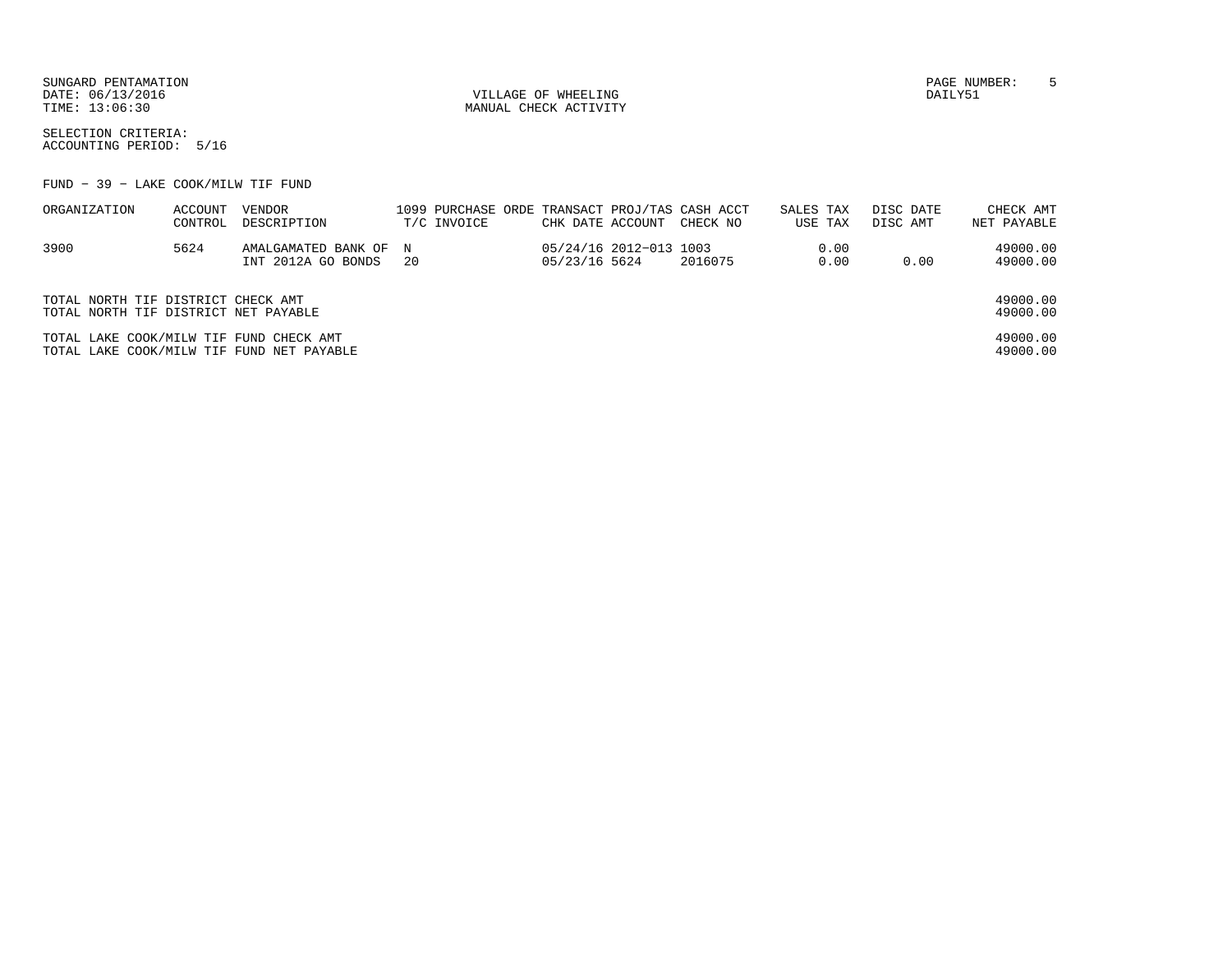SUNGARD PENTAMATION PAGE NUMBER: 6DATE:  $06/13/2016$  DAILY51 TIME:  $13:06:30$  MANUAL CHECK ACTIVITY

SELECTION CRITERIA:ACCOUNTING PERIOD: 5/16

FUND − 40 − WATER AND SEWER FUND

| ORGANIZATION                                                                   | <b>ACCOUNT</b><br>CONTROL | <b>VENDOR</b><br>DESCRIPTION                |         | 1099 PURCHASE ORDE<br>T/C INVOICE | CHK DATE ACCOUNT     |                        | TRANSACT PROJ/TAS CASH ACCT<br>CHECK NO | SALES TAX<br>USE TAX | DISC DATE<br>DISC AMT | CHECK AMT<br>NET PAYABLE |
|--------------------------------------------------------------------------------|---------------------------|---------------------------------------------|---------|-----------------------------------|----------------------|------------------------|-----------------------------------------|----------------------|-----------------------|--------------------------|
| 4100                                                                           | 5705<br><b>RBS0516</b>    | NORTHWEST WATER COMM N<br>OUARTERLY PAYMENT | 20      |                                   | 05/02/16<br>05/02/16 |                        | 1003<br>2016065                         | 0.00<br>0.00         | 0.00                  | 509346.00<br>509346.00   |
| 4100                                                                           | 5227<br><b>RBS0516</b>    | POSTMASTER<br>PERMIT 3 N<br>MAY WATER BILLS | 20      |                                   | 05/27/16<br>05/27/16 |                        | 1003<br>2016081                         | 0.00<br>0.00         | 0.00                  | 1091.33<br>1091.33       |
| TOTAL WATER DIVISION CHECK AMT<br>TOTAL WATER DIVISION NET PAYABLE             |                           |                                             |         |                                   |                      |                        |                                         |                      |                       | 510437.33<br>510437.33   |
| 4200                                                                           | 5227<br><b>RBS0516</b>    | POSTMASTER<br>PERMIT 3 N<br>MAY WATER BILLS | 20      |                                   | 05/27/16<br>05/27/16 |                        | 1003<br>2016081                         | 0.00<br>0.00         | 0.00                  | 231.91<br>231.91         |
| TOTAL SEWER DIVISION CHECK AMT<br>TOTAL SEWER DIVISION NET PAYABLE             |                           |                                             |         |                                   |                      |                        |                                         |                      |                       | 231.91<br>231.91         |
| 4310                                                                           | 5624                      | AMALGAMATED BANK OF<br>INT 2012B GO BONDS   | N<br>20 |                                   | 05/23/16 5624        | 05/24/16 2012-012 1003 | 2016076                                 | 0.00<br>0.00         | 0.00                  | 49875.00<br>49875.00     |
| TOTAL WATER SYSTEM IMPROVEMENT CHECK AMT                                       |                           | TOTAL WATER SYSTEM IMPROVEMENT NET PAYABLE  |         |                                   |                      |                        |                                         |                      |                       | 49875.00<br>49875.00     |
| TOTAL WATER AND SEWER FUND CHECK AMT<br>TOTAL WATER AND SEWER FUND NET PAYABLE |                           |                                             |         |                                   |                      |                        |                                         |                      |                       | 560544.24<br>560544.24   |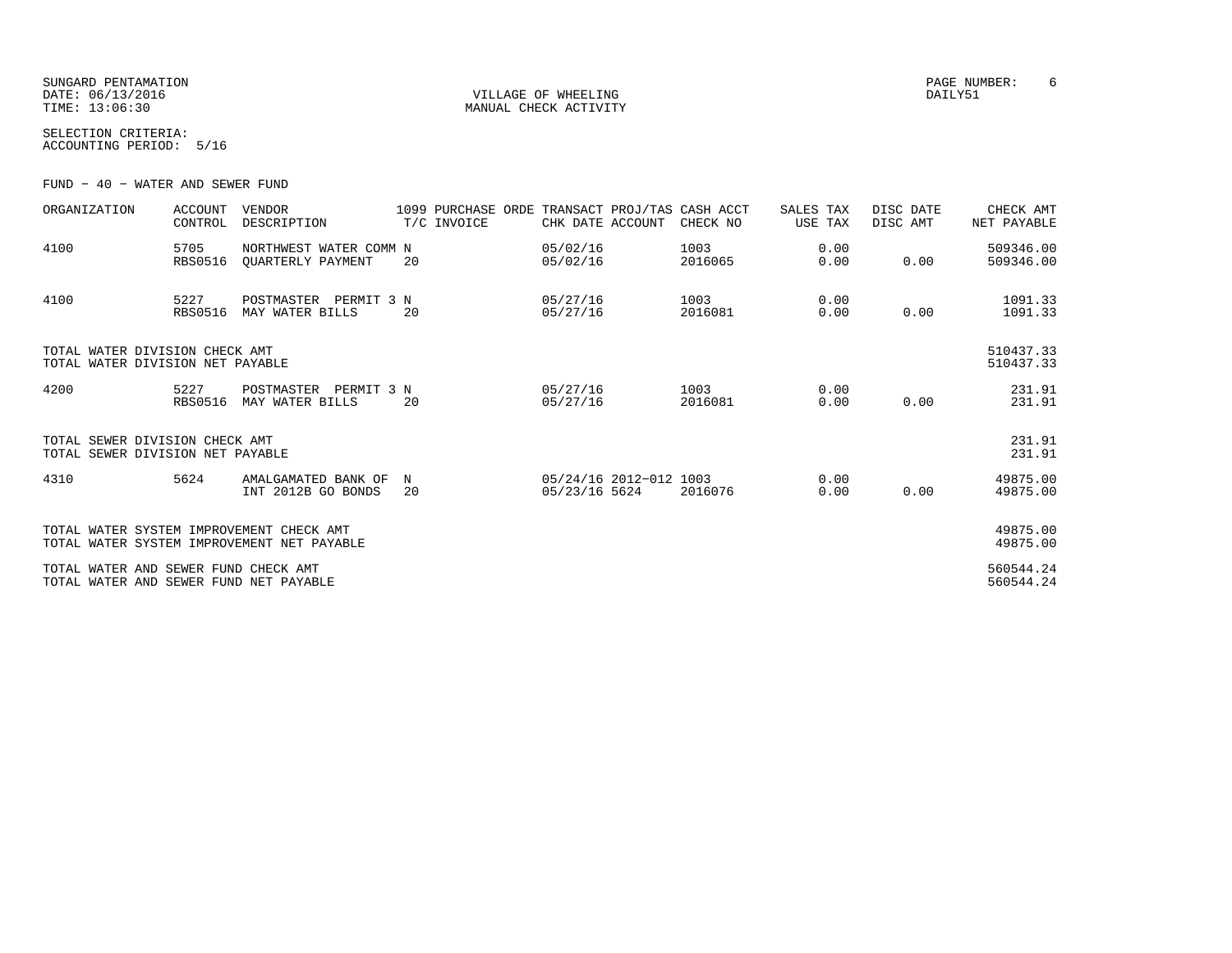# SUNGARD PENTAMATION PAGE NUMBER: T DATE: 06/13/2016 VILLAGE OF WHEELING DAILY51

SELECTION CRITERIA:

MANUAL CHECK ACTIVITY

ACCOUNTING PERIOD: 5/16

FUND − 50 − PAYROLL FUND

| ORGANIZATION                                       | <b>ACCOUNT</b><br>CONTROL | VENDOR<br>DESCRIPTION                                     | T/C INVOICE      |  | 1099 PURCHASE ORDE TRANSACT PROJ/TAS CASH ACCT<br>CHK DATE ACCOUNT | CHECK NO        |              | SALES TAX<br>USE TAX | DISC DATE<br>DISC AMT | CHECK AMT<br>NET PAYABLE |
|----------------------------------------------------|---------------------------|-----------------------------------------------------------|------------------|--|--------------------------------------------------------------------|-----------------|--------------|----------------------|-----------------------|--------------------------|
| 50                                                 | 2140<br>PAY609P           | STATE DISBURSEMENT U N<br>DED:198 MISC DEDUC              | 20               |  | 05/19/16<br>05/06/16                                               | 1006<br>34802   | $\mathbf V$  | 0.00<br>0.00         | 0.00                  | $-332.00$<br>$-332.00$   |
| 50                                                 | 2136<br>PAY609P           | STATE DISBURSEMENT U N<br>DED:193 MISC DEDUC              | 20               |  | 05/19/16<br>05/06/16                                               | 1006<br>34803   | $\mathbf{V}$ | 0.00<br>0.00         | 0.00                  | $-527.00$<br>$-527.00$   |
| 50                                                 | 2139                      | STATE DISBURSEMENT U N<br>PAY609P DED:197 MISC DEDUC      | 20               |  | 05/19/16<br>05/06/16                                               | 1006<br>34804   | $\mathbf V$  | 0.00<br>0.00         | 0.00                  | $-722.49$<br>$-722.49$   |
| 50                                                 | 2136<br>PAY609P           | STATE DISBURSEMENT U N<br>DED:502 MISC DEDUC              | 20               |  | 05/19/16<br>05/06/16                                               | 1006<br>34805   | $\mathbf{V}$ | 0.00<br>0.00         | 0.00                  | $-408.44$<br>$-408.44$   |
| 50                                                 | 2136                      | STATE DISBURSEMENT U N<br>PAY609P DED:196 MISC DEDUC      | 20               |  | 05/19/16<br>05/06/16                                               | 1006<br>34806   | $\mathbf v$  | 0.00<br>0.00         | 0.00                  | $-901.38$<br>$-901.38$   |
| 50                                                 | 2136<br>PAY609P           | STATE DISBURSEMENT U N<br>DED:194 MISC DEDUC              | 20               |  | 05/19/16<br>05/06/16                                               | 1006<br>34807   | $\mathbf v$  | 0.00<br>0.00         | 0.00                  | $-494.77$<br>$-494.77$   |
| 50                                                 | 2105<br><b>RBS0516</b>    | INTERNAL REVENUE SER N<br>FED PR TAXES 0506201 20         |                  |  | 05/06/16<br>05/06/16                                               | 1003<br>2016067 |              | 0.00<br>0.00         | 0.00                  | 76239.96<br>76239.96     |
| 50                                                 | 2102                      | INTERNAL REVENUE SER N<br>RBS0516 FED PR TAXES 0506201 20 |                  |  | 05/06/16<br>05/06/16                                               | 1003<br>2016067 |              | 0.00<br>0.00         | 0.00                  | 125635.30<br>125635.30   |
| 50                                                 | 2102<br><b>RBS0516</b>    | INTERNAL REVENUE SER N<br>FED PR TAXES 052016             | 20               |  | 05/20/16<br>05/20/16                                               | 1003<br>2016072 |              | 0.00<br>0.00         | 0.00                  | 113123.94<br>113123.94   |
| 50                                                 | 2105                      | INTERNAL REVENUE SER N<br>RBS0516 FED PR TAXES 052016 20  |                  |  | 05/20/16<br>05/20/16                                               | 1003<br>2016072 |              | 0.00<br>0.00         | 0.00                  | 72676.56<br>72676.56     |
| TOTAL VENDOR CHECK AMT<br>TOTAL VENDOR NET PAYABLE |                           |                                                           |                  |  |                                                                    |                 |              |                      |                       | 387675.76<br>387675.76   |
| 50                                                 | 2103<br><b>RBS0516</b>    | ILLINOIS DEPARTMENT<br>IL PR TAXES 050616                 | $_{\rm N}$<br>20 |  | 05/09/16<br>05/09/16                                               | 1003<br>2016068 |              | 0.00<br>0.00         | 0.00                  | 29237.22<br>29237.22     |
| 50                                                 | 2103                      | ILLINOIS DEPARTMENT N<br>IL P/R TAXES 05/20/1 20          |                  |  | 05/24/16<br>05/23/16                                               | 1003<br>2016074 |              | 0.00<br>0.00         | 0.00                  | 26855.17<br>26855.17     |
| TOTAL VENDOR CHECK AMT<br>TOTAL VENDOR NET PAYABLE |                           |                                                           |                  |  |                                                                    |                 |              |                      |                       | 56092.39<br>56092.39     |
| 50                                                 | 2118                      | <b>IPBC</b><br>RBS0516 MAY INS PREMIUMS                   | N<br>20          |  | 05/02/16<br>05/02/16                                               | 1003<br>2016064 |              | 0.00<br>0.00         | 0.00                  | 183286.59<br>183286.59   |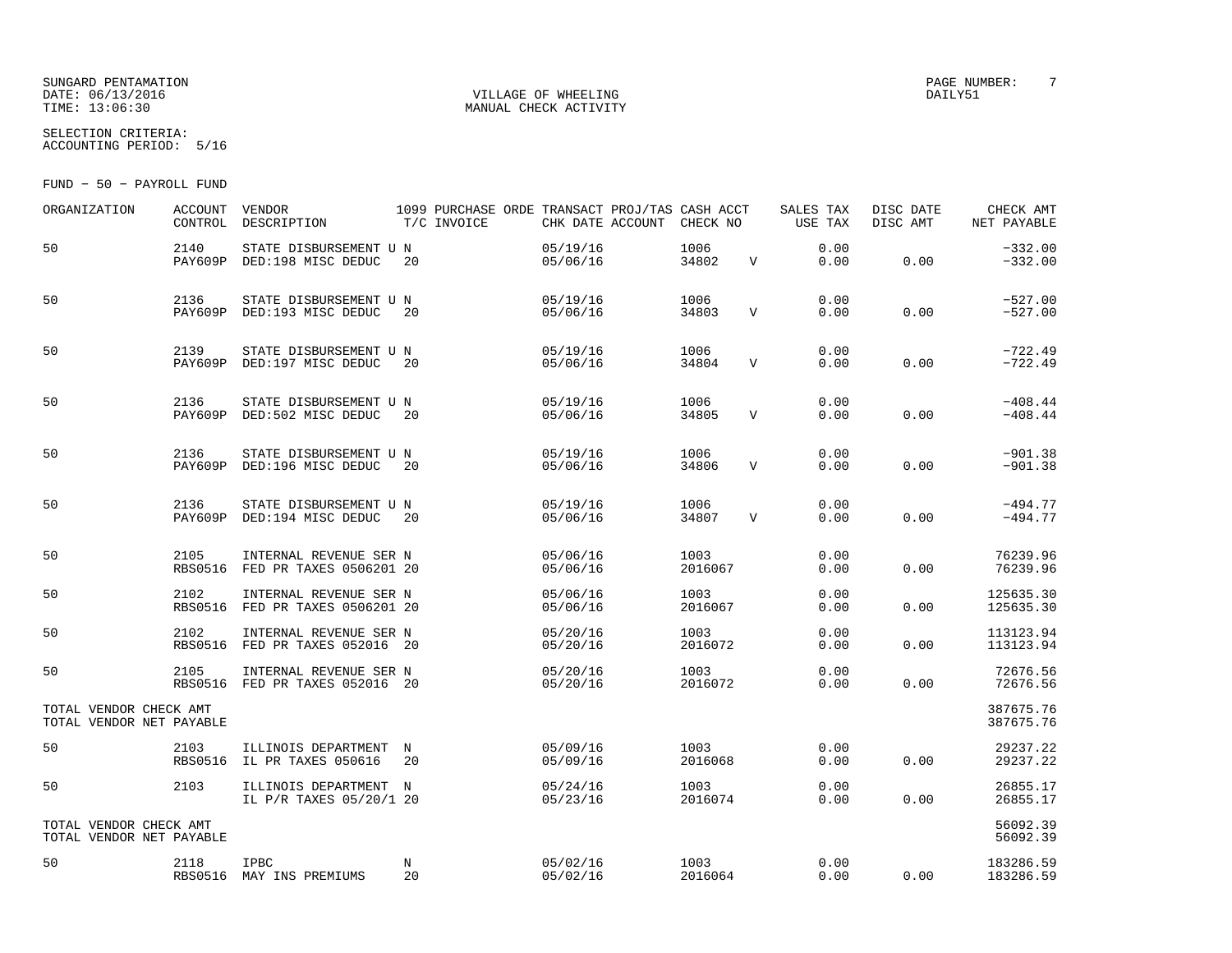# SUNGARD PENTAMATION PAGE NUMBER: 8DATE: 06/13/2016 VILLAGE OF WHEELING DAILY51

MANUAL CHECK ACTIVITY

SELECTION CRITERIA:ACCOUNTING PERIOD: 5/16

FUND − 50 − PAYROLL FUND

| ORGANIZATION                                                   | ACCOUNT                | VENDOR<br>CONTROL DESCRIPTION                               | 1099 PURCHASE ORDE TRANSACT PROJ/TAS CASH ACCT<br>T/C INVOICE |          |                      | CHK DATE ACCOUNT CHECK NO |                                         | SALES TAX<br>USE TAX | DISC DATE<br>DISC AMT | CHECK AMT<br>NET PAYABLE     |
|----------------------------------------------------------------|------------------------|-------------------------------------------------------------|---------------------------------------------------------------|----------|----------------------|---------------------------|-----------------------------------------|----------------------|-----------------------|------------------------------|
| 50                                                             | 2117                   | <b>IPBC</b><br>RBS0516 MAY INS PREMIUMS                     | $\mathbf N$<br>20                                             |          | 05/02/16             | 05/02/16                  | 1003<br>2016064                         | 0.00<br>0.00         | 0.00                  | 133024.03<br>133024.03       |
| TOTAL VENDOR CHECK AMT<br>TOTAL VENDOR NET PAYABLE             |                        |                                                             |                                                               |          |                      |                           |                                         |                      |                       | 316310.62<br>316310.62       |
| 50                                                             | 2119<br><b>RBS0516</b> | GUARDIAN<br>$\mathbb N$<br>MAY DENTAL INS PREM. 20          | 05/11/16                                                      |          | 05/11/16             |                           | 1003 and the state of $\sim$<br>2016069 | 0.00<br>0.00         | 0.00                  | 9463.69<br>9463.69           |
| 50                                                             | 2105<br><b>RBS0516</b> | WISCONSIN DEPARTMENT N<br>FED PR TAXES 0520201 20           |                                                               |          | 05/20/16<br>05/20/16 |                           | 1003<br>2016071 V                       | 0.00<br>0.00         | 0.00                  | $-72676.56$<br>$-72676.56$   |
| 50                                                             | 2102<br><b>RBS0516</b> | WISCONSIN DEPARTMENT N<br>FED PR TAXES 0520201 20           |                                                               |          | 05/20/16<br>05/20/16 |                           | 1003<br>2016071 V                       | 0.00<br>0.00         | 0.00                  | $-113123.94$<br>$-113123.94$ |
| 50                                                             | 2102<br><b>RBS0516</b> | WISCONSIN DEPARTMENT N<br>FED PR TAXES 0520201 20           |                                                               |          | 05/20/16<br>05/20/16 |                           | 1003<br>2016071                         | 0.00<br>0.00         | 0.00                  | 113123.94<br>113123.94       |
| 50                                                             | 2109<br><b>RBS0516</b> | WISCONSIN DEPARTMENT N<br>WI PR TAXES - MAY                 | 20                                                            |          | 05/20/16<br>05/20/16 |                           | 1003<br>2016070                         | 0.00<br>0.00         | 0.00                  | 648.94<br>648.94             |
| 50                                                             | 2105                   | WISCONSIN DEPARTMENT N<br>RBS0516 FED PR TAXES 0520201 20   |                                                               |          | 05/20/16<br>05/20/16 |                           | 1003<br>2016071                         | 0.00<br>0.00         | 0.00                  | 72676.56<br>72676.56         |
| TOTAL VENDOR CHECK AMT<br>TOTAL VENDOR NET PAYABLE             |                        |                                                             |                                                               |          |                      |                           |                                         |                      |                       | 648.94<br>648.94             |
| 50                                                             | 2136                   | STATE DISBURSEMENT U N 05/19/16<br>PAY609P DED:504 MISC DED | 20                                                            | 05/06/16 |                      | 1006<br>34808             |                                         | 0.00<br>V<br>0.00    | 0.00                  | $-703.85$<br>$-703.85$       |
| TOTAL PAYROLL FUND CHECK AMT<br>TOTAL PAYROLL FUND NET PAYABLE |                        |                                                             |                                                               |          |                      |                           |                                         |                      |                       | 766101.47<br>766101.47       |
| TOTAL PAYROLL FUND CHECK AMT<br>TOTAL PAYROLL FUND NET PAYABLE |                        |                                                             |                                                               |          |                      |                           |                                         |                      |                       | 766101.47<br>766101.47       |
| TOTAL REPORT CHECK AMT<br>TOTAL REPORT NET PAYABLE             |                        |                                                             |                                                               |          |                      |                           |                                         |                      |                       | 1873392.47<br>1873392.47     |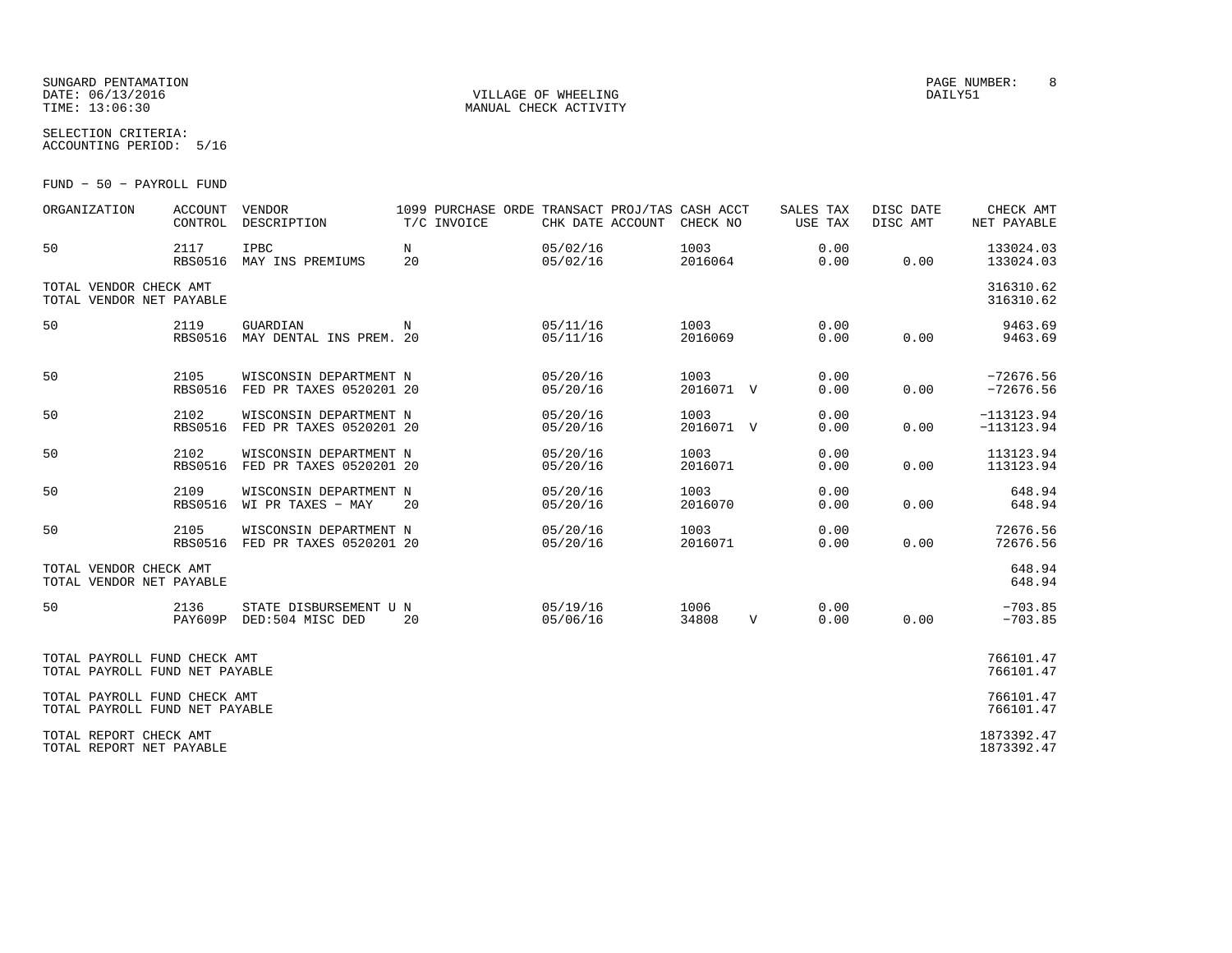# PURCHASE CARD REPORT March, 2016

**(03/05/2016 through 04/04/2016)**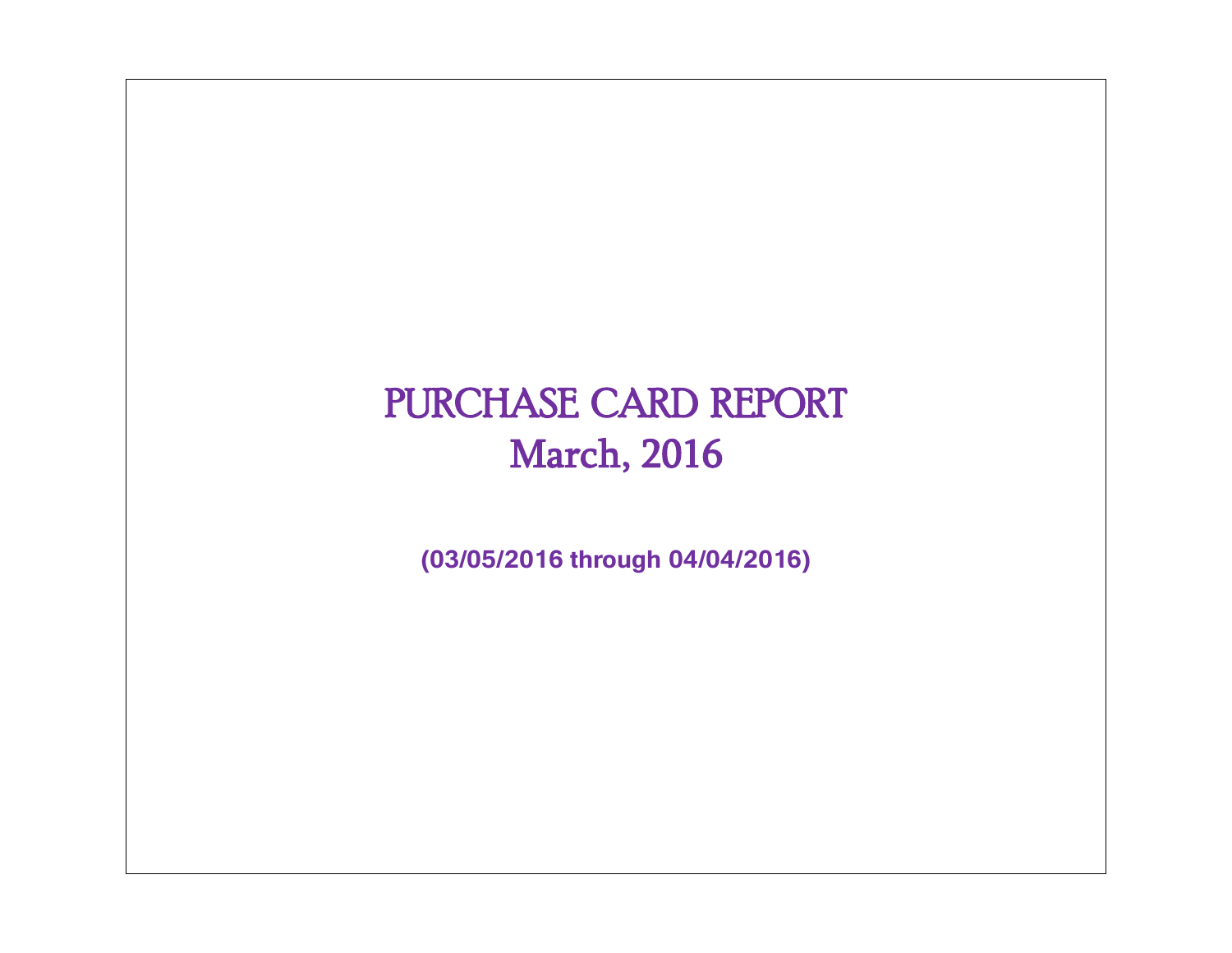# Account Statement

Posting Date: 03/05/2016 - 04/04/2016

| <b>Account Name</b>       | <b>Transaction</b>      | <b>Transaction</b> |
|---------------------------|-------------------------|--------------------|
|                           | Count                   | Amount             |
| ALYSIA MILLER GOLDSTEIN   | 8                       | 1,888.25           |
| <b>ANGELA MORRIS</b>      | 4                       | 11,013.95          |
| <b>CHRISTIE REVELAND</b>  | 7                       | 726.45             |
| <b>CHRISTINE BAJOR</b>    | 3                       | 5,548.11           |
| <b>CHUCK SPRATT</b>       | 48                      | 11,654.05          |
| <b>DARLA CALLANAN</b>     | 10                      | 1,658.29           |
| <b>DEAN ARGIRIS</b>       | 4                       | 100.00             |
| <b>DERRYL SHAPIRO</b>     | 9                       | 9,791.30           |
| DONALD WENNERSTROM        | 1                       | 156.83             |
| <b>DRUCILLA GARCIA</b>    | 9                       | 1,687.54           |
| <b>ILEEN BRYER</b>        | 4                       | 2,055.20           |
| <b>JEFF WOLFGRAM</b>      | 1                       | 5.58               |
| <b>JOHN MELANIPHY III</b> | 4                       | 1,180.18           |
| <b>JOHNNY PEREZ</b>       | 6                       | 1,182.02           |
| <b>JOHNNY PEREZ</b>       | $\overline{\mathbf{4}}$ | 562.61             |
| <b>JON SFONDILIS</b>      | 3                       | 214.48             |
| <b>JOSHUA BERMAN</b>      | 3                       | 326.28             |
| <b>LANA RUDNIK</b>        | 8                       | 835.76             |
| <b>LINA COLUNGA</b>       | 22                      | 4,917.84           |
| LORI HAZLEWOOD            | 6                       | 3,837.62           |
| <b>LOUIS MAGURNO</b>      | $\overline{2}$          | 217.40             |
| <b>LUCA URSAN</b>         | 3                       | 376.93             |
| <b>LUCA URSAN</b>         | 36                      | 3,600.34           |
| MICHAEL BLIEFERNICH       | 11                      | 2,982.74           |
| MICHAEL CROTTY            | 1                       | 190.00             |
| <b>MICHAEL MONDSCHAIN</b> | 2                       | 689.69             |
| MICHAEL SCHROEDER         | 6                       | 459.64             |
| PETER RODGERS             | 3                       | 544.16             |
| <b>ROSE LEMANIS</b>       | 7                       | 1,613.74           |
| <b>SCOTT WILSON</b>       | 8                       | 856.58             |
| <b>SEAN LINDSAY</b>       | 4                       | 1,191.67           |
| SHARI MATTHEWS HUIZAR     | 4                       | 1,057.21           |
| <b>THOMAS LUEDERS</b>     | 2                       | 54.44              |
| TY JOHNSON                | 11                      | 1,015.90           |
| <b>VINCENT HOFFMAN</b>    | 6                       | 1,462.08           |
| <b>Report Totals</b>      | 270                     | 75,654.86          |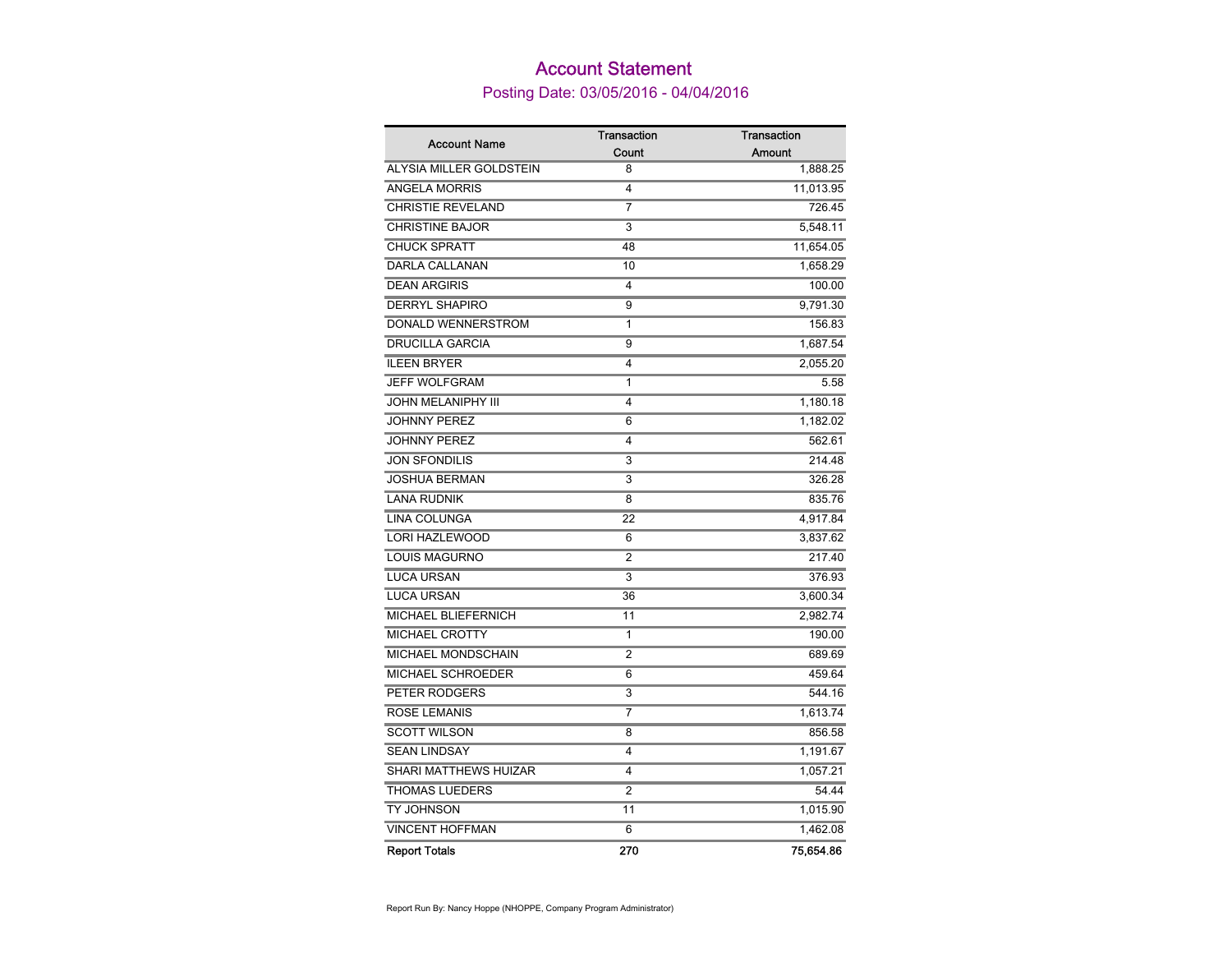# Expense Report

Posting Date: 03/05/2016 - 04/04/2016

# ALYSIA MILLER GOLDSTEIN

| <b>Card Transactions</b>                                                                       |                               |                                                    |                          |                   |                          |          |
|------------------------------------------------------------------------------------------------|-------------------------------|----------------------------------------------------|--------------------------|-------------------|--------------------------|----------|
| Posting<br>Date                                                                                | Transaction<br>Date           | <b>Description</b>                                 |                          | Receipt<br>Amount | <b>Expense</b><br>Amount | Reviewed |
| 03/07/2016                                                                                     | 03/03/2016                    | ROYAL GEORGE THEATRE-CHICAGO,IL,60614              |                          | 490.00            | 490.00                   | ✓        |
| Expense Description: Felder/Berlin Trip 4/14<br><b>FUND/PROGRAM:</b><br><b>PROJECT#:</b>       | 1320 SENIOR CITIZENS SERVICES | <b>EXPENDITURE ACCOUNTS:</b>                       | 5297 PROGRAMS/ACTIVITIES |                   |                          |          |
| 03/14/2016                                                                                     | 03/11/2016                    | GALILEO'S BY FOOD FOR-CHICAGO, IL, 60605           |                          | 190.45            | 190.45                   | ✓        |
| <b>Expense Description: Planetarium Lunch</b><br>FUND/PROGRAM:<br><b>PROJECT#:</b>             | 1320 SENIOR CITIZENS SERVICES | <b>EXPENDITURE ACCOUNTS:</b>                       | 5297 PROGRAMS/ACTIVITIES |                   |                          |          |
| 03/17/2016                                                                                     | 03/15/2016                    | DOLRTREE 4870 00048702-ARLINGTON<br>HEI, IL, 60004 |                          | 9.00              | 9.00                     | ✓        |
| <b>Expense Description: St Pat's Plastic Bowls</b><br><b>FUND/PROGRAM:</b><br><b>PROJECT#:</b> | 1320 SENIOR CITIZENS SERVICES | <b>EXPENDITURE ACCOUNTS:</b>                       | 5297 PROGRAMS/ACTIVITIES |                   |                          |          |
| 03/17/2016                                                                                     | 03/16/2016                    | MOTION PICTURE LICENSI-03108270505,CA,90066        |                          | 240.00            | 240.00                   | ✓        |
| <b>Expense Description: Motion Picture License</b><br><b>FUND/PROGRAM:</b><br><b>PROJECT#:</b> | 1320 SENIOR CITIZENS SERVICES | <b>EXPENDITURE ACCOUNTS:</b>                       | 5297 PROGRAMS/ACTIVITIES |                   |                          |          |
| 03/21/2016                                                                                     | 03/17/2016                    | ORIENTAL TRADING CO-800-228-0475, NE, 68137        |                          | 143.94            | 143.94                   | ✓        |
| <b>Expense Description: Volunteer Party supplies</b><br><b>FUND/PROGRAM:</b>                   | 1320 SENIOR CITIZENS SERVICES | <b>EXPENDITURE ACCOUNTS:</b>                       | 5297 PROGRAMS/ACTIVITIES |                   |                          |          |
| <b>PROJECT#:</b>                                                                               |                               |                                                    |                          |                   |                          |          |
| 03/21/2016                                                                                     | 03/18/2016                    | CASINO TOURS AND CHART-866-711-1997, IL, 60445     |                          | 782.00            | 782.00                   | ✓        |
| Expense Description: Senior Casino Trip<br>FUND/PROGRAM:<br><b>PROJECT#:</b>                   | 1320 SENIOR CITIZENS SERVICES | <b>EXPENDITURE ACCOUNTS:</b>                       | 5297 PROGRAMS/ACTIVITIES |                   |                          |          |
| 03/25/2016                                                                                     | 03/24/2016                    | BARNES & NOBLE #2872-ARLINGTON HTS, IL, 60004      |                          | 21.38             | 21.38                    | ✓        |
| <b>Expense Description: Color for Calm Colorbooks</b>                                          |                               |                                                    |                          |                   |                          |          |
| <b>FUND/PROGRAM:</b><br><b>PROJECT#:</b>                                                       | 1320 SENIOR CITIZENS SERVICES | <b>EXPENDITURE ACCOUNTS:</b>                       | 5297 PROGRAMS/ACTIVITIES |                   |                          |          |
| 04/04/2016                                                                                     | 03/31/2016                    | 4WINDS THE BUFFET-NEW BUFFALO, MI, 49117           |                          | 11.48             | 11.48                    | ✓        |
| <b>Expense Description: Buffet Lunch</b><br><b>FUND/PROGRAM:</b><br><b>PROJECT#:</b>           | 1320 SENIOR CITIZENS SERVICES | <b>EXPENDITURE ACCOUNTS:</b>                       | 5297 PROGRAMS/ACTIVITIES |                   |                          |          |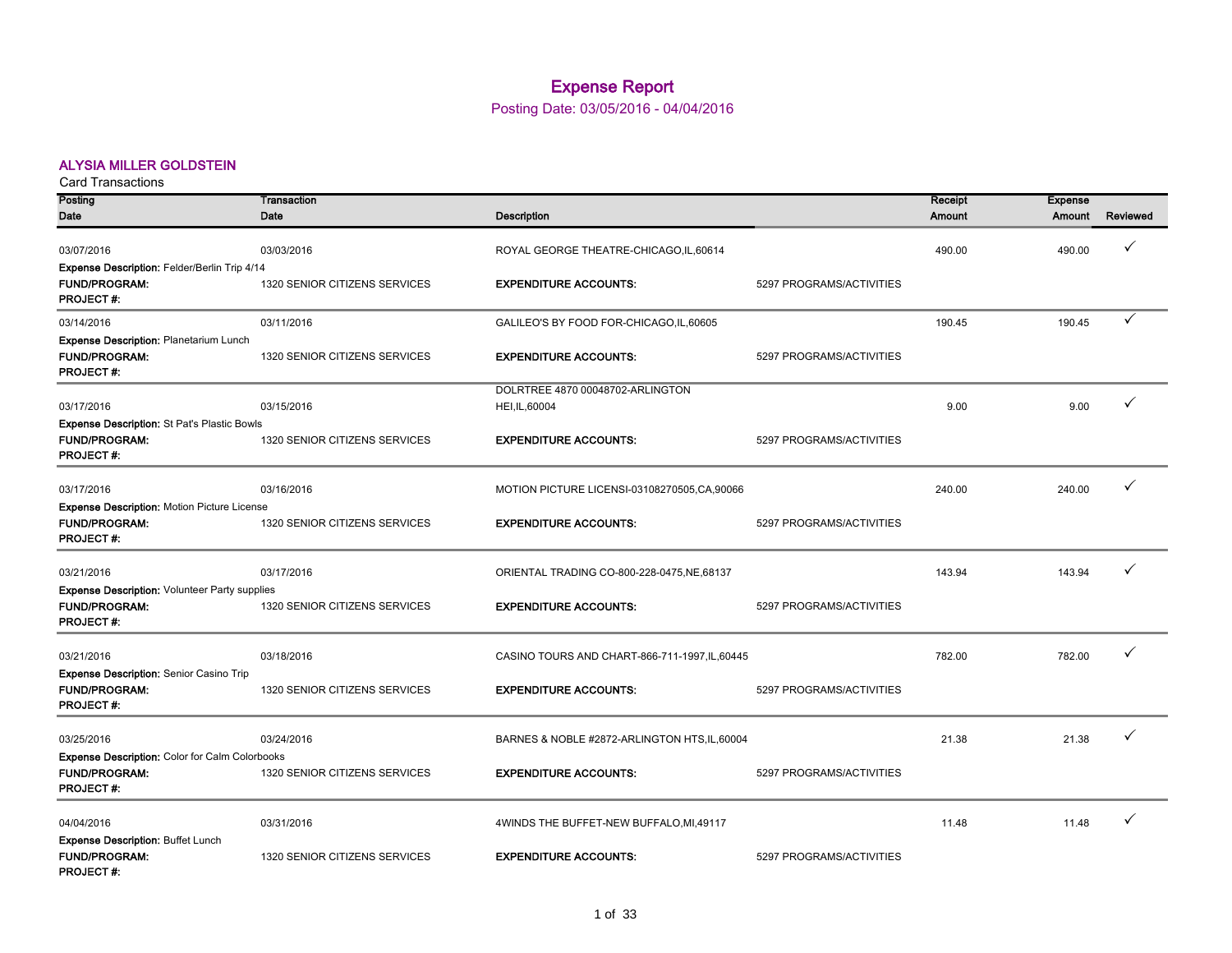Card Subtotal 2001 2012 1,888.25

#### ANGELA MORRIS

Card Transactions

| Posting                                            | Transaction                                    |                                            | Receipt                        | <b>Expense</b> |              |
|----------------------------------------------------|------------------------------------------------|--------------------------------------------|--------------------------------|----------------|--------------|
| Date                                               | Date                                           | <b>Description</b>                         | Amount                         | Amount         | Reviewed     |
| 03/11/2016                                         | 03/10/2016                                     | COMCAST-866-511-6489, PA, 19462            | 3,168.04                       | 1,584.02       | ✓            |
| <b>Expense Description: Fiber Optic Data Links</b> |                                                |                                            |                                |                |              |
| <b>FUND/PROGRAM:</b><br><b>PROJECT#:</b>           | 1750 INFORMATION SYSTEMS                       | <b>EXPENDITURE ACCOUNTS:</b>               | 5207 IS SERV & MAINT AGREEMENT |                |              |
| 03/11/2016                                         | 03/10/2016                                     | COMCAST-866-511-6489, PA, 19462            | 3,168.04                       | 1,584.02       | ✓            |
| <b>Expense Description: Fiber Optic Data Links</b> |                                                |                                            |                                |                |              |
| <b>FUND/PROGRAM:</b><br><b>PROJECT#:</b>           | 0015 EMERGENCY TELEPHONE SYS (911)<br>2014-037 | <b>EXPENDITURE ACCOUNTS:</b>               | 5207 IS SERV & MAINT AGREEMENT |                |              |
| 03/16/2016                                         | 03/14/2016                                     | VERLO MATTRESS FACTORY-SKOKIE, IL, 60077   | 2,097.00                       | 2,097.00       | ✓            |
| <b>Expense Description: FD Replacement Beds</b>    |                                                |                                            |                                |                |              |
| <b>FUND/PROGRAM:</b><br><b>PROJECT#:</b>           | 2200 FIRE DEPARTMENT                           | <b>EXPENDITURE ACCOUNTS:</b>               | 5317 MISC OPERATING SUPPLIES   |                |              |
| 03/16/2016                                         | 03/14/2016                                     | VZWRLSS MY VZ VB P-ALPHARETTA, GA, 30004   | 5.721.91                       | 5,721.91       | $\checkmark$ |
| <b>Expense Description: Cellular Service</b>       |                                                |                                            |                                |                |              |
| <b>FUND/PROGRAM:</b><br><b>PROJECT#:</b>           | 1600 ADMIN & BOT                               | <b>EXPENDITURE ACCOUNTS:</b>               | 5239 CELLULAR SERVICES         |                |              |
| 03/25/2016                                         | 03/23/2016                                     | DAILY HERALD/REFLEJOS-847-4274300,IL,60005 | 27.00                          | 27.00          | ν            |
| Expense Description: Public Notice Doc#2016-6      |                                                |                                            |                                |                |              |
| <b>FUND/PROGRAM:</b><br><b>PROJECT#:</b>           | 1300 COMMUNITY DEVELOPMENT                     | <b>EXPENDITURE ACCOUNTS:</b>               | 5201 ADVERTISING & PUBLISHING  |                |              |
|                                                    |                                                | <b>Card Subtotal</b>                       | 11,013.95                      |                |              |

#### CHRISTIE REVELAND

| Posting                                                                                 | Transaction                |                                            |                              | Receipt | <b>Expense</b> |              |
|-----------------------------------------------------------------------------------------|----------------------------|--------------------------------------------|------------------------------|---------|----------------|--------------|
| Date                                                                                    | Date                       | <b>Description</b>                         |                              | Amount  | Amount         | Reviewed     |
| 03/07/2016                                                                              | 03/04/2016                 | OFFICE DEPOT #1105-800-463-3768, IL, 60188 |                              | 75.31   | 75.31          | $\checkmark$ |
| <b>Expense Description: Office Supplies</b><br><b>FUND/PROGRAM:</b><br><b>PROJECT#:</b> | 1300 COMMUNITY DEVELOPMENT | <b>EXPENDITURE ACCOUNTS:</b>               | 5318 OFFICE SUPPLIES         |         |                |              |
| 03/08/2016                                                                              | 03/07/2016                 | WHEELING FLOWERS-WHEELING,IL,60090         |                              | 89.99   | 89.99          |              |
| <b>Expense Description: Flowers for George Heiber</b>                                   |                            |                                            |                              |         |                |              |
| <b>FUND/PROGRAM:</b><br><b>PROJECT#:</b>                                                | 1300 COMMUNITY DEVELOPMENT | <b>EXPENDITURE ACCOUNTS:</b>               | 5317 MISC OPERATING SUPPLIES |         |                |              |
| 03/18/2016                                                                              | 03/17/2016                 | OFFICE DEPOT #1105-800-463-3768, IL, 60188 |                              | 75.54   | 75.54          | $\checkmark$ |
| <b>Expense Description: Office Supplies</b><br><b>FUND/PROGRAM:</b><br><b>PROJECT#:</b> | 1300 COMMUNITY DEVELOPMENT | <b>EXPENDITURE ACCOUNTS:</b>               | 5317 MISC OPERATING SUPPLIES |         |                |              |
| 03/21/2016                                                                              | 03/18/2016                 | QUILL CORPORATION-800-982-3400, SC, 29223  |                              | 64.97   | 64.97          | v            |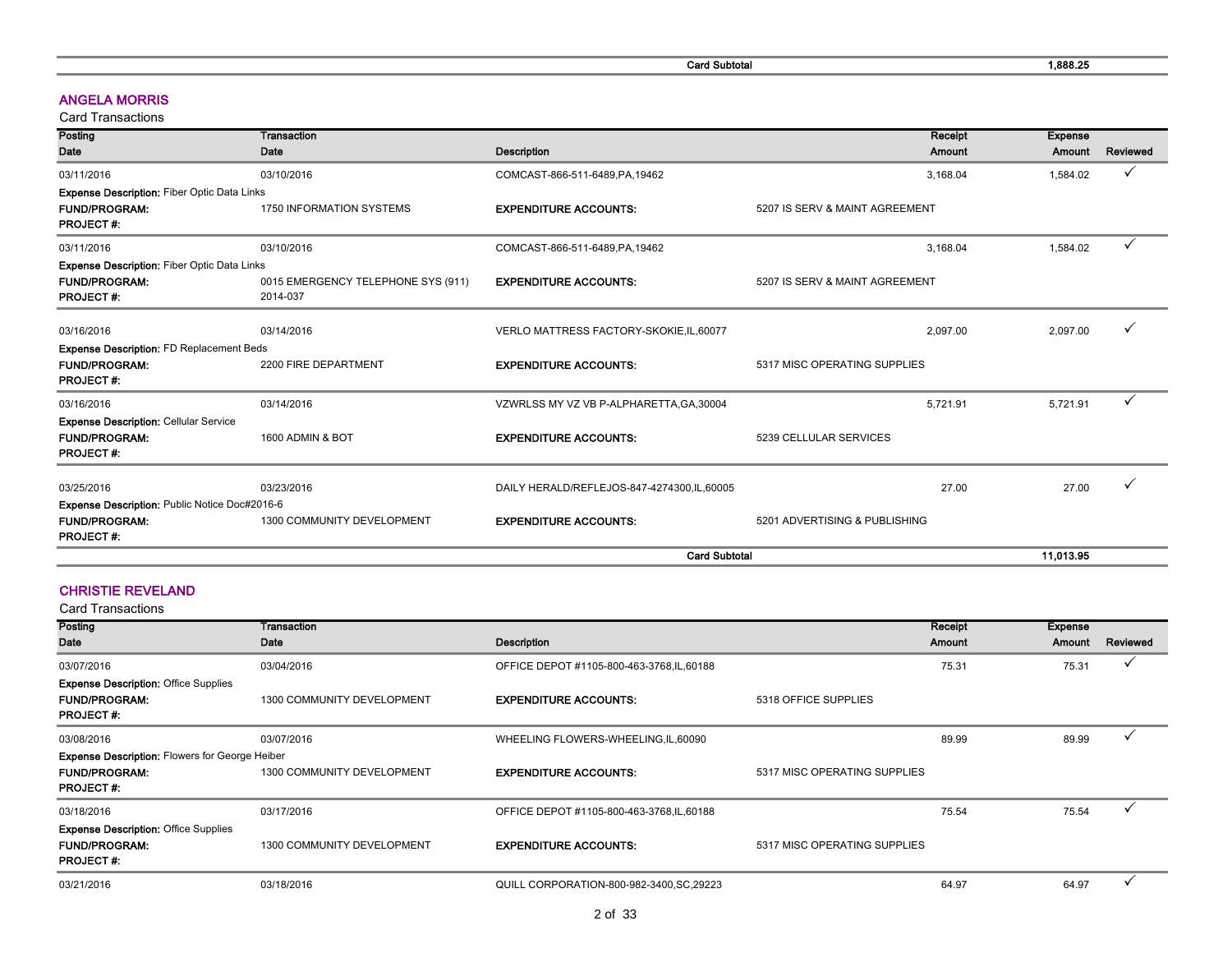| <b>Expense Description: Office Supplies</b>       |                            |                                            |                              |        |        |              |
|---------------------------------------------------|----------------------------|--------------------------------------------|------------------------------|--------|--------|--------------|
| <b>FUND/PROGRAM:</b>                              | 1300 COMMUNITY DEVELOPMENT | <b>EXPENDITURE ACCOUNTS:</b>               | 5317 MISC OPERATING SUPPLIES |        |        |              |
| <b>PROJECT#:</b>                                  |                            |                                            |                              |        |        |              |
| 03/22/2016                                        | 03/21/2016                 | PAYPAL CODE CHECK-4029357733, CA, 95051    |                              | 241.85 | 241.85 |              |
| <b>Expense Description: Code Books for Intern</b> |                            |                                            |                              |        |        |              |
| <b>FUND/PROGRAM:</b><br><b>PROJECT#:</b>          | 1300 COMMUNITY DEVELOPMENT | <b>EXPENDITURE ACCOUNTS:</b>               | 5302 BOOKS & SUBSCRIPTIONS   |        |        |              |
| 03/24/2016                                        | 03/23/2016                 | OFFICE DEPOT #1105-800-463-3768, IL, 60188 |                              | 26.29  | 26.29  | $\checkmark$ |
| <b>Expense Description: Office Supplies</b>       |                            |                                            |                              |        |        |              |
| <b>FUND/PROGRAM:</b><br><b>PROJECT#:</b>          | 1300 COMMUNITY DEVELOPMENT | <b>EXPENDITURE ACCOUNTS:</b>               | 5318 OFFICE SUPPLIES         |        |        |              |
| 04/01/2016                                        | 03/30/2016                 | PROF LICENSE & FEE-SPRINGFIELD, IL, 62702  |                              | 152.50 | 152.50 | ✓            |
| <b>Expense Description: BS License Renewal</b>    |                            |                                            |                              |        |        |              |
| <b>FUND/PROGRAM:</b><br><b>PROJECT#:</b>          | 1300 COMMUNITY DEVELOPMENT | <b>EXPENDITURE ACCOUNTS:</b>               | 5222 MEMBERSHIP DUES         |        |        |              |
|                                                   |                            | <b>Card Subtotal</b>                       |                              | 726.45 |        |              |

#### CHRISTINE BAJOR

Card Transactions

| Posting                                          | Transaction                           |                                              |                                | Receipt  | Expense  |              |
|--------------------------------------------------|---------------------------------------|----------------------------------------------|--------------------------------|----------|----------|--------------|
| Date                                             | Date                                  | <b>Description</b>                           |                                | Amount   |          | Reviewed     |
|                                                  |                                       |                                              |                                |          | Amount   |              |
|                                                  |                                       |                                              |                                |          |          |              |
| 03/17/2016                                       | 03/16/2016                            | AMERICAN PUBLIC WORKS-08164726100, MO, 84108 |                                | 23.00    | 23.00    | $\checkmark$ |
| <b>Expense Description: APWA Poster</b>          |                                       |                                              |                                |          |          |              |
| <b>FUND/PROGRAM:</b>                             | <b>1500 PUBLIC WORKS ADMINISTRATI</b> | <b>EXPENDITURE ACCOUNTS:</b>                 | 5228 PRINTING & BINDING        |          |          |              |
| <b>PROJECT#:</b>                                 |                                       |                                              |                                |          |          |              |
|                                                  |                                       |                                              |                                |          |          |              |
| 03/23/2016                                       | 03/22/2016                            | KONEMATIC DOOR SYSTEMS-ITASCA, IL, 60563     |                                | 2,756.43 | 2,756.43 | $\checkmark$ |
| <b>Expense Description: Service Door Repairs</b> |                                       |                                              |                                |          |          |              |
| <b>FUND/PROGRAM:</b>                             | <b>1220 BUILDING SERVICES</b>         | <b>EXPENDITURE ACCOUNTS:</b>                 | 5299 MISC CONTRACTUAL SERVICES |          |          |              |
| <b>PROJECT#:</b>                                 |                                       |                                              |                                |          |          |              |
|                                                  |                                       |                                              |                                |          |          |              |
| 03/23/2016                                       | 03/22/2016                            | KONEMATIC DOOR SYSTEMS-ITASCA, IL, 60563     |                                | 2,768.68 | 2,768.68 | $\checkmark$ |
|                                                  |                                       |                                              |                                |          |          |              |
| <b>Expense Description: Service Door Repairs</b> |                                       |                                              |                                |          |          |              |
| <b>FUND/PROGRAM:</b>                             | <b>1220 BUILDING SERVICES</b>         | <b>EXPENDITURE ACCOUNTS:</b>                 | 5299 MISC CONTRACTUAL SERVICES |          |          |              |
| <b>PROJECT#:</b>                                 |                                       |                                              |                                |          |          |              |
|                                                  |                                       | <b>Card Subtotal</b>                         |                                |          | 5,548.11 |              |

#### CHUCK SPRATT

Posting Date Transaction Date **Date Description** Receipt Amount Expense Amount Reviewed 03/07/2016 03/03/2016 03/03/2016 03/03/2016 CONTROL SYSTEM LABS IN-800-284-2420,NY,14215 345.17 345.17 345.17 → FUND/PROGRAM: 4100 WATER DIVISION EXPENDITURE ACCOUNTS: 5310 VEHICLE MAINTENANCE PROJECT #: Card Transactions Expense Description: Arrow Control Box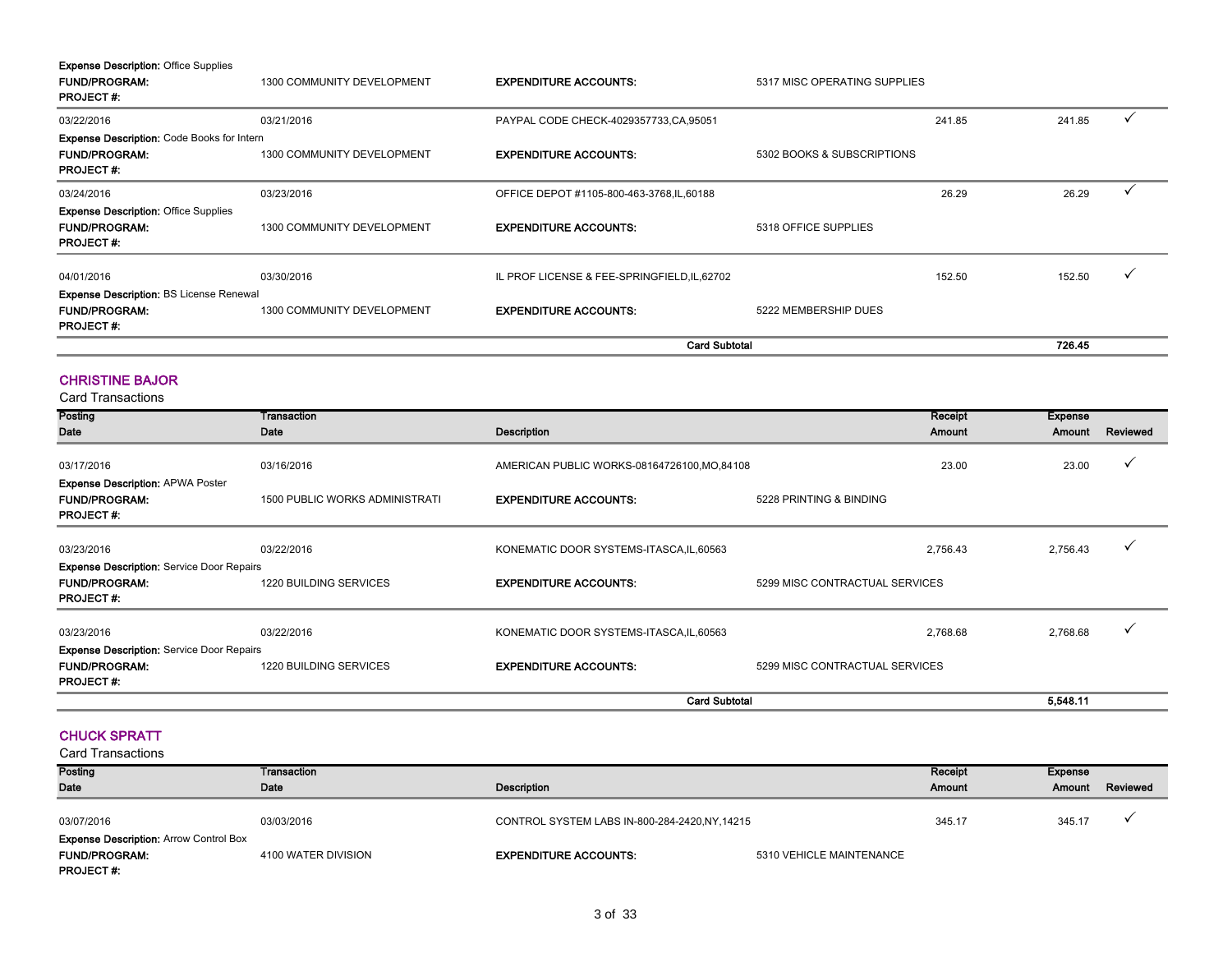| 03/07/2016                                                                                             | 03/04/2016                     | CARQUEST 2780-WHEELING, IL, 60090                    |                              | 1.25     | 1.25     | ✓            |
|--------------------------------------------------------------------------------------------------------|--------------------------------|------------------------------------------------------|------------------------------|----------|----------|--------------|
| <b>Expense Description: HD Clamp/#574</b><br><b>FUND/PROGRAM:</b><br><b>PROJECT#:</b>                  | 1300 COMMUNITY DEVELOPMENT     | <b>EXPENDITURE ACCOUNTS:</b>                         | 5310 VEHICLE MAINTENANCE     |          |          |              |
| 03/08/2016                                                                                             | 03/07/2016                     | PAYPAL TOUCHUPAINT-4029357733,LA,70123               |                              | 45.66    | 45.66    | ✓            |
| Expense Description: Aerosol Paint/#575<br><b>FUND/PROGRAM:</b><br><b>PROJECT#:</b>                    | 1300 COMMUNITY DEVELOPMENT     | <b>EXPENDITURE ACCOUNTS:</b>                         | 5310 VEHICLE MAINTENANCE     |          |          |              |
| 03/09/2016                                                                                             | 03/08/2016                     | CARQUEST 2780-WHEELING,IL,60090                      |                              | 12.14    | 12.14    | ✓            |
| Expense Description: Oil Filter/#135<br><b>FUND/PROGRAM:</b><br><b>PROJECT #:</b>                      | 1420 STREETS DIVISION          | <b>EXPENDITURE ACCOUNTS:</b>                         | 5310 VEHICLE MAINTENANCE     |          |          |              |
| 03/10/2016                                                                                             | 03/08/2016                     | STEENSMA LAWN & POWER-KALAMAZOO,MI,49009             |                              | 380.32   | 380.32   |              |
| Expense Description: Parts/#112<br><b>FUND/PROGRAM:</b><br><b>PROJECT#:</b>                            | 1420 STREETS DIVISION          | <b>EXPENDITURE ACCOUNTS:</b>                         | 5310 VEHICLE MAINTENANCE     |          |          |              |
| 03/10/2016                                                                                             | 03/09/2016                     | AUTOZONE #3569-WHEELING,IL,60090                     |                              | 57.12    | 57.12    |              |
| Expense Description: Oxygen Sensor/#570<br><b>FUND/PROGRAM:</b><br><b>PROJECT#:</b>                    | 1300 COMMUNITY DEVELOPMENT     | <b>EXPENDITURE ACCOUNTS:</b>                         | 5310 VEHICLE MAINTENANCE     |          |          |              |
| 03/10/2016                                                                                             | 03/09/2016                     | CARQUEST 2780-WHEELING,IL,60090                      |                              | 112.49   | 112.49   |              |
| Expense Description: MAF Sensor/#570<br><b>FUND/PROGRAM:</b><br><b>PROJECT#:</b>                       | 1300 COMMUNITY DEVELOPMENT     | <b>EXPENDITURE ACCOUNTS:</b>                         | 5310 VEHICLE MAINTENANCE     |          |          |              |
| 03/10/2016                                                                                             | 03/10/2016                     | WESTSIDE TRACTOR SALES-630-3557150,IL,60563-<br>3909 |                              | 2,516.00 | 2,516.00 | ✓            |
| <b>Expense Description: Bin</b><br><b>FUND/PROGRAM:</b><br><b>PROJECT#:</b>                            | 4200 SEWER DIVISION            | <b>EXPENDITURE ACCOUNTS:</b>                         | 5310 VEHICLE MAINTENANCE     |          |          |              |
| 03/11/2016                                                                                             | 03/10/2016                     | AUTOZONE #3569-WHEELING,IL,60090                     |                              | 27.99    | 27.99    | ✓            |
| Expense Description: Brake Pads/#703<br><b>FUND/PROGRAM:</b><br>PROJECT #:                             | 1220 BUILDING SERVICES         | <b>EXPENDITURE ACCOUNTS:</b>                         | 5310 VEHICLE MAINTENANCE     |          |          |              |
| 03/14/2016                                                                                             | 03/11/2016                     | CENTRAL PARTS WAREHOUS-815-464-<br>4800, IL, 60477   |                              | 100.01   | 100.01   | $\checkmark$ |
| <b>Expense Description: Return Spring &amp; Extension</b><br><b>FUND/PROGRAM:</b><br><b>PROJECT #:</b> | 1220 BUILDING SERVICES         | <b>EXPENDITURE ACCOUNTS:</b>                         | 5310 VEHICLE MAINTENANCE     |          |          |              |
| 03/14/2016                                                                                             | 03/11/2016                     | FASTENAL COMPANY01-WHEELING, IL, 60090               |                              | 286.63   | 286.63   | $\checkmark$ |
| <b>Expense Description: Misc Nuts &amp; Bolts</b><br>FUND/PROGRAM:<br>PROJECT#:                        | 1240 FLEET SERVICES<br>Misc Nu | <b>EXPENDITURE ACCOUNTS:</b>                         | 5317 MISC OPERATING SUPPLIES |          |          |              |
| 03/14/2016                                                                                             | 03/12/2016                     | ARAMARK UNIFORM-800-504-0328, KY, 40509              |                              | 356.94   | 178.47   | ✓            |
| <b>Expense Description: Mat Service</b><br><b>FUND/PROGRAM:</b><br><b>PROJECT#:</b>                    | 1220 BUILDING SERVICES         | <b>EXPENDITURE ACCOUNTS:</b>                         | 5215 JANITORIAL SERVICES     |          |          |              |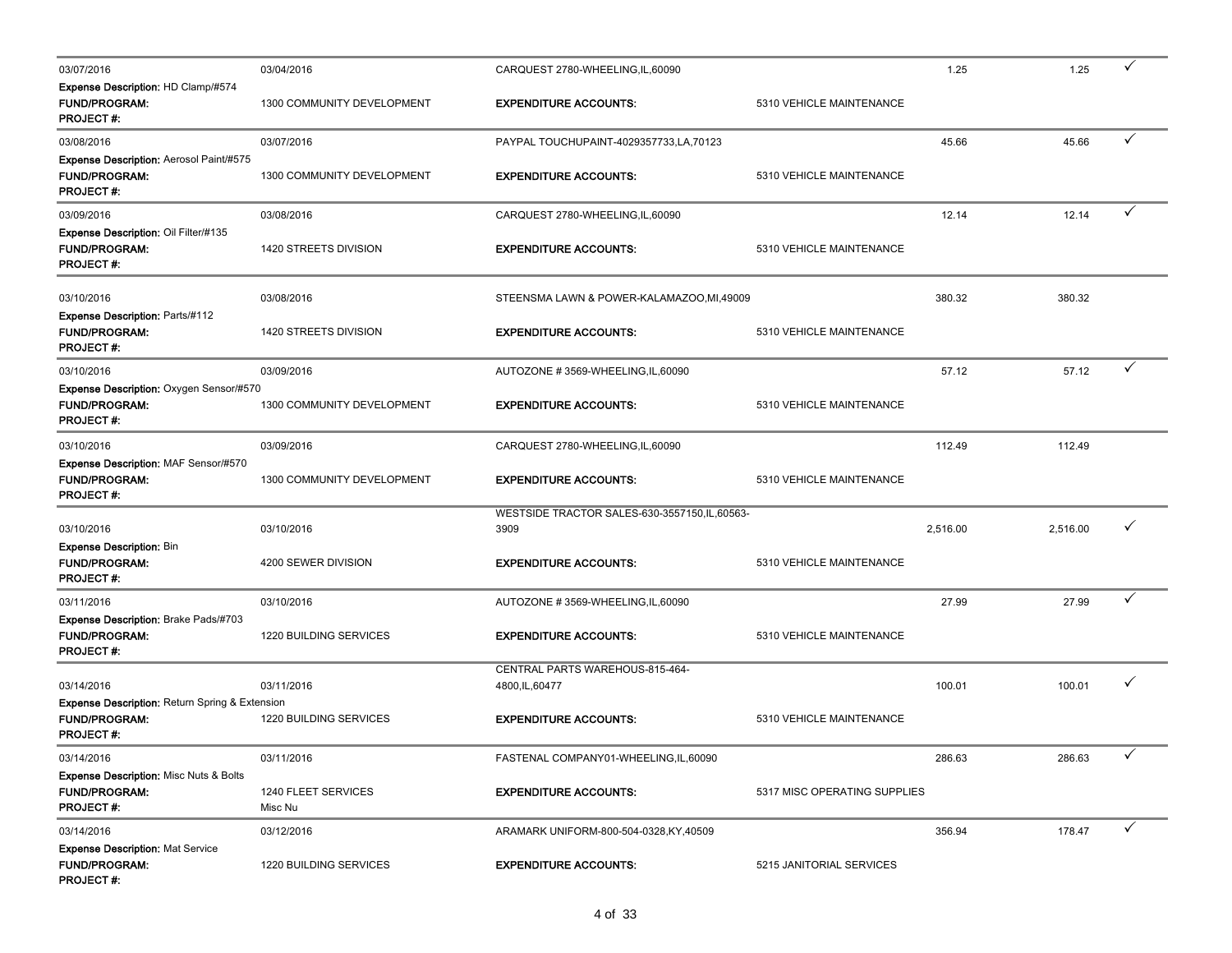| 03/14/2016                                                                                       | 03/12/2016                    | ARAMARK UNIFORM-800-504-0328, KY, 40509           |                               | 356.94  | 178.47  | ✓            |
|--------------------------------------------------------------------------------------------------|-------------------------------|---------------------------------------------------|-------------------------------|---------|---------|--------------|
| <b>Expense Description: Uniform Service</b><br><b>FUND/PROGRAM:</b><br><b>PROJECT#:</b>          | 1240 FLEET SERVICES           | <b>EXPENDITURE ACCOUNTS:</b>                      | 5106 UNIFORM ALLOWANCE        |         |         |              |
| 03/16/2016                                                                                       | 03/15/2016                    | NOREGON SYSTEMS INC-336-6158555, NC, 27409        |                               | 495.00  | 495.00  |              |
| Expense Description: Service Tool Software<br><b>FUND/PROGRAM:</b><br><b>PROJECT#:</b>           | 1240 FLEET SERVICES           | <b>EXPENDITURE ACCOUNTS:</b>                      | 5327 IS MISC SOFTWARE         |         |         |              |
| 03/17/2016                                                                                       | 03/16/2016                    | AUTOZONE #3569-WHEELING, IL, 60090                |                               | 29.95   | 29.95   | ✓            |
| <b>Expense Description: Vehicle Glaze/#575</b><br><b>FUND/PROGRAM:</b><br><b>PROJECT#:</b>       | 1300 COMMUNITY DEVELOPMENT    | <b>EXPENDITURE ACCOUNTS:</b>                      | 5310 VEHICLE MAINTENANCE      |         |         |              |
| 03/18/2016                                                                                       | 03/17/2016                    | FASTENAL COMPANY01-WHEELING, IL, 60090            |                               | 65.15   | 65.15   | ✓            |
| <b>Expense Description: Misc Nuts &amp; Bolts</b><br><b>FUND/PROGRAM:</b><br><b>PROJECT#:</b>    | 1240 FLEET SERVICES           | <b>EXPENDITURE ACCOUNTS:</b>                      | 5317 MISC OPERATING SUPPLIES  |         |         |              |
| 03/18/2016                                                                                       | 03/17/2016                    | TECHBATTERYSOLUTION-8777754381,OH,44087           |                               | 199.95  | 199.95  | $\checkmark$ |
| Expense Description: Jump Starter<br><b>FUND/PROGRAM:</b><br><b>PROJECT#:</b>                    | 1240 FLEET SERVICES           | <b>EXPENDITURE ACCOUNTS:</b>                      | 5315 SMALL TOOLS & EQUIPMENT  |         |         |              |
| 03/21/2016                                                                                       | 03/18/2016                    | CONCEPTS 800 323 3524-630-829-8450, IL, 60446     |                               | 284.09  | 284.09  | ✓            |
| <b>Expense Description: Nozzle &amp; Squeegee</b><br><b>FUND/PROGRAM:</b><br><b>PROJECT#:</b>    | <b>1220 BUILDING SERVICES</b> | <b>EXPENDITURE ACCOUNTS:</b>                      | 5311 BLDG/GROUNDS MAINTENANCE |         |         |              |
| 03/23/2016                                                                                       | 03/22/2016                    | SQ UNIVERSAL UPHOL-WHEELING, IL, 60090            |                               | 61.00   | 61.00   | ✓            |
| Expense Description: Reupholster/#622<br><b>FUND/PROGRAM:</b><br><b>PROJECT#:</b>                | 2200 FIRE DEPARTMENT          | <b>EXPENDITURE ACCOUNTS:</b>                      | 5310 VEHICLE MAINTENANCE      |         |         |              |
| 03/23/2016                                                                                       | 03/22/2016                    | CARQUEST 2780-WHEELING, IL, 60090                 |                               | 44.09   | 44.09   | ✓            |
| <b>Expense Description: Sensor</b><br><b>FUND/PROGRAM:</b><br><b>PROJECT#:</b>                   | 1240 FLEET SERVICES           | <b>EXPENDITURE ACCOUNTS:</b>                      | 5317 MISC OPERATING SUPPLIES  |         |         |              |
| 03/24/2016                                                                                       | 03/23/2016                    | CARQUEST 2780-WHEELING, IL, 60090                 |                               | (44.09) | (44.09) | ✓            |
| <b>Expense Description: Sensor Return</b><br><b>FUND/PROGRAM:</b><br><b>PROJECT#:</b>            | 1240 FLEET SERVICES           | <b>EXPENDITURE ACCOUNTS:</b>                      | 5317 MISC OPERATING SUPPLIES  |         |         |              |
| 03/24/2016                                                                                       | 03/23/2016                    | ZBATTERY-8006248681,MI,49085                      |                               | 167.49  | 167.49  | $\checkmark$ |
| <b>Expense Description: Flashlight &amp; Battery</b><br><b>FUND/PROGRAM:</b><br><b>PROJECT#:</b> | 4100 WATER DIVISION           | <b>EXPENDITURE ACCOUNTS:</b>                      | 5310 VEHICLE MAINTENANCE      |         |         |              |
| 03/25/2016                                                                                       | 03/24/2016                    | AMAZON MKTPLACE PMTS-<br>AMZN.COM/BILL, WA, 98109 |                               | 199.95  | 199.95  | $\checkmark$ |
| Expense Description: Lithium Jump Starter<br><b>FUND/PROGRAM:</b>                                | 1240 FLEET SERVICES           | <b>EXPENDITURE ACCOUNTS:</b>                      | 5315 SMALL TOOLS & EQUIPMENT  |         |         |              |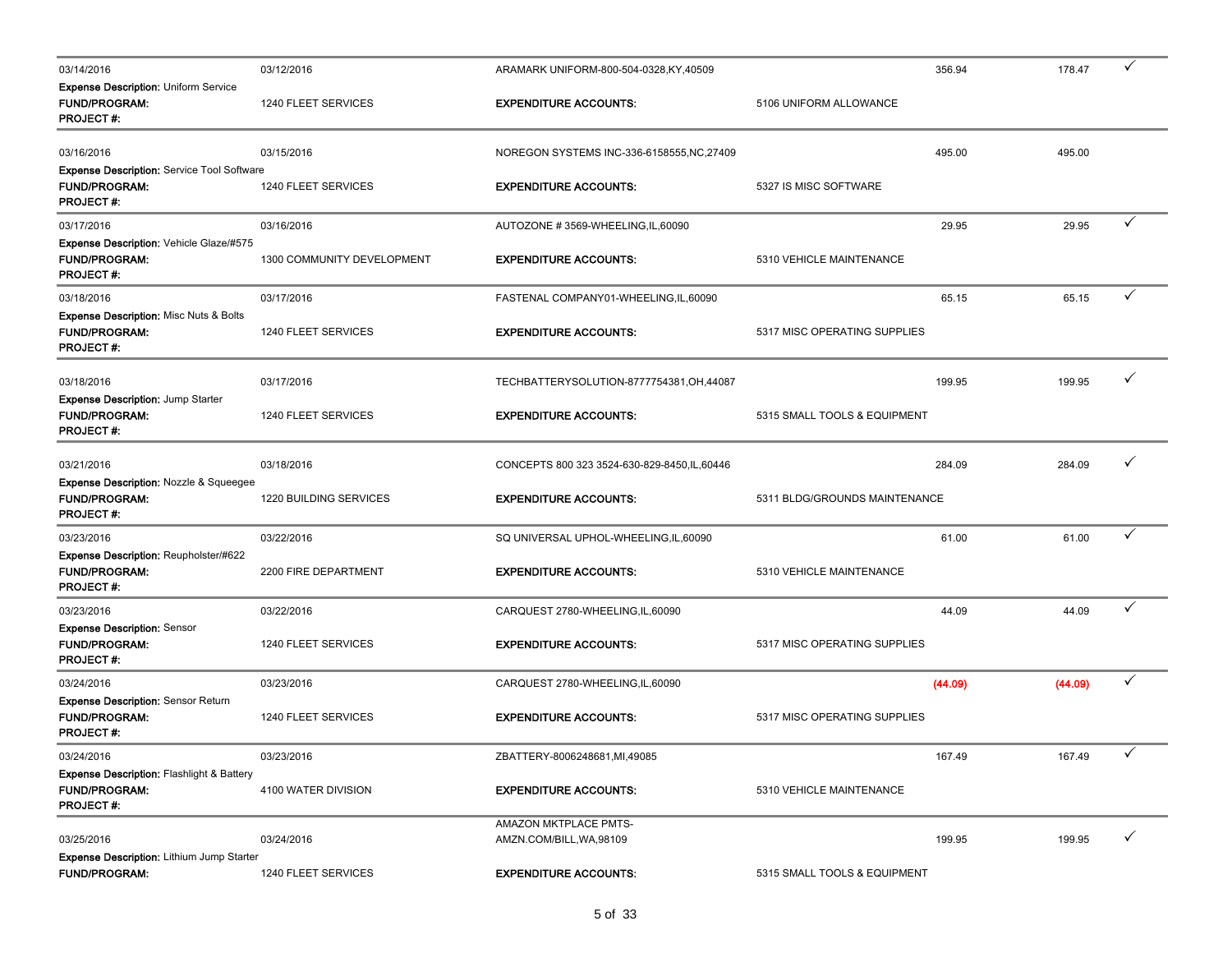| <b>PROJECT#:</b>                                                                                  |                        |                                                   |                              |          |              |
|---------------------------------------------------------------------------------------------------|------------------------|---------------------------------------------------|------------------------------|----------|--------------|
| 03/25/2016                                                                                        | 03/24/2016             | ABDTR NET LLC-09732284293,NJ,07006                | 197.10                       | 197.10   | ✓            |
| <b>Expense Description:</b> 2 pc Moq<br><b>FUND/PROGRAM:</b><br><b>PROJECT#:</b>                  | 2200 FIRE DEPARTMENT   | <b>EXPENDITURE ACCOUNTS:</b>                      | 5310 VEHICLE MAINTENANCE     |          |              |
| 03/25/2016                                                                                        | 03/24/2016             | FASTENAL COMPANY01-WHEELING,IL,60090              | 4.00                         | 4.00     | ✓            |
| <b>Expense Description: parts</b><br><b>FUND/PROGRAM:</b><br><b>PROJECT#:</b>                     | 1240 FLEET SERVICES    | <b>EXPENDITURE ACCOUNTS:</b>                      | 5317 MISC OPERATING SUPPLIES |          |              |
| 03/28/2016                                                                                        | 03/25/2016             | FASTENAL COMPANY01-WHEELING,IL,60090              | (4.00)                       | (4.00)   | ✓            |
| <b>Expense Description: Parts Return</b><br><b>FUND/PROGRAM:</b><br><b>PROJECT#:</b>              | 1240 FLEET SERVICES    | <b>EXPENDITURE ACCOUNTS:</b>                      | 5317 MISC OPERATING SUPPLIES |          |              |
| 03/28/2016                                                                                        | 03/25/2016             | D.R. EBEL-08008003235, OH, 43619                  | 1,780.68                     | 1,780.68 | ✓            |
| <b>Expense Description: Split Headlight</b><br><b>FUND/PROGRAM:</b><br><b>PROJECT#:</b>           | 2100 POLICE DEPARTMENT | <b>EXPENDITURE ACCOUNTS:</b>                      | 5310 VEHICLE MAINTENANCE     |          |              |
| 03/28/2016                                                                                        | 03/25/2016             | AMAZON MKTPLACE PMTS-<br>AMZN.COM/BILL, WA, 98109 | 201.97                       | 201.97   | ✓            |
| <b>Expense Description: Whelen ION LED Light-RED</b><br><b>FUND/PROGRAM:</b><br><b>PROJECT#:</b>  | 2100 POLICE DEPARTMENT | <b>EXPENDITURE ACCOUNTS:</b>                      | 5310 VEHICLE MAINTENANCE     |          |              |
| 03/28/2016                                                                                        | 03/25/2016             | AUTOZONE #3569-WHEELING,IL,60090                  | 57.27                        | 57.27    | $\checkmark$ |
| <b>Expense Description: Gear Oil/#P53</b><br><b>FUND/PROGRAM:</b><br><b>PROJECT#:</b>             | 2100 POLICE DEPARTMENT | <b>EXPENDITURE ACCOUNTS:</b>                      | 5310 VEHICLE MAINTENANCE     |          |              |
|                                                                                                   |                        | AMAZON MKTPLACE PMTS-                             |                              |          |              |
| 03/28/2016<br><b>Expense Description: Whelen ION LED Light-Blue</b>                               | 03/25/2016             | AMZN.COM/BILL, WA, 98109                          | 191.98                       | 191.98   |              |
| <b>FUND/PROGRAM:</b><br><b>PROJECT#:</b>                                                          | 2100 POLICE DEPARTMENT | <b>EXPENDITURE ACCOUNTS:</b>                      | 5310 VEHICLE MAINTENANCE     |          |              |
| 03/28/2016                                                                                        | 03/25/2016             | FASTENAL COMPANY01-WHEELING,IL,60090              | 14.80                        | 14.80    | ✓            |
| <b>Expense Description: Misc Supplies</b><br><b>FUND/PROGRAM:</b><br><b>PROJECT#:</b>             | 1240 FLEET SERVICES    | <b>EXPENDITURE ACCOUNTS:</b>                      | 5317 MISC OPERATING SUPPLIES |          |              |
| 03/28/2016                                                                                        | 03/25/2016             | PAYPAL ADAMSONINDU-8002320162,CA,95131            | 568.45                       | 568.45   |              |
| <b>Expense Description: Light &amp; Siren Control</b><br><b>FUND/PROGRAM:</b><br><b>PROJECT#:</b> | 2100 POLICE DEPARTMENT | <b>EXPENDITURE ACCOUNTS:</b>                      | 5310 VEHICLE MAINTENANCE     |          |              |
| 03/29/2016                                                                                        | 03/28/2016             | AUTOZONE #3569-WHEELING,IL,60090                  | 53.62                        | 53.62    |              |
| Expense Description: Hingepin & Bushing/#405<br><b>FUND/PROGRAM:</b><br><b>PROJECT#:</b>          | 1400 CIP ENGINEERING   | <b>EXPENDITURE ACCOUNTS:</b>                      | 5310 VEHICLE MAINTENANCE     |          |              |
| 03/29/2016                                                                                        | 03/28/2016             | CARQUEST 2780-WHEELING,IL,60090                   | 49.63                        | 49.63    | ✓            |
| Expense Description: Brake Pad/#623<br>FUND/PROGRAM:                                              | 2200 FIRE DEPARTMENT   | <b>EXPENDITURE ACCOUNTS:</b>                      | 5310 VEHICLE MAINTENANCE     |          |              |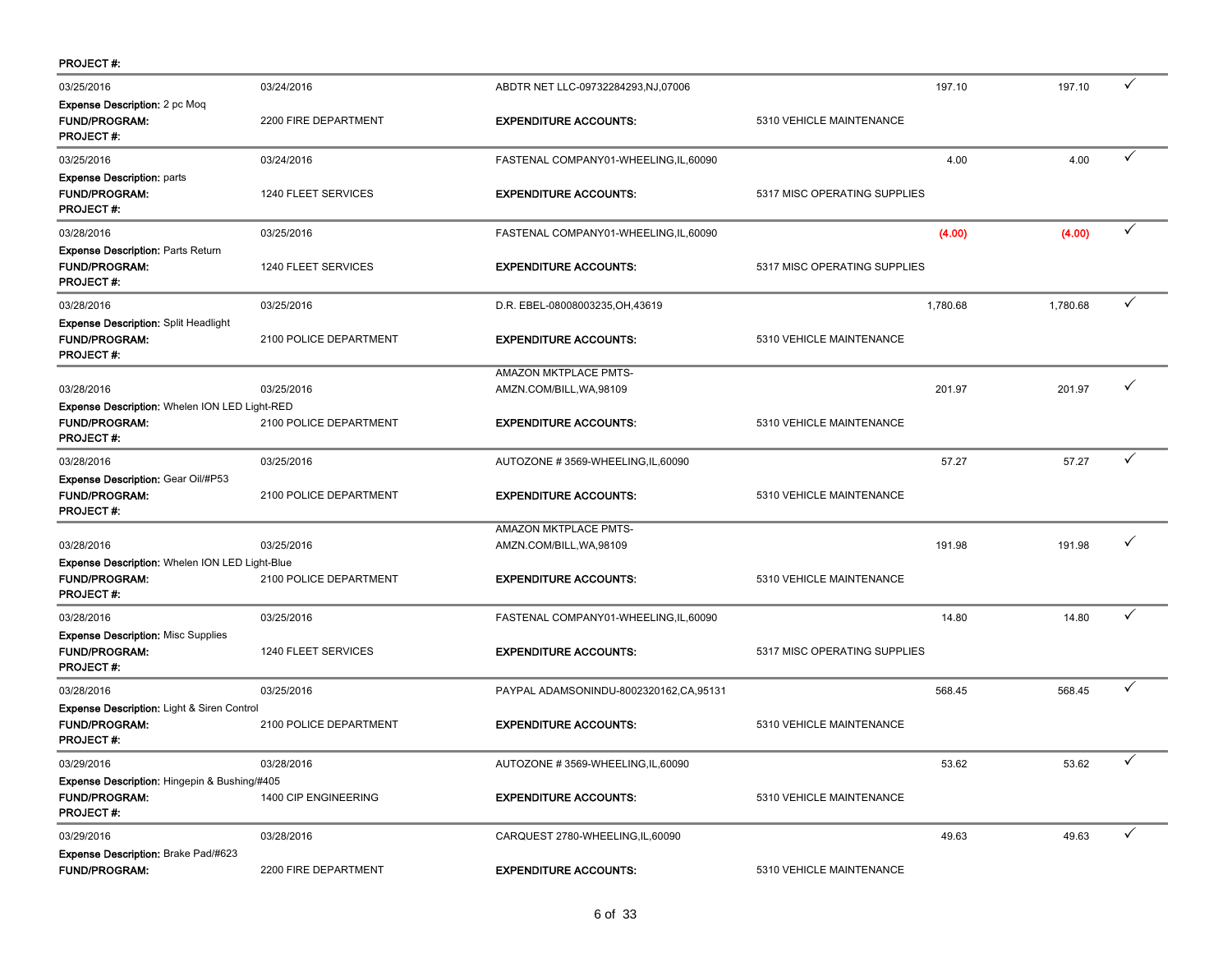| <b>PROJECT#:</b>                                                                                    |                               |                                           |                          |          |          |              |
|-----------------------------------------------------------------------------------------------------|-------------------------------|-------------------------------------------|--------------------------|----------|----------|--------------|
| 03/29/2016                                                                                          | 03/28/2016                    | PAYPAL STORKS AUTO-4029357733, PA, 19506  |                          | 316.80   | 316.80   | ✓            |
| <b>Expense Description: Plow Control Joystick/904</b><br><b>FUND/PROGRAM:</b><br><b>PROJECT#:</b>   | 4200 SEWER DIVISION           | <b>EXPENDITURE ACCOUNTS:</b>              | 5310 VEHICLE MAINTENANCE |          |          |              |
| 03/30/2016                                                                                          | 03/29/2016                    | PAYPAL EMERGENCYVE-4029357733, MO, 63376  |                          | 38.97    | 38.97    |              |
| <b>Expense Description: Auto Eject Cover/#623</b><br><b>FUND/PROGRAM:</b><br><b>PROJECT#:</b>       | 2200 FIRE DEPARTMENT          | <b>EXPENDITURE ACCOUNTS:</b>              | 5310 VEHICLE MAINTENANCE |          |          |              |
| 03/30/2016                                                                                          | 03/29/2016                    | CARQUEST 2780-WHEELING,IL,60090           |                          | 39.78    | 39.78    | ✓            |
| Expense Description: Oil Seal/#731<br><b>FUND/PROGRAM:</b><br><b>PROJECT#:</b>                      | <b>1220 BUILDING SERVICES</b> | <b>EXPENDITURE ACCOUNTS:</b>              | 5310 VEHICLE MAINTENANCE |          |          |              |
| 03/30/2016                                                                                          | 03/29/2016                    | FASTENAL COMPANY01-WHEELING,IL,60090      |                          | 7.13     | 7.13     | ✓            |
| <b>Expense Description: Misc Supplies/#575</b><br><b>FUND/PROGRAM:</b><br><b>PROJECT#:</b>          | 1300 COMMUNITY DEVELOPMENT    | <b>EXPENDITURE ACCOUNTS:</b>              | 5310 VEHICLE MAINTENANCE |          |          |              |
| 03/30/2016                                                                                          | 03/30/2016                    | AMAZON.COM-AMZN.COM/BILL, WA, 98101       |                          | 70.25    | 70.25    | $\checkmark$ |
| Expense Description: Door Hinge/#705<br><b>FUND/PROGRAM:</b><br><b>PROJECT#:</b>                    | 1400 CIP ENGINEERING          | <b>EXPENDITURE ACCOUNTS:</b>              | 5310 VEHICLE MAINTENANCE |          |          |              |
| 03/31/2016                                                                                          | 03/30/2016                    | ARLINGTON TOYOTA-PALATINE, IL, 60074-2596 |                          | 3.93     | 3.93     |              |
| Expense Description: Fuel Spring Assy/#575<br><b>FUND/PROGRAM:</b><br>PROJECT#:                     | 1300 COMMUNITY DEVELOPMENT    | <b>EXPENDITURE ACCOUNTS:</b>              | 5310 VEHICLE MAINTENANCE |          |          |              |
| 03/31/2016                                                                                          | 03/30/2016                    | PAYPAL STROBESNMOR-4029357733,RI,02891    |                          | 1,556.47 | 1,556.47 |              |
| <b>Expense Description:</b> Whelen Red & Blue Lights<br><b>FUND/PROGRAM:</b><br><b>PROJECT#:</b>    | 2100 POLICE DEPARTMENT        | <b>EXPENDITURE ACCOUNTS:</b>              | 5310 VEHICLE MAINTENANCE |          |          |              |
| 04/01/2016                                                                                          | 03/30/2016                    | AUTOZONE #3569-WHEELING, IL, 60090        |                          | 119.99   | 119.99   | ✓            |
| <b>Expense Description: Brake Pads &amp; Rotor/#160</b><br><b>FUND/PROGRAM:</b><br><b>PROJECT#:</b> | 2100 POLICE DEPARTMENT        | <b>EXPENDITURE ACCOUNTS:</b>              | 5310 VEHICLE MAINTENANCE |          |          |              |
| 04/01/2016                                                                                          | 03/30/2016                    | AUTOZONE #3569-WHEELING,IL,60090          |                          | (119.99) | (119.99) | ✓            |
| Expense Description: Return Brake Pads& Rotors<br><b>FUND/PROGRAM:</b><br><b>PROJECT#:</b>          | 2100 POLICE DEPARTMENT        | <b>EXPENDITURE ACCOUNTS:</b>              | 5310 VEHICLE MAINTENANCE |          |          |              |
| 04/01/2016                                                                                          | 03/30/2016                    | AUTOZONE #3569-WHEELING,IL,60090          |                          | 30.35    | 30.35    | ✓            |
| <b>Expense Description: Brake Pads/#160</b><br><b>FUND/PROGRAM:</b><br><b>PROJECT#:</b>             | 2100 POLICE DEPARTMENT        | <b>EXPENDITURE ACCOUNTS:</b>              | 5310 VEHICLE MAINTENANCE |          |          |              |
| 04/01/2016                                                                                          | 03/31/2016                    | AMAZON.COM-AMZN.COM/BILL, WA, 98101       |                          | 70.18    | 70.18    | $\checkmark$ |
| Expense Description: Door Hinge Assy/#405<br><b>FUND/PROGRAM:</b><br><b>PROJECT#:</b>               | 1400 CIP ENGINEERING          | <b>EXPENDITURE ACCOUNTS:</b>              | 5310 VEHICLE MAINTENANCE |          |          |              |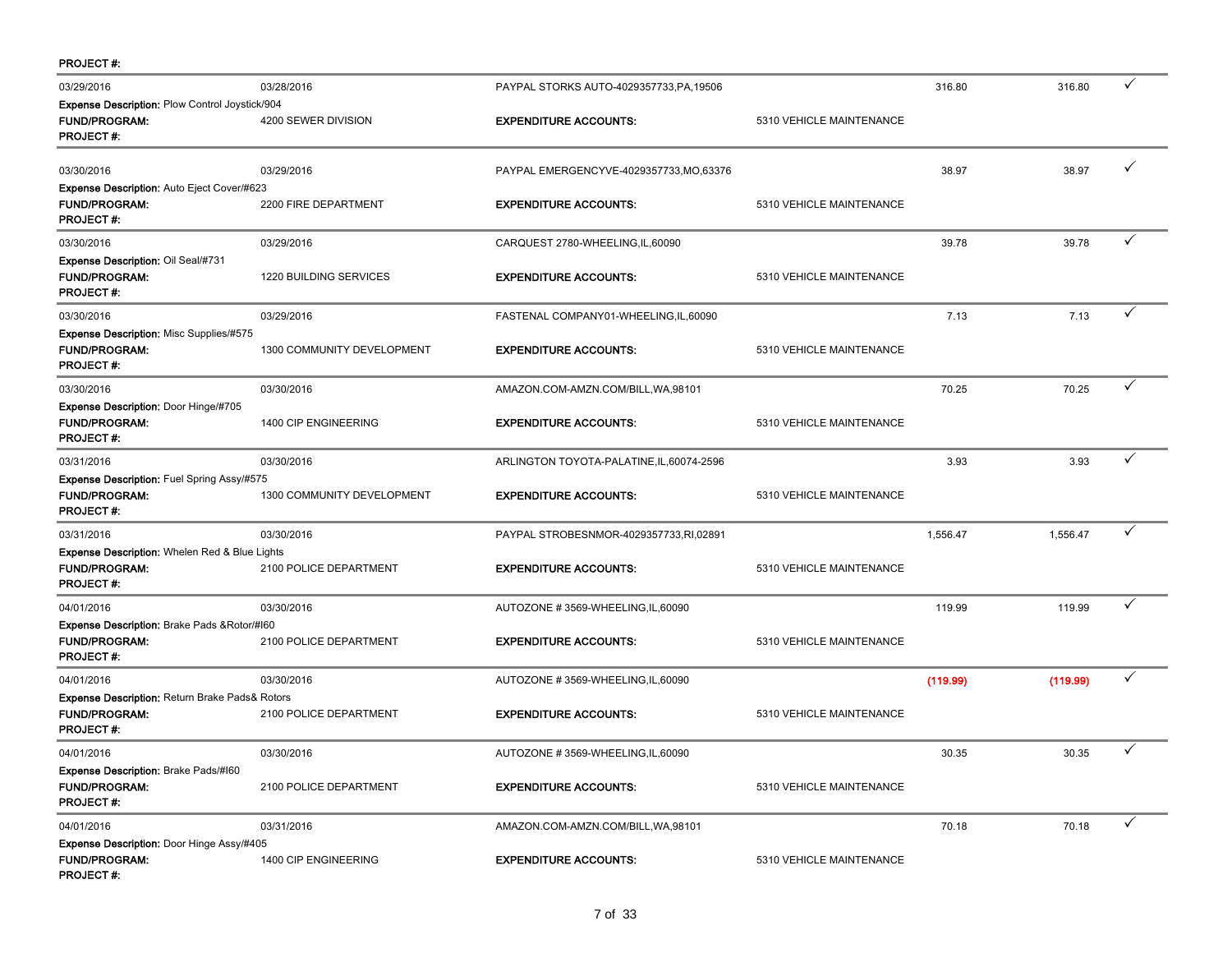| 04/01/2016                                                                               | 03/31/2016             | CARQUEST 2780-WHEELING,IL,60090             |                              | 82.58  | 82.58     |  |
|------------------------------------------------------------------------------------------|------------------------|---------------------------------------------|------------------------------|--------|-----------|--|
| <b>Expense Description: Brake Rotor/#160</b><br><b>FUND/PROGRAM:</b><br><b>PROJECT#:</b> | 2100 POLICE DEPARTMENT | <b>EXPENDITURE ACCOUNTS:</b>                | 5310 VEHICLE MAINTENANCE     |        |           |  |
| 04/04/2016                                                                               | 03/29/2016             | APWA-PEORIA, IL, 61614                      |                              | 150.00 | 150.00    |  |
| <b>Expense Description: APWA Meeting/CS</b><br><b>FUND/PROGRAM:</b><br><b>PROJECT#:</b>  | 1240 FLEET SERVICES    | <b>EXPENDITURE ACCOUNTS:</b>                | 5205 CONFERENCES & MEETINGS  |        |           |  |
| 04/04/2016                                                                               | 03/31/2016             | MENARDS LONG GROVE IL-LONG GROVE, IL, 60047 |                              | 146.67 | 146.67    |  |
| <b>Expense Description: Storage Cabinet</b><br><b>FUND/PROGRAM:</b><br><b>PROJECT#:</b>  | 1240 FLEET SERVICES    | <b>EXPENDITURE ACCOUNTS:</b>                | 5317 MISC OPERATING SUPPLIES |        |           |  |
|                                                                                          |                        | CHICAGOAUTOPARTS 630-4-630-                 |                              |        |           |  |
| 04/04/2016                                                                               | 04/01/2016             | 4580082,IL,601010000                        |                              | 281.14 | 281.14    |  |
| <b>Expense Description: Fender Painting/Tahoe</b>                                        |                        |                                             |                              |        |           |  |
| <b>FUND/PROGRAM:</b><br><b>PROJECT#:</b>                                                 | 1400 CIP ENGINEERING   | <b>EXPENDITURE ACCOUNTS:</b>                | 5310 VEHICLE MAINTENANCE     |        |           |  |
|                                                                                          |                        | <b>Card Subtotal</b>                        |                              |        | 11.654.05 |  |

#### DARLA CALLANAN

| Posting                                                                                           | Transaction          |                                                | Receipt                        | <b>Expense</b> |              |
|---------------------------------------------------------------------------------------------------|----------------------|------------------------------------------------|--------------------------------|----------------|--------------|
| Date                                                                                              | Date                 | <b>Description</b>                             | Amount                         | Amount         | Reviewed     |
| 03/07/2016                                                                                        | 03/03/2016           | INT'L ASSOC OF FIRE CH-703-273-9672, VA, 22033 | 234.00                         | 234.00         |              |
| Expense Description: Membership Dues/KM<br><b>FUND/PROGRAM:</b><br><b>PROJECT#:</b>               | 2200 FIRE DEPARTMENT | <b>EXPENDITURE ACCOUNTS:</b>                   | 5222 MEMBERSHIP DUES           |                |              |
| 03/07/2016                                                                                        | 03/04/2016           | WAL-MART #1735-WHEELING,IL,60090               | 27.52                          | 27.52          | $\checkmark$ |
| <b>Expense Description: Water Nozzles</b><br><b>FUND/PROGRAM:</b><br><b>PROJECT#:</b>             | 2200 FIRE DEPARTMENT | <b>EXPENDITURE ACCOUNTS:</b>                   | 5311 BLDG/GROUNDS MAINTENANCE  |                |              |
| 03/09/2016<br><b>Expense Description: Adaptors/Cable</b>                                          | 03/08/2016           | BEST BUY MHT 00003186-VERNON HILLS, IL, 60061  | 105.97                         | 105.97         |              |
| <b>FUND/PROGRAM:</b><br><b>PROJECT#:</b>                                                          | 2200 FIRE DEPARTMENT | <b>EXPENDITURE ACCOUNTS:</b>                   | 5313 IS MISC EQPT & SUPPLIES   |                |              |
| 03/14/2016                                                                                        | 03/11/2016           | WEST MARINE #1727-ARLINGTON HEI, IL, 60004     | 134.98                         | 134.98         | $\checkmark$ |
| <b>Expense Description: Boat Fuel Tank &amp; Line</b><br><b>FUND/PROGRAM:</b><br><b>PROJECT#:</b> | 2200 FIRE DEPARTMENT | <b>EXPENDITURE ACCOUNTS:</b>                   | 5305 FIREFIGHTING SUPPLIES     |                |              |
| 03/14/2016                                                                                        | 03/11/2016           | ONLINEAHA.ORG-08882428883,TX,75231             | 70.00                          | 70.00          | $\checkmark$ |
| <b>Expense Description: ACLS/PALS Instructor</b><br><b>FUND/PROGRAM:</b><br><b>PROJECT#:</b>      | 2200 FIRE DEPARTMENT | <b>EXPENDITURE ACCOUNTS:</b>                   | 5105 LOCAL TRAINING & MEETINGS |                |              |
| 03/15/2016                                                                                        | 03/14/2016           | IN CHIEFS CHOICE-414-4055622, WI,53223         | 378.43                         | 378.43         | $\checkmark$ |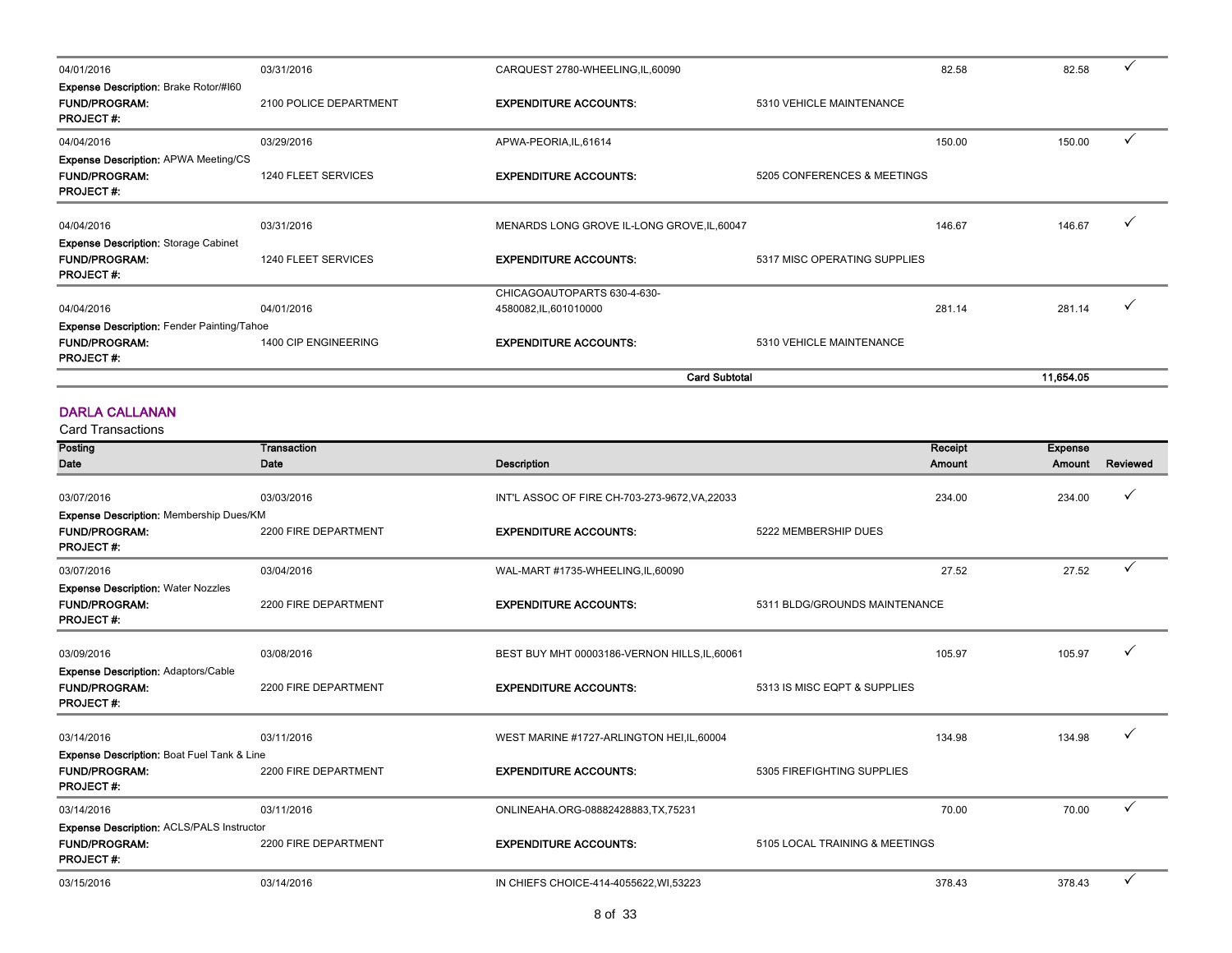| <b>Expense Description: Diamond Plate Cleaner</b>    |                      |                                               |                                |          |   |
|------------------------------------------------------|----------------------|-----------------------------------------------|--------------------------------|----------|---|
| <b>FUND/PROGRAM:</b>                                 | 2200 FIRE DEPARTMENT | <b>EXPENDITURE ACCOUNTS:</b>                  | 5310 VEHICLE MAINTENANCE       |          |   |
| <b>PROJECT#:</b>                                     |                      |                                               |                                |          |   |
| 03/15/2016                                           | 03/14/2016           | WAV ONTARGET SOLUTIONS-815-5451609, IL, 60560 | 325.00                         | 325.00   |   |
| <b>Expense Description: Seminar/Palmeri</b>          |                      |                                               |                                |          |   |
| <b>FUND/PROGRAM:</b>                                 | 2200 FIRE DEPARTMENT | <b>EXPENDITURE ACCOUNTS:</b>                  | 5105 LOCAL TRAINING & MEETINGS |          |   |
| <b>PROJECT#:</b>                                     |                      |                                               |                                |          |   |
| 03/16/2016                                           | 03/14/2016           | ILLINOIS MUNICIPAL LEA-2175251220, IL, 62701  | 41.00                          | 41.00    |   |
| <b>Expense Description: Information Publications</b> |                      |                                               |                                |          |   |
| <b>FUND/PROGRAM:</b>                                 | 2200 FIRE DEPARTMENT | <b>EXPENDITURE ACCOUNTS:</b>                  | 5302 BOOKS & SUBSCRIPTIONS     |          |   |
| <b>PROJECT#:</b>                                     |                      |                                               |                                |          |   |
| 03/17/2016                                           | 03/15/2016           | MENARDS LONG GROVE IL-LONG GROVE, IL, 60047   | 221.39                         | 221.39   |   |
| <b>Expense Description: Leader Hose &amp; Scoops</b> |                      |                                               |                                |          |   |
| <b>FUND/PROGRAM:</b>                                 | 2200 FIRE DEPARTMENT | <b>EXPENDITURE ACCOUNTS:</b>                  | 5305 FIREFIGHTING SUPPLIES     |          |   |
| <b>PROJECT#:</b>                                     |                      |                                               |                                |          |   |
|                                                      |                      | RANDHURST SHOE REPAIR-ARLINGTON               |                                |          |   |
| 03/21/2016                                           | 03/16/2016           | HEI, IL, 60005                                | 120.00                         | 120.00   | ✓ |
| <b>Expense Description:</b> Sew Deployment Patches   |                      |                                               |                                |          |   |
| <b>FUND/PROGRAM:</b>                                 | 2200 FIRE DEPARTMENT | <b>EXPENDITURE ACCOUNTS:</b>                  | 5305 FIREFIGHTING SUPPLIES     |          |   |
| <b>PROJECT#:</b>                                     |                      |                                               |                                |          |   |
|                                                      |                      |                                               | <b>Card Subtotal</b>           | 1,658.29 |   |

#### DEAN ARGIRIS

| Posting                                               | Transaction      |                                             | Receipt                        | <b>Expense</b> |          |
|-------------------------------------------------------|------------------|---------------------------------------------|--------------------------------|----------------|----------|
| <b>Date</b>                                           | Date             | Description                                 | <b>Amount</b>                  | Amount         | Reviewed |
| 03/14/2016                                            | 03/10/2016       | SPEARS-WHEELING, IL, 60090                  | 59.20                          | 59.20          |          |
| Expense Description: CEA Mtg w/Trustee Lang           |                  |                                             |                                |                |          |
| <b>FUND/PROGRAM:</b><br><b>PROJECT#:</b>              | 1600 ADMIN & BOT | <b>EXPENDITURE ACCOUNTS:</b>                | 5105 LOCAL TRAINING & MEETINGS |                |          |
|                                                       |                  |                                             |                                |                |          |
| 03/14/2016                                            | 03/11/2016       | SPEEDWAY 07649 923-BUFFALO GROVE, IL, 60089 | 14.30                          | 14.30          |          |
| <b>Expense Description: Fuel/VP Vehicle</b>           |                  |                                             |                                |                |          |
| <b>FUND/PROGRAM:</b>                                  | 1600 ADMIN & BOT | <b>EXPENDITURE ACCOUNTS:</b>                | 5301 AUTO PETROL PRODUCTS      |                |          |
| <b>PROJECT#:</b>                                      |                  |                                             |                                |                |          |
| 03/16/2016                                            | 03/14/2016       | NAVY PIER PARKING-CHICAGO, IL, 60611        | 20.00                          | 20.00          |          |
| <b>Expense Description: Parking-Mayors Caucus Mtg</b> |                  |                                             |                                |                |          |
| <b>FUND/PROGRAM:</b><br><b>PROJECT#:</b>              | 1600 ADMIN & BOT | <b>EXPENDITURE ACCOUNTS:</b>                | 5105 LOCAL TRAINING & MEETINGS |                |          |
| 03/17/2016                                            | 03/16/2016       | UIC PARKING LOT 5C-CHICAGO, IL, 60607       | 6.50                           | 6.50           |          |
| <b>Expense Description:</b> Suburban Mayors mtg       |                  |                                             |                                |                |          |
| <b>FUND/PROGRAM:</b>                                  | 1600 ADMIN & BOT | <b>EXPENDITURE ACCOUNTS:</b>                | 5105 LOCAL TRAINING & MEETINGS |                |          |
| <b>PROJECT#:</b>                                      |                  |                                             |                                |                |          |
|                                                       |                  | <b>Card Subtotal</b>                        |                                | 100.00         |          |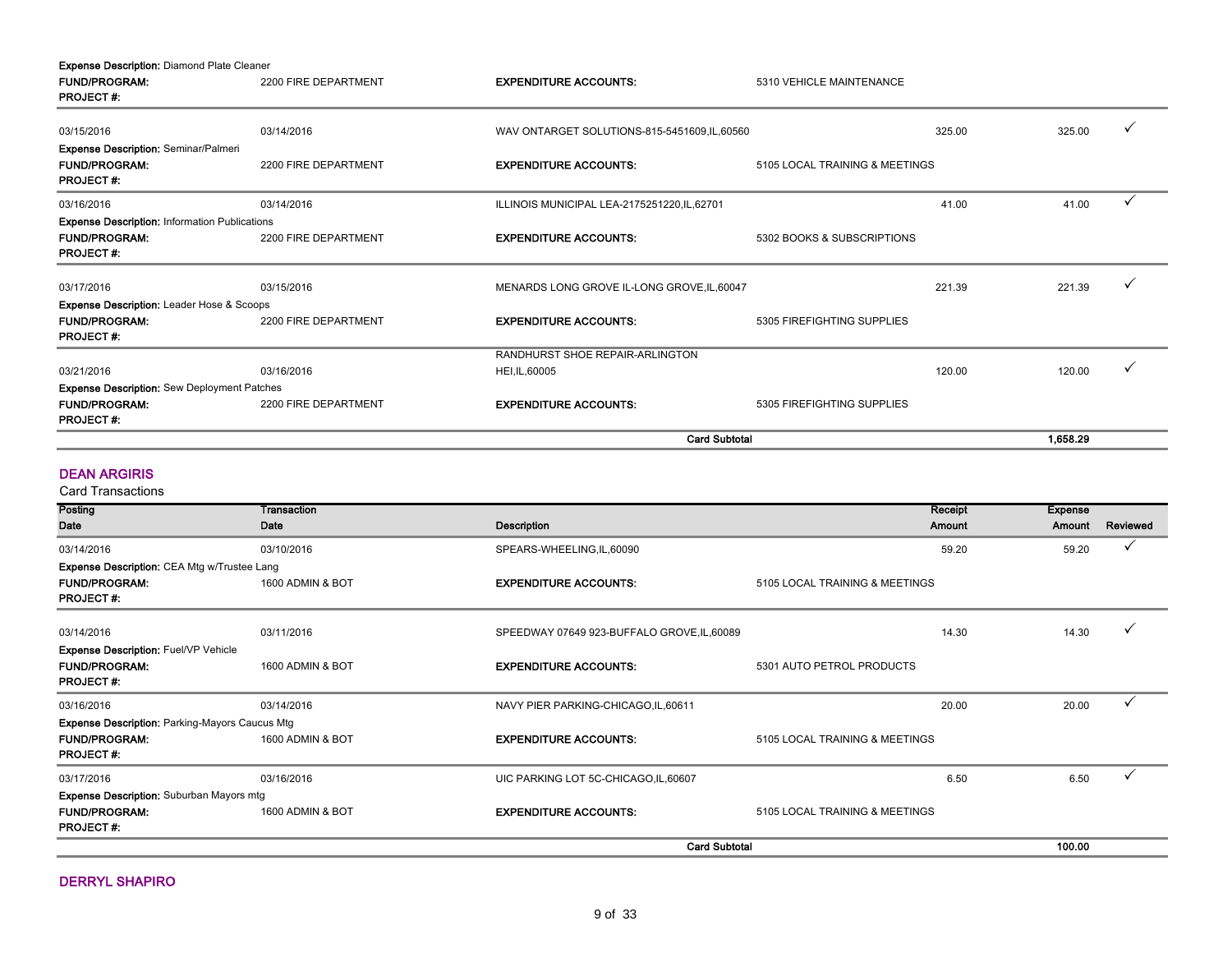| <b>Card Transactions</b>                                                                     |                                       |                                            |                                |                          |              |
|----------------------------------------------------------------------------------------------|---------------------------------------|--------------------------------------------|--------------------------------|--------------------------|--------------|
| Posting<br>Date                                                                              | Transaction<br>Date                   | <b>Description</b>                         | Receipt<br>Amount              | <b>Expense</b><br>Amount | Reviewed     |
| 03/14/2016                                                                                   | 03/11/2016                            | HTE USER'S GROUP-05406588692, CA, 92504    | 410.00                         | 410.00                   | ✓            |
| <b>Expense Description: UserConfRegistration</b><br><b>FUND/PROGRAM:</b><br><b>PROJECT#:</b> | 1750 INFORMATION SYSTEMS              | <b>EXPENDITURE ACCOUNTS:</b>               | 5205 CONFERENCES & MEETINGS    |                          |              |
| 03/16/2016                                                                                   | 03/15/2016                            | WAREHOUSE DIRECT-8479521925, IL, 60056     | 1,598.72                       | 57.29                    | ✓            |
| Expense Description: CD Copies JanFeb<br><b>FUND/PROGRAM:</b><br><b>PROJECT#:</b>            | 1300 COMMUNITY DEVELOPMENT            | <b>EXPENDITURE ACCOUNTS:</b>               | 5220 MAINT OFF/SPEC EQUIPMENT  |                          |              |
| 03/16/2016                                                                                   | 03/15/2016                            | WAREHOUSE DIRECT-8479521925, IL, 60056     | 1,598.72                       | 41.99                    | ✓            |
| Expense Description: PWFleetCopiesJanFeb<br><b>FUND/PROGRAM:</b><br>PROJECT#:                | <b>1500 PUBLIC WORKS ADMINISTRATI</b> | <b>EXPENDITURE ACCOUNTS:</b>               | 5220 MAINT OFF/SPEC EQUIPMENT  |                          |              |
| 03/16/2016                                                                                   | 03/15/2016                            | WAREHOUSE DIRECT-8479521925, IL, 60056     | 1,598.72                       | 336.29                   | ✓            |
| Expense Description: SenCentCopiesJanFeb<br><b>FUND/PROGRAM:</b><br><b>PROJECT#:</b>         | 1320 SENIOR CITIZENS SERVICES         | <b>EXPENDITURE ACCOUNTS:</b>               | 5220 MAINT OFF/SPEC EQUIPMENT  |                          |              |
| 03/16/2016                                                                                   | 03/15/2016                            | WAREHOUSE DIRECT-8479521925, IL, 60056     | 1,598.72                       | 266.59                   | ✓            |
| Expense Description: PDhallCopiesJanFeb<br><b>FUND/PROGRAM:</b><br><b>PROJECT#:</b>          | 2100 POLICE DEPARTMENT                | <b>EXPENDITURE ACCOUNTS:</b>               | 5220 MAINT OFF/SPEC EQUIPMENT  |                          |              |
| 03/16/2016                                                                                   | 03/15/2016                            | WAREHOUSE DIRECT-8479521925, IL, 60056     | 1,598.72                       | 391.02                   | ✓            |
| Expense Description: PDrecCopiesJanFeb<br><b>FUND/PROGRAM:</b><br><b>PROJECT#:</b>           | 2100 POLICE DEPARTMENT                | <b>EXPENDITURE ACCOUNTS:</b>               | 5220 MAINT OFF/SPEC EQUIPMENT  |                          |              |
| 03/16/2016                                                                                   | 03/15/2016                            | WAREHOUSE DIRECT-8479521925, IL, 60056     | 1,598.72                       | 175.13                   | ✓            |
| Expense Description: FinanceCopiesJanFeb<br><b>FUND/PROGRAM:</b><br><b>PROJECT#:</b>         | 1700 FINANCE DEPARTMENT               | <b>EXPENDITURE ACCOUNTS:</b>               | 5220 MAINT OFF/SPEC EQUIPMENT  |                          |              |
| 03/16/2016                                                                                   | 03/15/2016                            | WAREHOUSE DIRECT-8479521925, IL, 60056     | 1,598.72                       | 110.14                   | $\checkmark$ |
| Expense Description: PWAdmCopiesJanFeb<br><b>FUND/PROGRAM:</b><br><b>PROJECT#:</b>           | <b>1500 PUBLIC WORKS ADMINISTRATI</b> | <b>EXPENDITURE ACCOUNTS:</b>               | 5220 MAINT OFF/SPEC EQUIPMENT  |                          |              |
| 03/16/2016                                                                                   | 03/15/2016                            | WAREHOUSE DIRECT-8479521925, IL, 60056     | 1,598.72                       | 110.14                   | ✓            |
| Expense Description: PWH20CopiesJanFeb<br><b>FUND/PROGRAM:</b><br>PROJECT#:                  | 4100 WATER DIVISION                   | <b>EXPENDITURE ACCOUNTS:</b>               | 5220 MAINT OFF/SPEC EQUIPMENT  |                          |              |
| 03/16/2016                                                                                   | 03/15/2016                            | WAREHOUSE DIRECT-8479521925, IL, 60056     | 1,598.72                       | 110.13                   | ✓            |
| Expense Description: PWSewerCopiesJanFeb<br><b>FUND/PROGRAM:</b><br><b>PROJECT#:</b>         | 4200 SEWER DIVISION                   | <b>EXPENDITURE ACCOUNTS:</b>               | 5220 MAINT OFF/SPEC EQUIPMENT  |                          |              |
| 03/16/2016                                                                                   | 03/16/2016                            | DMI DELL K-12/GOVT-800-981-3355, TX, 78682 | 847.50                         | 847.50                   | ✓            |
| <b>Expense Description: Support Renewal Servers</b><br><b>FUND/PROGRAM:</b>                  | 1750 INFORMATION SYSTEMS              | <b>EXPENDITURE ACCOUNTS:</b>               | 5207 IS SERV & MAINT AGREEMENT |                          |              |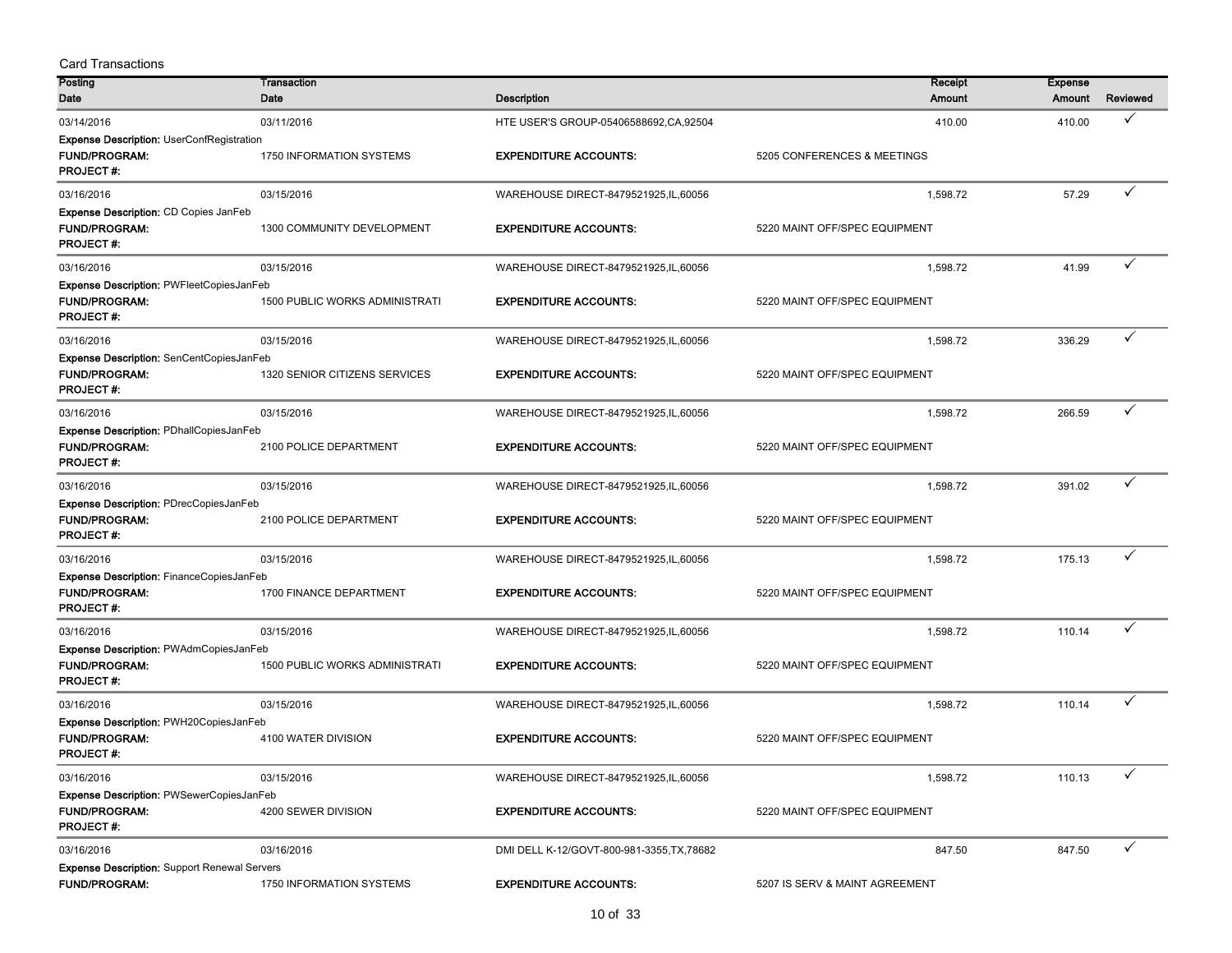| <b>PROJECT#:</b>                                      |                                 |                                              |                                |          |              |
|-------------------------------------------------------|---------------------------------|----------------------------------------------|--------------------------------|----------|--------------|
| 03/17/2016                                            | 03/17/2016                      | DMI DELL K-12/GOVT-800-981-3355, TX, 78682   | 467.97                         | 467.97   |              |
| <b>Expense Description: Power Supplies - Servers</b>  |                                 |                                              |                                |          |              |
| <b>FUND/PROGRAM:</b><br><b>PROJECT#:</b>              | <b>1750 INFORMATION SYSTEMS</b> | <b>EXPENDITURE ACCOUNTS:</b>                 | 5313 IS MISC EQPT & SUPPLIES   |          |              |
| 03/18/2016                                            | 03/18/2016                      | DMI DELL K-12/GOVT-800-981-3355, TX, 78682   | 2,981.52                       | 2,981.52 | ✓            |
| <b>Expense Description: AIO PC's (2)</b>              |                                 |                                              |                                |          |              |
| <b>FUND/PROGRAM:</b><br><b>PROJECT#:</b>              | 2200 FIRE DEPARTMENT            | <b>EXPENDITURE ACCOUNTS:</b>                 | 5313 IS MISC EQPT & SUPPLIES   |          |              |
| 03/18/2016                                            | 03/18/2016                      | DMI DELL HIGHER EDUC-800-695-8133, TX, 78682 | (112.86)                       | (112.86) |              |
| <b>Expense Description: Credit Adobe Not Ordered</b>  |                                 |                                              |                                |          |              |
| <b>FUND/PROGRAM:</b><br><b>PROJECT#:</b>              | 1240 FLEET SERVICES             | <b>EXPENDITURE ACCOUNTS:</b>                 | 5313 IS MISC EQPT & SUPPLIES   |          |              |
| 03/21/2016                                            | 03/18/2016                      | CDW GOVERNMENT-800-750-4239, IL, 60061       | 38.40                          | 38.40    | $\checkmark$ |
| <b>Expense Description: Batteries: Board Meetings</b> |                                 |                                              |                                |          |              |
| <b>FUND/PROGRAM:</b><br><b>PROJECT#:</b>              | <b>1750 INFORMATION SYSTEMS</b> | <b>EXPENDITURE ACCOUNTS:</b>                 | 5317 MISC OPERATING SUPPLIES   |          |              |
| 03/21/2016                                            | 03/18/2016                      | SOLARWINDS-866-530-8100, TX, 78746           | 2.405.00                       | 2,405.00 |              |
| <b>Expense Description: SolarWindsSoftwareRenewal</b> |                                 |                                              |                                |          |              |
| <b>FUND/PROGRAM:</b><br><b>PROJECT#:</b>              | <b>1750 INFORMATION SYSTEMS</b> | <b>EXPENDITURE ACCOUNTS:</b>                 | 5207 IS SERV & MAINT AGREEMENT |          |              |
| 03/31/2016                                            | 03/30/2016                      | CDW GOVERNMENT-800-750-4239, IL, 60061       | 1.155.05                       | 1.155.05 | ✓            |
| <b>Expense Description: VEEAM Software Renewal</b>    |                                 |                                              |                                |          |              |
| <b>FUND/PROGRAM:</b><br><b>PROJECT#:</b>              | <b>1750 INFORMATION SYSTEMS</b> | <b>EXPENDITURE ACCOUNTS:</b>                 | 5207 IS SERV & MAINT AGREEMENT |          |              |
|                                                       |                                 | <b>Card Subtotal</b>                         |                                | 9,791.30 |              |

#### DONALD WENNERSTROM

|  | <b>Card Transactions</b> |
|--|--------------------------|
|--|--------------------------|

| Posting                                            | Transaction         |                                         | Receipt                       | Expense |          |
|----------------------------------------------------|---------------------|-----------------------------------------|-------------------------------|---------|----------|
| Date                                               | Date                | Description                             | Amount                        | Amount  | Reviewed |
| 03/29/2016                                         | 03/28/2016          | WW GRAINGER-877-2022594, PA, 15201-1416 | 156.83                        | 156.83  |          |
| <b>Expense Description: Electronic Light Timer</b> |                     |                                         |                               |         |          |
| <b>FUND/PROGRAM:</b>                               | 4100 WATER DIVISION | <b>EXPENDITURE ACCOUNTS:</b>            | 5311 BLDG/GROUNDS MAINTENANCE |         |          |
| <b>PROJECT#:</b>                                   |                     |                                         |                               |         |          |
|                                                    |                     |                                         | <b>Card Subtotal</b>          |         |          |

#### DRUCILLA GARCIA

| Posting                                            | Transaction      |                                         |                            | Receipt  | Expense  |          |
|----------------------------------------------------|------------------|-----------------------------------------|----------------------------|----------|----------|----------|
| Date                                               | Date             | <b>Description</b>                      |                            | Amount   | Amount   | Reviewed |
| 03/07/2016                                         | 03/04/2016       | COSTAR GROUP INC-08884141243, DC, 20005 |                            | 1.150.10 | 1,150.10 |          |
| <b>Expense Description: March &amp; April Dues</b> |                  |                                         |                            |          |          |          |
| <b>FUND/PROGRAM:</b>                               | 1600 ADMIN & BOT | <b>EXPENDITURE ACCOUNTS:</b>            | 5302 BOOKS & SUBSCRIPTIONS |          |          |          |
| <b>PROJECT#:</b>                                   |                  |                                         |                            |          |          |          |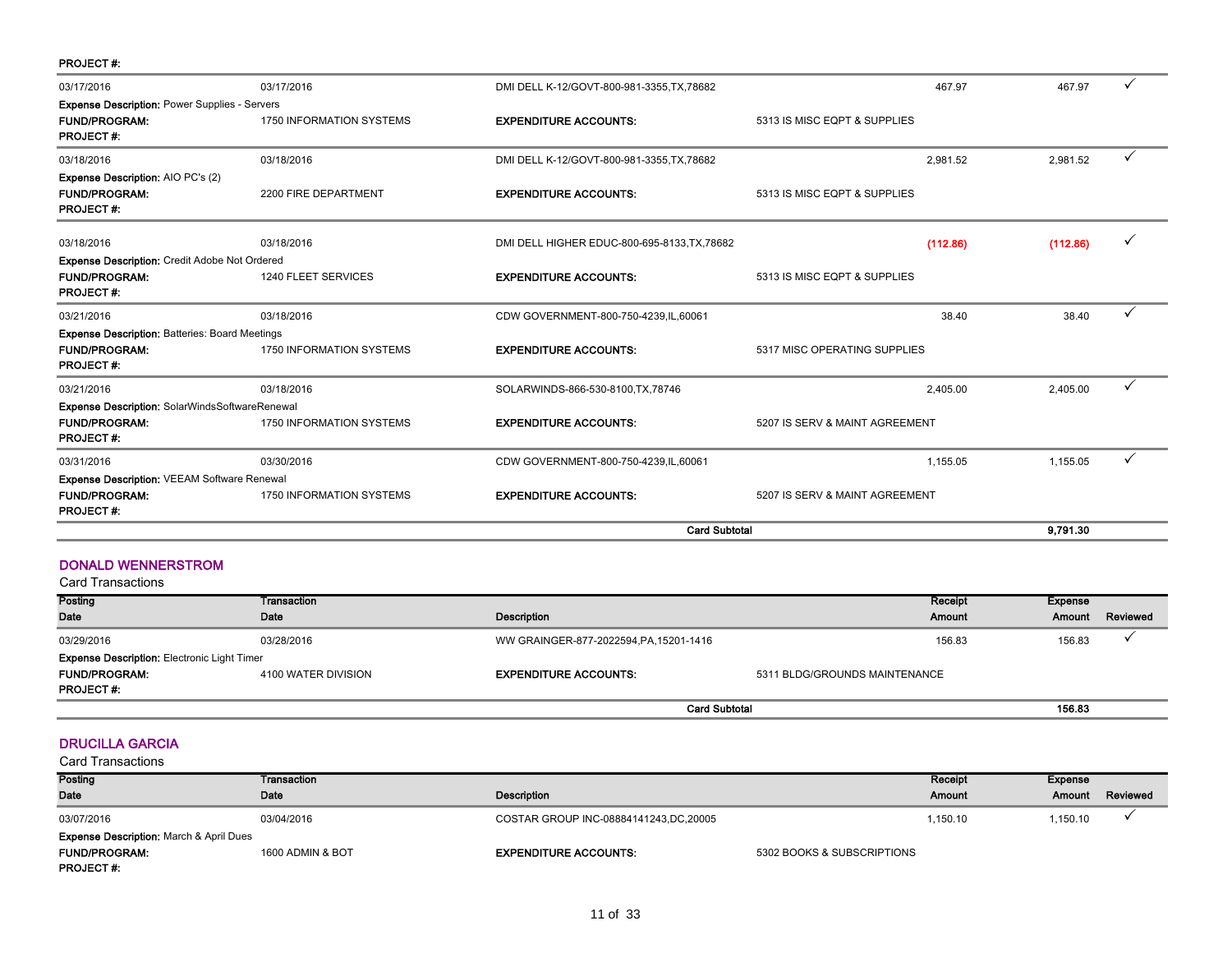| 03/14/2016                                                                                 | 03/10/2016       | SARANELLOS WHEELING-WHEELING,IL,60090       | 17.71                          | 17.71    | $\checkmark$ |
|--------------------------------------------------------------------------------------------|------------------|---------------------------------------------|--------------------------------|----------|--------------|
| Expense Description: Mtg w PostNet<br><b>FUND/PROGRAM:</b><br><b>PROJECT#:</b>             | 1600 ADMIN & BOT | <b>EXPENDITURE ACCOUNTS:</b>                | 5105 LOCAL TRAINING & MEETINGS |          |              |
| 03/16/2016                                                                                 | 03/15/2016       | COOPER'S HAWK WHEELING-WHEELING, IL, 60090  | 141.41                         | 141.41   | ✓            |
| Expense Description: Gift to Japanese Consul<br><b>FUND/PROGRAM:</b><br><b>PROJECT#:</b>   | 1600 ADMIN & BOT | <b>EXPENDITURE ACCOUNTS:</b>                | 5323 AWARDS/DECORATIONS        |          |              |
| 03/16/2016                                                                                 | 03/15/2016       | PAPYRUS #2253-NORTHBROOK, IL, 60062         | 40.33                          | 40.33    | ✓            |
| Expense Description: Stationery & Wrap<br><b>FUND/PROGRAM:</b><br>PROJECT#:                | 1600 ADMIN & BOT | <b>EXPENDITURE ACCOUNTS:</b>                | 5318 OFFICE SUPPLIES           |          |              |
| 03/18/2016                                                                                 | 03/16/2016       | UIC PARKING MSPS-CHICAGO, IL, 60607         | 13.00                          | 13.00    | ✓            |
| Expense Description: Pkg: DG at ICSC MWIDXEX<br><b>FUND/PROGRAM:</b><br><b>PROJECT#:</b>   | 1600 ADMIN & BOT | <b>EXPENDITURE ACCOUNTS:</b>                | 5105 LOCAL TRAINING & MEETINGS |          |              |
| 03/24/2016                                                                                 | 03/22/2016       | BISNOW-202-2930370,DC,20001                 | 229.00                         | 229.00   | ✓            |
| Expense Description: Bisnow MItiFam, Ind Evnts<br><b>FUND/PROGRAM:</b><br><b>PROJECT#:</b> | 1600 ADMIN & BOT | <b>EXPENDITURE ACCOUNTS:</b>                | 5105 LOCAL TRAINING & MEETINGS |          |              |
| 03/24/2016                                                                                 | 03/24/2016       | HTL HIGHTAIL-669-222-8281, CA, 95008        | 15.99                          | 15.99    | ✓            |
| Expense Description: Mar dues: Bulk file svc<br><b>FUND/PROGRAM:</b><br><b>PROJECT#:</b>   | 1600 ADMIN & BOT | <b>EXPENDITURE ACCOUNTS:</b>                | 5222 MEMBERSHIP DUES           |          |              |
| 03/30/2016                                                                                 | 03/29/2016       | PAYPAL WHEELINGPRO-4029357733,CA,95131      | 35.00                          | 35.00    | ✓            |
| Expense Description: Reg fee WPH Chamber TOTT<br><b>FUND/PROGRAM:</b><br><b>PROJECT#:</b>  | 1600 ADMIN & BOT | <b>EXPENDITURE ACCOUNTS:</b>                | 5105 LOCAL TRAINING & MEETINGS |          |              |
| 04/01/2016                                                                                 | 03/31/2016       | EB CHICAGOS NORTH SHO-8014137200, CA, 94107 | 45.00                          | 45.00    |              |
| Expense Description: Reg CNSCVB Annl Evnt                                                  |                  |                                             |                                |          |              |
| <b>FUND/PROGRAM:</b><br><b>PROJECT#:</b>                                                   | 1600 ADMIN & BOT | <b>EXPENDITURE ACCOUNTS:</b>                | 5105 LOCAL TRAINING & MEETINGS |          |              |
|                                                                                            |                  | <b>Card Subtotal</b>                        |                                | 1,687.54 |              |

# ILEEN BRYER

Card Transactions

| Posting                                            | Transaction            |                                            |                       | Receipt  | Expense  |          |
|----------------------------------------------------|------------------------|--------------------------------------------|-----------------------|----------|----------|----------|
| Date                                               | Date                   | Description                                |                       | Amount   | Amount   | Reviewed |
| 03/25/2016                                         | 03/24/2016             | CHIEF SUPPLY-8885888569, NC, 28269         |                       | 1.254.79 | 1,254.79 |          |
| <b>Expense Description: Blankets for Prisoners</b> |                        |                                            |                       |          |          |          |
| <b>FUND/PROGRAM:</b>                               | 2100 POLICE DEPARTMENT | <b>EXPENDITURE ACCOUNTS:</b>               | 5229 PRISONER WELFARE |          |          |          |
| <b>PROJECT#:</b>                                   |                        |                                            |                       |          |          |          |
|                                                    |                        |                                            |                       |          |          |          |
| 04/01/2016                                         | 03/31/2016             | B&H PHOTO, 800-606-69-800-2215743,NY,10001 |                       | 649.95   | 649.95   |          |

Expense Description: Unifi WiFi Apps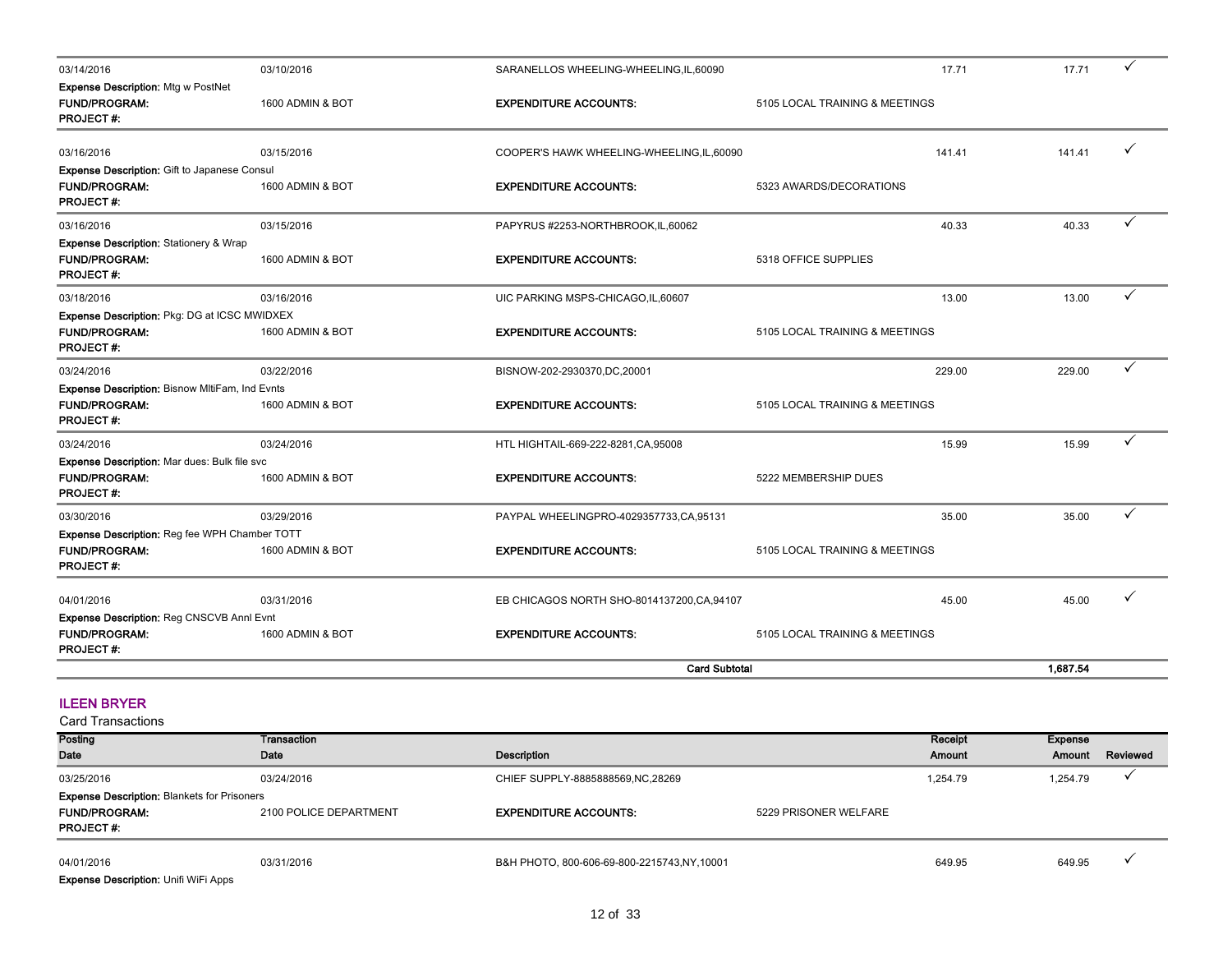| <b>FUND/PROGRAM:</b><br><b>PROJECT#:</b>             | 2100 POLICE DEPARTMENT | <b>EXPENDITURE ACCOUNTS:</b>            | 5313 IS MISC EQPT & SUPPLIES |        |          |  |
|------------------------------------------------------|------------------------|-----------------------------------------|------------------------------|--------|----------|--|
| 04/04/2016                                           | 03/31/2016             | CHICAGO BAGEL & BIALY-WHEELING.IL.60090 |                              | 30.00  | 30.00    |  |
| <b>Expense Description: Bagels-NIPAS Board Mtg</b>   |                        |                                         |                              |        |          |  |
| <b>FUND/PROGRAM:</b>                                 | 2100 POLICE DEPARTMENT | <b>EXPENDITURE ACCOUNTS:</b>            | 5205 CONFERENCES & MEETINGS  |        |          |  |
| <b>PROJECT#:</b>                                     |                        |                                         |                              |        |          |  |
| 04/04/2016                                           | 04/01/2016             | SAFARILAND, LLC-JACKSONVILLE, FL, 32218 |                              | 120.46 | 120.46   |  |
| <b>Expense Description: Holsters for Chief Dunne</b> |                        |                                         |                              |        |          |  |
| <b>FUND/PROGRAM:</b>                                 | 2100 POLICE DEPARTMENT | <b>EXPENDITURE ACCOUNTS:</b>            | 5316 RANGE SUPPLIES          |        |          |  |
| <b>PROJECT#:</b>                                     |                        |                                         |                              |        |          |  |
|                                                      |                        | <b>Card Subtotal</b>                    |                              |        | 2.055.20 |  |

#### JEFF WOLFGRAM

| Card Transactions                        |                     |                                |                      |         |         |          |
|------------------------------------------|---------------------|--------------------------------|----------------------|---------|---------|----------|
| Posting                                  | Transaction         |                                |                      | Receipt | Expense |          |
| Date                                     | Date                | Description                    |                      | Amount  | Amount  | Reviewed |
|                                          |                     | ZIMMERMANNS ACE HARDWA-BUFFALO |                      |         |         |          |
| 03/08/2016                               | 03/07/2016          | GROVE, IL, 60089               |                      | 5.58    | 5.58    |          |
| <b>Expense Description: Spray Bottle</b> |                     |                                |                      |         |         |          |
| <b>FUND/PROGRAM:</b>                     | 4100 WATER DIVISION | <b>EXPENDITURE ACCOUNTS:</b>   | 5308 WATER SAMPLES   |         |         |          |
| <b>PROJECT#:</b>                         |                     |                                |                      |         |         |          |
|                                          |                     |                                | <b>Card Subtotal</b> |         | 5.58    |          |

#### JOHN MELANIPHY III

| Posting                                                                                       | Transaction                   |                                         | Receipt                     | <b>Expense</b> |              |
|-----------------------------------------------------------------------------------------------|-------------------------------|-----------------------------------------|-----------------------------|----------------|--------------|
| <b>Date</b>                                                                                   | Date                          | Description                             | Amount                      | Amount         | Reviewed     |
| 03/18/2016                                                                                    | 03/16/2016                    | UIC PARKING LOT 5C-CHICAGO,IL,60607     | 13.00                       | 13.00          | V            |
| <b>Expense Description: ICSC Parking</b><br><b>FUND/PROGRAM:</b><br><b>PROJECT#:</b>          | 1600 ADMIN & BOT              | <b>EXPENDITURE ACCOUNTS:</b>            | 5205 CONFERENCES & MEETINGS |                |              |
| 03/28/2016                                                                                    | 03/24/2016                    | SPEARS-WHEELING,IL,60090                | 35.98                       | 35.98          | $\checkmark$ |
| <b>Expense Description: Meeting-WTC, LLC</b><br><b>FUND/PROGRAM:</b><br><b>PROJECT#:</b>      | 1600 ADMIN & BOT              | <b>EXPENDITURE ACCOUNTS:</b>            | 5205 CONFERENCES & MEETINGS |                |              |
| 03/31/2016                                                                                    | 03/29/2016                    | UNITED AIRLINES-800-932-2732, TX, 77002 | 561.20                      | 112.24         | $\checkmark$ |
| <b>Expense Description: Global Retail RE Conf</b><br><b>FUND/PROGRAM:</b><br><b>PROJECT#:</b> | 3100 CROSSROAD TIF IMPLEMENT. | <b>EXPENDITURE ACCOUNTS:</b>            | 5205 CONFERENCES & MEETINGS |                |              |
| 03/31/2016                                                                                    | 03/29/2016                    | UNITED AIRLINES-800-932-2732.TX.77002   | 561.20                      | 112.24         | $\checkmark$ |
| Expense Description: Global Retail RE Conf<br><b>FUND/PROGRAM:</b><br><b>PROJECT#:</b>        | 3200 SOUTH TIF DISTRICT       | <b>EXPENDITURE ACCOUNTS:</b>            | 5205 CONFERENCES & MEETINGS |                |              |
| 03/31/2016                                                                                    | 03/29/2016                    | UNITED AIRLINES-800-932-2732, TX, 77002 | 561.20                      | 112.24         | $\checkmark$ |
| Expense Description: Global Retail RE Conf                                                    |                               |                                         |                             |                |              |
| <b>FUND/PROGRAM:</b>                                                                          | 3500 Town Center 2 TIF        | <b>EXPENDITURE ACCOUNTS:</b>            | 5205 CONFERENCES & MEETINGS |                |              |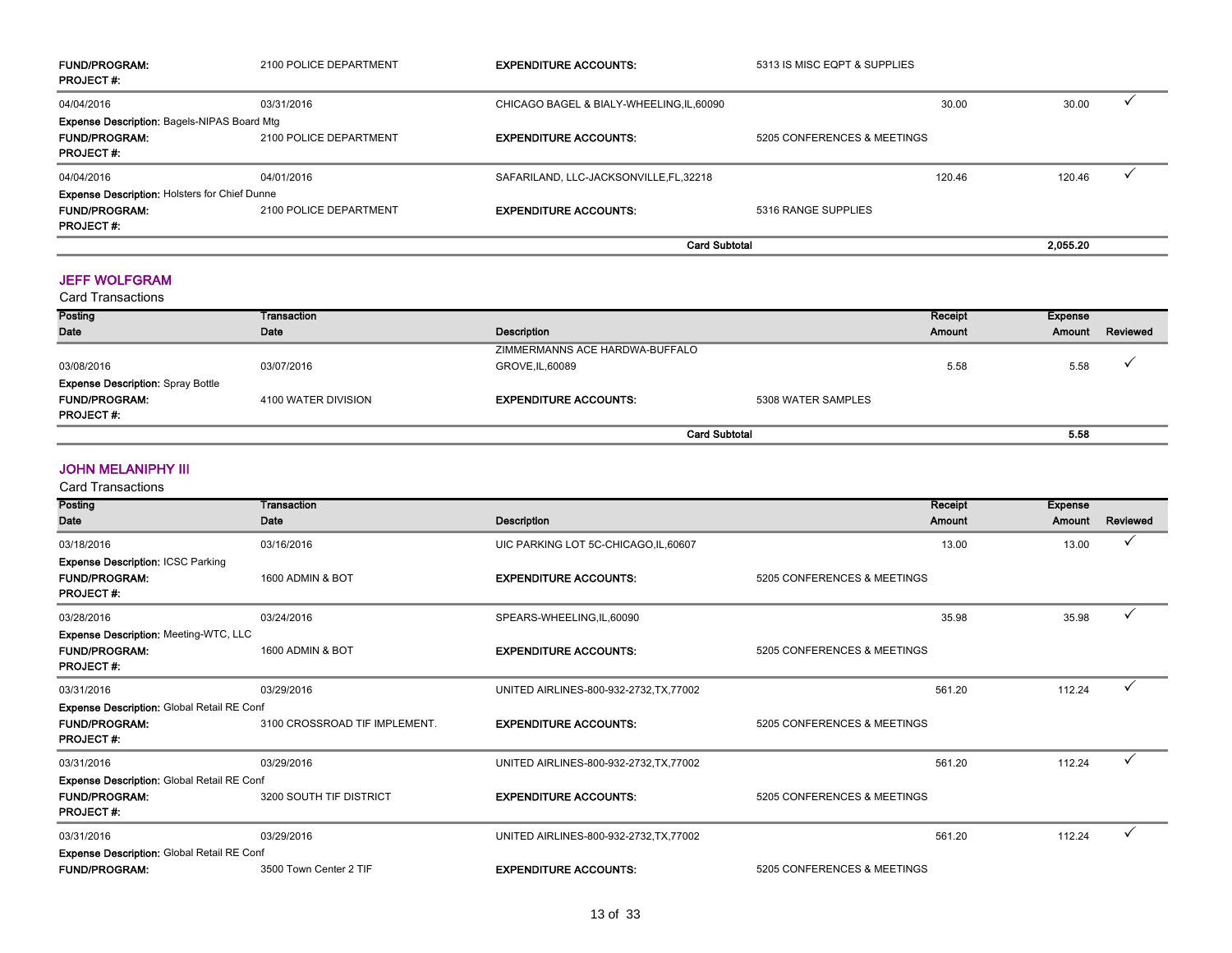| <b>PROJECT#:</b>                                                                               |                               |                                         |                             |          |   |
|------------------------------------------------------------------------------------------------|-------------------------------|-----------------------------------------|-----------------------------|----------|---|
| 03/31/2016                                                                                     | 03/29/2016                    | UNITED AIRLINES-800-932-2732, TX, 77002 | 561.20                      | 112.24   |   |
| <b>Expense Description: Global Retail RE Conf</b>                                              |                               |                                         |                             |          |   |
| <b>FUND/PROGRAM:</b><br><b>PROJECT#:</b>                                                       | 3600 Southeast 2 TIF          | <b>EXPENDITURE ACCOUNTS:</b>            | 5205 CONFERENCES & MEETINGS |          |   |
| 03/31/2016                                                                                     | 03/29/2016                    | UNITED AIRLINES-800-932-2732, TX, 77002 | 561.20                      | 112.24   | ✓ |
| Expense Description: Global Retail RE Conf                                                     |                               |                                         |                             |          |   |
| <b>FUND/PROGRAM:</b><br><b>PROJECT#:</b>                                                       | 3900 NORTH TIF DISTRICT       | <b>EXPENDITURE ACCOUNTS:</b>            | 5205 CONFERENCES & MEETINGS |          |   |
| 03/31/2016                                                                                     | 03/30/2016                    | ICSC-NEW YORK, NY, 10020                | 570.00                      | 114.00   | ✓ |
| <b>Expense Description: Lodging-Retail RE Conf</b><br><b>FUND/PROGRAM:</b><br><b>PROJECT#:</b> | 3100 CROSSROAD TIF IMPLEMENT. | <b>EXPENDITURE ACCOUNTS:</b>            | 5205 CONFERENCES & MEETINGS |          |   |
| 03/31/2016                                                                                     | 03/30/2016                    | ICSC-NEW YORK, NY, 10020                | 570.00                      | 114.00   | ✓ |
| Expense Description: Lodging Retail RE Conf                                                    |                               |                                         |                             |          |   |
| <b>FUND/PROGRAM:</b><br><b>PROJECT#:</b>                                                       | 3200 SOUTH TIF DISTRICT       | <b>EXPENDITURE ACCOUNTS:</b>            | 5205 CONFERENCES & MEETINGS |          |   |
| 03/31/2016                                                                                     | 03/30/2016                    | ICSC-NEW YORK, NY, 10020                | 570.00                      | 114.00   | ✓ |
| Expense Description: Lodging Retail RE Conf                                                    |                               |                                         |                             |          |   |
| <b>FUND/PROGRAM:</b><br><b>PROJECT#:</b>                                                       | 3500 Town Center 2 TIF        | <b>EXPENDITURE ACCOUNTS:</b>            | 5205 CONFERENCES & MEETINGS |          |   |
| 03/31/2016                                                                                     | 03/30/2016                    | ICSC-NEW YORK, NY, 10020                | 570.00                      | 114.00   | ✓ |
| <b>Expense Description: Lodging Retail RE Conf</b>                                             |                               |                                         |                             |          |   |
| <b>FUND/PROGRAM:</b><br><b>PROJECT#:</b>                                                       | 3600 Southeast 2 TIF          | <b>EXPENDITURE ACCOUNTS:</b>            | 5205 CONFERENCES & MEETINGS |          |   |
| 03/31/2016                                                                                     | 03/30/2016                    | ICSC-NEW YORK, NY, 10020                | 570.00                      | 114.00   | ✓ |
| <b>Expense Description: Lodging Retail RE Conf</b>                                             |                               |                                         |                             |          |   |
| <b>FUND/PROGRAM:</b><br><b>PROJECT#:</b>                                                       | 3900 NORTH TIF DISTRICT       | <b>EXPENDITURE ACCOUNTS:</b>            | 5205 CONFERENCES & MEETINGS |          |   |
|                                                                                                |                               | <b>Card Subtotal</b>                    |                             | 1,180.18 |   |

# JOHNNY PEREZ

| Posting                                                                                   | <b>Transaction</b>            |                                         | Receipt                       | Expense |          |
|-------------------------------------------------------------------------------------------|-------------------------------|-----------------------------------------|-------------------------------|---------|----------|
| Date                                                                                      | Date                          | Description                             | Amount                        | Amount  | Reviewed |
| 03/07/2016                                                                                | 03/04/2016                    | WW GRAINGER-877-2022594, PA, 15201-1416 | 41.63                         | 41.63   |          |
| <b>Expense Description: Fantastik Cleaner</b><br><b>FUND/PROGRAM:</b><br><b>PROJECT#:</b> | <b>1220 BUILDING SERVICES</b> | <b>EXPENDITURE ACCOUNTS:</b>            | 5309 JANITORIAL SUPPLIES      |         |          |
| 03/07/2016                                                                                | 03/04/2016                    | WW GRAINGER-877-2022594, PA, 15201-1416 | 55.30                         | 55.30   |          |
| <b>Expense Description: Ballasts</b><br><b>FUND/PROGRAM:</b><br><b>PROJECT#:</b>          | 2200 FIRE DEPARTMENT          | <b>EXPENDITURE ACCOUNTS:</b>            | 5311 BLDG/GROUNDS MAINTENANCE |         |          |
| 03/09/2016                                                                                | 02/24/2016                    | QUALITY FLAGS INC-GURNEE, IL, 60031     | 528.00                        | 264.00  |          |
| <b>Expense Description: Wheeling Flags</b><br><b>FUND/PROGRAM:</b>                        | <b>1220 BUILDING SERVICES</b> | <b>EXPENDITURE ACCOUNTS:</b>            | 5311 BLDG/GROUNDS MAINTENANCE |         |          |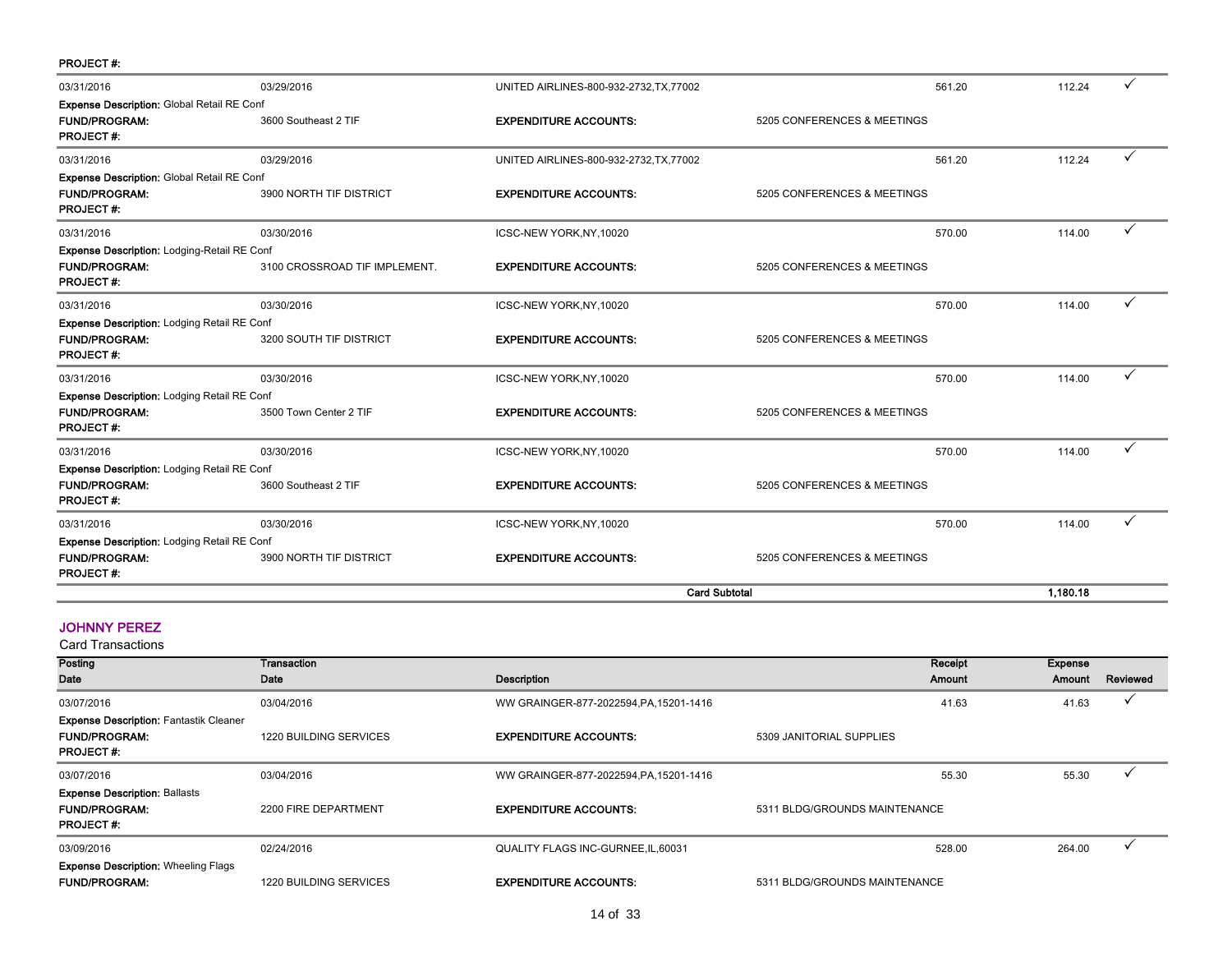| <b>PROJECT#:</b>                                                                                  |                               |                                         |                               |          |              |
|---------------------------------------------------------------------------------------------------|-------------------------------|-----------------------------------------|-------------------------------|----------|--------------|
| 03/09/2016                                                                                        | 02/24/2016                    | QUALITY FLAGS INC-GURNEE, IL, 60031     | 528.00                        | 264.00   | ✓            |
| <b>Expense Description: Wheeling Flags</b><br><b>FUND/PROGRAM:</b><br><b>PROJECT#:</b>            | 1430 FORESTRY DIVISION        | <b>EXPENDITURE ACCOUNTS:</b>            | 5311 BLDG/GROUNDS MAINTENANCE |          |              |
| 03/10/2016                                                                                        | 03/08/2016                    | 1000BULBS.COM-800-624-4488,TX,75041     | 294.39                        | 177.85   | $\checkmark$ |
| <b>Expense Description: Light bulbs</b><br><b>FUND/PROGRAM:</b><br><b>PROJECT#:</b>               | 2200 FIRE DEPARTMENT          | <b>EXPENDITURE ACCOUNTS:</b>            | 5311 BLDG/GROUNDS MAINTENANCE |          |              |
| 03/10/2016                                                                                        | 03/08/2016                    | 1000BULBS.COM-800-624-4488,TX,75041     | 294.39                        | 116.54   | ✓            |
| <b>Expense Description: Light bulbs</b><br><b>FUND/PROGRAM:</b><br><b>PROJECT#:</b>               | 1220 BUILDING SERVICES        | <b>EXPENDITURE ACCOUNTS:</b>            | 5311 BLDG/GROUNDS MAINTENANCE |          |              |
| 03/10/2016                                                                                        | 03/09/2016                    | WW GRAINGER-877-2022594, PA, 15201-1416 | 132.72                        | 66.36    | ✓            |
| <b>Expense Description: Ballast</b><br><b>FUND/PROGRAM:</b><br><b>PROJECT#:</b>                   | 1220 BUILDING SERVICES        | <b>EXPENDITURE ACCOUNTS:</b>            | 5311 BLDG/GROUNDS MAINTENANCE |          |              |
| 03/10/2016                                                                                        | 03/09/2016                    | WW GRAINGER-877-2022594, PA, 15201-1416 | 132.72                        | 66.36    | ✓            |
| <b>Expense Description: Ballast</b><br><b>FUND/PROGRAM:</b><br><b>PROJECT#:</b>                   | 1320 SENIOR CITIZENS SERVICES | <b>EXPENDITURE ACCOUNTS:</b>            | 5311 BLDG/GROUNDS MAINTENANCE |          |              |
| 03/14/2016                                                                                        | 03/10/2016                    | BATTERY PLEX INC-954-2478798,FL,33067   | 129.98                        | 129.98   | ✓            |
| <b>Expense Description: Emergency Light Batteries</b><br><b>FUND/PROGRAM:</b><br><b>PROJECT#:</b> | 1220 BUILDING SERVICES        | <b>EXPENDITURE ACCOUNTS:</b>            | 5220 MAINT OFF/SPEC EQUIPMENT |          |              |
|                                                                                                   |                               | <b>Card Subtotal</b>                    |                               | 1,182.02 |              |
| <b>Card Transactions</b>                                                                          |                               |                                         |                               |          |              |
| 04/01/2016                                                                                        | 03/31/2016                    | ECOMELECTRO-7185047348,NY,11220         | 81.58                         | 81.58    | ✓            |
| <b>Expense Description: Batteries</b><br><b>FUND/PROGRAM:</b><br><b>PROJECT#:</b>                 | 1220 BUILDING SERVICES        | <b>EXPENDITURE ACCOUNTS:</b>            | 5220 MAINT OFF/SPEC EQUIPMENT |          |              |
| 04/01/2016                                                                                        | 03/31/2016                    | SUPPLYHOUSE.COM-08887574774,NY,11735    | 24.30                         | 24.30    | ✓            |
| <b>Expense Description: Temperature Sensor</b><br><b>FUND/PROGRAM:</b><br><b>PROJECT#:</b>        | 1220 BUILDING SERVICES        | <b>EXPENDITURE ACCOUNTS:</b>            | 5311 BLDG/GROUNDS MAINTENANCE |          |              |
| 04/04/2016                                                                                        | 04/01/2016                    | RADWELL INTL INC-8003324336, NJ, 08048  | 339.00                        | 339.00   | ✓            |
| <b>Expense Description: Ballast</b><br><b>FUND/PROGRAM:</b><br><b>PROJECT#:</b>                   | 1220 BUILDING SERVICES        | <b>EXPENDITURE ACCOUNTS:</b>            | 5311 BLDG/GROUNDS MAINTENANCE |          |              |
| 04/04/2016                                                                                        | 04/01/2016                    | ZORO TOOLS INC-855-2899676, IL, 60089   | 117.73                        | 117.73   | ✓            |
| <b>Expense Description: Exhaust Fan</b><br><b>FUND/PROGRAM:</b><br><b>PROJECT#:</b>               | 1220 BUILDING SERVICES        | <b>EXPENDITURE ACCOUNTS:</b>            | 5311 BLDG/GROUNDS MAINTENANCE |          |              |
|                                                                                                   |                               | <b>Card Subtotal</b>                    |                               | 562.61   |              |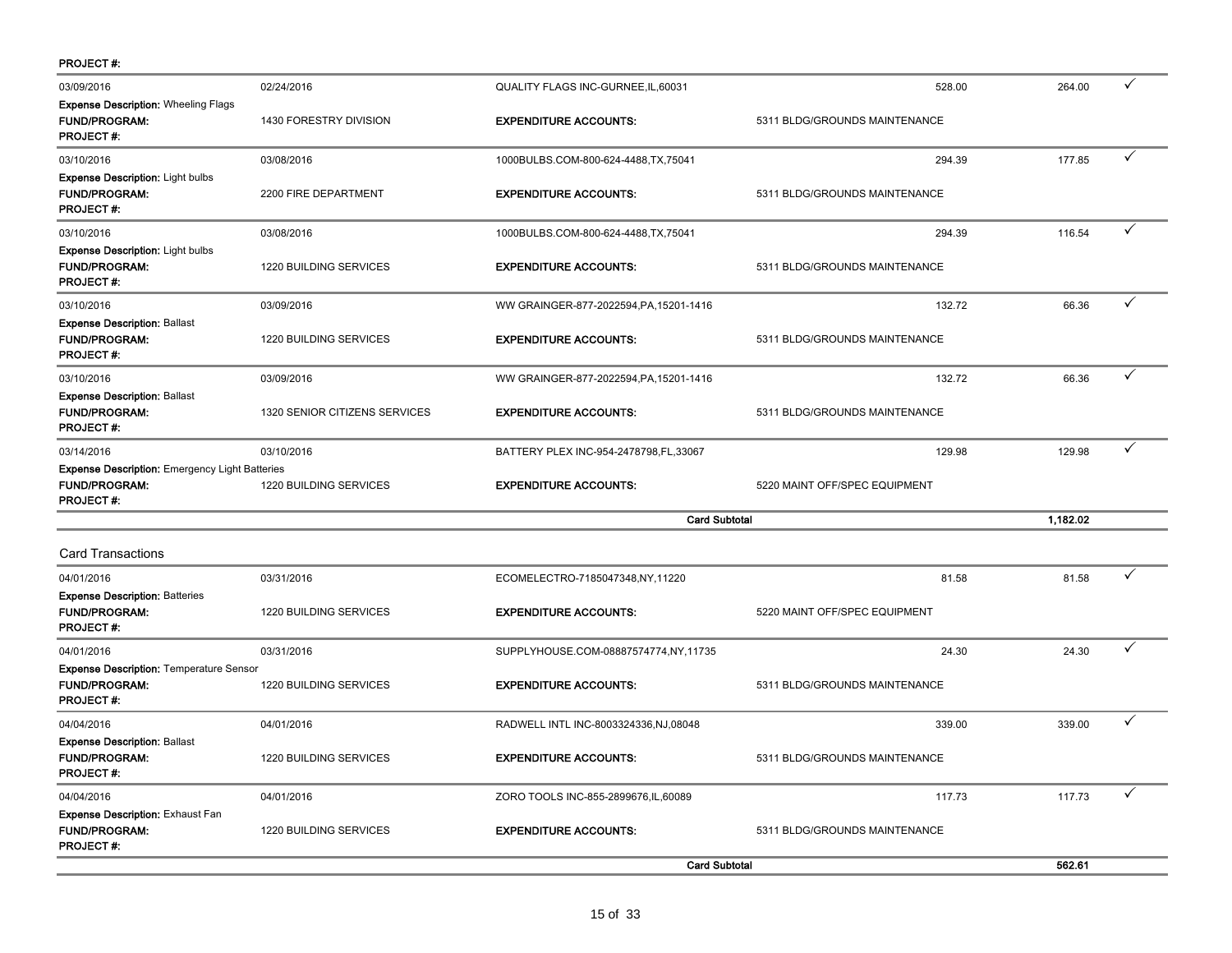#### JON SFONDILIS

Card Transactions

| Posting                                             | Transaction      |                                              |                                | Receipt | <b>Expense</b> |          |
|-----------------------------------------------------|------------------|----------------------------------------------|--------------------------------|---------|----------------|----------|
| Date                                                | Date             | Description                                  |                                | Amount  | Amount         | Reviewed |
|                                                     |                  |                                              |                                |         |                |          |
| 03/07/2016                                          | 03/05/2016       | 1-800-FLOWERS.COM.INC.-800-468-1141.NY.11514 |                                | 125.33  | 125.33         |          |
| <b>Expense Description: Flowers/George Hieber</b>   |                  |                                              |                                |         |                |          |
| <b>FUND/PROGRAM:</b>                                | 1600 ADMIN & BOT | <b>EXPENDITURE ACCOUNTS:</b>                 | 5323 AWARDS/DECORATIONS        |         |                |          |
| <b>PROJECT#:</b>                                    |                  |                                              |                                |         |                |          |
|                                                     |                  |                                              |                                |         |                |          |
| 03/10/2016                                          | 03/09/2016       | COOPER'S HAWK WHEELING-WHEELING, IL, 60090   |                                | 65.88   | 65.88          |          |
| <b>Expense Description: Dist 21/Library Mtg</b>     |                  |                                              |                                |         |                |          |
| <b>FUND/PROGRAM:</b>                                | 1600 ADMIN & BOT | <b>EXPENDITURE ACCOUNTS:</b>                 | 5105 LOCAL TRAINING & MEETINGS |         |                |          |
| <b>PROJECT#:</b>                                    |                  |                                              |                                |         |                |          |
|                                                     |                  | <b>AMAZON MKTPLACE PMTS-</b>                 |                                |         |                |          |
| 03/21/2016                                          | 03/18/2016       | AMZN.COM/BILL, WA, 98109                     |                                | 23.27   | 23.27          |          |
| <b>Expense Description: Boxes for Wheeling Pins</b> |                  |                                              |                                |         |                |          |
| <b>FUND/PROGRAM:</b>                                | 1600 ADMIN & BOT | <b>EXPENDITURE ACCOUNTS:</b>                 | 5317 MISC OPERATING SUPPLIES   |         |                |          |
| <b>PROJECT#:</b>                                    |                  |                                              |                                |         |                |          |
|                                                     |                  |                                              | <b>Card Subtotal</b>           |         | 214.48         |          |

#### JOSHUA BERMAN

Card Transactions

| Posting                                         | Transaction         |                                            | Receipt                       | Expense |              |
|-------------------------------------------------|---------------------|--------------------------------------------|-------------------------------|---------|--------------|
| Date                                            | Date                | Description                                | Amount                        | Amount  | Reviewed     |
| 03/10/2016                                      | 03/09/2016          | HAWKINS INC-612-3316910, MN, 55113-2625    | 114.00                        | 114.00  | $\checkmark$ |
| <b>Expense Description: CL2 Ejector Body</b>    |                     |                                            |                               |         |              |
| <b>FUND/PROGRAM:</b>                            | 4100 WATER DIVISION | <b>EXPENDITURE ACCOUNTS:</b>               | 5243 PUMPHOUSE MAINTENANCE    |         |              |
| <b>PROJECT#:</b>                                |                     |                                            |                               |         |              |
|                                                 |                     | THE HOME DEPOT 1913-MT                     |                               |         |              |
| 03/14/2016                                      | 03/10/2016          | PROSPECT, IL, 600560000                    | 13.28                         | 13.28   |              |
| <b>Expense Description: Downspout for South</b> |                     |                                            |                               |         |              |
| <b>FUND/PROGRAM:</b>                            | 4100 WATER DIVISION | <b>EXPENDITURE ACCOUNTS:</b>               | 5311 BLDG/GROUNDS MAINTENANCE |         |              |
| <b>PROJECT#:</b>                                |                     |                                            |                               |         |              |
|                                                 |                     |                                            |                               |         |              |
| 03/23/2016                                      | 03/22/2016          | ARTHUR CLESEN - MA-LINCOLNSHIRE, IL, 60069 | 199.00                        | 199.00  | $\checkmark$ |
| <b>Expense Description: Grass Seed</b>          |                     |                                            |                               |         |              |
| <b>FUND/PROGRAM:</b>                            | 4100 WATER DIVISION | <b>EXPENDITURE ACCOUNTS:</b>               | 5344 WATER MAIN MAINTENANCE   |         |              |
| <b>PROJECT#:</b>                                |                     |                                            |                               |         |              |
|                                                 |                     | <b>Card Subtotal</b>                       |                               | 326.28  |              |

#### LANA RUDNIK

| Posting                                            | Transaction          |                                     |                      | Receipt | <b>Expense</b> |          |
|----------------------------------------------------|----------------------|-------------------------------------|----------------------|---------|----------------|----------|
| <b>Date</b>                                        | Date                 | Description                         |                      | Amount  | Amount         | Reviewed |
| 03/08/2016                                         | 03/08/2016           | AMAZON.COM-AMZN.COM/BILL, WA, 98101 |                      | 13.88   | 13.88          |          |
| <b>Expense Description: Inter-office Envelopes</b> |                      |                                     |                      |         |                |          |
| <b>FUND/PROGRAM:</b>                               | 1400 CIP ENGINEERING | <b>EXPENDITURE ACCOUNTS:</b>        | 5318 OFFICE SUPPLIES |         |                |          |
|                                                    |                      |                                     |                      |         |                |          |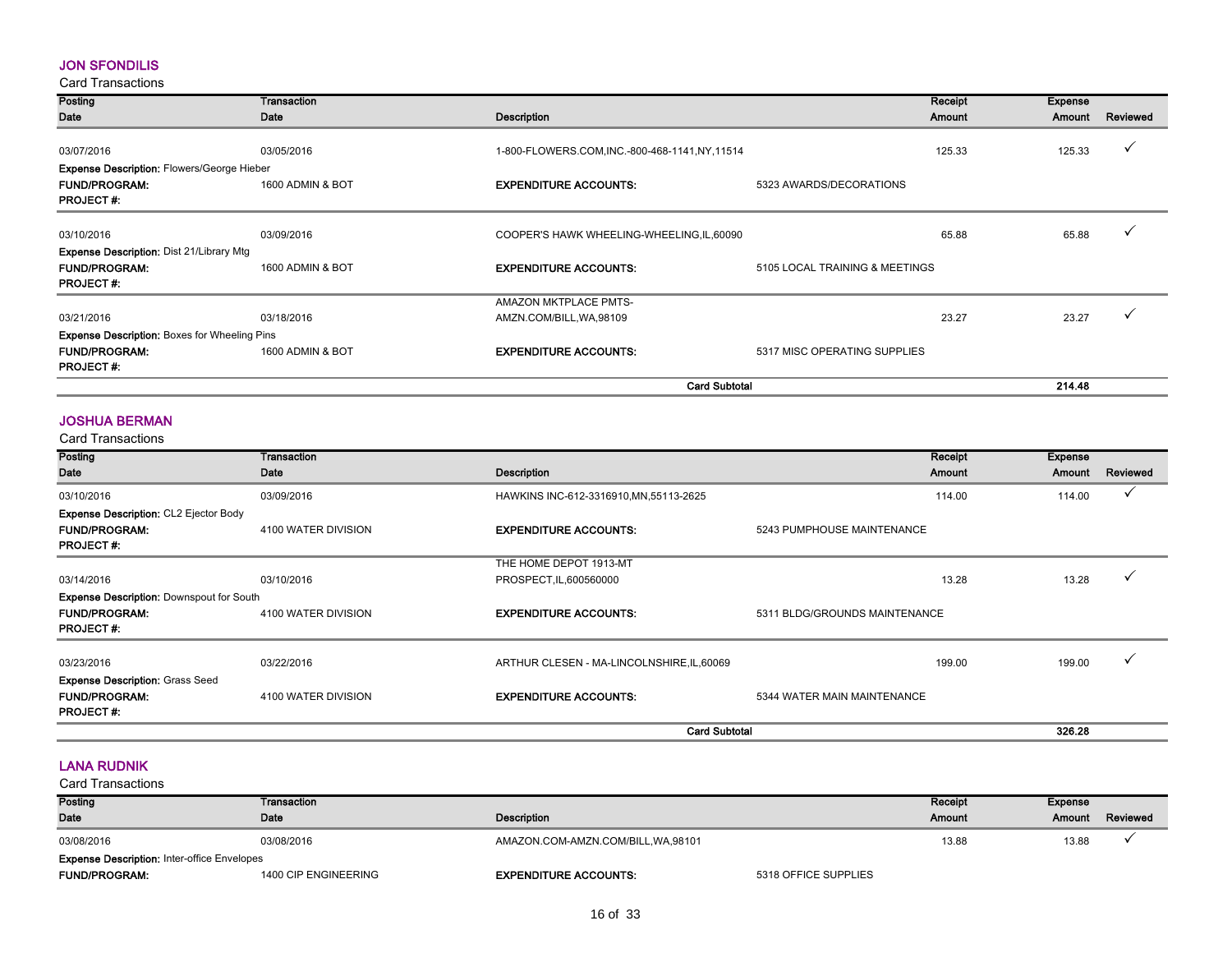| <b>PROJECT#:</b>                                                                              |                                    |                                                          |                              |        |              |
|-----------------------------------------------------------------------------------------------|------------------------------------|----------------------------------------------------------|------------------------------|--------|--------------|
| 03/08/2016                                                                                    | 03/08/2016                         | AMAZON.COM-AMZN.COM/BILL, WA, 98101                      | 35.97                        | 35.97  | $\checkmark$ |
| <b>Expense Description: 'Sign Here' Flags</b><br><b>FUND/PROGRAM:</b><br><b>PROJECT#:</b>     | 1400 CIP ENGINEERING               | <b>EXPENDITURE ACCOUNTS:</b>                             | 5318 OFFICE SUPPLIES         |        |              |
| 03/11/2016                                                                                    | 03/11/2016                         | AMAZON.COM-AMZN.COM/BILL, WA, 98101                      | 257.65                       | 257.65 | $\checkmark$ |
| Expense Description: 4' Digital Level w/Case<br><b>FUND/PROGRAM:</b><br><b>PROJECT#:</b>      | 1400 CIP ENGINEERING               | <b>EXPENDITURE ACCOUNTS:</b>                             | 5315 SMALL TOOLS & EQUIPMENT |        |              |
| 03/14/2016                                                                                    | 03/11/2016                         | CASUAL MALE XL -DXLG.C-08007670319, GA, 30005            | 264.57                       | 264.57 |              |
| <b>Expense Description: Shirts for Mulford</b><br><b>FUND/PROGRAM:</b><br><b>PROJECT#:</b>    | 1400 CIP ENGINEERING               | <b>EXPENDITURE ACCOUNTS:</b>                             | 5319 PROTECTIVE CLOTHING     |        |              |
| 03/14/2016                                                                                    | 03/11/2016                         | AMAZON.COM-AMZN.COM/BILL, WA, 98101                      | 167.75                       | 167.75 | ✓            |
| Expense Description: 2' Digital Level w/Case<br><b>FUND/PROGRAM:</b><br><b>PROJECT#:</b>      | 1400 CIP ENGINEERING               | <b>EXPENDITURE ACCOUNTS:</b>                             | 5315 SMALL TOOLS & EQUIPMENT |        |              |
| 03/23/2016                                                                                    | 03/22/2016                         | ADMIRAL GRAPHICS-ARLINGTON HTS, IL, 60005                | 60.00                        | 60.00  |              |
| <b>Expense Description: Embroidery Mulford</b><br><b>FUND/PROGRAM:</b><br><b>PROJECT#:</b>    | 1400 CIP ENGINEERING               | <b>EXPENDITURE ACCOUNTS:</b>                             | 5319 PROTECTIVE CLOTHING     |        |              |
|                                                                                               |                                    | <b>AMAZON MKTPLACE PMTS-</b>                             |                              |        | ✓            |
| 03/25/2016<br><b>Expense Description: Erasers</b><br><b>FUND/PROGRAM:</b><br><b>PROJECT#:</b> | 03/25/2016<br>1400 CIP ENGINEERING | AMZN.COM/BILL, WA, 98109<br><b>EXPENDITURE ACCOUNTS:</b> | 6.13<br>5318 OFFICE SUPPLIES | 6.13   |              |
|                                                                                               |                                    | <b>AMAZON MKTPLACE PMTS-</b>                             |                              |        |              |
| 03/25/2016                                                                                    | 03/25/2016                         | AMZN.COM/BILL, WA, 98109                                 | 29.81                        | 29.81  |              |
| <b>Expense Description: Printer Cable</b><br><b>FUND/PROGRAM:</b><br><b>PROJECT#:</b>         | 1400 CIP ENGINEERING               | <b>EXPENDITURE ACCOUNTS:</b>                             | 5317 MISC OPERATING SUPPLIES |        |              |
|                                                                                               |                                    |                                                          | <b>Card Subtotal</b>         | 835.76 |              |

#### LINA COLUNGA

| Posting                                               | Transaction            |                                             |                             | Receipt       | Expense |                          |
|-------------------------------------------------------|------------------------|---------------------------------------------|-----------------------------|---------------|---------|--------------------------|
| Date                                                  | Date                   | Description                                 |                             | <b>Amount</b> | Amount  | Reviewed                 |
|                                                       |                        | DOLRTREE 5608 00056085-MOUNT                |                             |               |         |                          |
| 03/07/2016                                            | 03/03/2016             | PROSPEC, IL, 60056                          |                             | 12.00         | 12.00   | $\check{ }$              |
| <b>Expense Description: Award Frames</b>              |                        |                                             |                             |               |         |                          |
| <b>FUND/PROGRAM:</b>                                  | 2100 POLICE DEPARTMENT | <b>EXPENDITURE ACCOUNTS:</b>                | 5323 AWARDS/DECORATIONS     |               |         |                          |
| <b>PROJECT#:</b>                                      |                        |                                             |                             |               |         |                          |
|                                                       |                        |                                             |                             |               |         | $\overline{\phantom{a}}$ |
| 03/07/2016                                            | 03/05/2016             | NINOS PIZZERIA INC-BUFFALO GROVE, IL, 60089 |                             | 101.50        | 101.50  |                          |
| <b>Expense Description: NW Suburban Gang Mtg Food</b> |                        |                                             |                             |               |         |                          |
| <b>FUND/PROGRAM:</b>                                  | 2100 POLICE DEPARTMENT | <b>EXPENDITURE ACCOUNTS:</b>                | 5205 CONFERENCES & MEETINGS |               |         |                          |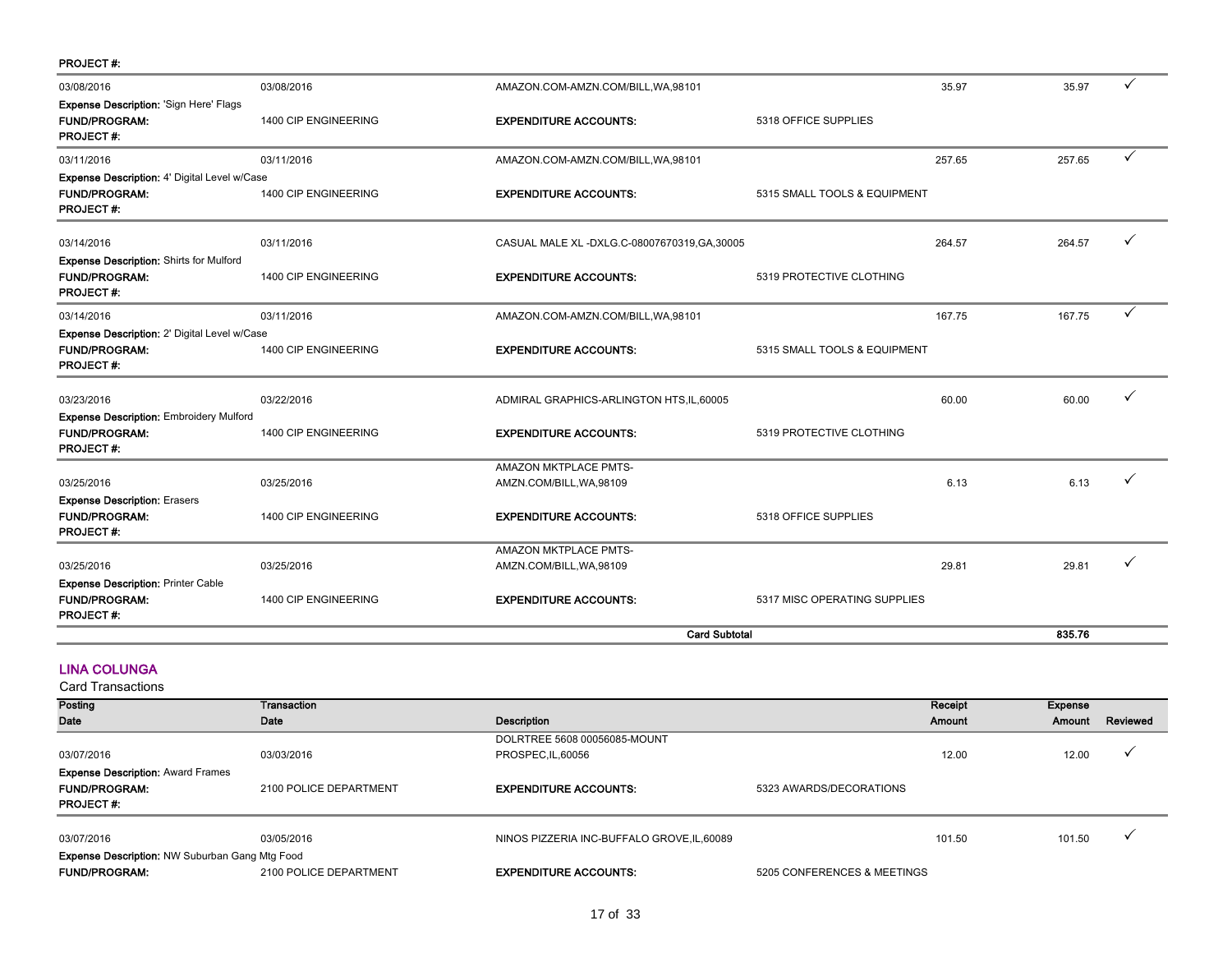| <b>PROJECT#:</b> |  |
|------------------|--|
|------------------|--|

| 03/08/2016                                                                                | 03/08/2016                         | SPPLUS/CENTRALPARKING-877-717-0004,IL,60201       | 110.00                         | 110.00   | ✓            |
|-------------------------------------------------------------------------------------------|------------------------------------|---------------------------------------------------|--------------------------------|----------|--------------|
| Expense Description: Parking for Class @ NW-CH<br>FUND/PROGRAM:<br><b>PROJECT#:</b>       | 2100 POLICE DEPARTMENT             | <b>EXPENDITURE ACCOUNTS:</b>                      | 5105 LOCAL TRAINING & MEETINGS |          |              |
| 03/09/2016                                                                                | 03/07/2016                         | PAYPAL WINNINGMIND-4029357733,AB,UNK              | 254.00                         | 254.00   | ✓            |
| Expense Description: Leadership Seminar/JL&RB<br><b>FUND/PROGRAM:</b><br><b>PROJECT#:</b> | 2100 POLICE DEPARTMENT             | <b>EXPENDITURE ACCOUNTS:</b>                      | 5105 LOCAL TRAINING & MEETINGS |          |              |
| 03/09/2016                                                                                | 03/07/2016                         | PAYPAL WINNINGMIND-4029357733,AB,T3H3C8           | 127.00                         | 127.00   | ✓            |
| Expense Description: Leadership Seminar/PP<br><b>FUND/PROGRAM:</b><br><b>PROJECT#:</b>    | 2100 POLICE DEPARTMENT             | <b>EXPENDITURE ACCOUNTS:</b>                      | 5105 LOCAL TRAINING & MEETINGS |          |              |
| 03/11/2016                                                                                | 03/10/2016                         | WAL-MART #1489-VERNON HILLS, IL, 60061            | 5.40                           | 5.40     | ✓            |
| <b>Expense Description: Memo Books</b><br><b>FUND/PROGRAM:</b><br><b>PROJECT#:</b>        | 2100 POLICE DEPARTMENT             | <b>EXPENDITURE ACCOUNTS:</b>                      | 5318 OFFICE SUPPLIES           |          |              |
| 03/11/2016                                                                                | 03/11/2016                         | ATT BUS PHONE PMT-888-235-7602, TX, 75202         | 1,587.12                       | 1,587.12 | $\checkmark$ |
| Expense Description: 2/26-3/25 Maintenance<br><b>FUND/PROGRAM:</b><br><b>PROJECT#:</b>    | 0015 EMERGENCY TELEPHONE SYS (911) | <b>EXPENDITURE ACCOUNTS:</b>                      | 5220 MAINT OFF/SPEC EQUIPMENT  |          |              |
| 03/15/2016                                                                                | 03/15/2016                         | TARGET.COM-800-591-3869,MN,55416                  | 57.98                          | 57.98    | ✓            |
| Expense Description: 5 Tab Dividers<br><b>FUND/PROGRAM:</b><br><b>PROJECT#:</b>           | 2100 POLICE DEPARTMENT             | <b>EXPENDITURE ACCOUNTS:</b>                      | 5318 OFFICE SUPPLIES           |          |              |
| 03/16/2016<br>Expense Description: DryErase Board for Licari                              | 03/15/2016                         | WAYFAIR WAYFAIR SUPPLY-<br>WAYFAIR.COM, MA, 02116 | 143.85                         | 143.85   | ✓            |
| <b>FUND/PROGRAM:</b><br><b>PROJECT#:</b>                                                  | 2100 POLICE DEPARTMENT             | <b>EXPENDITURE ACCOUNTS:</b>                      | 5318 OFFICE SUPPLIES           |          |              |
| 03/17/2016                                                                                | 03/16/2016                         | IN HEADSETS-847-2988100,IL,60068                  | 195.50                         | 195.50   | ✓            |
| <b>Expense Description: Radio Headsets</b><br><b>FUND/PROGRAM:</b><br><b>PROJECT#:</b>    | 0015 EMERGENCY TELEPHONE SYS (911) | <b>EXPENDITURE ACCOUNTS:</b>                      | 5221 MAINT RADIO EQUIPMENT     |          |              |
| 03/18/2016                                                                                | 03/18/2016                         | VZWRLSS MW M5761-01-800-922-0204, GA, 30004       | 44.98                          | 44.98    | ✓            |
| <b>Expense Description: 2 iPhone 6 Cases</b><br><b>FUND/PROGRAM:</b><br><b>PROJECT#:</b>  | 2100 POLICE DEPARTMENT             | <b>EXPENDITURE ACCOUNTS:</b>                      | 5317 MISC OPERATING SUPPLIES   |          |              |
| 03/18/2016                                                                                | 03/18/2016                         | VZWRLSS MW M5761-01-800-922-0204, GA, 30004       | 99.99                          | 99.99    | ✓            |
| Expense Description: Apple iPhone 6-PP<br>FUND/PROGRAM:<br><b>PROJECT#:</b>               | 2100 POLICE DEPARTMENT             | <b>EXPENDITURE ACCOUNTS:</b>                      | 5317 MISC OPERATING SUPPLIES   |          |              |
| 03/21/2016                                                                                | 03/17/2016                         | MOTOROLA, INC. - ONLIN-800-814-0601, IL, 60196    | 591.96                         | 591.96   | ✓            |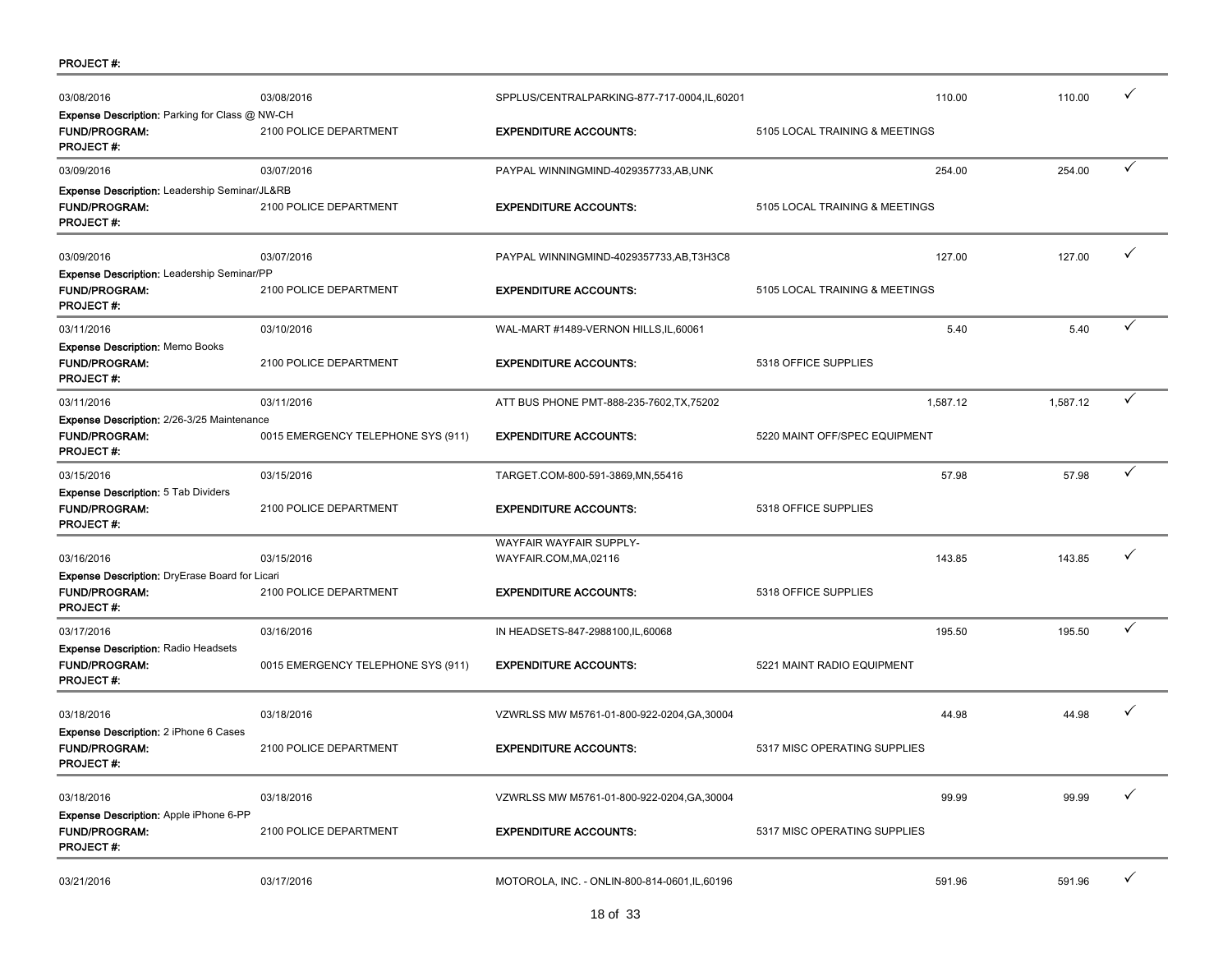| <b>Expense Description: Remote Speaker &amp; Earpiece</b><br><b>FUND/PROGRAM:</b><br><b>PROJECT#:</b> | 0015 EMERGENCY TELEPHONE SYS (911) | <b>EXPENDITURE ACCOUNTS:</b>                 | 5221 MAINT RADIO EQUIPMENT     |          |              |
|-------------------------------------------------------------------------------------------------------|------------------------------------|----------------------------------------------|--------------------------------|----------|--------------|
| 03/21/2016                                                                                            | 03/18/2016                         | WWW.NEWEGG.COM-800-390-1119,CA,91748         | 89.90                          | 89.90    | $\checkmark$ |
| <b>Expense Description: USB Flash Drives</b><br><b>FUND/PROGRAM:</b><br><b>PROJECT#:</b>              | 2100 POLICE DEPARTMENT             | <b>EXPENDITURE ACCOUNTS:</b>                 | 5313 IS MISC EQPT & SUPPLIES   |          |              |
| 03/30/2016                                                                                            | 03/30/2016                         | INT LAW ENF TRAINING-262-767-1406, WI, 53105 | 225.00                         | 225.00   | ✓            |
| <b>Expense Description: Five ILEETA Memberships</b>                                                   |                                    |                                              |                                |          |              |
| <b>FUND/PROGRAM:</b><br><b>PROJECT#:</b>                                                              | 2100 POLICE DEPARTMENT             | <b>EXPENDITURE ACCOUNTS:</b>                 | 5222 MEMBERSHIP DUES           |          |              |
| 03/31/2016                                                                                            | 03/30/2016                         | WAL-MART #1489-VERNON HILLS, IL, 60061       | 13.74                          | 13.74    | ✓            |
| <b>Expense Description: Memo &amp; Notebooks</b><br><b>FUND/PROGRAM:</b><br><b>PROJECT#:</b>          | 2100 POLICE DEPARTMENT             | <b>EXPENDITURE ACCOUNTS:</b>                 | 5318 OFFICE SUPPLIES           |          |              |
| 04/01/2016                                                                                            | 03/30/2016                         | LIFELINE TRAINING - CA-ELMHURST, IL, 60126   | 149.00                         | 149.00   | ✓            |
| <b>Expense Description: Bullet Proof Seminar/MB</b><br>FUND/PROGRAM:<br><b>PROJECT#:</b>              | 2100 POLICE DEPARTMENT             | <b>EXPENDITURE ACCOUNTS:</b>                 | 5105 LOCAL TRAINING & MEETINGS |          |              |
| 04/04/2016                                                                                            | 03/31/2016                         | LIFELINE TRAINING - CA-ELMHURST, IL, 60126   | 378.00                         | 378.00   | ✓            |
| Expense Description: Bullet Proof Semnar/MR&AS<br><b>FUND/PROGRAM:</b><br><b>PROJECT#:</b>            | 2100 POLICE DEPARTMENT             | <b>EXPENDITURE ACCOUNTS:</b>                 | 5105 LOCAL TRAINING & MEETINGS |          |              |
| 04/04/2016                                                                                            | 04/01/2016                         | TRANSUNION-402-546-7105, NE, 68106           | 245.92                         | 245.92   | ✓            |
| <b>Expense Description: Background Checks</b><br><b>FUND/PROGRAM:</b><br><b>PROJECT#:</b>             | 2100 POLICE DEPARTMENT             | <b>EXPENDITURE ACCOUNTS:</b>                 | 5231 REG & SPCL AGENCY ASSESS  |          |              |
| 04/04/2016                                                                                            | 04/01/2016                         | THOMSON WEST TCD-800-328-4880, MN, 55123     | 200.00                         | 200.00   | ✓            |
| <b>Expense Description: Background Checks</b><br><b>FUND/PROGRAM:</b><br><b>PROJECT#:</b>             | 2100 POLICE DEPARTMENT             | <b>EXPENDITURE ACCOUNTS:</b>                 | 5231 REG & SPCL AGENCY ASSESS  |          |              |
| 04/04/2016                                                                                            | 04/01/2016                         | THOMSON WEST TCD-800-328-4880, MN, 55123     | 200.00                         | 200.00   | $\checkmark$ |
| <b>Expense Description: Background Checks</b><br><b>FUND/PROGRAM:</b><br><b>PROJECT#:</b>             | 2100 POLICE DEPARTMENT             | <b>EXPENDITURE ACCOUNTS:</b>                 | 5231 REG & SPCL AGENCY ASSESS  |          |              |
| 04/04/2016                                                                                            | 04/02/2016                         | SP PLUS CORP PARKING-877-717-0004, IL, 60201 | 85.00                          | 85.00    | ✓            |
| Expense Description: Parking for NW Class-CH<br><b>FUND/PROGRAM:</b><br><b>PROJECT#:</b>              | 2100 POLICE DEPARTMENT             | <b>EXPENDITURE ACCOUNTS:</b>                 | 5105 LOCAL TRAINING & MEETINGS |          |              |
|                                                                                                       |                                    | <b>Card Subtotal</b>                         |                                | 4,917.84 |              |

# LORI HAZLEWOOD

| <b>Posting</b> | Transaction |                    | Receipt | <b>Expense</b> |          |
|----------------|-------------|--------------------|---------|----------------|----------|
| <b>Date</b>    | Date        | <b>Description</b> | Amount  | Amount         | Reviewed |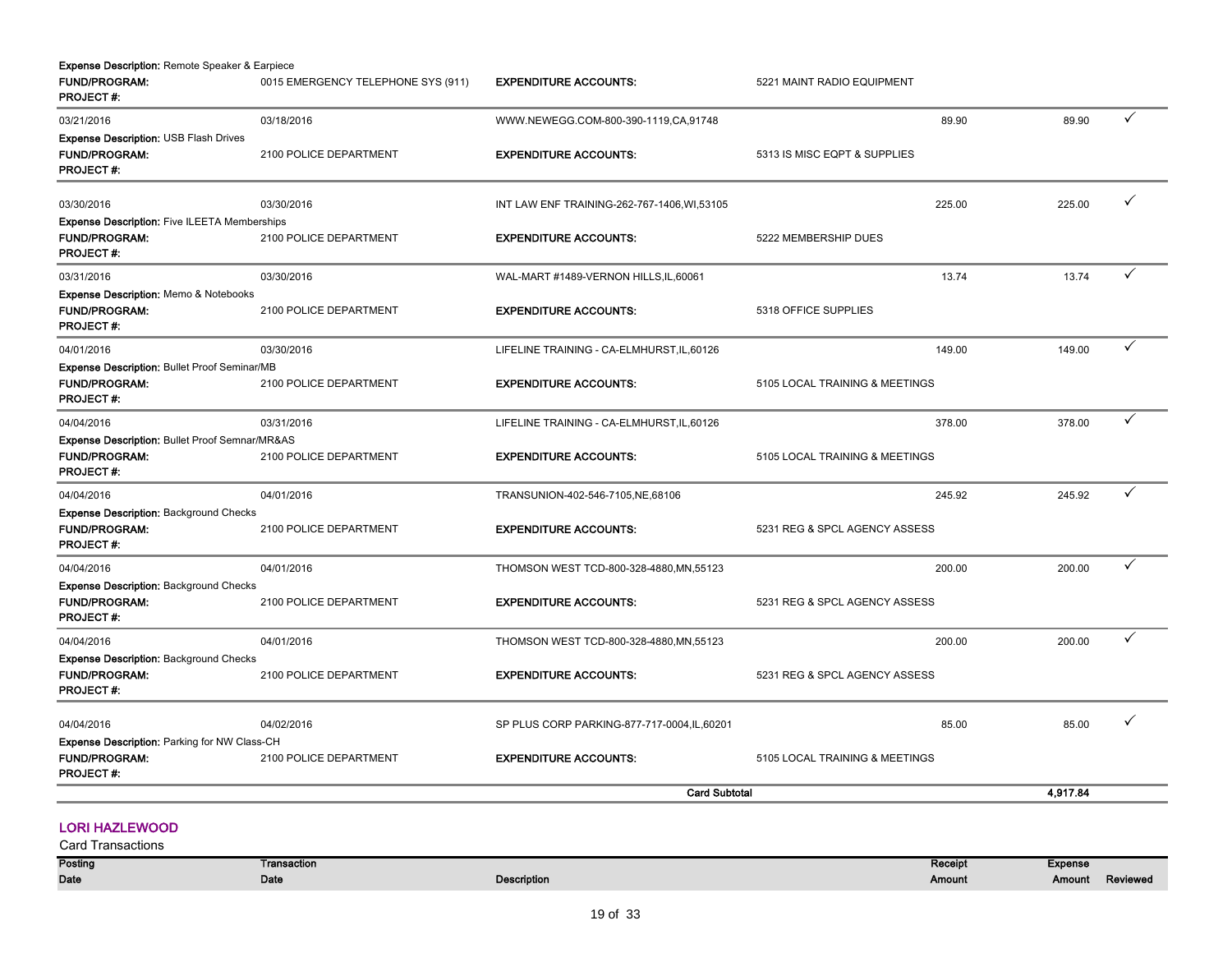| 03/24/2016<br>0051 LIABILITY INSURANCE FUND<br>03/24/2016<br>1420 STREETS DIVISION | DURA BILT FENCE CO INC-WHEELING, IL, 60090<br><b>EXPENDITURE ACCOUNTS:</b><br>SAINT FRANCIS GROUP-WOOD DALE, IL, 60191<br><b>EXPENDITURE ACCOUNTS:</b> | 5311 BLDG/GROUNDS MAINTENANCE<br>5299 MISC CONTRACTUAL SERVICES | 1.190.00<br>355.00 | 1.190.00<br>355.00                        | $\checkmark$<br>$\checkmark$ |
|------------------------------------------------------------------------------------|--------------------------------------------------------------------------------------------------------------------------------------------------------|-----------------------------------------------------------------|--------------------|-------------------------------------------|------------------------------|
|                                                                                    |                                                                                                                                                        |                                                                 |                    |                                           |                              |
|                                                                                    |                                                                                                                                                        |                                                                 |                    |                                           |                              |
|                                                                                    |                                                                                                                                                        |                                                                 |                    |                                           |                              |
|                                                                                    |                                                                                                                                                        |                                                                 |                    |                                           |                              |
| 1420 STREETS DIVISION                                                              | <b>EXPENDITURE ACCOUNTS:</b>                                                                                                                           | 5311 BLDG/GROUNDS MAINTENANCE                                   |                    |                                           |                              |
| 03/24/2016                                                                         | IN A & J SEWER-847-5379090,IL,60090                                                                                                                    |                                                                 | 1,447.00           | 1,447.00                                  | $\checkmark$                 |
| 1430 FORESTRY DIVISION                                                             | <b>EXPENDITURE ACCOUNTS:</b>                                                                                                                           | 5208 DEBRIS DUMP CHARGES                                        |                    |                                           |                              |
| 03/24/2016                                                                         | IN THE MULCH CENTER L-847-4597200, IL, 60015                                                                                                           |                                                                 | 18.00              | 18.00                                     |                              |
| 1430 FORESTRY DIVISION                                                             | <b>EXPENDITURE ACCOUNTS:</b>                                                                                                                           | 5208 DEBRIS DUMP CHARGES                                        |                    |                                           |                              |
| 03/24/2016                                                                         | IN THE MULCH CENTER L-847-4597200, IL, 60015                                                                                                           |                                                                 | 800.00             | 800.00                                    |                              |
| 1420 STREETS DIVISION                                                              | <b>EXPENDITURE ACCOUNTS:</b>                                                                                                                           | 5319 PROTECTIVE CLOTHING                                        |                    |                                           |                              |
|                                                                                    |                                                                                                                                                        |                                                                 |                    |                                           |                              |
|                                                                                    |                                                                                                                                                        |                                                                 |                    |                                           | ✓                            |
|                                                                                    | 03/23/2016                                                                                                                                             | HEI, IL, 60004                                                  |                    | HARBOR FREIGHT TOOLS 1-ARLINGTON<br>27.62 | 27.62                        |

#### LOUIS MAGURNO

Posting Date Transaction Date **Date Description** Receipt Amount Expense Amount Reviewed 03/07/2016 03/03/2016 THE WEBSTAURANT STORE-717-392-  $7472, \text{PA}, 17602$  204.40  $\sqrt{ }$ FUND/PROGRAM: 1220 BUILDING SERVICES **EXPENDITURE ACCOUNTS:** 5309 JANITORIAL SUPPLIES PROJECT #: 03/07/2016 03/04/2016 AMAZON MKTPLACE PMTS- $ANZN$ .COM/BILL,WA,98109 13.00 13.00 13.00 13.00 13.00 13.00 13.00 13.00 13.00 13.00 13.00 13.00 13.00 13.00 13.00 13.00 13.00 13.00 13.00 13.00 13.00 13.00 13.00 13.00 13.00 13.00 13.00 13.00 13.00 13.00 13.00 13.00 13.00 FUND/PROGRAM: 1320 SENIOR CITIZENS SERVICES **EXPENDITURE ACCOUNTS:** 5220 MAINT OFF/SPEC EQUIPMENT PROJECT #: Card Transactions Expense Description: Plastic Forks&Spoons&Wrap Expense Description: Lighting Ni-cad Battery Card Subtotal 217.40

#### LUCA URSAN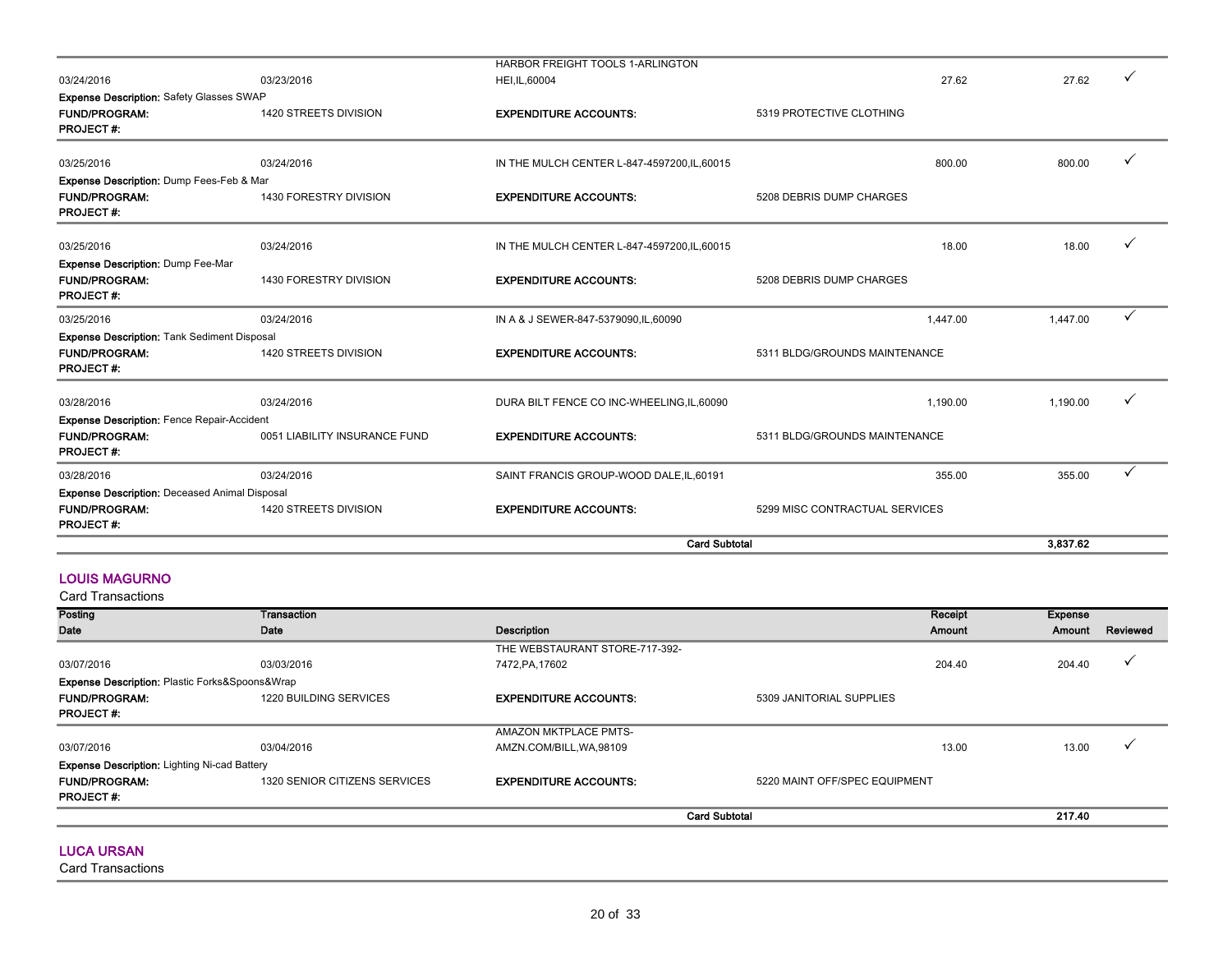| Posting<br>Date                                                                                  | <b>Transaction</b><br>Date      | <b>Description</b>                       | Receipt<br><b>Amount</b>       | <b>Expense</b><br>Amount | Reviewed     |
|--------------------------------------------------------------------------------------------------|---------------------------------|------------------------------------------|--------------------------------|--------------------------|--------------|
| 03/07/2016                                                                                       | 03/04/2016                      | RIO SUITES-08662094732, NV, 89103        | 122.08                         | 122.08                   | ✓            |
| Expense Description: SUGA Conf Lodging-LU<br><b>FUND/PROGRAM:</b><br><b>PROJECT#:</b>            | 1750 INFORMATION SYSTEMS        | <b>EXPENDITURE ACCOUNTS:</b>             | 5205 CONFERENCES & MEETINGS    |                          |              |
| 03/07/2016                                                                                       | 03/05/2016                      | EASYDNS.COM-8553213279,ON,M6K 3J1        | 15.00                          | 15.00                    | ✓            |
| <b>Expense Description: Domain Name Registration</b><br><b>FUND/PROGRAM:</b><br><b>PROJECT#:</b> | 1750 INFORMATION SYSTEMS        | <b>EXPENDITURE ACCOUNTS:</b>             | 5207 IS SERV & MAINT AGREEMENT |                          |              |
| 03/07/2016                                                                                       | 03/06/2016                      | COMCAST CHICAGO-800-COMCAST, IL, 60173   | 239.85                         | 239.85                   | ✓            |
| <b>Expense Description: HighSpeed Internet Svcs</b><br><b>FUND/PROGRAM:</b><br><b>PROJECT#:</b>  | 1750 INFORMATION SYSTEMS        | <b>EXPENDITURE ACCOUNTS:</b>             | 5207 IS SERV & MAINT AGREEMENT |                          |              |
|                                                                                                  |                                 | <b>Card Subtotal</b>                     |                                | 376.93                   |              |
| <b>Card Transactions</b>                                                                         |                                 |                                          |                                |                          |              |
| 03/10/2016                                                                                       | 03/10/2016                      | EPROAV.COM-02013402655,NJ,UNK            | 118.15                         | 118.15                   | ✓            |
| Expense Description: IT Misc Supplies<br><b>FUND/PROGRAM:</b><br><b>PROJECT#:</b>                | 1750 INFORMATION SYSTEMS        | <b>EXPENDITURE ACCOUNTS:</b>             | 5317 MISC OPERATING SUPPLIES   |                          |              |
| 03/21/2016                                                                                       | 03/19/2016                      | ATT BILL PAYMENT-800-288-2020, TX, 75202 | 110.00                         | 110.00                   | ✓            |
| Expense Description: U-Verse Internet Svcs<br>FUND/PROGRAM:<br>PROJECT#:                         | <b>1750 INFORMATION SYSTEMS</b> | <b>EXPENDITURE ACCOUNTS:</b>             | 5207 IS SERV & MAINT AGREEMENT |                          |              |
| 03/21/2016                                                                                       | 03/20/2016                      | AT&T DATA-08003310500, GA, 30005         | 30.00                          | 30.00                    | ✓            |
| <b>Expense Description: Wireless Data Services</b><br><b>FUND/PROGRAM:</b><br><b>PROJECT#:</b>   | 1600 ADMIN & BOT                | <b>EXPENDITURE ACCOUNTS:</b>             | 5239 CELLULAR SERVICES         |                          |              |
| 03/21/2016                                                                                       | 03/20/2016                      | AT&T DATA-08003310500, GA, 30005         | 25.00                          | 25.00                    |              |
| <b>Expense Description: Wireless Data Services</b><br><b>FUND/PROGRAM:</b><br><b>PROJECT#:</b>   | 1600 ADMIN & BOT                | <b>EXPENDITURE ACCOUNTS:</b>             | 5239 CELLULAR SERVICES         |                          |              |
| 03/21/2016                                                                                       | 03/20/2016                      | AT&T DATA-08003310500, GA, 30005         | 14.99                          | 14.99                    | ✓            |
| <b>Expense Description: Wireless Data Services</b><br><b>FUND/PROGRAM:</b><br><b>PROJECT#:</b>   | 1600 ADMIN & BOT                | <b>EXPENDITURE ACCOUNTS:</b>             | 5239 CELLULAR SERVICES         |                          |              |
| 03/21/2016                                                                                       | 03/20/2016                      | AT&T DATA-08003310500, GA, 30005         | 14.99                          | 14.99                    | ✓            |
| <b>Expense Description: Wireless Data Services</b><br><b>FUND/PROGRAM:</b><br><b>PROJECT#:</b>   | 1600 ADMIN & BOT                | <b>EXPENDITURE ACCOUNTS:</b>             | 5239 CELLULAR SERVICES         |                          |              |
| 03/21/2016                                                                                       | 03/20/2016                      | AT&T DATA-08003310500, GA, 30005         | 14.99                          | 14.99                    | ✓            |
| <b>Expense Description: Wireless Data Services</b><br><b>FUND/PROGRAM:</b><br><b>PROJECT#:</b>   | 1600 ADMIN & BOT                | <b>EXPENDITURE ACCOUNTS:</b>             | 5239 CELLULAR SERVICES         |                          |              |
| 03/21/2016                                                                                       | 03/20/2016                      | AT&T DATA-08003310500, GA, 30005         | 25.00                          | 25.00                    | $\checkmark$ |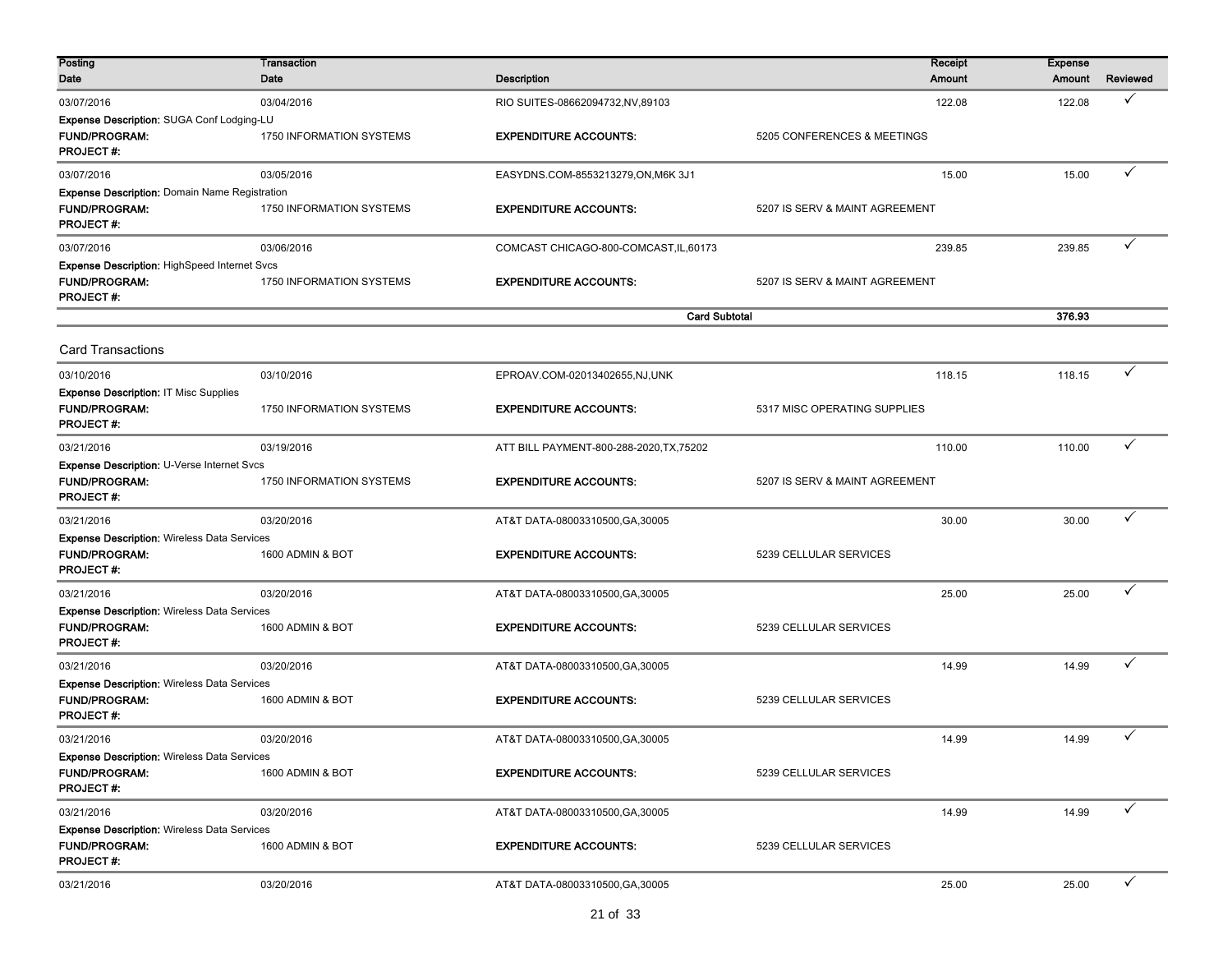| <b>Expense Description: Wireless Data Services</b>                                             |                                 |                                                   |                              |        |        |   |
|------------------------------------------------------------------------------------------------|---------------------------------|---------------------------------------------------|------------------------------|--------|--------|---|
| <b>FUND/PROGRAM:</b><br><b>PROJECT#:</b>                                                       | 1600 ADMIN & BOT                | <b>EXPENDITURE ACCOUNTS:</b>                      | 5239 CELLULAR SERVICES       |        |        |   |
| 03/21/2016                                                                                     | 03/20/2016                      | AT&T DATA-08003310500, GA, 30005                  |                              | 14.99  | 14.99  | ✓ |
| <b>Expense Description: Wireless Data Services</b><br><b>FUND/PROGRAM:</b><br><b>PROJECT#:</b> | 1600 ADMIN & BOT                | <b>EXPENDITURE ACCOUNTS:</b>                      | 5239 CELLULAR SERVICES       |        |        |   |
| 03/21/2016                                                                                     | 03/20/2016                      | AT&T DATA-08003310500, GA, 30005                  |                              | 14.99  | 14.99  |   |
| <b>Expense Description: Wireless Data Services</b><br><b>FUND/PROGRAM:</b>                     | 1600 ADMIN & BOT                | <b>EXPENDITURE ACCOUNTS:</b>                      | 5239 CELLULAR SERVICES       |        |        |   |
| <b>PROJECT#:</b>                                                                               |                                 |                                                   |                              |        |        |   |
| 03/21/2016                                                                                     | 03/20/2016                      | AT&T DATA-08003310500, GA, 30005                  |                              | 14.99  | 14.99  | ✓ |
| <b>Expense Description: Wireless Data Services</b><br><b>FUND/PROGRAM:</b><br><b>PROJECT#:</b> | 1600 ADMIN & BOT                | <b>EXPENDITURE ACCOUNTS:</b>                      | 5239 CELLULAR SERVICES       |        |        |   |
| 03/21/2016                                                                                     | 03/20/2016                      | AT&T DATA-08003310500, GA, 30005                  |                              | 14.99  | 14.99  | ✓ |
| <b>Expense Description: Wireless Data Services</b><br><b>FUND/PROGRAM:</b><br><b>PROJECT#:</b> | 1600 ADMIN & BOT                | <b>EXPENDITURE ACCOUNTS:</b>                      | 5239 CELLULAR SERVICES       |        |        |   |
| 03/21/2016                                                                                     | 03/20/2016                      | AT&T DATA-08003310500, GA, 30005                  |                              | 14.99  | 14.99  | ✓ |
| <b>Expense Description: Wireless Data Services</b><br><b>FUND/PROGRAM:</b><br><b>PROJECT#:</b> | 1600 ADMIN & BOT                | <b>EXPENDITURE ACCOUNTS:</b>                      | 5239 CELLULAR SERVICES       |        |        |   |
| 03/21/2016                                                                                     | 03/20/2016                      | AT&T DATA-08003310500, GA, 30005                  |                              | 25.00  | 25.00  | ✓ |
| <b>Expense Description: Wireless Data Services</b><br><b>FUND/PROGRAM:</b><br><b>PROJECT#:</b> | 1600 ADMIN & BOT                | <b>EXPENDITURE ACCOUNTS:</b>                      | 5239 CELLULAR SERVICES       |        |        |   |
| 03/21/2016                                                                                     | 03/20/2016                      | AT&T DATA-08003310500, GA, 30005                  |                              | 14.99  | 14.99  | ✓ |
| <b>Expense Description: Wireless Data Services</b><br><b>FUND/PROGRAM:</b><br><b>PROJECT#:</b> | 1600 ADMIN & BOT                | <b>EXPENDITURE ACCOUNTS:</b>                      | 5239 CELLULAR SERVICES       |        |        |   |
| 03/23/2016                                                                                     | 03/21/2016                      | AMERICAN AIRLINES-08004337300, TX, 75261          |                              | 395.20 | 395.20 | ✓ |
| Expense Description: Plane Tix for Conference<br><b>FUND/PROGRAM:</b><br><b>PROJECT#:</b>      | 1750 INFORMATION SYSTEMS        | <b>EXPENDITURE ACCOUNTS:</b>                      | 5205 CONFERENCES & MEETINGS  |        |        |   |
| 03/23/2016                                                                                     | 03/23/2016                      | AMAZON MKTPLACE PMTS-<br>AMZN.COM/BILL, WA, 98109 |                              | 43.90  | 43.90  | ✓ |
| Expense Description: IT Misc Equip<br><b>FUND/PROGRAM:</b><br><b>PROJECT#:</b>                 | <b>1750 INFORMATION SYSTEMS</b> | <b>EXPENDITURE ACCOUNTS:</b>                      | 5317 MISC OPERATING SUPPLIES |        |        |   |
| 03/24/2016                                                                                     | 03/24/2016                      | AMAZON.COM-AMZN.COM/BILL, WA, 98101               |                              | 154.99 | 154.99 |   |
| <b>Expense Description: IT Misc Equip</b><br><b>FUND/PROGRAM:</b><br><b>PROJECT#:</b>          | 1750 INFORMATION SYSTEMS        | <b>EXPENDITURE ACCOUNTS:</b>                      | 5317 MISC OPERATING SUPPLIES |        |        |   |
| 03/25/2016<br><b>Expense Description: Wireless Data Services</b>                               | 03/23/2016                      | AT&T DATA-08003310500, GA, 30005                  |                              | 25.00  | 25.00  | ✓ |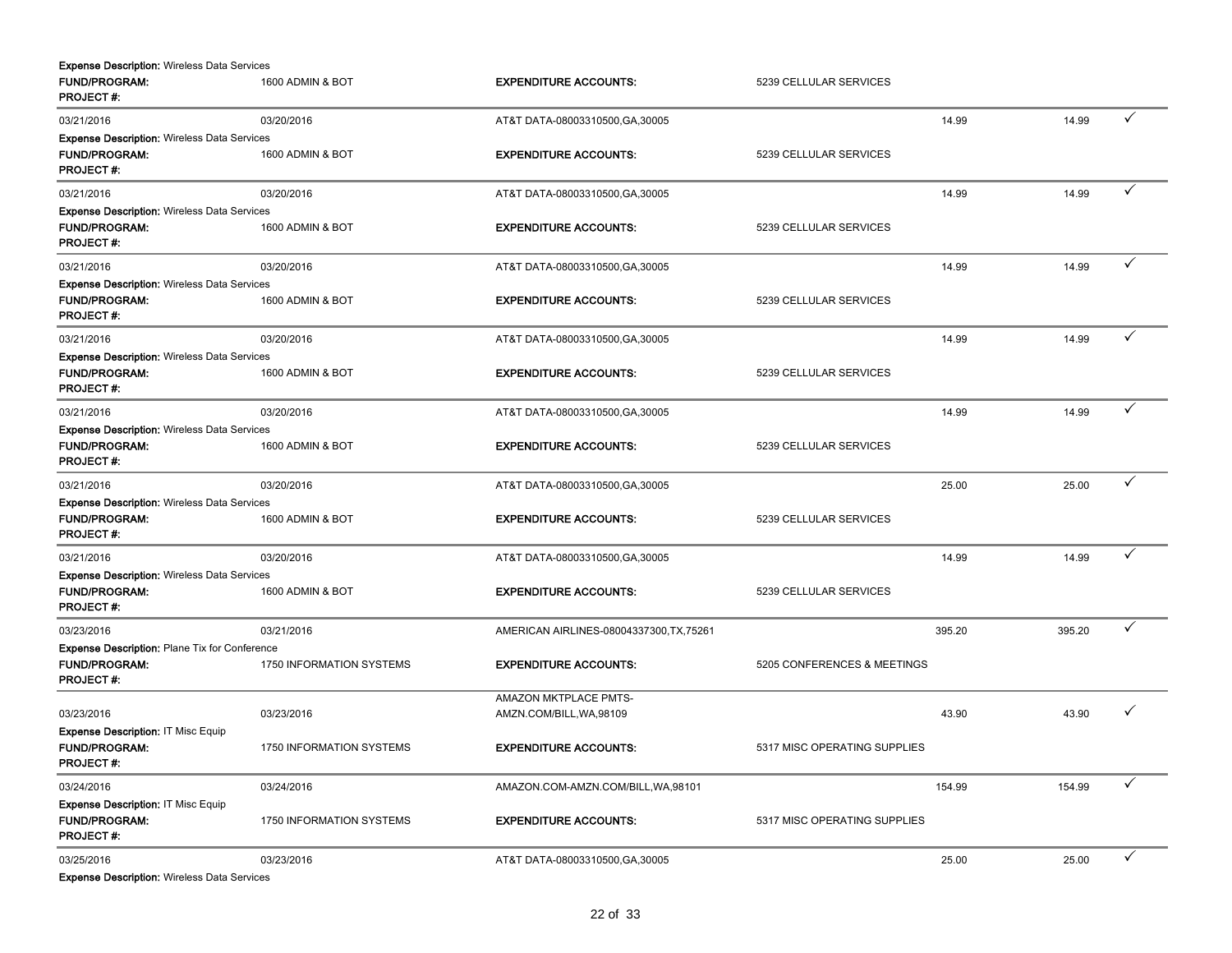| <b>FUND/PROGRAM:</b><br><b>PROJECT#:</b>                                                       | 1600 ADMIN & BOT         | <b>EXPENDITURE ACCOUNTS:</b>                      | 5239 CELLULAR SERVICES         |        |              |
|------------------------------------------------------------------------------------------------|--------------------------|---------------------------------------------------|--------------------------------|--------|--------------|
| 03/25/2016                                                                                     | 03/24/2016               | AMAZON MKTPLACE PMTS-<br>AMZN.COM/BILL, WA, 98109 | 177.65                         | 177.65 | ✓            |
| <b>Expense Description: IT Misc Equip</b><br><b>FUND/PROGRAM:</b><br><b>PROJECT#:</b>          | 1750 INFORMATION SYSTEMS | <b>EXPENDITURE ACCOUNTS:</b>                      | 5317 MISC OPERATING SUPPLIES   |        |              |
| 03/28/2016                                                                                     | 03/24/2016               | AT&T DATA-08003310500, GA, 30005                  | 25.00                          | 25.00  |              |
| <b>Expense Description: Wireless Data Services</b><br><b>FUND/PROGRAM:</b><br><b>PROJECT#:</b> | 1600 ADMIN & BOT         | <b>EXPENDITURE ACCOUNTS:</b>                      | 5239 CELLULAR SERVICES         |        |              |
| 03/28/2016                                                                                     | 03/26/2016               | AT&T DATA-08003310500, GA, 30005                  | 14.99                          | 14.99  | ✓            |
| <b>Expense Description: Wireless Data Services</b><br><b>FUND/PROGRAM:</b><br><b>PROJECT#:</b> | 1600 ADMIN & BOT         | <b>EXPENDITURE ACCOUNTS:</b>                      | 5239 CELLULAR SERVICES         |        |              |
| 03/28/2016                                                                                     | 03/26/2016               | AT&T DATA-08003310500, GA, 30005                  | 14.99                          | 14.99  | ✓            |
| <b>Expense Description: Wireless Data Services</b><br><b>FUND/PROGRAM:</b><br><b>PROJECT#:</b> | 1600 ADMIN & BOT         | <b>EXPENDITURE ACCOUNTS:</b>                      | 5239 CELLULAR SERVICES         |        |              |
| 03/28/2016                                                                                     | 03/26/2016               | AT&T DATA-08003310500, GA, 30005                  | 25.00                          | 25.00  | ✓            |
| <b>Expense Description: Wireless Data Services</b><br><b>FUND/PROGRAM:</b><br><b>PROJECT#:</b> | 1600 ADMIN & BOT         | <b>EXPENDITURE ACCOUNTS:</b>                      | 5239 CELLULAR SERVICES         |        |              |
| 03/28/2016                                                                                     | 03/26/2016               | AT&T DATA-08003310500, GA, 30005                  | 14.99                          | 14.99  | ✓            |
| <b>Expense Description: Wireless Data Services</b><br><b>FUND/PROGRAM:</b><br><b>PROJECT#:</b> | 1600 ADMIN & BOT         | <b>EXPENDITURE ACCOUNTS:</b>                      | 5239 CELLULAR SERVICES         |        |              |
| 03/28/2016                                                                                     | 03/27/2016               | COMCAST CHICAGO-800-COMCAST, IL, 60173            | 224.90                         | 224.90 | ✓            |
| Expense Description: HighSpeed Internet Svcs<br><b>FUND/PROGRAM:</b><br><b>PROJECT#:</b>       | 1750 INFORMATION SYSTEMS | <b>EXPENDITURE ACCOUNTS:</b>                      | 5207 IS SERV & MAINT AGREEMENT |        |              |
| 03/29/2016                                                                                     | 03/28/2016               | HSW HOSTWAY.COM-866-4678929,IL,60606              | 126.00                         | 126.00 | ✓            |
| <b>Expense Description: Webhosting Fees</b><br><b>FUND/PROGRAM:</b><br><b>PROJECT#:</b>        | 1750 INFORMATION SYSTEMS | <b>EXPENDITURE ACCOUNTS:</b>                      | 5207 IS SERV & MAINT AGREEMENT |        |              |
| 03/29/2016                                                                                     | 03/28/2016               | AT&T DATA-08003310500, GA, 30005                  | 25.00                          | 25.00  | ✓            |
| <b>Expense Description: Wireless Data Services</b><br><b>FUND/PROGRAM:</b><br>PROJECT#:        | 1600 ADMIN & BOT         | <b>EXPENDITURE ACCOUNTS:</b>                      | 5239 CELLULAR SERVICES         |        |              |
| 03/29/2016                                                                                     | 03/28/2016               | AT&T DATA-08003310500, GA, 30005                  | 14.99                          | 14.99  | ✓            |
| <b>Expense Description: Wireless Data Services</b><br><b>FUND/PROGRAM:</b><br><b>PROJECT#:</b> | 1600 ADMIN & BOT         | <b>EXPENDITURE ACCOUNTS:</b>                      | 5239 CELLULAR SERVICES         |        |              |
| 03/29/2016                                                                                     | 03/28/2016               | AT&T DATA-08003310500, GA, 30005                  | 25.00                          | 25.00  | $\checkmark$ |
| <b>Expense Description: Wireless Data Services</b><br>FUND/PROGRAM:                            | 1600 ADMIN & BOT         | <b>EXPENDITURE ACCOUNTS:</b>                      | 5239 CELLULAR SERVICES         |        |              |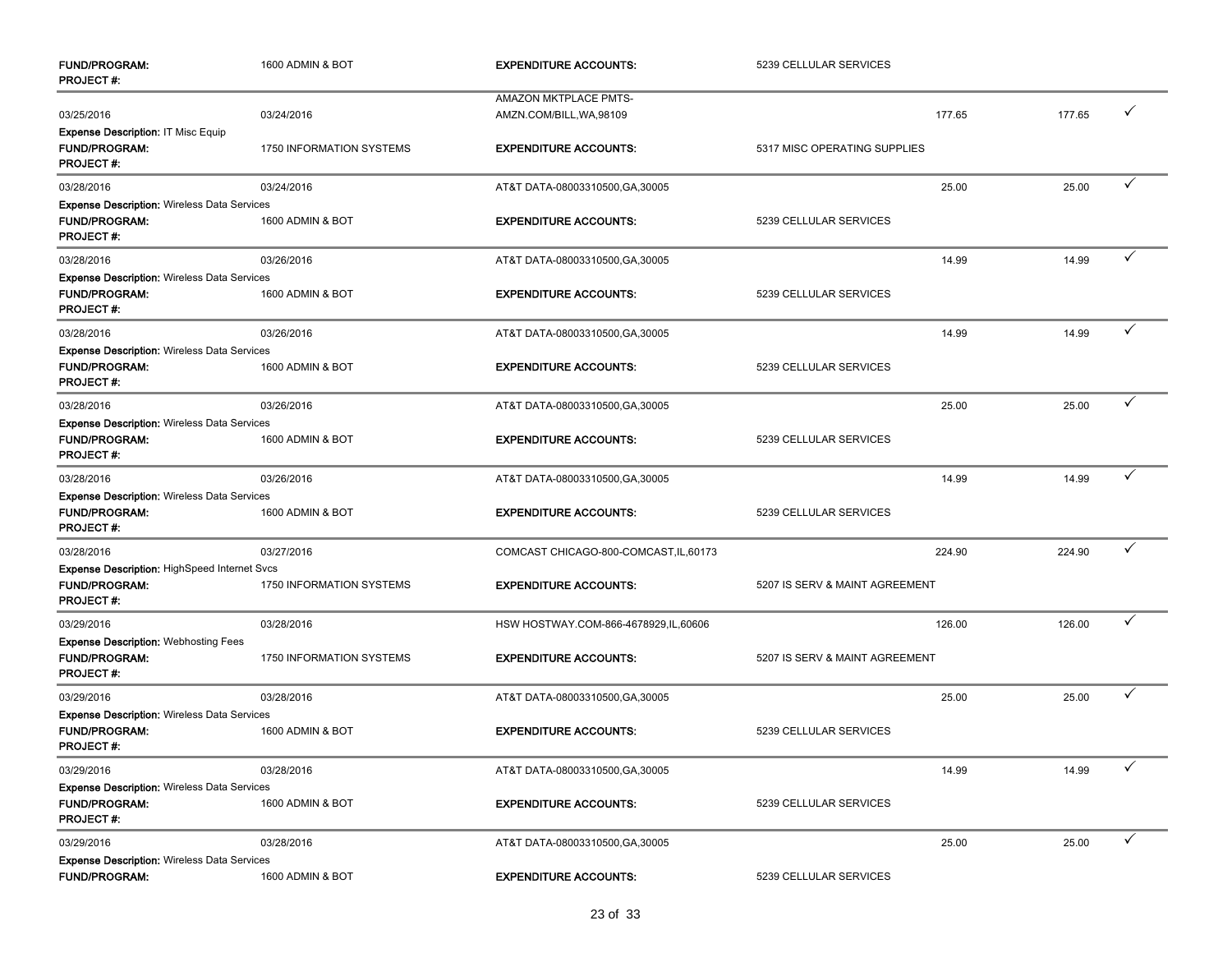| <b>PROJECT#:</b> |  |
|------------------|--|
|------------------|--|

|                                             |                                                                                                                                                                                                                                                    |                                | 3.600.34                                                             |   |
|---------------------------------------------|----------------------------------------------------------------------------------------------------------------------------------------------------------------------------------------------------------------------------------------------------|--------------------------------|----------------------------------------------------------------------|---|
| <b>1750 INFORMATION SYSTEMS</b>             | <b>EXPENDITURE ACCOUNTS:</b>                                                                                                                                                                                                                       | 5207 IS SERV & MAINT AGREEMENT |                                                                      |   |
| 04/04/2016                                  | COMCAST CHICAGO-800-COMCAST, IL, 60173                                                                                                                                                                                                             | 239.85                         | 239.85                                                               |   |
| <b>1750 INFORMATION SYSTEMS</b>             | <b>EXPENDITURE ACCOUNTS:</b>                                                                                                                                                                                                                       | 5317 MISC OPERATING SUPPLIES   |                                                                      |   |
| Expense Description: IT Misc Supplies/Equip |                                                                                                                                                                                                                                                    |                                |                                                                      |   |
| 04/02/2016                                  | <b>AMAZON MKTPLACE PMTS-</b><br>AMZN.COM/BILL, WA, 98109                                                                                                                                                                                           | 194.95                         | 194.95                                                               |   |
| 1750 INFORMATION SYSTEMS                    | <b>EXPENDITURE ACCOUNTS:</b>                                                                                                                                                                                                                       | 5317 MISC OPERATING SUPPLIES   |                                                                      |   |
| 04/01/2016                                  | AMAZON MKTPLACE PMTS-<br>AMZN.COM/BILL, WA, 98109                                                                                                                                                                                                  | 14.99                          | 14.99                                                                |   |
| 1600 ADMIN & BOT                            | <b>EXPENDITURE ACCOUNTS:</b>                                                                                                                                                                                                                       | 5239 CELLULAR SERVICES         |                                                                      |   |
| 04/01/2016                                  | AT&T DATA-08003310500, GA, 30005                                                                                                                                                                                                                   | 14.99                          | 14.99                                                                | ✓ |
| <b>1750 INFORMATION SYSTEMS</b>             | <b>EXPENDITURE ACCOUNTS:</b>                                                                                                                                                                                                                       | 5207 IS SERV & MAINT AGREEMENT |                                                                      |   |
| 03/31/2016                                  |                                                                                                                                                                                                                                                    | 60.00                          | 60.00                                                                |   |
| 1750 INFORMATION SYSTEMS                    | <b>EXPENDITURE ACCOUNTS:</b>                                                                                                                                                                                                                       | 5313 IS MISC EQPT & SUPPLIES   |                                                                      |   |
| 03/31/2016                                  | B&H PHOTO, 800-606-69-800-2215743, NY, 10001                                                                                                                                                                                                       | 1.299.90                       | 1.299.90                                                             |   |
|                                             | Expense Description: 5 Access Point WiFi Syst<br><b>Expense Description: Webcasting Svcs</b><br><b>Expense Description: Wireless Data Services</b><br><b>Expense Description: IT Misc Supplies</b><br>Expense Description: HighSpeed Internet Svcs |                                | LEAVER&CO / MEDIASERVE-6154428300, TN, 37066<br><b>Card Subtotal</b> |   |

## MICHAEL BLIEFERNICH

| <b>Card Transactions</b>                              |                               |                                              |                               |                |              |
|-------------------------------------------------------|-------------------------------|----------------------------------------------|-------------------------------|----------------|--------------|
| <b>Posting</b>                                        | Transaction                   |                                              | Receipt                       | <b>Expense</b> |              |
| Date                                                  | Date                          | <b>Description</b>                           | Amount                        | Amount         | Reviewed     |
| 03/14/2016                                            | 03/11/2016                    | IN ARCO MECHANICAL EQ-630-3501770, IL, 60106 | 1,890.00                      | 1,890.00       | v            |
| <b>Expense Description:</b> Gas Detection Calibration |                               |                                              |                               |                |              |
| <b>FUND/PROGRAM:</b><br><b>PROJECT#:</b>              | <b>1220 BUILDING SERVICES</b> | <b>EXPENDITURE ACCOUNTS:</b>                 | 5220 MAINT OFF/SPEC EQUIPMENT |                |              |
| 03/16/2016                                            | 03/15/2016                    | IN A & J SEWER-847-5379090, IL, 60090        | 335.00                        | 135.00         | $\checkmark$ |
| <b>Expense Description:</b> Grease Trap Cleaning      |                               |                                              |                               |                |              |
| <b>FUND/PROGRAM:</b><br><b>PROJECT#:</b>              | 2200 FIRE DEPARTMENT          | <b>EXPENDITURE ACCOUNTS:</b>                 | 5311 BLDG/GROUNDS MAINTENANCE |                |              |
| 03/16/2016                                            | 03/15/2016                    | IN A & J SEWER-847-5379090, IL, 60090        | 335.00                        | 200.00         |              |
| <b>Expense Description:</b> Grease Trap Cleaning      |                               |                                              |                               |                |              |
| <b>FUND/PROGRAM:</b><br><b>PROJECT#:</b>              | 1320 SENIOR CITIZENS SERVICES | <b>EXPENDITURE ACCOUNTS:</b>                 | 5311 BLDG/GROUNDS MAINTENANCE |                |              |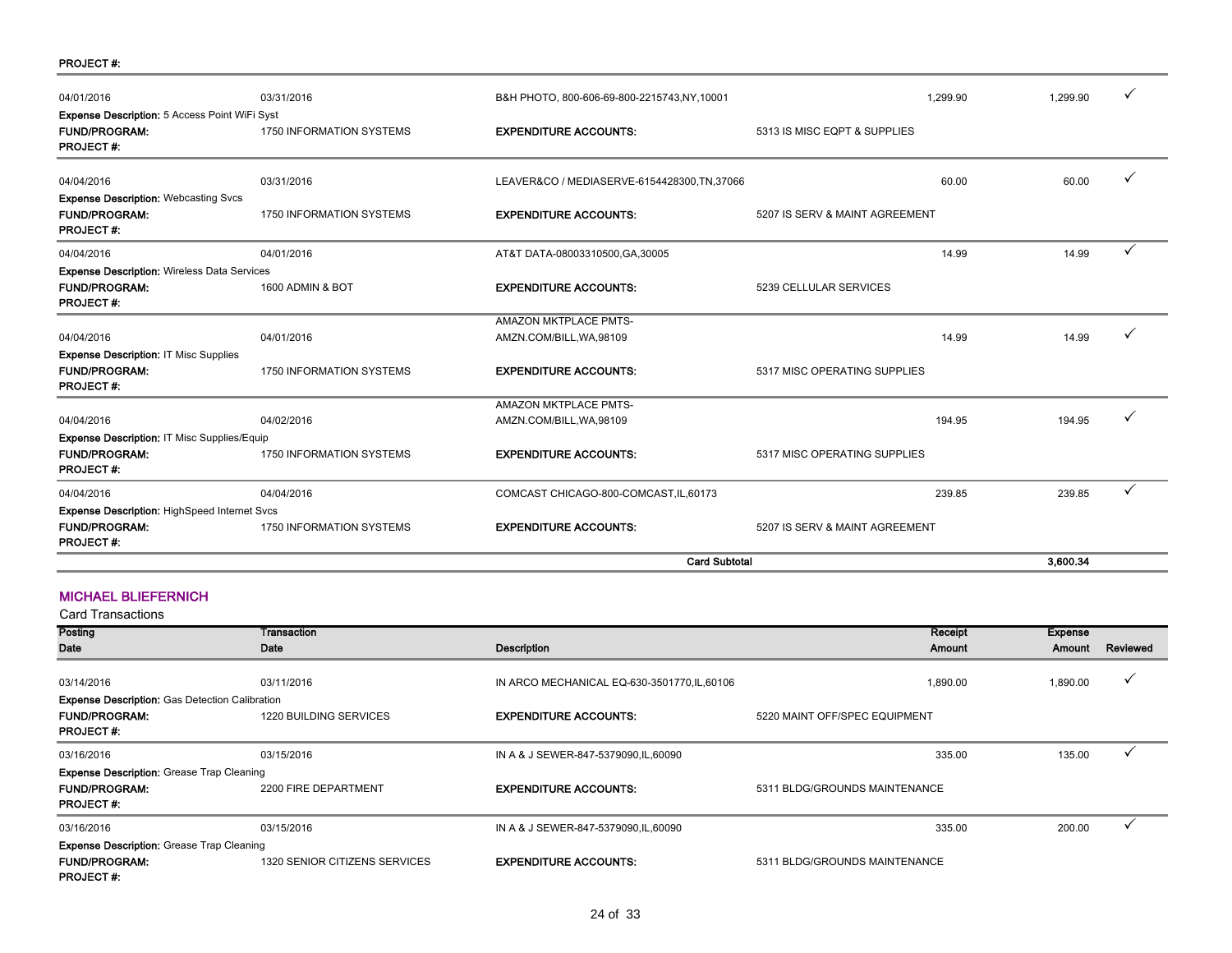| 03/17/2016                                                                                   | 03/16/2016                    | MRSUPPLY.COM-DIM@GRANTEP.C,NJ,07606               | 121.40                        | 73.95    | $\checkmark$ |
|----------------------------------------------------------------------------------------------|-------------------------------|---------------------------------------------------|-------------------------------|----------|--------------|
| <b>Expense Description: Electrical Supplies</b><br><b>FUND/PROGRAM:</b><br><b>PROJECT#:</b>  | 4100 WATER DIVISION           | <b>EXPENDITURE ACCOUNTS:</b>                      | 5243 PUMPHOUSE MAINTENANCE    |          |              |
| 03/17/2016                                                                                   | 03/16/2016                    | MRSUPPLY.COM-DIM@GRANTEP.C,NJ,07606               | 121.40                        | 47.45    | ✓            |
| <b>Expense Description: Electrical Supplies</b><br><b>FUND/PROGRAM:</b><br><b>PROJECT#:</b>  | 1220 BUILDING SERVICES        | <b>EXPENDITURE ACCOUNTS:</b>                      | 5311 BLDG/GROUNDS MAINTENANCE |          |              |
| 03/18/2016                                                                                   | 03/16/2016                    | MCMASTER-CARR-630-834-9600,IL,60126               | 74.45                         | 74.45    | $\checkmark$ |
| <b>Expense Description: Flag Pole Clips</b><br><b>FUND/PROGRAM:</b><br><b>PROJECT#:</b>      | 1220 BUILDING SERVICES        | <b>EXPENDITURE ACCOUNTS:</b>                      | 5311 BLDG/GROUNDS MAINTENANCE |          |              |
| 03/23/2016                                                                                   | 03/16/2016                    | 1000BULBS.COM-800-624-4488,TX,75041               | 201.89                        | 201.89   | $\checkmark$ |
| <b>Expense Description: Light Switch</b><br><b>FUND/PROGRAM:</b><br><b>PROJECT#:</b>         | <b>1220 BUILDING SERVICES</b> | <b>EXPENDITURE ACCOUNTS:</b>                      | 5311 BLDG/GROUNDS MAINTENANCE |          |              |
| 03/23/2016                                                                                   | 03/22/2016                    | AMAZON.COM-AMZN.COM/BILL, WA, 98101               | 57.34                         | 57.34    | $\checkmark$ |
| <b>Expense Description: Battery Backup</b><br><b>FUND/PROGRAM:</b><br><b>PROJECT#:</b>       | 2100 POLICE DEPARTMENT        | <b>EXPENDITURE ACCOUNTS:</b>                      | 5313 IS MISC EQPT & SUPPLIES  |          |              |
| 03/23/2016                                                                                   | 03/22/2016                    | JET.COM-855-538-4323,NJ,07042                     | 37.98                         | 37.98    | $\checkmark$ |
| <b>Expense Description: Corrugated Bin Boxes</b><br><b>FUND/PROGRAM:</b><br><b>PROJECT#:</b> | 1220 BUILDING SERVICES        | <b>EXPENDITURE ACCOUNTS:</b>                      | 5317 MISC OPERATING SUPPLIES  |          |              |
|                                                                                              |                               | AMAZON MKTPLACE PMTS-                             |                               |          |              |
| 03/24/2016<br><b>Expense Description: Corrugated Bin Boxes</b>                               | 03/23/2016                    | AMZN.COM/BILL, WA, 98109                          | 29.22                         | 29.22    | ✓            |
| <b>FUND/PROGRAM:</b><br>PROJECT#:                                                            | 1220 BUILDING SERVICES        | <b>EXPENDITURE ACCOUNTS:</b>                      | 5317 MISC OPERATING SUPPLIES  |          |              |
| 03/24/2016                                                                                   | 03/23/2016                    | AMAZON MKTPLACE PMTS-<br>AMZN.COM/BILL, WA, 98109 | (1.72)                        | (1.72)   | $\checkmark$ |
| <b>Expense Description: Sales Tax Refund</b><br><b>FUND/PROGRAM:</b><br>PROJECT#:            | 1220 BUILDING SERVICES        | <b>EXPENDITURE ACCOUNTS:</b>                      | 5317 MISC OPERATING SUPPLIES  |          |              |
| 03/25/2016                                                                                   | 03/23/2016                    | 8 G.O. GREEN ENTERPRIS-435-8684073, UT, 84721     | 173.68                        | 173.68   | ✓            |
| <b>Expense Description: Plumbing Supplies</b><br><b>FUND/PROGRAM:</b><br>PROJECT#:           | 1220 BUILDING SERVICES        | <b>EXPENDITURE ACCOUNTS:</b>                      | 5311 BLDG/GROUNDS MAINTENANCE |          |              |
| 03/31/2016                                                                                   | 03/30/2016                    | JET.COM-855-538-4323,NJ,07042                     | 63.50                         | 63.50    | $\checkmark$ |
| Expense Description: EXIT Light Batteries<br><b>FUND/PROGRAM:</b><br><b>PROJECT#:</b>        | 1220 BUILDING SERVICES        | <b>EXPENDITURE ACCOUNTS:</b>                      | 5220 MAINT OFF/SPEC EQUIPMENT |          |              |
|                                                                                              |                               | <b>Card Subtotal</b>                              |                               | 2.982.74 |              |

#### MICHAEL CROTTY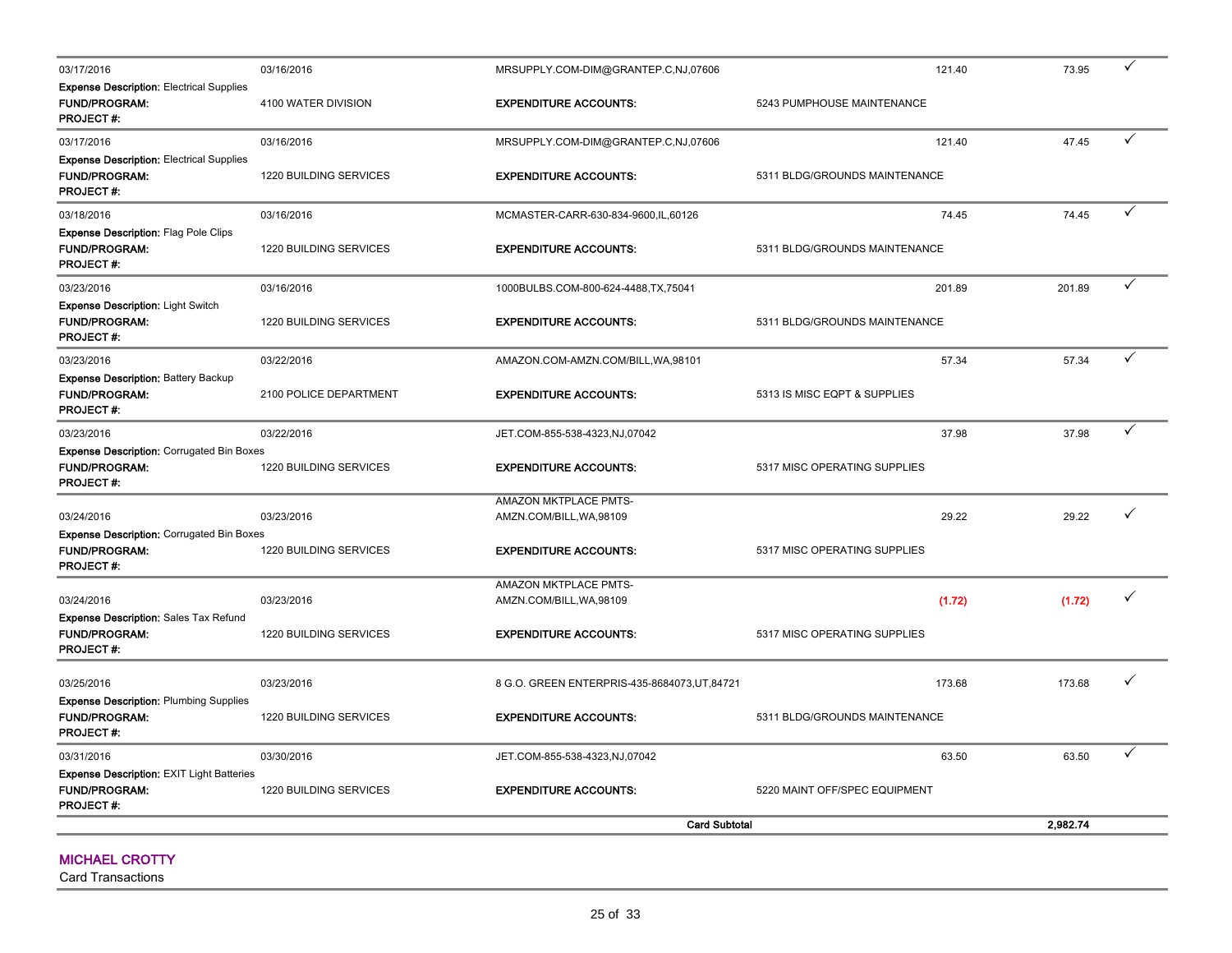| <b>Posting</b>                               | Transaction               |                                            |                      | Receipt | Expense |          |
|----------------------------------------------|---------------------------|--------------------------------------------|----------------------|---------|---------|----------|
| Date                                         | Date                      | Description                                |                      | Amount  | Amount  | Reviewed |
| 04/04/2016                                   | 04/01/2016                | SHRM MEMBER600499771-1800444500, VA, 22314 |                      | 190.00  | 190.00  |          |
| Expense Description: 2016 SHRM Membership-NP |                           |                                            |                      |         |         |          |
| <b>FUND/PROGRAM:</b>                         | 1800 HUMAN RESOURCES DEPT | <b>EXPENDITURE ACCOUNTS:</b>               | 5222 MEMBERSHIP DUES |         |         |          |
| <b>PROJECT#:</b>                             |                           |                                            |                      |         |         |          |
|                                              |                           | <b>Card Subtotal</b>                       |                      |         | 190.00  |          |

#### MICHAEL MONDSCHAIN

| <b>Card Transactions</b>                             |                            |                                             |                       |         |         |          |
|------------------------------------------------------|----------------------------|---------------------------------------------|-----------------------|---------|---------|----------|
| <b>Posting</b>                                       | Transaction                |                                             |                       | Receipt | Expense |          |
| Date                                                 | Date                       | Description                                 |                       | Amount  | Amount  | Reviewed |
| 03/14/2016                                           | 03/11/2016                 | PARKING SERVICES AND F-CHARLOTTE, NC, 28203 |                       | 124.69  | 124.69  |          |
| <b>Expense Description: Credit Card Fees</b>         |                            |                                             |                       |         |         |          |
| <b>FUND/PROGRAM:</b>                                 | 1170 COMMUTER PARKING      | <b>EXPENDITURE ACCOUNTS:</b>                | 5236 CREDIT CARD FEES |         |         |          |
| <b>PROJECT#:</b>                                     |                            |                                             |                       |         |         |          |
|                                                      |                            | APA-MEMBERSHIP ONLINE-312-431-              |                       |         |         |          |
| 03/29/2016                                           | 03/28/2016                 | 9100,IL,606010000                           |                       | 565.00  | 565.00  |          |
| <b>Expense Description: Membership Dues/Jennings</b> |                            |                                             |                       |         |         |          |
| <b>FUND/PROGRAM:</b>                                 | 1300 COMMUNITY DEVELOPMENT | <b>EXPENDITURE ACCOUNTS:</b>                | 5222 MEMBERSHIP DUES  |         |         |          |
| <b>PROJECT#:</b>                                     |                            |                                             |                       |         |         |          |
|                                                      |                            |                                             | <b>Card Subtotal</b>  |         | 689.69  |          |

#### MICHAEL SCHROEDER

| Posting                                       | Transaction                   |                                         | Receipt                       | <b>Expense</b> |              |
|-----------------------------------------------|-------------------------------|-----------------------------------------|-------------------------------|----------------|--------------|
| Date                                          | Date                          | <b>Description</b>                      | Amount                        | Amount         | Reviewed     |
|                                               |                               |                                         |                               |                |              |
| 03/16/2016                                    | 03/08/2016                    | ZORO TOOLS INC-855-2899676, IL, 60089   | (26.75)                       | (26.75)        | $\checkmark$ |
| <b>Expense Description: Sales Tax Refund</b>  |                               |                                         |                               |                |              |
| <b>FUND/PROGRAM:</b>                          | <b>1220 BUILDING SERVICES</b> | <b>EXPENDITURE ACCOUNTS:</b>            | 5311 BLDG/GROUNDS MAINTENANCE |                |              |
| <b>PROJECT#:</b>                              |                               |                                         |                               |                |              |
|                                               |                               | MENARDS MOUNT PROSPECT-MT               |                               |                |              |
| 03/17/2016                                    | 03/15/2016                    | PROSPECT, IL, 60056                     | 197.87                        | 23.84          | $\checkmark$ |
| <b>Expense Description: Ant Repellent</b>     |                               |                                         |                               |                |              |
| <b>FUND/PROGRAM:</b>                          | <b>1220 BUILDING SERVICES</b> | <b>EXPENDITURE ACCOUNTS:</b>            | 5303 CHEMICALS                |                |              |
| <b>PROJECT#:</b>                              |                               |                                         |                               |                |              |
|                                               |                               | MENARDS MOUNT PROSPECT-MT               |                               |                |              |
| 03/17/2016                                    | 03/15/2016                    | PROSPECT, IL, 60056                     | 197.87                        | 5.49           |              |
| <b>Expense Description: Air Blow Gun</b>      |                               |                                         |                               |                |              |
| <b>FUND/PROGRAM:</b>                          | <b>1220 BUILDING SERVICES</b> | <b>EXPENDITURE ACCOUNTS:</b>            | 5315 SMALL TOOLS & EQUIPMENT  |                |              |
| <b>PROJECT#:</b>                              |                               |                                         |                               |                |              |
|                                               |                               | MENARDS MOUNT PROSPECT-MT               |                               |                |              |
| 03/17/2016                                    | 03/15/2016                    | PROSPECT, IL, 60056                     | 197.87                        | 168.54         | $\checkmark$ |
| Expense Description: Ele Supplies & Bed Frame |                               |                                         |                               |                |              |
| <b>FUND/PROGRAM:</b>                          | <b>1220 BUILDING SERVICES</b> | <b>EXPENDITURE ACCOUNTS:</b>            | 5311 BLDG/GROUNDS MAINTENANCE |                |              |
| <b>PROJECT#:</b>                              |                               |                                         |                               |                |              |
| 03/22/2016                                    | 03/21/2016                    | WW GRAINGER-877-2022594, PA, 15201-1416 | 115.16                        | 115.16         | $\checkmark$ |
|                                               |                               |                                         |                               |                |              |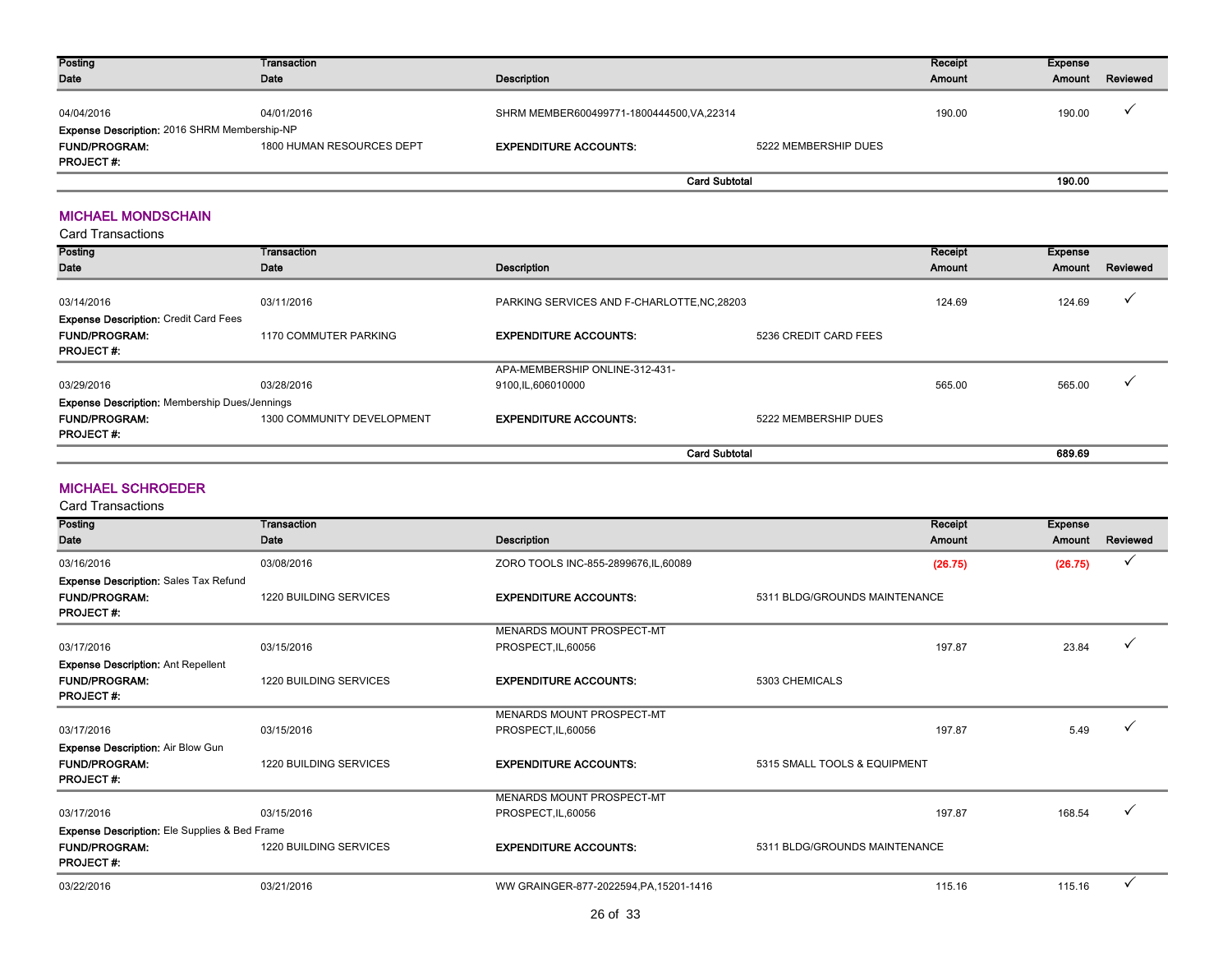| <b>Expense Description:</b> Condenser Fan Motor & Cap     |                               |                                         |                               |        |  |
|-----------------------------------------------------------|-------------------------------|-----------------------------------------|-------------------------------|--------|--|
| <b>FUND/PROGRAM:</b><br><b>PROJECT#:</b>                  | 1220 BUILDING SERVICES        | <b>EXPENDITURE ACCOUNTS:</b>            | 5311 BLDG/GROUNDS MAINTENANCE |        |  |
| 03/24/2016                                                | 03/23/2016                    | ZORO TOOLS INC-855-2899676, IL, 60089   | 49.55                         | 49.55  |  |
| <b>Expense Description: Ladder Rung Kit</b>               |                               |                                         |                               |        |  |
| <b>FUND/PROGRAM:</b><br><b>PROJECT#:</b>                  | <b>1220 BUILDING SERVICES</b> | <b>EXPENDITURE ACCOUNTS:</b>            | 5311 BLDG/GROUNDS MAINTENANCE |        |  |
|                                                           |                               | MENARDS MOUNT PROSPECT-MT               |                               |        |  |
| 03/25/2016                                                | 03/23/2016                    | PROSPECT, IL, 60056                     | 80.50                         | 80.50  |  |
| <b>Expense Description: Plywood, Melamine &amp; Studs</b> |                               |                                         |                               |        |  |
| <b>FUND/PROGRAM:</b><br><b>PROJECT#:</b>                  | 1220 BUILDING SERVICES        | <b>EXPENDITURE ACCOUNTS:</b>            | 5311 BLDG/GROUNDS MAINTENANCE |        |  |
| 04/04/2016                                                | 04/01/2016                    | WW GRAINGER-877-2022594, PA, 15201-1416 | 43.31                         | 43.31  |  |
| <b>Expense Description: Emergency Lighting</b>            |                               |                                         |                               |        |  |
| <b>FUND/PROGRAM:</b><br><b>PROJECT#:</b>                  | 1320 SENIOR CITIZENS SERVICES | <b>EXPENDITURE ACCOUNTS:</b>            | 5311 BLDG/GROUNDS MAINTENANCE |        |  |
|                                                           |                               | <b>Card Subtotal</b>                    |                               | 459.64 |  |

#### PETER RODGERS

Card Transactions

| Posting                                            | <b>Transaction</b>     |                                         | Receipt                      | Expense |              |
|----------------------------------------------------|------------------------|-----------------------------------------|------------------------------|---------|--------------|
| Date                                               | Date                   | Description                             | Amount                       | Amount  | Reviewed     |
| 03/23/2016                                         | 03/21/2016             | DASH MEDICAL GLOVES-FRANKLIN, WI, 53132 | 153.80                       | 153.80  | $\checkmark$ |
| <b>Expense Description: Nitrile Gloves</b>         |                        |                                         |                              |         |              |
| <b>FUND/PROGRAM:</b><br><b>PROJECT#:</b>           | 2100 POLICE DEPARTMENT | <b>EXPENDITURE ACCOUNTS:</b>            | 5317 MISC OPERATING SUPPLIES |         |              |
| 03/25/2016                                         | 03/23/2016             | DASH MEDICAL GLOVES-FRANKLIN, WI,53132  | 230.70                       | 230.70  |              |
| <b>Expense Description: Nitrile Gloves</b>         |                        |                                         |                              |         |              |
| <b>FUND/PROGRAM:</b>                               | 2100 POLICE DEPARTMENT | <b>EXPENDITURE ACCOUNTS:</b>            | 5317 MISC OPERATING SUPPLIES |         |              |
| <b>PROJECT#:</b>                                   |                        |                                         |                              |         |              |
| 03/28/2016                                         | 03/25/2016             | PITMAN-08005402432, MA, 07407           | 159.66                       | 159.66  | $\checkmark$ |
| <b>Expense Description: Webril Pads (Livescan)</b> |                        |                                         |                              |         |              |
| <b>FUND/PROGRAM:</b>                               | 2100 POLICE DEPARTMENT | <b>EXPENDITURE ACCOUNTS:</b>            | 5317 MISC OPERATING SUPPLIES |         |              |
| <b>PROJECT#:</b>                                   |                        |                                         |                              |         |              |
|                                                    |                        | <b>Card Subtotal</b>                    |                              | 544.16  |              |

#### ROSE LEMANIS

| Posting<br>Date                           | Transaction<br>Date          | Description                             |                        | Receipt<br><b>Amount</b> | Expense<br>Amount | Reviewed |
|-------------------------------------------|------------------------------|-----------------------------------------|------------------------|--------------------------|-------------------|----------|
|                                           |                              |                                         |                        |                          |                   |          |
| 03/10/2016                                | 03/08/2016                   | LECHNER AND SONS-MT PROSPECT, IL, 60056 |                        | 220.02                   | 38.02             |          |
| <b>Expense Description: Uniform Items</b> |                              |                                         |                        |                          |                   |          |
| <b>FUND/PROGRAM:</b><br><b>PROJECT#:</b>  | 1220 BUILDING SERVICES       | <b>EXPENDITURE ACCOUNTS:</b>            | 5106 UNIFORM ALLOWANCE |                          |                   |          |
|                                           |                              |                                         |                        |                          |                   |          |
| 03/10/2016                                | 03/08/2016                   | LECHNER AND SONS-MT PROSPECT, IL, 60056 |                        | 220.02                   | 91.00             |          |
| <b>Expense Description: Uniform Items</b> |                              |                                         |                        |                          |                   |          |
| <b>FUND/PROGRAM:</b>                      | <b>1420 STREETS DIVISION</b> | <b>EXPENDITURE ACCOUNTS:</b>            | 5106 UNIFORM ALLOWANCE |                          |                   |          |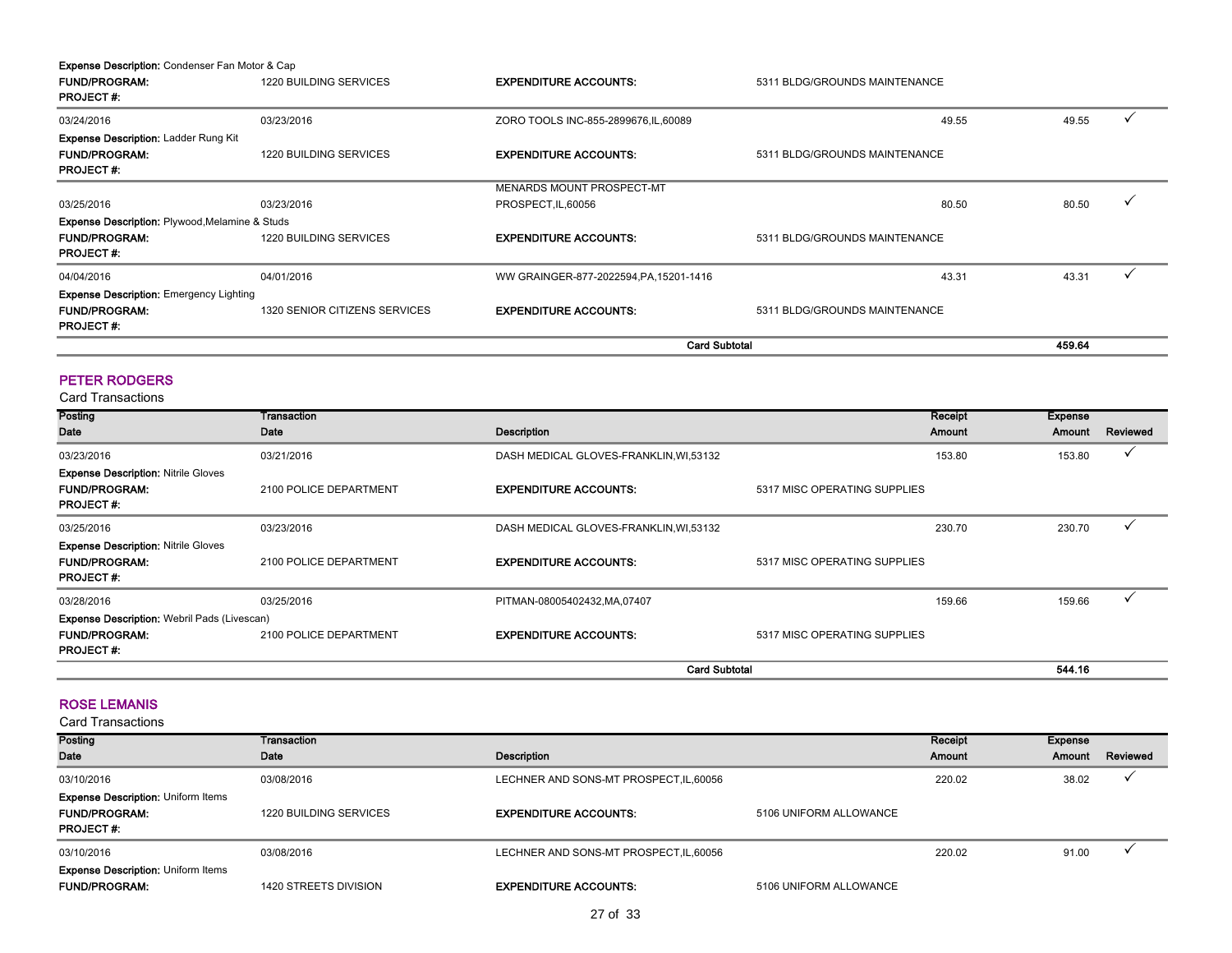| <b>PROJECT#:</b>                                      |                                |                                             |                                |        |          |              |
|-------------------------------------------------------|--------------------------------|---------------------------------------------|--------------------------------|--------|----------|--------------|
| 03/10/2016                                            | 03/08/2016                     | LECHNER AND SONS-MT PROSPECT, IL, 60056     |                                | 220.02 | 91.00    | $\checkmark$ |
| <b>Expense Description: Uniform Items</b>             |                                |                                             |                                |        |          |              |
| <b>FUND/PROGRAM:</b>                                  | 1430 FORESTRY DIVISION         | <b>EXPENDITURE ACCOUNTS:</b>                | 5106 UNIFORM ALLOWANCE         |        |          |              |
| <b>PROJECT#:</b>                                      |                                |                                             |                                |        |          |              |
| 03/11/2016                                            | 03/10/2016                     | EMERY & ASSOCIATES INC-08476800799,IL,60061 |                                | 998.00 | 998.00   | ✓            |
| <b>Expense Description: Electrical Seminar-SL</b>     |                                |                                             |                                |        |          |              |
| <b>FUND/PROGRAM:</b>                                  | 1220 BUILDING SERVICES         | <b>EXPENDITURE ACCOUNTS:</b>                | 5105 LOCAL TRAINING & MEETINGS |        |          |              |
| <b>PROJECT#:</b>                                      |                                |                                             |                                |        |          |              |
| 03/11/2016                                            | 03/10/2016                     | OFFICE DEPOT #1105-800-463-3768, IL, 60188  |                                | 241.08 | 241.08   | ✓            |
| <b>Expense Description: Office Supplies</b>           |                                |                                             |                                |        |          |              |
| <b>FUND/PROGRAM:</b>                                  | 1500 PUBLIC WORKS ADMINISTRATI | <b>EXPENDITURE ACCOUNTS:</b>                | 5318 OFFICE SUPPLIES           |        |          |              |
| <b>PROJECT#:</b>                                      |                                |                                             |                                |        |          |              |
| 03/15/2016                                            | 03/14/2016                     | OFFICE DEPOT #1105-800-463-3768, IL, 60188  |                                | 46.06  | 46.06    | ✓            |
| <b>Expense Description: Office Supplies</b>           |                                |                                             |                                |        |          |              |
| <b>FUND/PROGRAM:</b>                                  | 1500 PUBLIC WORKS ADMINISTRATI | <b>EXPENDITURE ACCOUNTS:</b>                | 5318 OFFICE SUPPLIES           |        |          |              |
| <b>PROJECT#:</b>                                      |                                |                                             |                                |        |          |              |
| 03/17/2016                                            | 03/17/2016                     | AMAZON.COM-AMZN.COM/BILL, WA, 98101         |                                | 20.89  | 20.89    | $\checkmark$ |
| <b>Expense Description: Spill Kit</b>                 |                                |                                             |                                |        |          |              |
| <b>FUND/PROGRAM:</b>                                  | 1500 PUBLIC WORKS ADMINISTRATI | <b>EXPENDITURE ACCOUNTS:</b>                | 5319 PROTECTIVE CLOTHING       |        |          |              |
| <b>PROJECT#:</b>                                      |                                |                                             |                                |        |          |              |
| 03/28/2016                                            | 03/25/2016                     | STERICYCLE-08667837422,IL,60045             |                                | 63.74  | 63.74    | ✓            |
| <b>Expense Description: Biohazard Collect Service</b> |                                |                                             |                                |        |          |              |
| <b>FUND/PROGRAM:</b>                                  | 4200 SEWER DIVISION            | <b>EXPENDITURE ACCOUNTS:</b>                | 5299 MISC CONTRACTUAL SERVICES |        |          |              |
| <b>PROJECT#:</b>                                      |                                |                                             |                                |        |          |              |
|                                                       |                                | <b>AMAZON MKTPLACE PMTS-</b>                |                                |        |          |              |
| 03/31/2016                                            | 03/31/2016                     | AMZN.COM/BILL, WA, 98109                    |                                | 23.95  | 23.95    |              |
| <b>Expense Description: Phone Clip Case</b>           |                                |                                             |                                |        |          |              |
| <b>FUND/PROGRAM:</b>                                  | 1500 PUBLIC WORKS ADMINISTRATI | <b>EXPENDITURE ACCOUNTS:</b>                | 5221 MAINT RADIO EQUIPMENT     |        |          |              |
| <b>PROJECT#:</b>                                      |                                |                                             |                                |        |          |              |
|                                                       |                                | <b>Card Subtotal</b>                        |                                |        | 1,613.74 |              |
|                                                       |                                |                                             |                                |        |          |              |
| <b>SCOTT WILSON</b>                                   |                                |                                             |                                |        |          |              |
| <b>Card Transactions</b>                              |                                |                                             |                                |        |          |              |

| Posting                                             | Transaction          |                                                |                              | Receipt | Expense |          |
|-----------------------------------------------------|----------------------|------------------------------------------------|------------------------------|---------|---------|----------|
| Date                                                | Date                 | Description                                    |                              | Amount  | Amount  | Reviewed |
| 03/25/2016<br><b>Expense Description: Dome Lamp</b> | 03/23/2016           | EL COR INDUSTRIES INC-PROSPECT HEIG, IL, 60070 |                              | 57.20   | 57.20   |          |
| <b>FUND/PROGRAM:</b><br><b>PROJECT#:</b>            | 2200 FIRE DEPARTMENT | <b>EXPENDITURE ACCOUNTS:</b>                   | 5310 VEHICLE MAINTENANCE     |         |         |          |
|                                                     |                      |                                                |                              |         |         |          |
| 03/25/2016                                          | 03/23/2016           | EL COR INDUSTRIES INC-PROSPECT HEIG, IL, 60070 |                              | 334.04  | 299.20  |          |
| <b>Expense Description: Misc Supplies</b>           |                      |                                                |                              |         |         |          |
| <b>FUND/PROGRAM:</b>                                | 1240 FLEET SERVICES  | <b>EXPENDITURE ACCOUNTS:</b>                   | 5317 MISC OPERATING SUPPLIES |         |         |          |
| <b>PROJECT#:</b>                                    |                      |                                                |                              |         |         |          |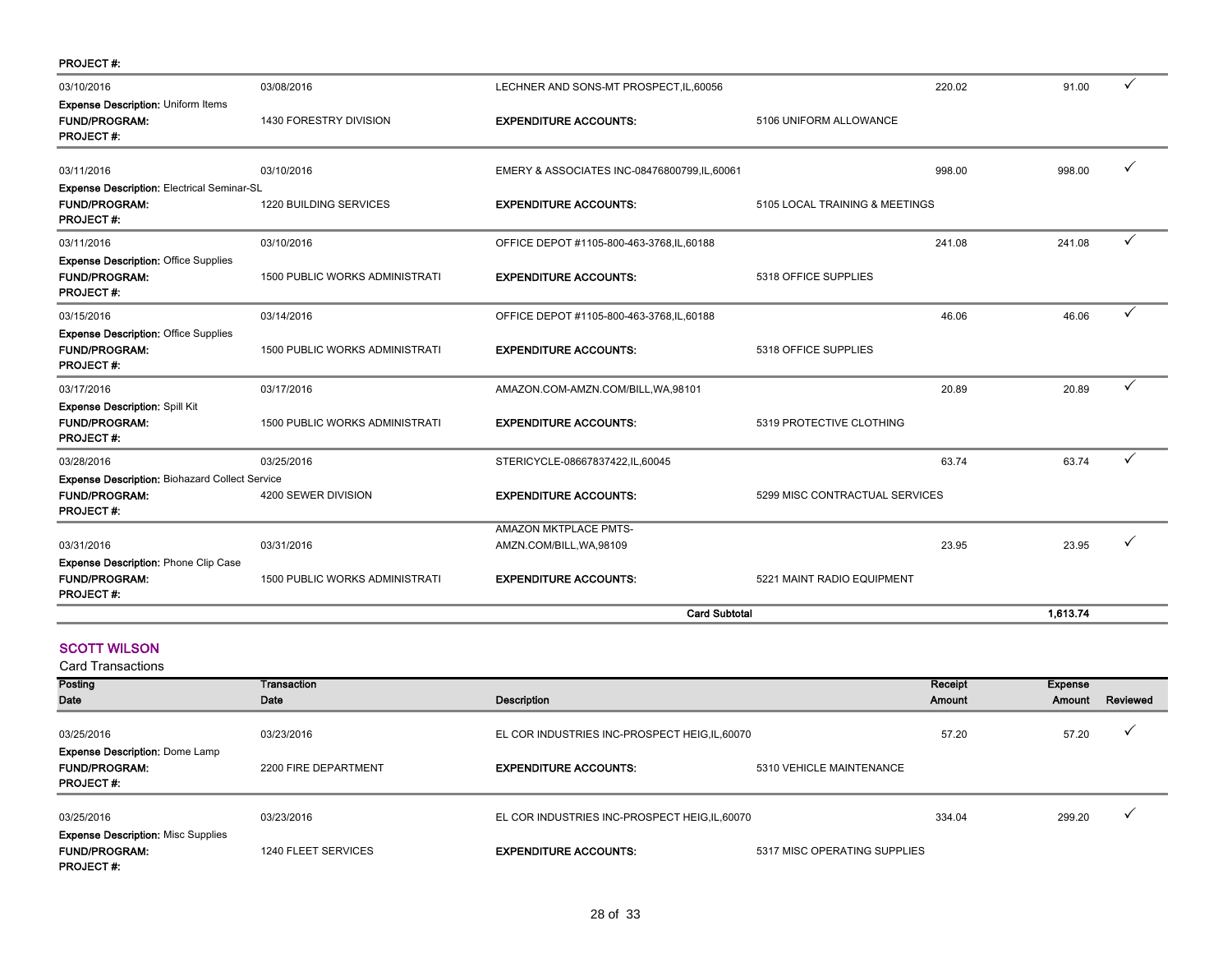| 03/25/2016                                                                                  | 03/23/2016             | EL COR INDUSTRIES INC-PROSPECT HEIG, IL, 60070 |                              | 334.04 | 34.84  | $\checkmark$ |
|---------------------------------------------------------------------------------------------|------------------------|------------------------------------------------|------------------------------|--------|--------|--------------|
| <b>Expense Description: Beam &amp; Bulb</b><br><b>FUND/PROGRAM:</b><br><b>PROJECT#:</b>     | 2200 FIRE DEPARTMENT   | <b>EXPENDITURE ACCOUNTS:</b>                   | 5310 VEHICLE MAINTENANCE     |        |        |              |
| 03/25/2016                                                                                  | 03/23/2016             | EL COR INDUSTRIES INC-PROSPECT HEIG, IL, 60070 |                              | 60.48  | 60.48  | $\checkmark$ |
| <b>Expense Description: Rivets &amp; Tubing</b><br><b>FUND/PROGRAM:</b><br><b>PROJECT#:</b> | 1240 FLEET SERVICES    | <b>EXPENDITURE ACCOUNTS:</b>                   | 5317 MISC OPERATING SUPPLIES |        |        |              |
| 03/25/2016                                                                                  | 03/23/2016             | EL COR INDUSTRIES INC-PROSPECT HEIG,IL,60070   |                              | 66.00  | 66.00  | ✓            |
| <b>Expense Description: Weld Box</b><br><b>FUND/PROGRAM:</b><br><b>PROJECT#:</b>            | 1220 BUILDING SERVICES | <b>EXPENDITURE ACCOUNTS:</b>                   | 5310 VEHICLE MAINTENANCE     |        |        |              |
| 03/25/2016                                                                                  | 03/23/2016             | EL COR INDUSTRIES INC-PROSPECT HEIG,IL,60070   |                              | 69.50  | 69.50  | $\checkmark$ |
| <b>Expense Description: Acrylic Tape</b><br><b>FUND/PROGRAM:</b><br><b>PROJECT#:</b>        | 2100 POLICE DEPARTMENT | <b>EXPENDITURE ACCOUNTS:</b>                   | 5310 VEHICLE MAINTENANCE     |        |        |              |
| 03/25/2016                                                                                  | 03/23/2016             | EL COR INDUSTRIES INC-PROSPECT HEIG, IL, 60070 |                              | 109.01 | 109.01 | ✓            |
| Expense Description: Flood Beam<br><b>FUND/PROGRAM:</b><br><b>PROJECT#:</b>                 | 1240 FLEET SERVICES    | <b>EXPENDITURE ACCOUNTS:</b>                   | 5310 VEHICLE MAINTENANCE     |        |        |              |
| 03/25/2016                                                                                  | 03/23/2016             | EL COR INDUSTRIES INC-PROSPECT HEIG, IL, 60070 |                              | 152.37 | 41.56  | ✓            |
| Expense Description: Beam & Alarm<br><b>FUND/PROGRAM:</b><br><b>PROJECT#:</b>               | 1420 STREETS DIVISION  | <b>EXPENDITURE ACCOUNTS:</b>                   | 5310 VEHICLE MAINTENANCE     |        |        |              |
| 03/25/2016                                                                                  | 03/23/2016             | EL COR INDUSTRIES INC-PROSPECT HEIG, IL, 60070 |                              | 152.37 | 110.81 |              |
| <b>Expense Description: Bulb &amp; Stud</b><br>FUND/PROGRAM:<br><b>PROJECT#:</b>            | 2200 FIRE DEPARTMENT   | <b>EXPENDITURE ACCOUNTS:</b>                   | 5310 VEHICLE MAINTENANCE     |        |        |              |
| 03/25/2016                                                                                  | 03/23/2016             | EL COR INDUSTRIES INC-PROSPECT HEIG, IL, 60070 |                              | 7.98   | 7.98   |              |
| <b>Expense Description: Coated Tubing Clamp</b><br><b>FUND/PROGRAM:</b><br><b>PROJECT#:</b> | 1240 FLEET SERVICES    | <b>EXPENDITURE ACCOUNTS:</b>                   | 5317 MISC OPERATING SUPPLIES |        |        |              |
|                                                                                             |                        | <b>Card Subtotal</b>                           |                              |        | 856.58 |              |

### SEAN LINDSAY

| <b>Posting</b>                                                      | Transaction          |                                                |                               | Receipt       | Expense |          |
|---------------------------------------------------------------------|----------------------|------------------------------------------------|-------------------------------|---------------|---------|----------|
| Date                                                                | Date                 | Description                                    |                               | <b>Amount</b> | Amount  | Reviewed |
| 03/09/2016                                                          | 03/08/2016           | CARRIER CORP - CML SVC-315-432-6206, NY, 13221 |                               | 485.00        | 485.00  |          |
| <b>Expense Description: HVAC Repair #24</b><br><b>FUND/PROGRAM:</b> | 2200 FIRE DEPARTMENT | <b>EXPENDITURE ACCOUNTS:</b>                   | 5311 BLDG/GROUNDS MAINTENANCE |               |         |          |
|                                                                     |                      |                                                |                               |               |         |          |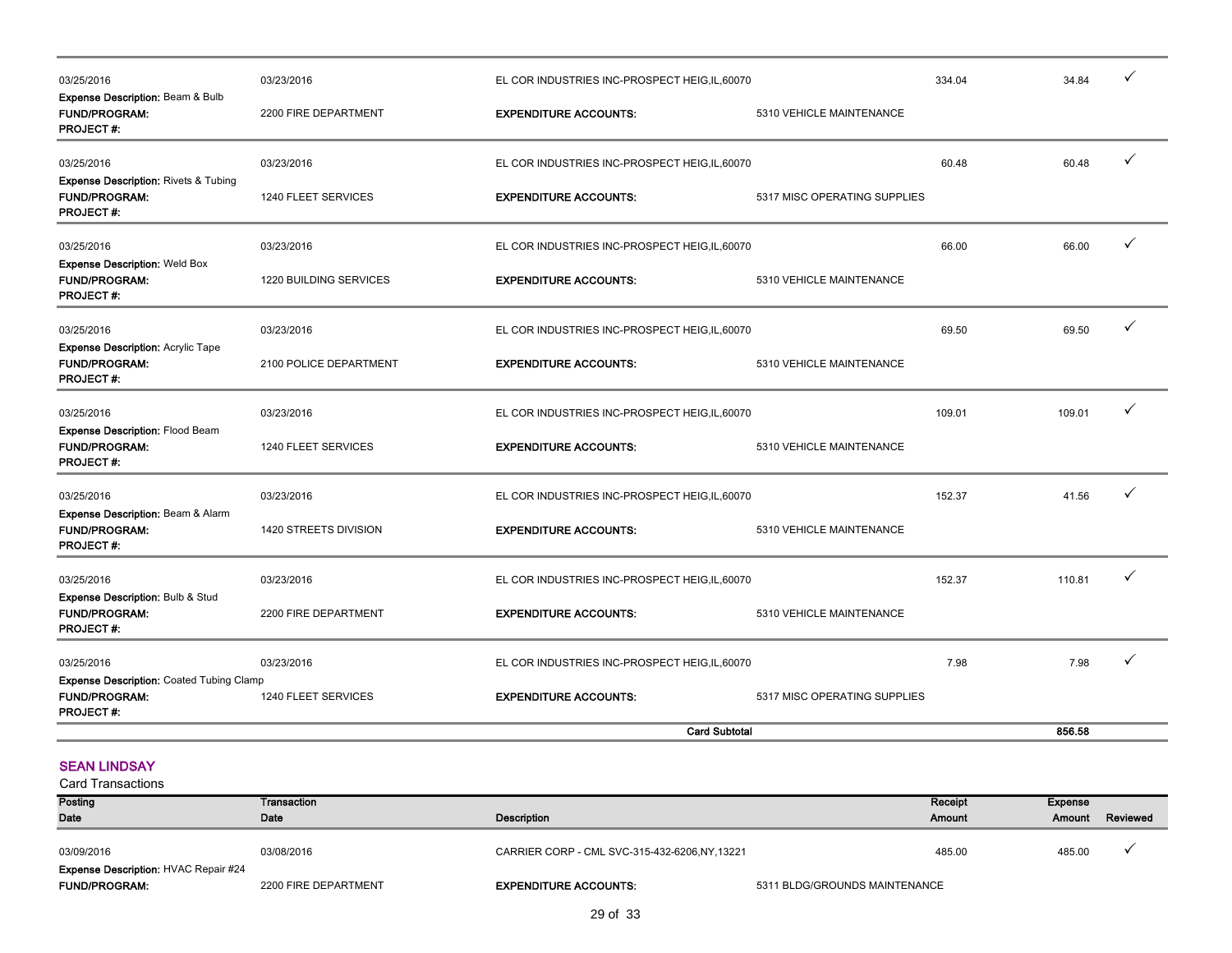#### PROJECT #:

| <b>Expense Description: Battery Charger</b>           |                               |                                          |                               |          |  |
|-------------------------------------------------------|-------------------------------|------------------------------------------|-------------------------------|----------|--|
| <b>FUND/PROGRAM:</b><br><b>PROJECT#:</b>              | 1170 COMMUTER PARKING         | <b>EXPENDITURE ACCOUNTS:</b>             | 5220 MAINT OFF/SPEC EQUIPMENT |          |  |
| 03/16/2016                                            | 03/15/2016                    | WW GRAINGER-877-2022594, PA, 15201-1416  | 110.44                        | 55.22    |  |
| <b>Expense Description: Battery Charger</b>           |                               |                                          |                               |          |  |
| <b>FUND/PROGRAM:</b>                                  | <b>1220 BUILDING SERVICES</b> | <b>EXPENDITURE ACCOUNTS:</b>             | 5311 BLDG/GROUNDS MAINTENANCE |          |  |
| <b>PROJECT#:</b>                                      |                               |                                          |                               |          |  |
| 03/25/2016                                            | 03/24/2016                    | AUTO DOOR HARDWARE-4805700477, AZ, 85142 | 452.53                        | 452.53   |  |
| <b>Expense Description: Sliding Door Repair Parts</b> |                               |                                          |                               |          |  |
| <b>FUND/PROGRAM:</b>                                  | 1220 BUILDING SERVICES        | <b>EXPENDITURE ACCOUNTS:</b>             | 5311 BLDG/GROUNDS MAINTENANCE |          |  |
| <b>PROJECT#:</b>                                      |                               |                                          |                               |          |  |
| 03/28/2016                                            | 03/25/2016                    | FASTSIGNS ARLINGTON-HEIGHTS, IL, 60004   | 143.70                        | 143.70   |  |
| <b>Expense Description: Door Signs</b>                |                               |                                          |                               |          |  |
| <b>FUND/PROGRAM:</b>                                  | 1220 BUILDING SERVICES        | <b>EXPENDITURE ACCOUNTS:</b>             | 5311 BLDG/GROUNDS MAINTENANCE |          |  |
| <b>PROJECT#:</b>                                      |                               |                                          |                               |          |  |
|                                                       |                               | <b>Card Subtotal</b>                     |                               | 1,191.67 |  |

### SHARI MATTHEWS HUIZAR

Card Transactions

| Date<br><b>Date</b><br><b>Description</b><br><b>CROSS COUNTRY EDUCATIO-</b>                      | Amount                      | Amount   | Reviewed     |
|--------------------------------------------------------------------------------------------------|-----------------------------|----------|--------------|
|                                                                                                  |                             |          |              |
|                                                                                                  |                             |          |              |
| 03/21/2016<br>03/18/2016<br>BRENTWOOD, TN, 37027                                                 | 189.99                      | 189.99   | ✓            |
| Expense Description: Calming Brain Seminar-SMH                                                   |                             |          |              |
| <b>FUND/PROGRAM:</b><br>1315 SOCIAL SERVICES<br><b>EXPENDITURE ACCOUNTS:</b><br><b>PROJECT#:</b> | 5205 CONFERENCES & MEETINGS |          |              |
| 03/22/2016<br>03/20/2016<br>TAXI CAB SERVICE-WASHINGTON, DC, 20019                               | 26.27                       | 26.27    | $\checkmark$ |
| <b>Expense Description: Taxi - Airport to Hotel</b>                                              |                             |          |              |
| <b>FUND/PROGRAM:</b><br><b>EXPENDITURE ACCOUNTS:</b><br>1315 SOCIAL SERVICES<br><b>PROJECT#:</b> | 5205 CONFERENCES & MEETINGS |          |              |
| 03/23/2016<br>03/22/2016<br>ABE'S TRANSPORTATION-WASHINGTON, DC, 20008                           | 20.00                       | 20.00    |              |
| <b>Expense Description:</b> Taxi - Hotel to Airport                                              |                             |          |              |
| <b>FUND/PROGRAM:</b><br>1315 SOCIAL SERVICES<br><b>EXPENDITURE ACCOUNTS:</b><br><b>PROJECT#:</b> | 5205 CONFERENCES & MEETINGS |          |              |
| 03/24/2016<br>03/25/2016<br>MARRIOTT-WASHINGTON, DC, 20008                                       | 820.95                      | 820.95   | $\checkmark$ |
| Expense Description: Aging Conf. Hotel-SMH                                                       |                             |          |              |
| <b>FUND/PROGRAM:</b><br><b>EXPENDITURE ACCOUNTS:</b><br>1315 SOCIAL SERVICES<br><b>PROJECT#:</b> | 5205 CONFERENCES & MEETINGS |          |              |
| <b>Card Subtotal</b>                                                                             |                             | 1,057.21 |              |

#### THOMAS LUEDERS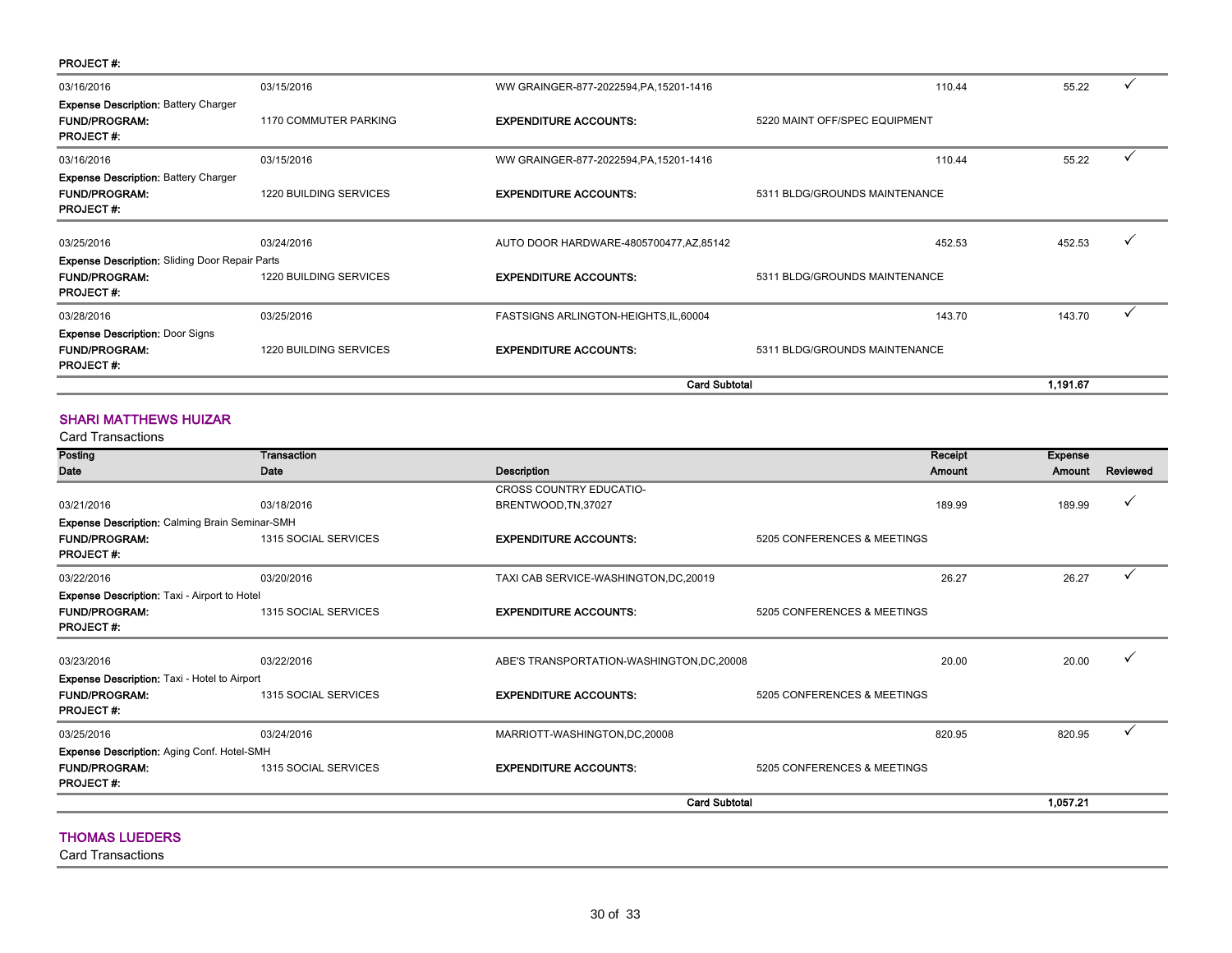| Posting                                             | Transaction         |                                              | Receipt                      | Expense |              |
|-----------------------------------------------------|---------------------|----------------------------------------------|------------------------------|---------|--------------|
| Date                                                | Date                | Description                                  | Amount                       | Amount  | Reviewed     |
|                                                     |                     |                                              |                              |         |              |
| 03/14/2016                                          | 03/11/2016          | BARGAINS IN A BOX V-WHEELING, IL, 60090-4620 | 24.00                        | 24.00   | $\checkmark$ |
| <b>Expense Description: Battery Tender</b>          |                     |                                              |                              |         |              |
| <b>FUND/PROGRAM:</b>                                | 4100 WATER DIVISION | <b>EXPENDITURE ACCOUNTS:</b>                 | 5315 SMALL TOOLS & EQUIPMENT |         |              |
| <b>PROJECT#:</b>                                    |                     |                                              |                              |         |              |
|                                                     |                     | ZIMMERMANNS ACE HARDWA-BUFFALO               |                              |         |              |
| 03/16/2016                                          | 03/15/2016          | GROVE, IL, 60089                             | 30.44                        | 30.44   | $\checkmark$ |
| <b>Expense Description: Spray Paint &amp; Caulk</b> |                     |                                              |                              |         |              |
| <b>FUND/PROGRAM:</b>                                | 4100 WATER DIVISION | <b>EXPENDITURE ACCOUNTS:</b>                 | 5243 PUMPHOUSE MAINTENANCE   |         |              |
| <b>PROJECT#:</b>                                    |                     |                                              |                              |         |              |
|                                                     |                     | <b>Card Subtotal</b>                         |                              | 54.44   |              |

#### TY JOHNSON

| <b>Card Transactions</b>                             |                               |                                            |                               |                |              |
|------------------------------------------------------|-------------------------------|--------------------------------------------|-------------------------------|----------------|--------------|
| Posting                                              | Transaction                   |                                            | Receipt                       | <b>Expense</b> |              |
| Date                                                 | Date                          | <b>Description</b>                         | Amount                        | Amount         | Reviewed     |
| 03/07/2016                                           | 03/04/2016                    | HENRICHSENS FIRE AND S-WHEELING, IL, 60090 | 232.21                        | 232.21         | ✓            |
| <b>Expense Description: Fire Extinguisher Maint.</b> |                               |                                            |                               |                |              |
| <b>FUND/PROGRAM:</b><br><b>PROJECT#:</b>             | 2200 FIRE DEPARTMENT          | <b>EXPENDITURE ACCOUNTS:</b>               | 5211 EXTINGUISHER SERVICE     |                |              |
| 03/08/2016                                           | 03/07/2016                    | SHERWIN WILLIAMS #3711-WHEELING,IL,60090   | 12.71                         | 12.71          |              |
| <b>Expense Description: Spray Paint</b>              |                               |                                            |                               |                |              |
| <b>FUND/PROGRAM:</b><br><b>PROJECT#:</b>             | 1220 BUILDING SERVICES        | <b>EXPENDITURE ACCOUNTS:</b>               | 5311 BLDG/GROUNDS MAINTENANCE |                |              |
| 03/08/2016                                           | 03/07/2016                    | VENTURE LIGHTING-08004512606, OH, 44139    | 140.00                        | 140.00         | $\checkmark$ |
| <b>Expense Description: Ballasts</b>                 |                               |                                            |                               |                |              |
| <b>FUND/PROGRAM:</b><br><b>PROJECT#:</b>             | <b>1220 BUILDING SERVICES</b> | <b>EXPENDITURE ACCOUNTS:</b>               | 5311 BLDG/GROUNDS MAINTENANCE |                |              |
|                                                      |                               |                                            |                               |                |              |
| 03/08/2016                                           | 03/07/2016                    | VENTURE LIGHTING-08004512606, OH, 44139    | 108.00                        | 108.00         | $\checkmark$ |
| <b>Expense Description: Light Bulbs</b>              |                               |                                            |                               |                |              |
| <b>FUND/PROGRAM:</b><br><b>PROJECT#:</b>             | 1220 BUILDING SERVICES        | <b>EXPENDITURE ACCOUNTS:</b>               | 5311 BLDG/GROUNDS MAINTENANCE |                |              |
|                                                      |                               | WURTH BAER SUPPLY COMP-847-913-            |                               |                |              |
| 03/09/2016                                           | 03/08/2016                    | 2237, IL, 60061                            | (15.02)                       | (15.02)        | ✓            |
| <b>Expense Description: Return Credit</b>            |                               |                                            |                               |                |              |
| <b>FUND/PROGRAM:</b>                                 | 1220 BUILDING SERVICES        | <b>EXPENDITURE ACCOUNTS:</b>               | 5317 MISC OPERATING SUPPLIES  |                |              |
| <b>PROJECT#:</b>                                     |                               |                                            |                               |                |              |
|                                                      |                               | WURTH BAER SUPPLY COMP-847-913-            |                               |                | $\checkmark$ |
| 03/09/2016                                           | 03/08/2016                    | 2237, IL, 60061                            | 21.75                         | 21.75          |              |
| Expense Description: Lock Cams                       |                               |                                            |                               |                |              |
| <b>FUND/PROGRAM:</b><br><b>PROJECT#:</b>             | 1220 BUILDING SERVICES        | <b>EXPENDITURE ACCOUNTS:</b>               | 5317 MISC OPERATING SUPPLIES  |                |              |
|                                                      |                               | WURTH BAER SUPPLY COMP-847-913-            |                               |                |              |
| 03/09/2016                                           | 03/08/2016                    | 2237, IL, 60061                            | 15.02                         | 15.02          |              |
| <b>Expense Description: Lock Cams</b>                |                               |                                            |                               |                |              |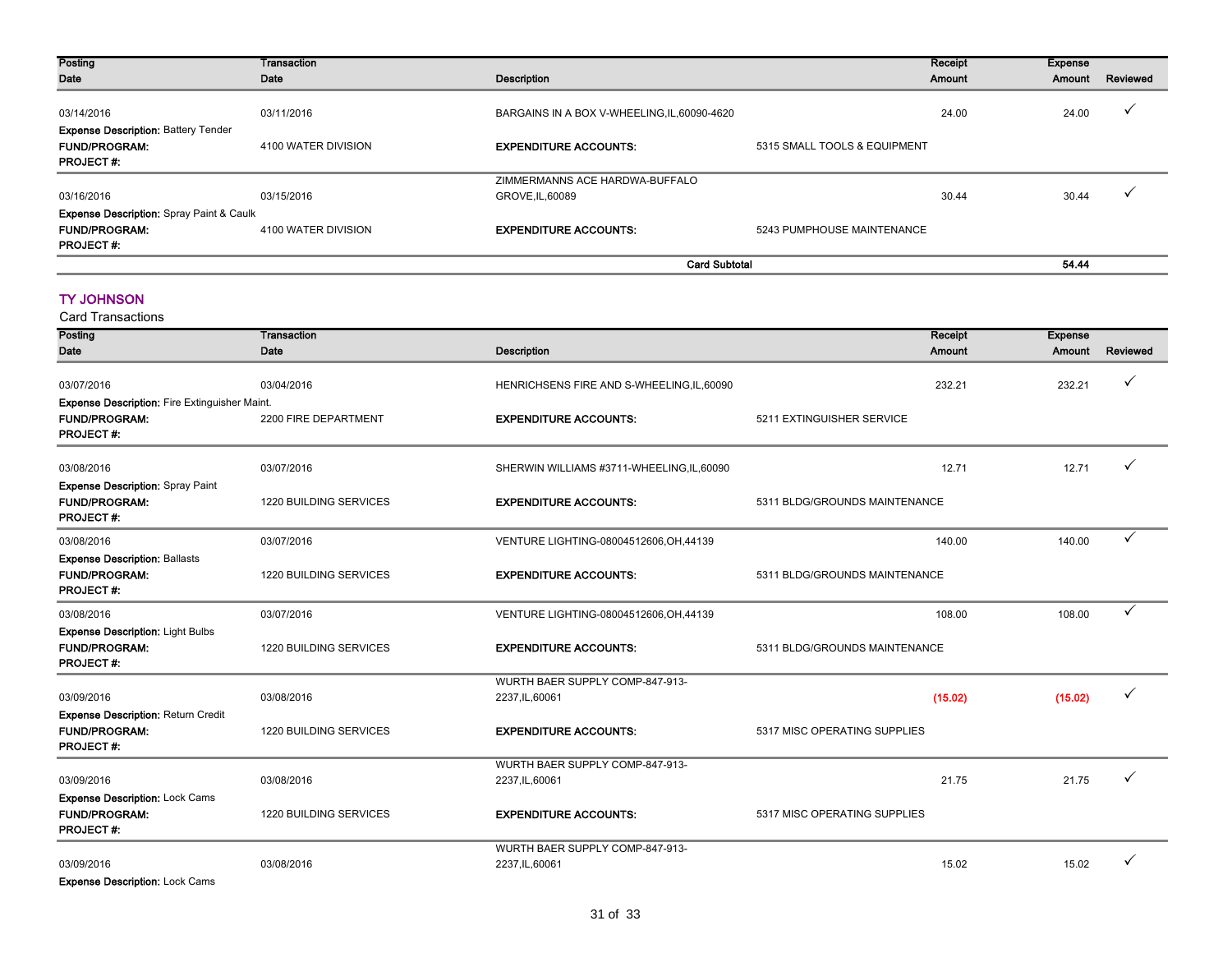| <b>FUND/PROGRAM:</b><br><b>PROJECT#:</b>                                           | <b>1220 BUILDING SERVICES</b> | <b>EXPENDITURE ACCOUNTS:</b>              | 5317 MISC OPERATING SUPPLIES  |          |   |
|------------------------------------------------------------------------------------|-------------------------------|-------------------------------------------|-------------------------------|----------|---|
|                                                                                    |                               | WURTH BAER SUPPLY COMP-847-913-           |                               |          |   |
| 03/10/2016                                                                         | 03/09/2016                    | 2237, IL, 60061                           | (1.47)                        | (1.47)   | ✓ |
| <b>Expense Description: Sales Tax Refund</b>                                       |                               |                                           |                               |          |   |
| <b>FUND/PROGRAM:</b><br><b>PROJECT#:</b>                                           | <b>1220 BUILDING SERVICES</b> | <b>EXPENDITURE ACCOUNTS:</b>              | 5317 MISC OPERATING SUPPLIES  |          |   |
| 03/15/2016                                                                         | 03/14/2016                    | VENTURE LIGHTING-08004512606, OH, 44139   | 177.88                        | 177.88   | ✓ |
| <b>Expense Description: Ballasts</b><br><b>FUND/PROGRAM:</b><br><b>PROJECT#:</b>   | <b>1220 BUILDING SERVICES</b> | <b>EXPENDITURE ACCOUNTS:</b>              | 5311 BLDG/GROUNDS MAINTENANCE |          |   |
| 03/17/2016                                                                         | 03/15/2016                    | HL FLAKE SECURITY HARD-HOUSTON, TX, 77081 | 244.82                        | 244.82   | ✓ |
| <b>Expense Description: Door Closer Arms</b>                                       |                               |                                           |                               |          |   |
| <b>FUND/PROGRAM:</b><br><b>PROJECT#:</b>                                           | <b>1220 BUILDING SERVICES</b> | <b>EXPENDITURE ACCOUNTS:</b>              | 5311 BLDG/GROUNDS MAINTENANCE |          |   |
| 03/21/2016                                                                         | 03/17/2016                    | ANIXTER/CLARK/TRI-ED-GLENVIEW,IL,60026    | 80.00                         | 80.00    |   |
| <b>Expense Description: Key Blanks</b><br><b>FUND/PROGRAM:</b><br><b>PROJECT#:</b> | 1420 STREETS DIVISION         | <b>EXPENDITURE ACCOUNTS:</b>              | 5251 STREET LIGHT MAINTENANCE |          |   |
|                                                                                    |                               | <b>Card Subtotal</b>                      |                               | 1.015.90 |   |

#### VINCENT HOFFMAN

Card Transactions

| Posting                                                                                      | Transaction           |                                            | Receipt                       | <b>Expense</b> |              |
|----------------------------------------------------------------------------------------------|-----------------------|--------------------------------------------|-------------------------------|----------------|--------------|
| Date                                                                                         | Date                  | <b>Description</b>                         | Amount                        | Amount         | Reviewed     |
| 03/07/2016                                                                                   | 03/04/2016            | GO-TO-PLASTICS, INC-425-7744155, WA, 98020 | 120.00                        | 120.00         |              |
| <b>Expense Description: Lids for Liquid Tank</b><br><b>FUND/PROGRAM:</b><br><b>PROJECT#:</b> | 1420 STREETS DIVISION | <b>EXPENDITURE ACCOUNTS:</b>               | 5311 BLDG/GROUNDS MAINTENANCE |                |              |
| 03/21/2016                                                                                   | 03/18/2016            | WW GRAINGER-877-2022594, PA, 15201-1416    | 41.60                         | 41.60          |              |
| <b>Expense Description: Cable Ties</b><br><b>FUND/PROGRAM:</b><br><b>PROJECT#:</b>           | 1420 STREETS DIVISION | <b>EXPENDITURE ACCOUNTS:</b>               | 5317 MISC OPERATING SUPPLIES  |                |              |
| 03/30/2016                                                                                   | 03/29/2016            | WW GRAINGER-877-2022594, PA, 15201-1416    | 698.12                        | 698.12         | ✓            |
| <b>Expense Description: Streetlight Bulbs</b><br><b>FUND/PROGRAM:</b><br><b>PROJECT#:</b>    | 0011 MFT<br>2016-002  | <b>EXPENDITURE ACCOUNTS:</b>               | 5251 STREET LIGHT MAINTENANCE |                |              |
| 03/31/2016                                                                                   | 03/30/2016            | WW GRAINGER-877-2022594, PA, 15201-1416    | 386.40                        | 386.40         | $\checkmark$ |
| <b>Expense Description: Streetlight Bulbs</b><br><b>FUND/PROGRAM:</b><br><b>PROJECT#:</b>    | 0011 MFT<br>2016-002  | <b>EXPENDITURE ACCOUNTS:</b>               | 5251 STREET LIGHT MAINTENANCE |                |              |
| 04/01/2016                                                                                   | 03/31/2016            | WW GRAINGER-877-2022594, PA, 15201-1416    | 41.24                         | 41.24          |              |
| <b>Expense Description: Measuring Wheel</b><br><b>FUND/PROGRAM:</b><br><b>PROJECT#:</b>      | 1420 STREETS DIVISION | <b>EXPENDITURE ACCOUNTS:</b>               | 5315 SMALL TOOLS & EQUIPMENT  |                |              |
| 04/01/2016                                                                                   | 03/31/2016            | WW GRAINGER-877-2022594, PA, 15201-1416    | 174.72                        | 174.72         | ✓            |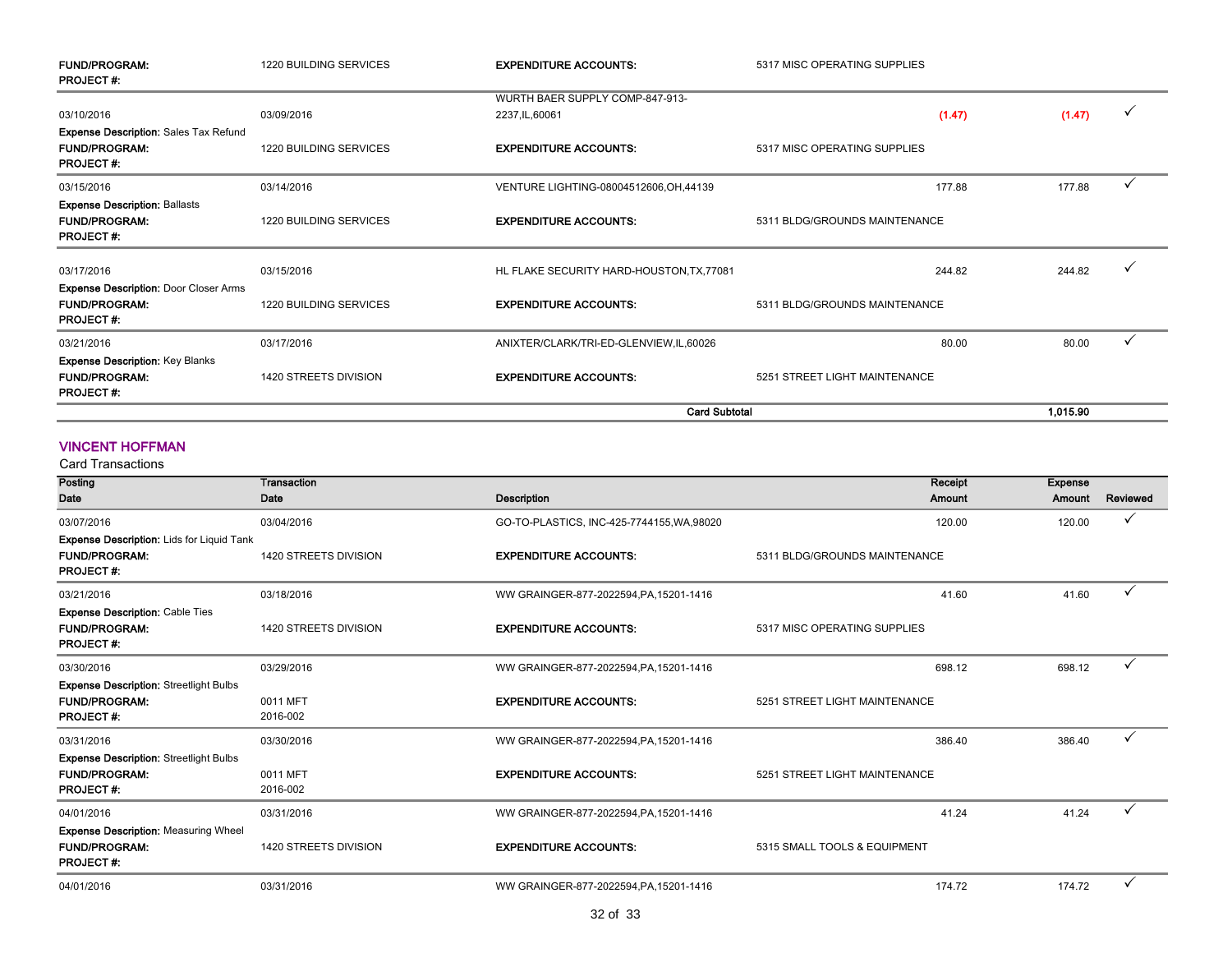| <b>Expense Description:</b> Marking Paint |      |                         |                              |  |  |  |  |  |  |
|-------------------------------------------|------|-------------------------|------------------------------|--|--|--|--|--|--|
| <b>FUND/PROGRAM:</b>                      | 420. | <b>ACCOUNTS</b><br>unr. | 5317 MISC OPERATING SUPPLIES |  |  |  |  |  |  |
| <b>PROJECT#</b>                           |      |                         |                              |  |  |  |  |  |  |

Card Subtotal 1,462.08

Report Run By: Nancy Hoppe (NHOPPE, Company Program Administrator) © 1994-2016. MasterCard. All rights reserved.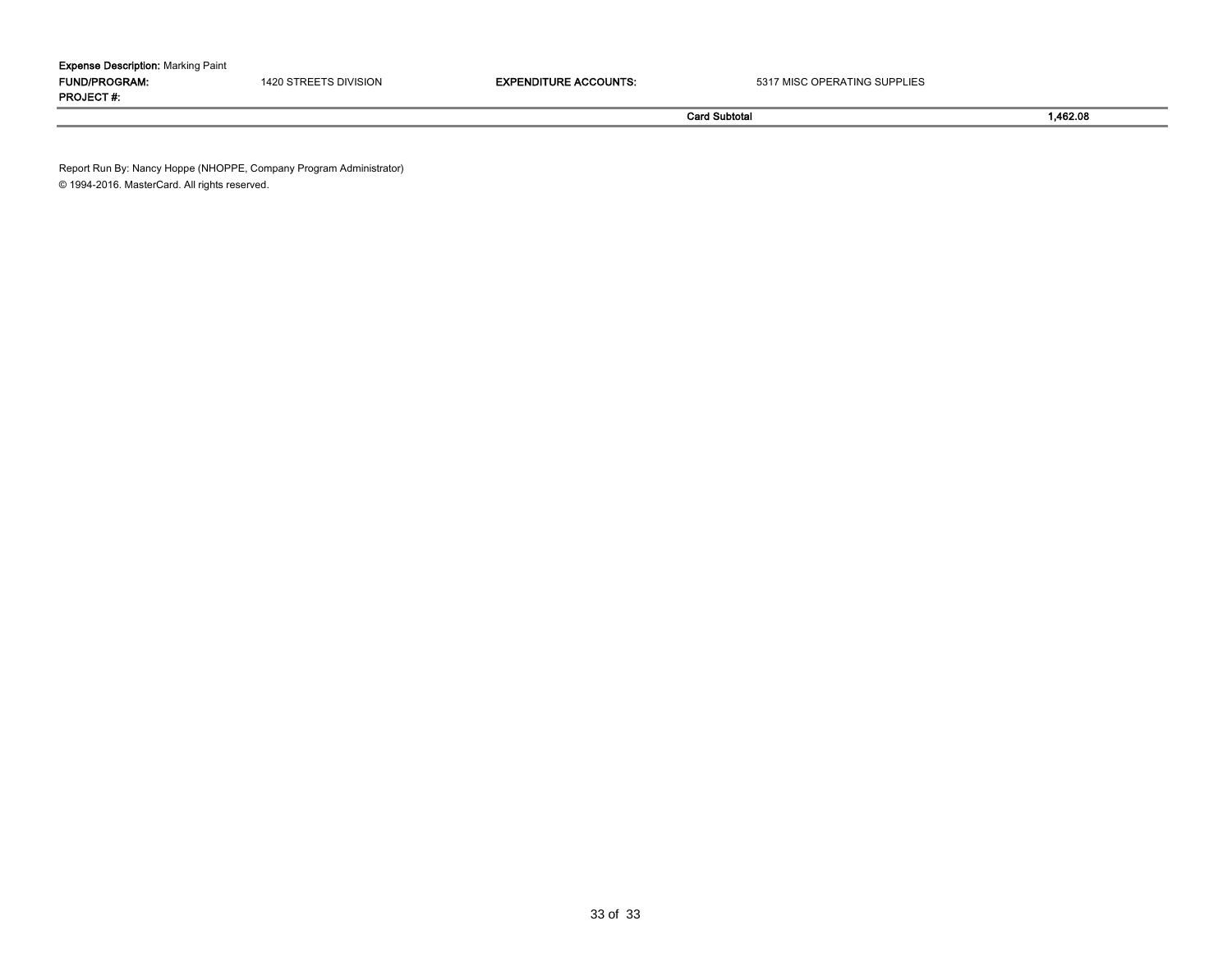# **Village of Wheeling Payroll Summary**

# **Pay Period Ended 06/03/2016**

| <b>Fund Number</b> | Fund                            | <b>Salaries</b> | <b>Benefits</b> | <b>Total Payroll</b> |
|--------------------|---------------------------------|-----------------|-----------------|----------------------|
|                    |                                 |                 |                 |                      |
| 01                 | <b>General Fund</b>             | 793,727.05      | 68,878.36       | 862,605.41           |
| 31                 | <b>Town Center TIF</b>          | 665.32          | 130.08          | 795.40               |
| 32                 | <b>Crossroads TIF</b>           | 665.32          | 130.08          | 795.40               |
| 34                 | <b>Capital Projects</b>         | 5,819.22        | 1,384.94        | 7,204.16             |
| 35                 | So Milwaukee TIF                | 665.32          | 130.08          | 795.40               |
| 36                 | <b>Southeast TIF</b>            | 665.32          | 130.08          | 795.40               |
| 39                 | Lake Cook/Milwaukee TIF         | 665.30          | 130.12          | 795.42               |
| 40                 | Water & Sewer Fund              | 55,766.91       | 10,896.11       | 66,663.02            |
| 55                 | <b>Grant Fund</b>               | 7,014.14        | 792.23          | 7,806.37             |
|                    |                                 |                 |                 |                      |
|                    | <b>Total Gross Payroll</b>      | 865,653.90      | 82,602.08       | 948,255.98           |
|                    |                                 |                 |                 |                      |
|                    | <b>Total Payroll Deductions</b> | 297,964.29      | 82,602.08       | 380,566.37           |
|                    |                                 |                 |                 |                      |
|                    | <b>Total Net Payroll</b>        | 567,689.61      | 0.00            | 567,689.61           |
|                    |                                 |                 |                 |                      |
|                    |                                 |                 |                 |                      |
|                    | <b>Payroll Checks</b>           | 0.00            |                 |                      |
|                    |                                 |                 |                 |                      |
|                    | <b>Direct Deposits</b>          | 567,689.61      |                 |                      |
|                    |                                 |                 |                 |                      |
|                    | <b>Total Net Payroll</b>        | 567,689.61      |                 |                      |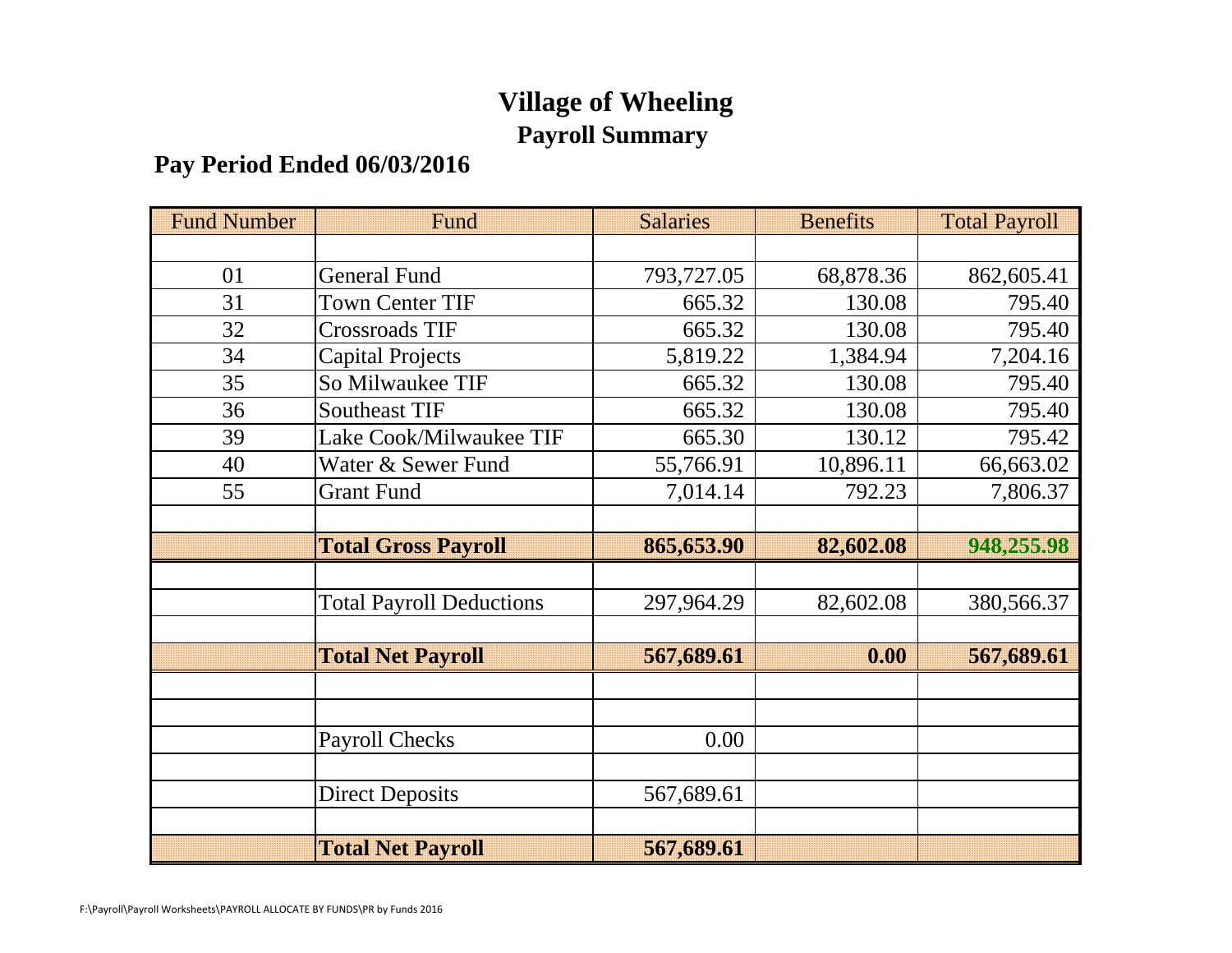| SUNGARD PENTAMATION                          |                                                           |                     | PAGE NUMBER:            |  |
|----------------------------------------------|-----------------------------------------------------------|---------------------|-------------------------|--|
| DATE: 06/15/2016                             |                                                           | VILLAGE OF WHEELING | ACCTPA51                |  |
| TIME: 08:14:16                               | CASH REOUIREMENTS - CHECK FORMAT - DUE DATE: $06/21/2016$ |                     | ACCOUNTING PERIOD: 6/16 |  |
| SELECTION CRITERIA: payable.batch='AMM06/21' |                                                           |                     |                         |  |

| <b>VENDOR</b>                                            | <b>ORGANIZATION</b>  | <b>ACCOUNT</b>       | PURCHASE OR                      | INVOICE                          | <b>AMOUNT</b>                | DESCRIPTION                                                             |
|----------------------------------------------------------|----------------------|----------------------|----------------------------------|----------------------------------|------------------------------|-------------------------------------------------------------------------|
| 9236<br>ABSOLUTE VENDING SERVICE                         | 1300<br>1320<br>1500 | 5317<br>5317<br>5317 | 16001439<br>16001439<br>16001439 | 20210<br>20210<br>20210          | 24.38<br>24.38<br>97.49      | DEPT. COFFEE SUPPLIES<br>DEPT. COFFEE SUPPLIES<br>DEPT. COFFEE SUPPLIES |
| TOTAL CHECK                                              |                      |                      |                                  |                                  | 146.25                       |                                                                         |
| 6369<br>ADVANTAGE MICROFILM SERVICES 1300<br>TOTAL CHECK | 01                   | 1501<br>5220         | 16001326<br>16001326             | $16 - 113$<br>$16 - 113$         | 262.50<br>367.50<br>630.00   | ANNUAL SERVICE AGREEMENT<br>ANNUAL SERVICE AGREEMENT                    |
| 8727<br>AEREX PEST CONTROL                               | 1300                 | 5210                 | 16001376                         | 1014712                          | 430.00                       | MAY 2016 PEST CONTROL                                                   |
| TOTAL CHECK                                              |                      |                      |                                  |                                  | 430.00                       |                                                                         |
| 84<br>AIR ONE EQUIPMENT, INC                             | 2200                 | 5305                 | 16001191                         | 113275                           | 569.99                       | TRS EQUIPMENT                                                           |
| TOTAL CHECK                                              |                      |                      |                                  |                                  | 569.99                       |                                                                         |
| 136<br>AMERICAN CHARGE SERVICE                           | 1320                 | 5231                 | 16001438                         | 98532                            | 4.00                         | SENIOR TAXI PROGRAM                                                     |
| TOTAL CHECK                                              |                      |                      |                                  |                                  | 4.00                         |                                                                         |
| 8035<br>AMERICAN WELDING & GAS INC                       | 2200<br>2200<br>2200 | 5220<br>5220<br>5220 | 16001327<br>16001327<br>16001402 | 04057194<br>04057195<br>04081325 | 223.40<br>266.08<br>296.52   | OXYGEN<br><b>OXYGEN</b><br>CYLINDER RENTALS                             |
| TOTAL CHECK                                              |                      |                      |                                  |                                  | 786.00                       |                                                                         |
| 7467<br>ARC IMAGING RESOURCES                            | 1400                 | 5207                 | 16001419                         | IL75005667                       | 975.00                       | OCE PLOTTER MAINTENANCE A                                               |
| TOTAL CHECK                                              |                      |                      |                                  |                                  | 975.00                       |                                                                         |
| 4175<br>ARLINGTON HEIGHTS FORD<br>TOTAL CHECK            | 2100<br>2100         | 5310<br>5310         | 16001424<br>16001294             | 761652                           | 788.60<br>373.98<br>1,162.58 | REPAIR WIRE/REGULATOR<br>LAMP ASY AND CORE                              |
| 7417                                                     | 2100                 | 5323                 | 16001279                         |                                  | 85.00                        | RETIREMENT PLAQUE                                                       |
| ARTISTIC FRAMING INC<br>TOTAL CHECK                      |                      |                      |                                  |                                  | 85.00                        |                                                                         |
| 296<br>BAXTER & WOODMAN INC                              | 4200                 | 5299                 | 16001340                         | 0186162                          | 1,353.00                     | NPDES COMPLIANCE ASSIST.                                                |
| TOTAL CHECK                                              |                      |                      |                                  |                                  | 1,353.00                     |                                                                         |
| 385<br>BURRIS EQUIPMENT COMPANY                          | 4340                 | 5502                 | 16001348                         | WI31157                          | 3,910.00                     | PUMPS                                                                   |
| TOTAL CHECK                                              |                      |                      |                                  |                                  | 3,910.00                     |                                                                         |
| 397<br>CALL ONE                                          | 1600                 | 5238                 | 16000279                         |                                  | 19,550.39                    | PHONE SERVICE                                                           |
| TOTAL CHECK                                              |                      |                      |                                  |                                  | 19,550.39                    |                                                                         |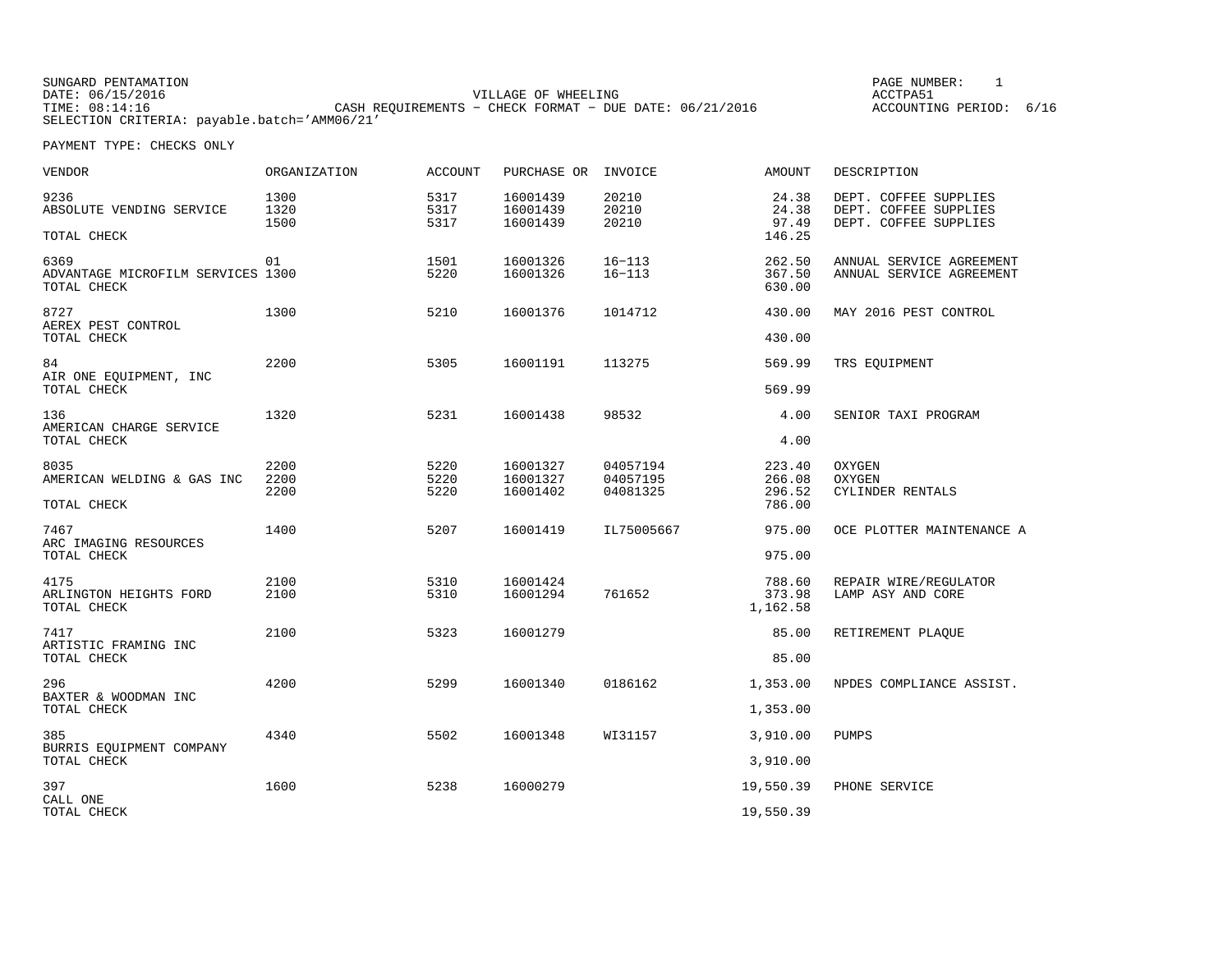| SUNGARD PENTAMATION                          |                                                         |                     |  | PAGE NUMBER:            |  |
|----------------------------------------------|---------------------------------------------------------|---------------------|--|-------------------------|--|
| DATE: 06/15/2016                             |                                                         | VILLAGE OF WHEELING |  | ACCTPA51                |  |
| TIME: 08:14:16                               | CASH REQUIREMENTS - CHECK FORMAT - DUE DATE: 06/21/2016 |                     |  | ACCOUNTING PERIOD: 6/16 |  |
| SELECTION CRITERIA: payable.batch='AMM06/21' |                                                         |                     |  |                         |  |

| VENDOR                                                   | ORGANIZATION                         | <b>ACCOUNT</b>                               | PURCHASE OR                                                          | INVOICE                                                | <b>AMOUNT</b>                                                               | DESCRIPTION                                                                                                  |
|----------------------------------------------------------|--------------------------------------|----------------------------------------------|----------------------------------------------------------------------|--------------------------------------------------------|-----------------------------------------------------------------------------|--------------------------------------------------------------------------------------------------------------|
| 442<br>CDW GOVERNMENT INC                                | 2100<br>2100<br>2100<br>2100         | 5317<br>5317<br>5317<br>5313                 | 16001281<br>16001318<br>16001319<br>16001393                         | CZH9543<br>DBT7333<br><b>DCH0013</b><br><b>DCS0408</b> | 95.34<br>546.15<br>381.36<br>88.73                                          | CAR PRINTER BATTERY<br>SOFTWARE LICENSES<br>CAR PRINTER BATTERIES<br>POWER SUPPLY                            |
| TOTAL CHECK                                              |                                      |                                              |                                                                      |                                                        | 1,111.58                                                                    |                                                                                                              |
| 483<br>CHICAGO COMMUNICATIONS LLC<br>TOTAL CHECK         | 2200<br>2200<br>15                   | 5221<br>5221<br>5221                         | 16001297<br>16001328<br>16001397                                     | 282738<br>282883<br>283161                             | 95.00<br>2,051.60<br>1,112.65<br>3,259.25                                   | RADIO MAINTENANCE<br>RADIO MAINTENANCE<br>RADIO MAINT AGREEMENT                                              |
| 6074<br>CHICAGO PARTS & SOUND LLC<br>TOTAL CHECK         | 2100<br>2100<br>2100<br>2200         | 5310<br>5310<br>5310<br>5310                 | 16001296<br>16001296<br>16001353<br>16001353                         | 12305<br>760823<br>762221<br>762221                    | 8,948.75<br>51.06<br>189.96<br>94.98<br>9,284.75                            | VEHICLE PARTS<br><b>BRAKE KIT</b><br><b>BATTERIES</b><br><b>BATTERIES</b>                                    |
| 9224<br>CHICAGO'S NORTH SHORE CVB<br>TOTAL CHECK         | 01<br>1600                           | 1501<br>5222                                 | 16001447<br>16001447                                                 | 3888<br>3888                                           | 40,937.50<br>40,937.50<br>81,875.00                                         | 2016-2017 HOTEL DUES<br>2016-2017 HOTEL DUES                                                                 |
| 9577<br>CIVICPLUS<br>TOTAL CHECK                         | 1600                                 | 5207                                         | 15002683                                                             | 159431                                                 | 9,931.00<br>9,931.00                                                        | WEBSITE REDESIGN PROJECT                                                                                     |
| 549<br>COLLEGE OF DUPAGE<br>TOTAL CHECK                  | 2100                                 | 5105                                         | 16001366                                                             | 7132                                                   | 515.00<br>515.00                                                            | TRAINING                                                                                                     |
| 556<br>COMED<br>TOTAL CHECK                              | 11<br>1420<br>4100<br>4200<br>4100   | 5209<br>5209<br>5209<br>5209<br>5209         | 16001359<br>16001359<br>16001359<br>16001359<br>16001422             |                                                        | 1,946.40<br>19.74<br>61.17<br>750.01<br>21.96<br>2,799.28                   | ENERGY SERVICE MAY<br>ENERGY SERVICE MAY<br>ENERGY SERVICE MAY<br>ENERGY SERVICE MAY<br>ENERGY SERVICE MAY   |
| 557<br>COMED<br>TOTAL CHECK                              | 11<br>11                             | 5209<br>5209                                 | 16001358<br>16001421                                                 |                                                        | 1,732.56<br>1,213.02<br>2,945.58                                            | ENERGY SERVICE MAY<br>ENERGY SERVICE MAY                                                                     |
| 8639<br>CONSTELLATION NEW ENERGY INC 1320<br>TOTAL CHECK | 1170<br>1430<br>4100<br>4200<br>1170 | 5209<br>5209<br>5209<br>5209<br>5209<br>5209 | 16001378<br>16001378<br>16001378<br>16001378<br>16001378<br>16001420 |                                                        | 132.00<br>356.04<br>1,459.60<br>7,044.18<br>1,274.36<br>624.93<br>10,891.11 | ENERGY SERVICE<br>ENERGY SERVICE<br>ENERGY SERVICE<br>ENERGY SERVICE<br>ENERGY SERVICE<br>ENERGY SERVICE MAY |
| 5958<br>CUTLER WORKWEAR<br>TOTAL CHECK                   | 1420<br>1430                         | 5106<br>5106                                 | 16001437<br>16001437                                                 | 82117<br>82117                                         | 28.79<br>28.79<br>57.58                                                     | UNIFORM ITEMS<br>UNIFORM ITEMS                                                                               |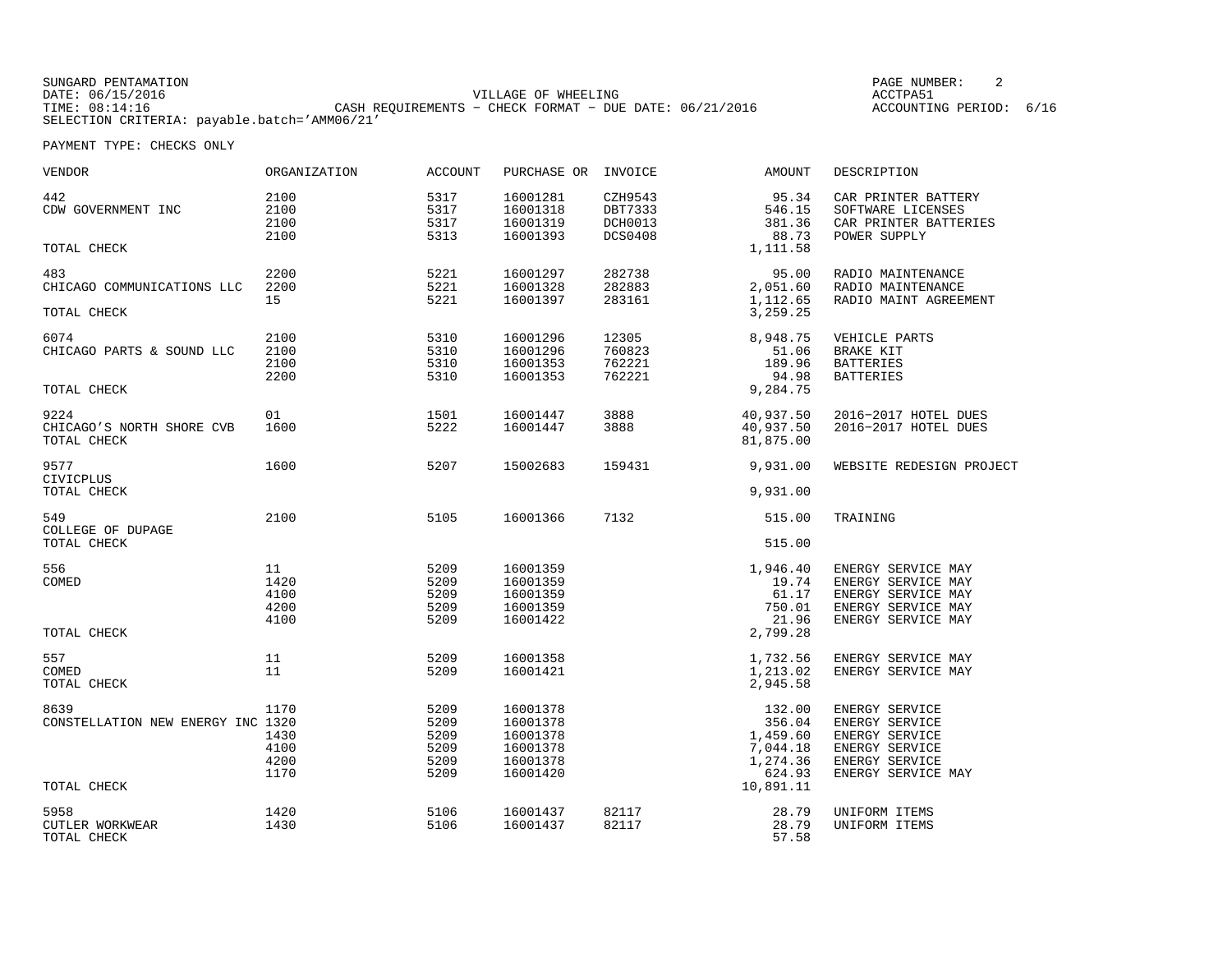SUNGARD PENTAMATION PAGE NUMBER: 3DATE: 06/15/2016 VILLAGE OF WHEELING ACCTPA51ACCOUNTING PERIOD: 6/16 TIME: 08:14:16 CASH REQUIREMENTS − CHECK FORMAT − DUE DATE: 06/21/2016 SELECTION CRITERIA: payable.batch='AMM06/21'

| VENDOR                                                   | ORGANIZATION         | <b>ACCOUNT</b>       | PURCHASE OR                      | INVOICE                      | AMOUNT                                     | DESCRIPTION                                                       |
|----------------------------------------------------------|----------------------|----------------------|----------------------------------|------------------------------|--------------------------------------------|-------------------------------------------------------------------|
| 9863<br>DAHME MECHANICAL INDUSTRIES<br>TOTAL CHECK       | 4200<br>4200         | 5340<br>5340         | 16001382<br>16001382             | 20160135<br>20160136         | 12,275.00<br>2,100.00<br>14,375.00         | LIFT STATION REPAIR<br>LIFT STATION REPAIR                        |
| 744<br>DUNDEE AND WOLF AUTOMOTIVE<br>TOTAL CHECK         | 1300<br>1400<br>2100 | 5310<br>5310<br>5310 | 16001445<br>16001445<br>16001444 | 48260<br>48260<br>48262      | 7.25<br>7.25<br>638.00<br>652.50           | MAY CAR WASHES<br>MAY CAR WASHES<br>MAY CAR WASHES                |
| 3343<br>DURABILT FENCE<br>TOTAL CHECK                    | 4200                 | 5342                 | 16001364                         | 10216                        | 1,125.00<br>1,125.00                       | GATE INSTALL                                                      |
| 7931<br>EJ USA INC<br>TOTAL CHECK                        | 4100<br>4100         | 5214<br>5214         | 16001337<br>16001336             | 110160026698<br>110160026699 | 2,560.00<br>720.00<br>3,280.00             | HYDRANT EXTENSION<br>HYDRANT EXTENSION                            |
| 3004<br>EMERALD PRINTING & PROMOTION 2100<br>TOTAL CHECK | 2100                 | 5228<br>5228         | 16001312<br>16001446             | 17098<br>17101               | 444.12<br>4,802.99<br>5,247.11             | OVERTIME REQUEST FORMS<br>PRINTING TICKETS                        |
| 4965<br>ERM<br>TOTAL CHECK                               | 11                   | 5251                 | 16001300                         | 37423                        | 3,982.50<br>3,982.50                       | STREETLIGHT FIXTURES                                              |
| 881<br>FIRE INVESTIGATORS STRIKE FO<br>TOTAL CHECK       | 2200                 | 5222                 | 16001404                         |                              | 75.00<br>75.00                             | ANNUAL DUES 2016                                                  |
| 935<br>GALLS LLC<br>TOTAL CHECK                          | 2100                 | 5106                 | 16001323                         |                              | 313.62<br>313.62                           | UNIFORM ALLOWANCE                                                 |
| 2752<br>GRAINGER<br>TOTAL CHECK                          | 1240<br>1240<br>2200 | 5315<br>5317<br>5311 | 16001356<br>16001356<br>16001403 | 9123892029                   | 24.00<br>9.67<br>135.00<br>168.67          | HOLE DOZER AND ADAPTOR<br>HOLE DOZER AND ADAPTOR<br>ENTRANCE MATS |
| 1010<br>H & H ELECTRIC CO<br>TOTAL CHECK                 | 1420<br>51<br>51     | 5251<br>5272<br>5272 | 16001386<br>16001435<br>16001435 | 25360<br>26003<br>26037      | 1,031.42<br>1,576.16<br>601.50<br>3,209.08 | STREETLIGHT REPAIR<br>STREETLIGHT REPAIR<br>STREETLIGHT REPAIR    |
| 1018<br>HALL SIGNS INC<br>TOTAL CHECK                    | 11                   | 5320                 | 16001301                         | 308217                       | 1,534.95<br>1,534.95                       | SIGNS                                                             |
| 9838<br>HARDROC INC<br>TOTAL CHECK                       | 2200                 | 5311                 | 16001175                         | 10676                        | 1,797.00<br>1,797.00                       | STA. 23 COUNTER INSTALL                                           |
| 5284<br>HD SUPPLY WATERWORKS LTD<br>TOTAL CHECK          | 1400                 | 5317                 | 16001346                         | F588126                      | 104.40<br>104.40                           | MARKING PAINT                                                     |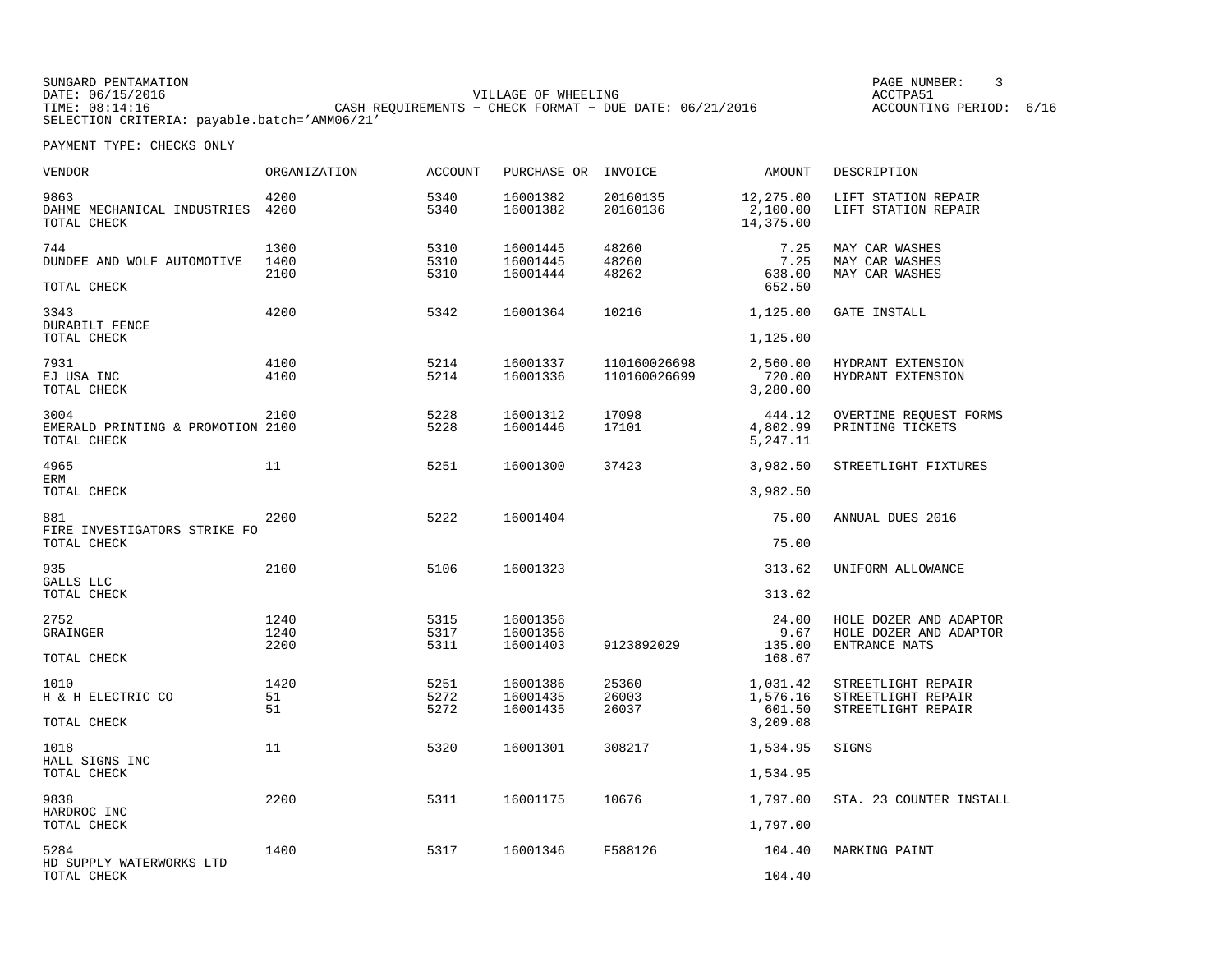SUNGARD PENTAMATION PAGE NUMBER: 4DATE: 06/15/2016 VILLAGE OF WHEELING ACCTPA51TIME: 08:14:16 CASH REQUIREMENTS − CHECK FORMAT − DUE DATE: 06/21/2016 SELECTION CRITERIA: payable.batch='AMM06/21'

ACCOUNTING PERIOD: 6/16

| VENDOR                                          | ORGANIZATION | <b>ACCOUNT</b> | PURCHASE OR          | INVOICE                  | <b>AMOUNT</b>                    | DESCRIPTION                              |
|-------------------------------------------------|--------------|----------------|----------------------|--------------------------|----------------------------------|------------------------------------------|
| 4542<br>HEALTH ENDEAVORS, SC                    | 2200         | 5246           | 16001310             | 4819                     | 85.00                            | RETURN TO WORK EXAM                      |
| TOTAL CHECK                                     |              |                |                      |                          | 85.00                            |                                          |
| 9548<br>HOFFMAN HOUSE CATERING                  | 5500         | 5299           | 16001331             | 9811605009               | 2,636.08                         | CONGREGATE MEALS- MAY                    |
| TOTAL CHECK                                     |              |                |                      |                          | 2,636.08                         |                                          |
| 3602<br>ILLINOIS PAPER COMPANY<br>TOTAL CHECK   | 1600<br>1600 | 5244<br>5244   | 16001349<br>16001349 | IN223594<br>IN224135     | 3,962.35<br>1,260.00<br>5,222.35 | COPIER PAPER<br>COPIER PAPER             |
| 8333<br>ILLINOIS PUMP INC                       | 4100         | 5243           | 16001338             | $S-10412$                | 1,602.89                         | PUMP CONTROL REPAIR                      |
| TOTAL CHECK                                     |              |                |                      |                          | 1,602.89                         |                                          |
| 8989<br>INSIGHT PUBLIC SECTOR                   | 2200         | 5220           | 16001048             | 1100476552               | 789.40                           | TABLET BATTERIES                         |
| TOTAL CHECK                                     |              |                |                      |                          | 789.40                           |                                          |
| 9256<br>INTERSTATE BILLING SERVICE I            | 2200         | 5310           | 16001295             | 3002658843               | 38.15                            | VEHICLE PART                             |
| TOTAL CHECK                                     |              |                |                      |                          | 38.15                            |                                          |
| 4379<br>KANZLER LANDSCAPE CONTRACTOR            | 4100         | 5344           | 16001436             | 3830                     | 150.00                           | TOPSOIL                                  |
| TOTAL CHECK                                     |              |                |                      |                          | 150.00                           |                                          |
| 1460<br>KOLSSAK FUNERAL HOME LTD<br>TOTAL CHECK | 2100<br>2100 | 5325<br>5325   | 16001320<br>16001370 | 16-13690<br>16-14217     | 325.00<br>325.00<br>650.00       | TRANSPORT DECEASED<br>TRANSPORT DECEASED |
| 9455<br>MANSFIELD OIL COMPANY                   | 01           | 1551           | 16001330             | 444884/885               | 14,256.64                        | FUEL FOR FLEET                           |
| TOTAL CHECK                                     |              |                |                      |                          | 14,256.64                        |                                          |
| 1669<br>MCHENRY ANALYTICAL WATER LAB 4100       | 4100         | 5308<br>5308   | 16001441<br>16001365 | 1602785<br>390066        | 525.00<br>225.00                 | WATER SAMPLES<br>WATER SAMPLES           |
| TOTAL CHECK                                     | 4100         | 5308           | 16001363             | 390696                   | 225.00<br>975.00                 | WATER SAMPLES                            |
| 1704<br>METROPOLITAN INDUSTRIES                 | 4200         | 5237           | 16001339             | 000310320                | 345.00                           | LIFT STATION REPAIR                      |
| TOTAL CHECK                                     |              |                |                      |                          | 345.00                           |                                          |
| 5989                                            | 1600         | 5207           | 16001383             | 3093                     | 137.50                           | CSR STAFFING                             |
| MGP INC                                         | 4100         | 5207           | 16001383             | 3093                     | 68.75                            | CSR STAFFING                             |
| TOTAL CHECK                                     | 4200         | 5207           | 16001383             | 3093                     | 68.75<br>275.00                  | CSR STAFFING                             |
| 1743                                            | 1300         | 5207           | 16001333             | I000074722               | 660.00                           | LICENSE RENEWALS                         |
| MICROSYSTEMS INC                                | 1400<br>1750 | 5327<br>5207   | 16001333<br>16001333 | I000074722<br>I000074722 | 330.00<br>165.00                 | LICENSE RENEWALS<br>LICENSE RENEWALS     |
| TOTAL CHECK                                     |              |                |                      |                          | 1,155.00                         |                                          |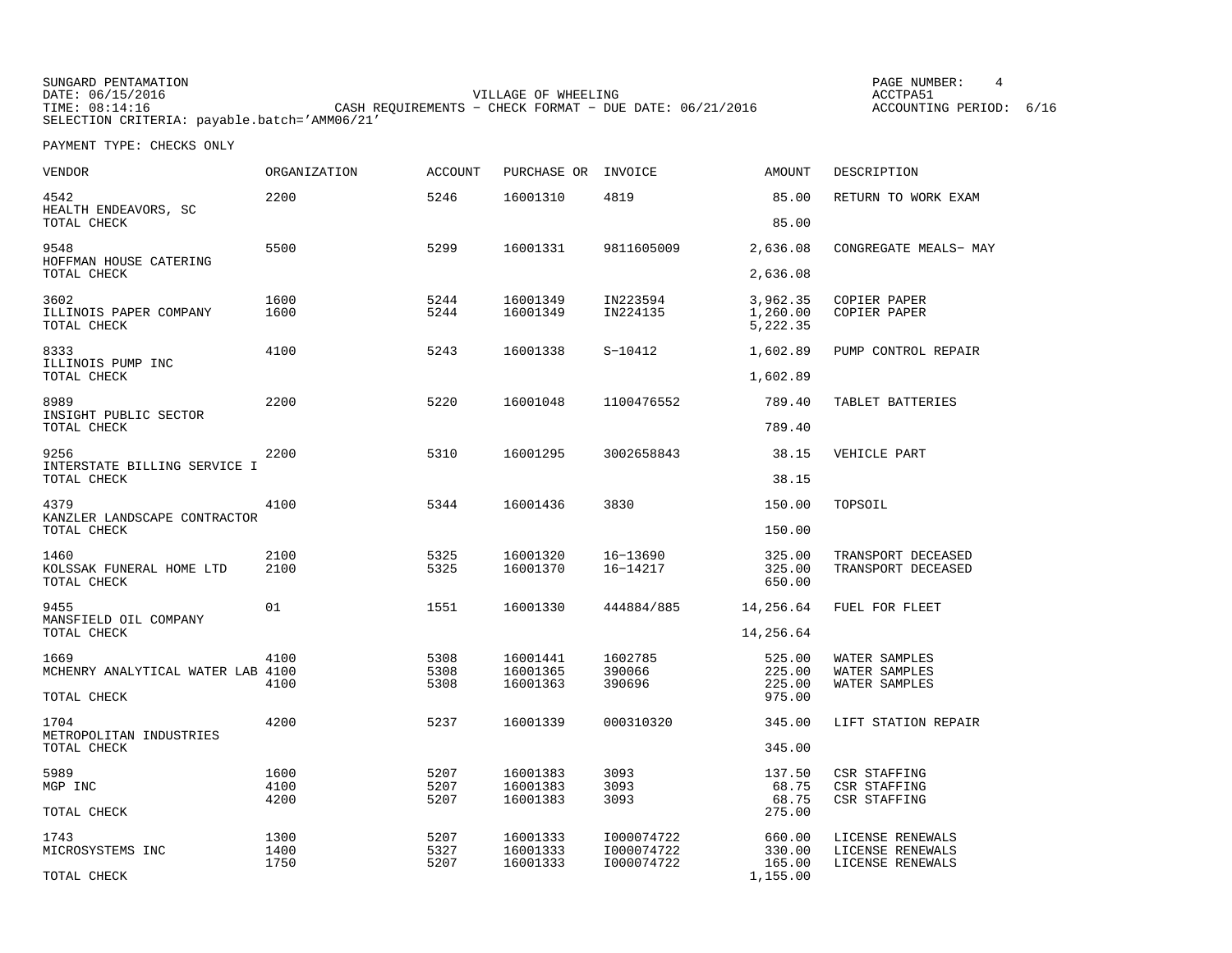| SUNGARD PENTAMATION                          |                                                         | PAGE NUMBER:            |  |
|----------------------------------------------|---------------------------------------------------------|-------------------------|--|
| DATE: 06/15/2016                             | VILLAGE OF WHEELING                                     | ACCTPA51                |  |
| TIME: 08:14:16                               | CASH REOUIREMENTS - CHECK FORMAT - DUE DATE: 06/21/2016 | ACCOUNTING PERIOD: 6/16 |  |
| SELECTION CRITERIA: payable.batch='AMM06/21' |                                                         |                         |  |

| VENDOR                                              | ORGANIZATION                                                                                                         | ACCOUNT                                                                                                              | PURCHASE OR                                                                                                                                                                      | INVOICE                                                                                                                                | AMOUNT                                                                                                                                                  | DESCRIPTION                                                                                                                                                                                                                                                                               |
|-----------------------------------------------------|----------------------------------------------------------------------------------------------------------------------|----------------------------------------------------------------------------------------------------------------------|----------------------------------------------------------------------------------------------------------------------------------------------------------------------------------|----------------------------------------------------------------------------------------------------------------------------------------|---------------------------------------------------------------------------------------------------------------------------------------------------------|-------------------------------------------------------------------------------------------------------------------------------------------------------------------------------------------------------------------------------------------------------------------------------------------|
| 8444<br>MILIEU DESIGN LLC                           | 1320<br>1430<br>1430<br>4100<br>4200<br>1430<br>1430<br>1430<br>1430<br>1320<br>1430<br>1430<br>4100<br>4200<br>1430 | 5217<br>5217<br>5311<br>5217<br>5217<br>5217<br>5217<br>5217<br>5217<br>5217<br>5217<br>5311<br>5217<br>5217<br>5217 | 16001361<br>16001361<br>16001361<br>16001361<br>16001361<br>16001360<br>16001379<br>16001384<br>16001362<br>16001443<br>16001443<br>16001443<br>16001443<br>16001443<br>16001442 | 117498/957<br>117616/729<br>117956<br>117964<br>118103/4/5/6<br>118103/4/5/6<br>118103/4/5/6<br>118103/4/5/6<br>118103/4/5/6<br>118109 | 95.42<br>4,336.29<br>71.00<br>535.94<br>472.00<br>965.00<br>15,014.82<br>120.00<br>309.66<br>47.71<br>2,093.47<br>35.50<br>235.49<br>116.74<br>1,081.45 | WEEKLY MOWING<br>WEEKLY MOWING<br>WEEKLY MOWING<br>WEEKLY MOWING<br>WEEKLY MOWING<br>LANDSCAPE MAINTENANCE<br>LANDSCAPE MAINTENANCE<br>LANDSCAPE VIOLATION<br>WEEKLY MOWING<br>WEEKLY MOWING<br>WEEKLY MOWING<br>WEEKLY MOWING<br>WEEKLY MOWING<br>WEEKLY MOWING<br>LANDSCAPE MAINTENANCE |
| TOTAL CHECK                                         |                                                                                                                      |                                                                                                                      |                                                                                                                                                                                  |                                                                                                                                        | 25,530.49                                                                                                                                               |                                                                                                                                                                                                                                                                                           |
| 1783<br>MONROE TRUCK EOUIPMENT<br>TOTAL CHECK       | 1420                                                                                                                 | 5310                                                                                                                 | 16001293                                                                                                                                                                         | 5321975                                                                                                                                | 1,462.34<br>1,462.34                                                                                                                                    | VEHICLE PARTS                                                                                                                                                                                                                                                                             |
| 1788<br>MORTON GROVE AUTOMOTIVE WEST<br>TOTAL CHECK | 4100                                                                                                                 | 5310                                                                                                                 | 16001423                                                                                                                                                                         | 56259                                                                                                                                  | 135.00<br>135.00                                                                                                                                        | FORD 3G REBUILT                                                                                                                                                                                                                                                                           |
| 1790<br>MOTION INDUSTRIES<br>TOTAL CHECK            | 4100                                                                                                                 | 5310                                                                                                                 | 16001427                                                                                                                                                                         | IL33-748174                                                                                                                            | 23.84<br>23.84                                                                                                                                          | OIL SEAL                                                                                                                                                                                                                                                                                  |
| 1805<br>MUNICIPAL ELECTRONICS INC                   | 2100<br>2100<br>2100<br>2100<br>2100                                                                                 | 5324<br>5324<br>5324<br>5324<br>5324                                                                                 | 16001371<br>16001372<br>16001373<br>16001374<br>16001399                                                                                                                         | 063667<br>063677<br>063678<br>063679<br>063689                                                                                         | 840.00<br>125.55<br>121.85<br>137.11<br>243.28                                                                                                          | RADAR CERTIFICATION<br>RADAR CERTIFICATION<br>RADAR CERTIFICATION<br>RADAR CERTIFICATION<br>RADAR CERTIFICATION                                                                                                                                                                           |
| TOTAL CHECK                                         |                                                                                                                      |                                                                                                                      |                                                                                                                                                                                  |                                                                                                                                        | 1,467.79                                                                                                                                                |                                                                                                                                                                                                                                                                                           |
| 1915<br>NORTH EAST MULTI REGIONAL TR<br>TOTAL CHECK | 2100                                                                                                                 | 5105                                                                                                                 | 16001317                                                                                                                                                                         | 207141                                                                                                                                 | 200.00<br>200.00                                                                                                                                        | TRAINING                                                                                                                                                                                                                                                                                  |
| 1934<br>NORTHERN ILLINOIS POLICE ALA<br>TOTAL CHECK | 2100                                                                                                                 | 5317                                                                                                                 | 16001280                                                                                                                                                                         | 11000                                                                                                                                  | 157.50<br>157.50                                                                                                                                        | LANGUAGE LINE-APR                                                                                                                                                                                                                                                                         |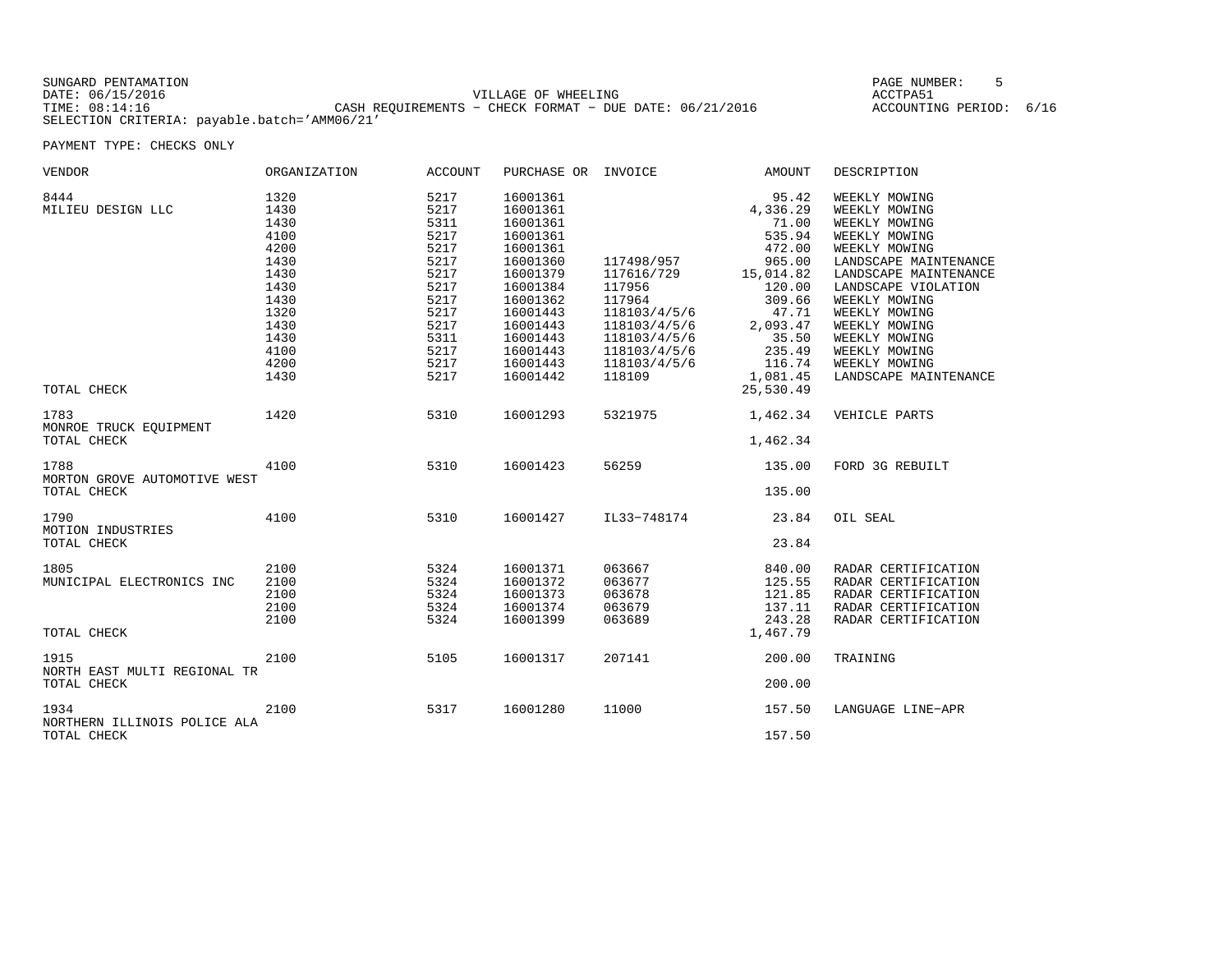| SUNGARD PENTAMATION                          |                                                         | PAGE NUMBER:            |  |
|----------------------------------------------|---------------------------------------------------------|-------------------------|--|
| DATE: 06/15/2016                             | VILLAGE OF WHEELING                                     | ACCTPA51                |  |
| TIME: 08:14:16                               | CASH REQUIREMENTS - CHECK FORMAT - DUE DATE: 06/21/2016 | ACCOUNTING PERIOD: 6/16 |  |
| SELECTION CRITERIA: payable.batch='AMM06/21' |                                                         |                         |  |

| VENDOR                                              | ORGANIZATION                                                                 | ACCOUNT                                                                      | PURCHASE OR                                                                                                          | INVOICE                                                                                                                                      | AMOUNT                                                                                           | DESCRIPTION                                                                                                                                                                                |
|-----------------------------------------------------|------------------------------------------------------------------------------|------------------------------------------------------------------------------|----------------------------------------------------------------------------------------------------------------------|----------------------------------------------------------------------------------------------------------------------------------------------|--------------------------------------------------------------------------------------------------|--------------------------------------------------------------------------------------------------------------------------------------------------------------------------------------------|
| 3092<br>OFFICE DEPOT<br>TOTAL CHECK                 | 2100<br>2100<br>1600<br>1600<br>2100<br>2200<br>2200<br>1600<br>1600<br>1600 | 5318<br>5318<br>5318<br>5318<br>5318<br>5318<br>5318<br>5318<br>5318<br>5318 | 16001392<br>16001316<br>16001308<br>16001309<br>16001367<br>16001406<br>16001406<br>16001387<br>16001388<br>16001389 | 838905253001<br>839687759001<br>839687887001<br>840378891001<br>840643218001<br>840643443001<br>841768207001<br>841768481001<br>841768482001 | 47.37<br>151.68<br>65.59<br>6.38<br>31.80<br>263.14<br>49.26<br>5.49<br>84.90<br>29.99<br>735.60 | OFFICE SUPPLIES<br>OFFICE SUPPLIES<br>OFFICE SUPPLIES<br>OFFICE SUPPLIES<br>OFFICE SUPPLIES<br>OFFICE SUPPLIES<br>OFFICE SUPPLIES<br>OFFICE SUPPLIES<br>OFFICE SUPPLIES<br>OFFICE SUPPLIES |
| 2177<br>RAY O'HERRON COMPANY INC                    | 2100                                                                         | 5106                                                                         | 16001321                                                                                                             | 1630551-IN                                                                                                                                   | 364.95                                                                                           | UNIFORM ALLOWANCE                                                                                                                                                                          |
| TOTAL CHECK                                         |                                                                              |                                                                              |                                                                                                                      |                                                                                                                                              | 364.95                                                                                           |                                                                                                                                                                                            |
| 2017<br>PADDOCK PUBLICATIONS                        | 2100                                                                         | 5302                                                                         | 16001282                                                                                                             |                                                                                                                                              | 38.00                                                                                            | SUBSCRIPTION                                                                                                                                                                               |
| TOTAL CHECK                                         |                                                                              |                                                                              |                                                                                                                      |                                                                                                                                              | 38.00                                                                                            |                                                                                                                                                                                            |
| 9796<br>PARTNERS AND PAWS VETERINARY<br>TOTAL CHECK | 2100                                                                         | 5317                                                                         | 16001398                                                                                                             | 37019                                                                                                                                        | 127.50<br>127.50                                                                                 | K-9 MEDICATION                                                                                                                                                                             |
|                                                     |                                                                              |                                                                              |                                                                                                                      |                                                                                                                                              |                                                                                                  |                                                                                                                                                                                            |
| 2090<br>PIRTEK OHARE<br>TOTAL CHECK                 | 2200<br>2200                                                                 | 5310<br>5310                                                                 | 16001355<br>16001410                                                                                                 | S2291057.001<br>S2293228.001                                                                                                                 | 189.59<br>40.43<br>230.02                                                                        | AIR CONDTIONING HOSE AND<br>SPLICER WITH PORT                                                                                                                                              |
| 3224<br>PJ PHOTOGRAPHY & LAB<br>TOTAL CHECK         | 2100                                                                         | 5317                                                                         | 16001375                                                                                                             | 151                                                                                                                                          | 114.00<br>114.00                                                                                 | PRINT CASE PHOTOS                                                                                                                                                                          |
|                                                     |                                                                              |                                                                              |                                                                                                                      |                                                                                                                                              |                                                                                                  |                                                                                                                                                                                            |
| 5144<br>PROVANTAGE LLC                              | 2100                                                                         | 5313                                                                         | 16001278                                                                                                             | 7670201                                                                                                                                      | 218.88                                                                                           | PRINTER FOR CMDR                                                                                                                                                                           |
| TOTAL CHECK                                         |                                                                              |                                                                              |                                                                                                                      |                                                                                                                                              | 218.88                                                                                           |                                                                                                                                                                                            |
| 2145<br>OUILL CORP<br>TOTAL CHECK                   | 1700<br>15                                                                   | 5318<br>5318                                                                 | 16001345<br>16001395                                                                                                 | 6140477                                                                                                                                      | 217.91<br>136.99<br>354.90                                                                       | OFFICE SUPPLIES<br>OFFICE SUPPLIES                                                                                                                                                         |
| 3712<br>RICOH USA INC<br>TOTAL CHECK                | 1300<br>2200                                                                 | 5220<br>5220                                                                 | 16001409<br>16001408                                                                                                 | 5042482660<br>5042482672                                                                                                                     | 124.06<br>78.55<br>202.61                                                                        | CD COPIES<br>FD PHOTO COPIES                                                                                                                                                               |
| 2250<br>ROCK RIVER ARMS<br>TOTAL CHECK              | 2100<br>2100                                                                 | 5316<br>5316                                                                 | 16001306<br>16001431                                                                                                 | 743909<br>746086                                                                                                                             | 197.75<br>190.00<br>387.75                                                                       | RIFLE PARTS<br>RIFLE BARREL                                                                                                                                                                |
| 5716<br>ROLAND MACHINERY CO<br>TOTAL CHECK          | 4100                                                                         | 5310                                                                         | 16001352                                                                                                             | 32070628                                                                                                                                     | 592.40<br>592.40                                                                                 | PUSHROD AND PIN                                                                                                                                                                            |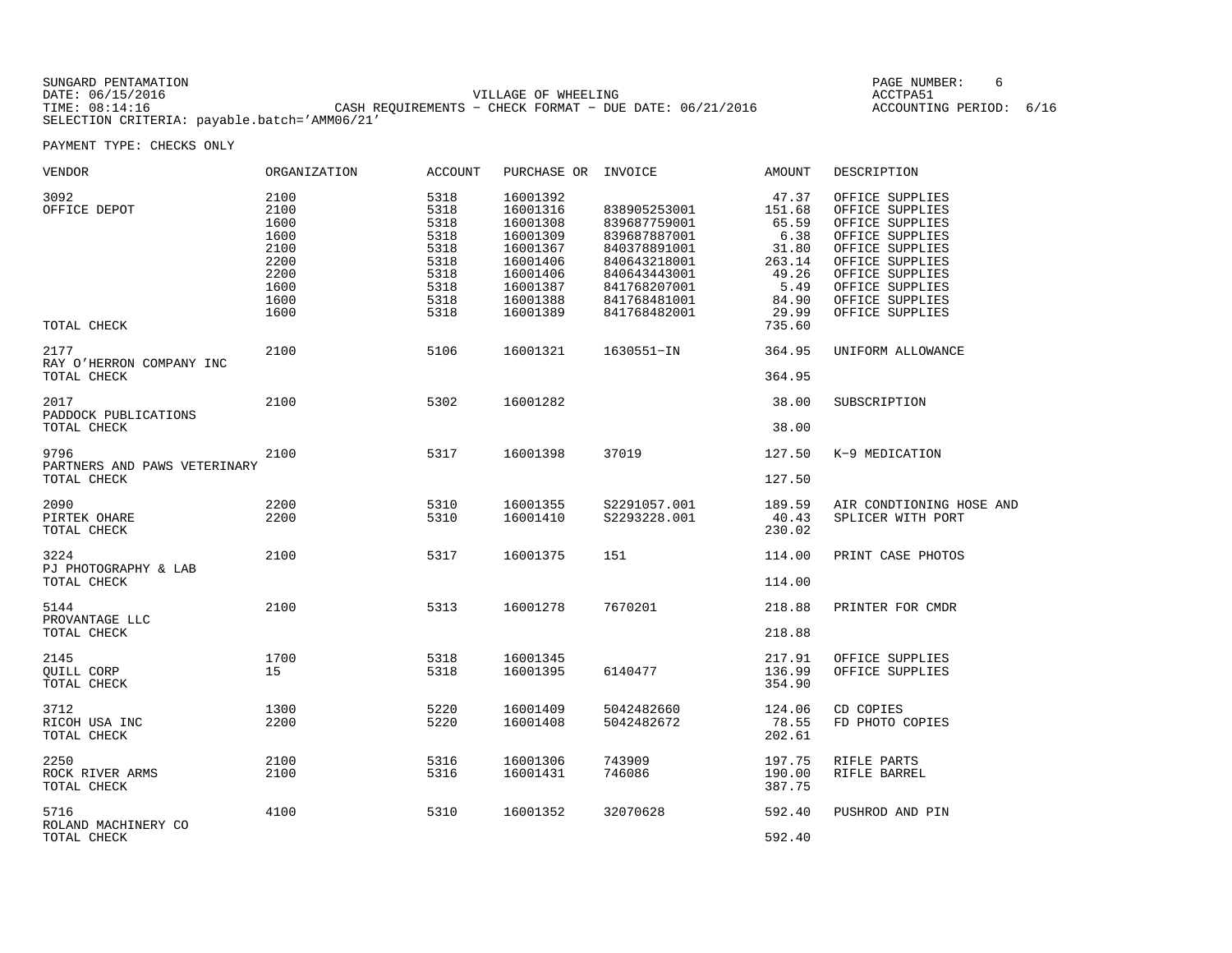SUNGARD PENTAMATION PAGE NUMBER: 7DATE: 06/15/2016 VILLAGE OF WHEELING ACCTPA51ACCOUNTING PERIOD: 6/16 TIME: 08:14:16 CASH REQUIREMENTS − CHECK FORMAT − DUE DATE: 06/21/2016 SELECTION CRITERIA: payable.batch='AMM06/21'

| VENDOR                                             | ORGANIZATION                 | <b>ACCOUNT</b>               | PURCHASE OR                                  | INVOICE                                            | AMOUNT                                           | DESCRIPTION                                                                              |
|----------------------------------------------------|------------------------------|------------------------------|----------------------------------------------|----------------------------------------------------|--------------------------------------------------|------------------------------------------------------------------------------------------|
| 2288<br>THE SALEM GROUP<br>TOTAL CHECK             | 1400<br>1400                 | 5103<br>5103                 | 16001347<br>16001347                         | 1975936<br>1981134                                 | 516.00<br>378.40<br>894.40                       | CIP TEMP CLERK<br>CIP TEMP CLERK                                                         |
| 5415<br><b>STAPLES</b><br>TOTAL CHECK              | 15<br>2100                   | 5313<br>5318                 | 16001322<br>16001322                         | 8039317484<br>8039317484                           | 142.18<br>387.25<br>529.43                       | PRINTER SUPPLIES<br>OFFICE SUPPLIES                                                      |
| 2477<br>SUBURBAN ACCENTS, INC<br>TOTAL CHECK       | 1220<br>2100<br>4100<br>2100 | 5311<br>5324<br>5310<br>5324 | 16001354<br>16001354<br>16001354<br>16001426 | 23619/23/37<br>23619/23/37<br>23619/23/37<br>23673 | 35.00<br>675.00<br>47.00<br>1,075.00<br>1,832.00 | LOGOS AND GRAPHICS<br>LOGOS AND GRAPHICS<br>LOGOS AND GRAPHICS<br>GRAPHICS AND LETTERING |
| 6213<br>SUN MECHANICAL SYSTEMS                     | 2200                         | 5311                         | 16001341                                     | 2016-5473                                          | 210.00                                           | MAKE UP REPAIRS                                                                          |
| TOTAL CHECK                                        |                              |                              |                                              |                                                    | 210.00                                           |                                                                                          |
| 2488<br>SUNGARD PUBLIC SECTOR PENTAM               | 1300                         | 5105                         | 16001377                                     | 119529                                             | 160.00                                           | WEB CONFERENCE CLASS FOR                                                                 |
| TOTAL CHECK                                        |                              |                              |                                              |                                                    | 160.00                                           |                                                                                          |
| 2573<br>THIRD MILLENNIUM ASSOCIATES<br>TOTAL CHECK | 1160<br>4100<br>4200         | 5228<br>5228<br>5228         | 16000494<br>16000494<br>16000494             | 19527<br>19527<br>19527                            | 22.63<br>655.90<br>128.47<br>807.00              | WATER BILL PRINTING<br>WATER BILL PRINTING<br>WATER BILL PRINTING                        |
| 3815<br>THOMSON REUTERS-WEST                       | 2100                         | 5231                         | 16001394                                     | 834122955                                          | 200.00                                           | BACKGROUND CHECKS                                                                        |
| TOTAL CHECK                                        |                              |                              |                                              |                                                    | 200.00                                           |                                                                                          |
| 8<br>303 TAXI<br>TOTAL CHECK                       | 1320                         | 5231                         | 16001433                                     | 32344                                              | 2.00<br>2.00                                     | SENIOR TAXI PROGRAM                                                                      |
| 7276                                               | 1220                         | 5299                         | 16001343                                     | 6000196923                                         | 600.00                                           | ANNUAL PRESSURE TEST                                                                     |
| THYSSEN KRUPP ELEVATOR<br>TOTAL CHECK              |                              |                              |                                              |                                                    | 600.00                                           |                                                                                          |
| 4986                                               | 1170                         | 5220                         | 16001342                                     | 103459                                             | 286.00                                           | BILL ACCEPTOR-METRA                                                                      |
| TOTAL PARKING SOLUTIONS INC<br>TOTAL CHECK         |                              |                              |                                              |                                                    | 286.00                                           |                                                                                          |
| 2631                                               | 2100                         | 5231                         | 16001368                                     | 05600596                                           | 60.00                                            | CREDIT REPORT SERVICE                                                                    |
| TRANS UNION LLC<br>TOTAL CHECK                     |                              |                              |                                              |                                                    | 60.00                                            |                                                                                          |
| 9853<br>RONALD TUFANO                              | 01                           | 4790                         | 16001329                                     |                                                    | 176.00                                           | KNOX BOX REFUND                                                                          |
| TOTAL CHECK                                        |                              |                              |                                              |                                                    | 176.00                                           |                                                                                          |
| 8862<br>USIC LOCATING SERVICES INC<br>TOTAL CHECK  | 4100<br>4200                 | 5299<br>5299                 | 16001449<br>16001449                         | 183364<br>183364                                   | 5,572.27<br>5,572.28<br>11, 144.55               | JULIE LOCATING-MAY<br>JULIE LOCATING-MAY                                                 |